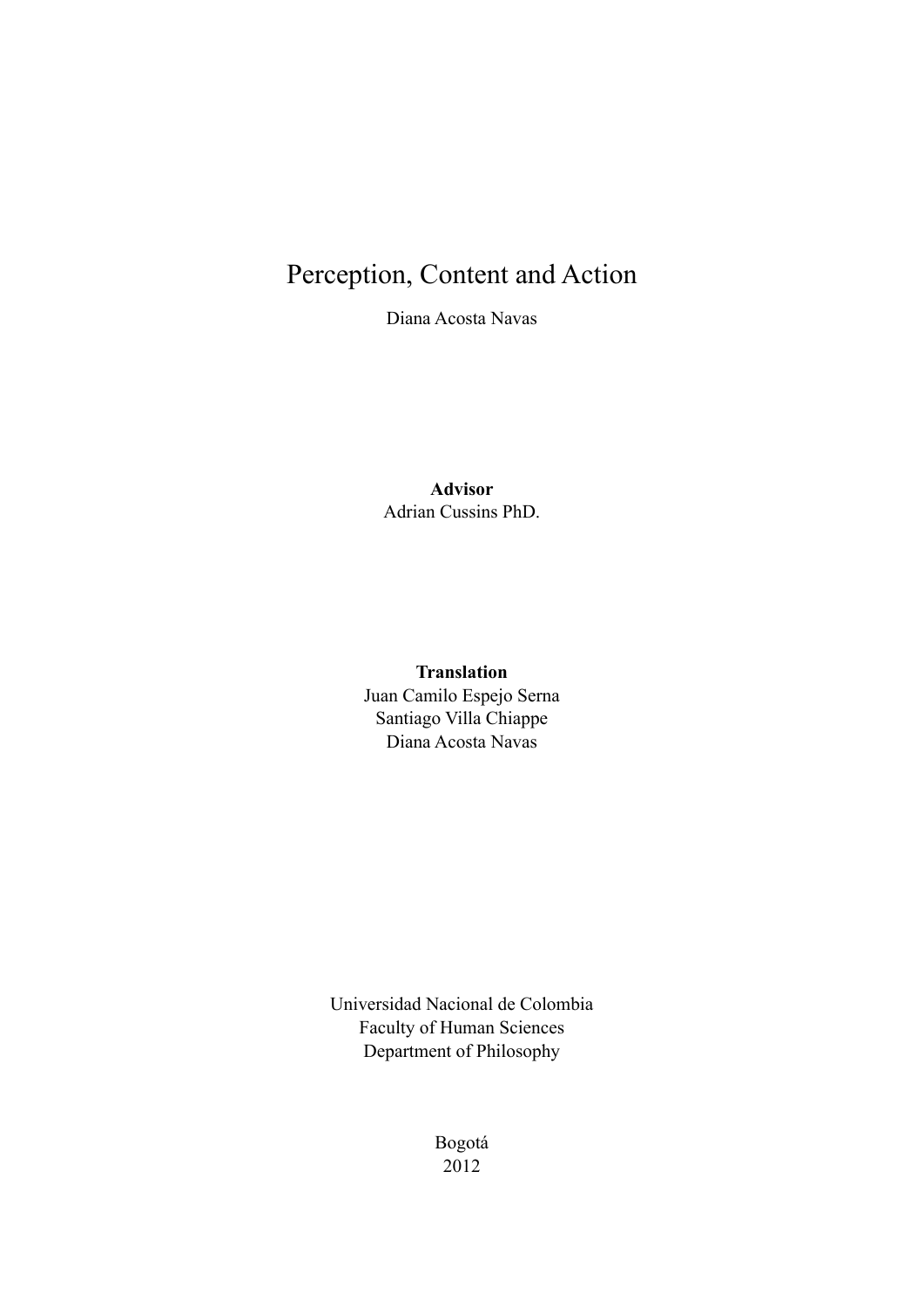*To my sister*

*(hoping she'll reconsider her decision to become a surgeon)*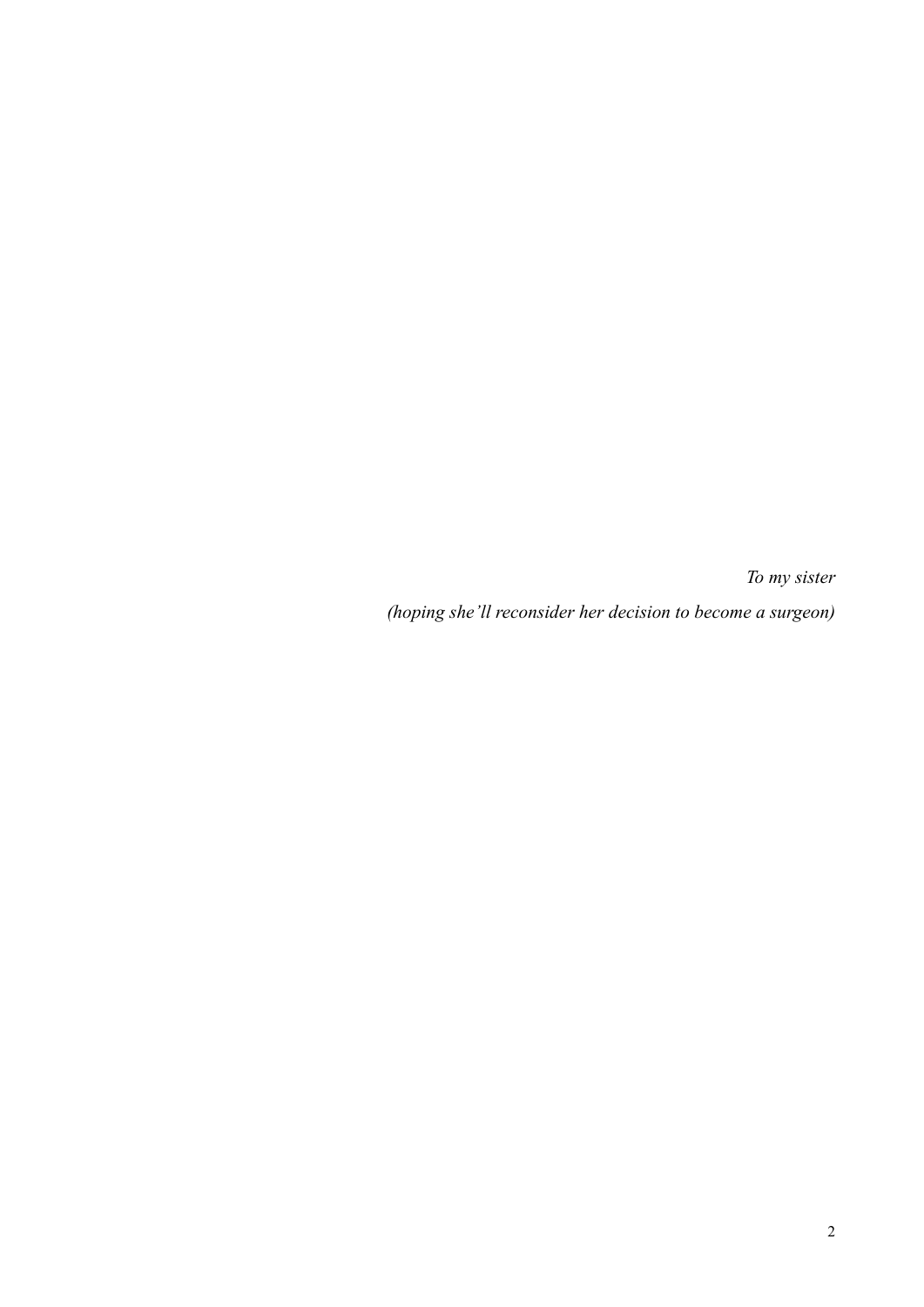#### **Resumen**:

La teoría dual de sistemas visuales, tal como es defendida por Andy Clark, David Milner y Alvin Goodale cuenta con grandes ventajas en la explicación de los procesos computacionales requeridos para la experiencia perceptual y el control visual de la actividad motora. Sin embargo, el planteamiento de la teoría por parte de éstos autores conduce a una noción de la acción intencional según la cual ésta se encuentra disociada en dos elementos: un proceso de nivel personal, que involucra la toma de decisiones en términos de tipos de acciones y objetos sobre los cuales ejercer la acción; y un proceso de nivel subpersonal, que involucra la ejecución de rutinas motoras. Esta caracterización de la acción intencional es problemática en tanto que, al situar la realización física de la acción en el nivel subpersonal, no puede dar cuenta del compromiso epistémico involucrado en la interacción corporal del sujeto con su entorno. Tampoco puede dar cuenta de las relaciones normativas que hay entre la estructura del entorno, la estructura de la actividad y la intención que guía dicha actividad. Defenderé la tesis de que la evidencia que motiva la teoría dual de sistemas visuales puede sustentar una interpretación diferente, que admita una visión de la acción como un fenómeno unitario y plenamente normativo. Dicha interpretación debe darse en términos de los tipos de normatividades que caracterizan los contenidos mentales proporcionados por cada una de las corrientes, y no ya en términos de procesos personales y subpersonales.

Palabras Clave: Percepción, actividad motora, normatividad, contenido, nivel personal de explicación, nivel subpersonal de explicación, compromiso epistémico, responsabilidad.

#### **Abstract**:

The dual visual streams hypothesis, as it is defended by Andy Clark, David Milner and Alvin Goodale constitutes a very good explanation of the computational processes required for perceptual experience and the visual control of motor activity. However, the theory leads to a view according to which intentional action is dissociated in two separate elements: a personal level process, which involves the formation of intentions in terms of action-types and target-objects; and a subpersonal process that involves the execution of sensorimotor routines. This view is problematic insofar as it situates the execution of actions at a subpersonal level and therefore it cannot account for the epistemic commitment that is involved in the bodily interaction between a subject and her environment, or the normative relations between the structure of the environment, the structure of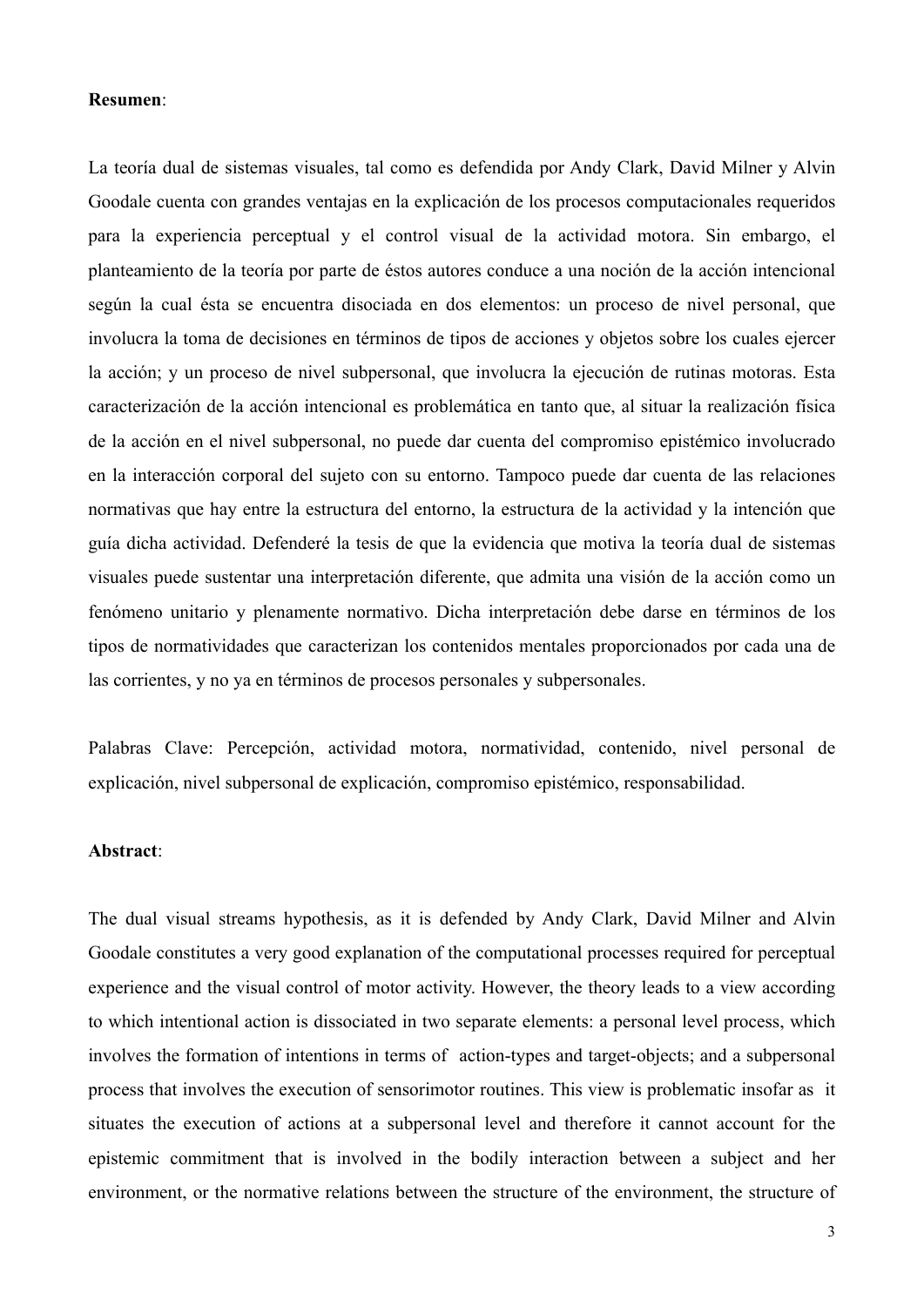motor activity and the intentions that guide it. I will defend the thesis that the empirical evidence that supports the hypothesis can also support a different interpretation that admits a view of action as a unitary phenomenon that is entirely normative. Such interpretation should be given in terms of the different kinds of normativities that characterize the perceptual contents processed by each of the visual streams.

Key words: Perception, motor activity, normativity, content, personal level of explanation, subpersonal level of explanation, epistemic commitment, normativity.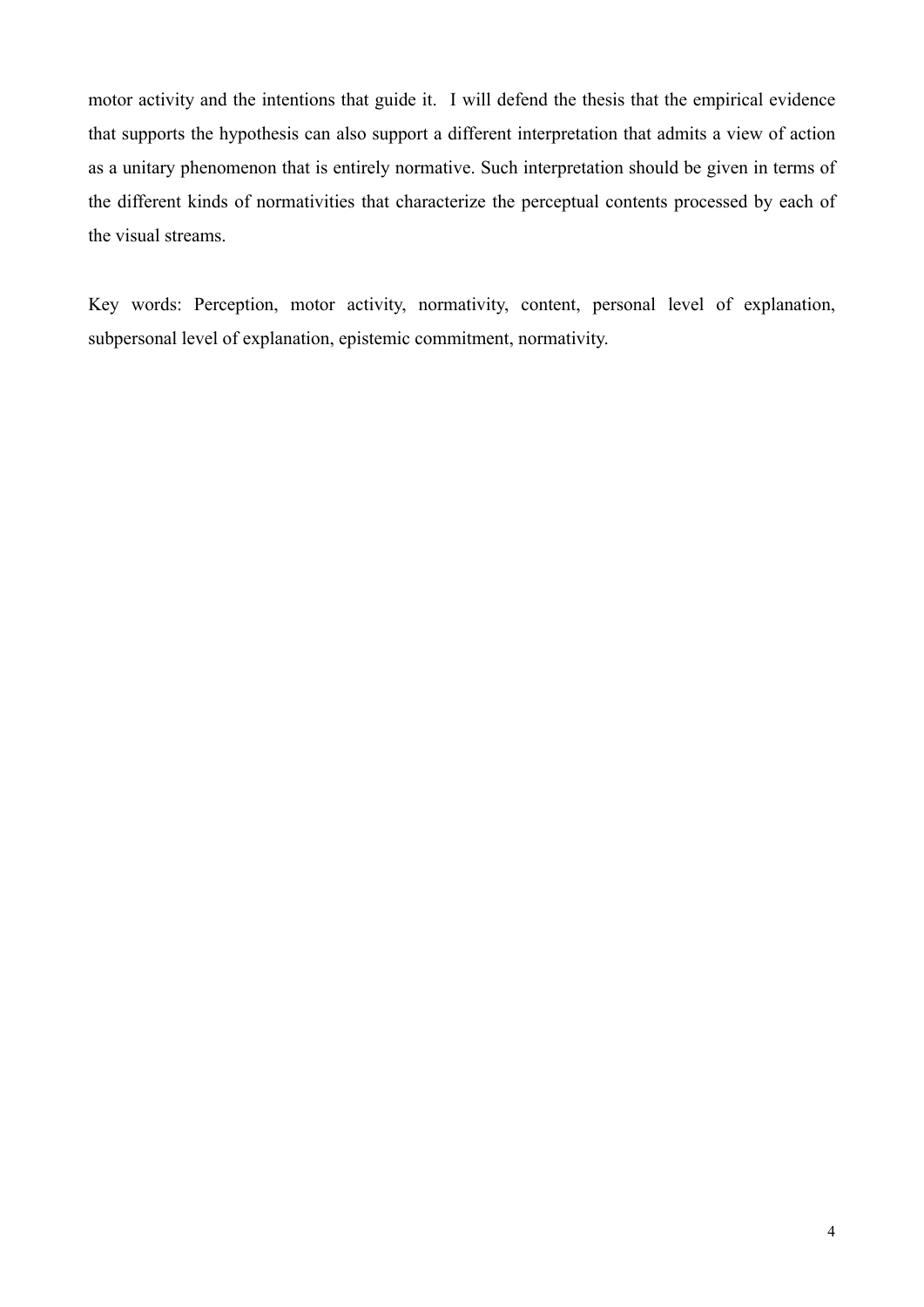## Table of Contents

| Acknowledgments                                                                   | $\overline{7}$ |
|-----------------------------------------------------------------------------------|----------------|
| Introduction                                                                      | 9              |
| The Dual Visual Streams Hypothesis                                                | 12             |
| 1.1 Milner and Goodale's bold proposal                                            | 13             |
| 1.2 The narrow view of experience                                                 | 18             |
| 1.3 Empirical evidence for the dual visual streams hypothesis                     | 22             |
| 1.3.1 Dissociation in pathological cases                                          | 22             |
| A. Optic Ataxia                                                                   | 23             |
| <b>B.</b> Visual Form Agnosia                                                     | 27             |
| C. Cortical Blindness                                                             | 35             |
| 1.3.2 Dissociations between perception and visuomotor control in healthy subjects | 39             |
| A. Visuomotor adjustments without awareness                                       | 39             |
| B. Perceptual illusions and visuomotor control.                                   | 43             |
| 1.4 Conclusions of the chapter                                                    | 46             |
| Intentional Action and the Dual Visual Streams hypothesis                         | 47             |
| 2.1 The tele-assistance model                                                     | 47             |
| 2.1.1. The tele-assistance model and the personal/subpersonal distinction         | 50             |
| 2.1. Objections to the tele-assistance model                                      | 56             |
| 2.2.1. McDowell and bald naturalism                                               | 56             |
| 2.2.2. Responsibility and experience                                              | 58             |
| A. An intuitive argument                                                          | 59             |
| <b>B.</b> Perceptual judgment                                                     | 60             |
| C. Commitment in motor action                                                     | 63             |
| 2.3 The other side                                                                | 70             |
| 2.4 Conclusions of the chapter                                                    | 74             |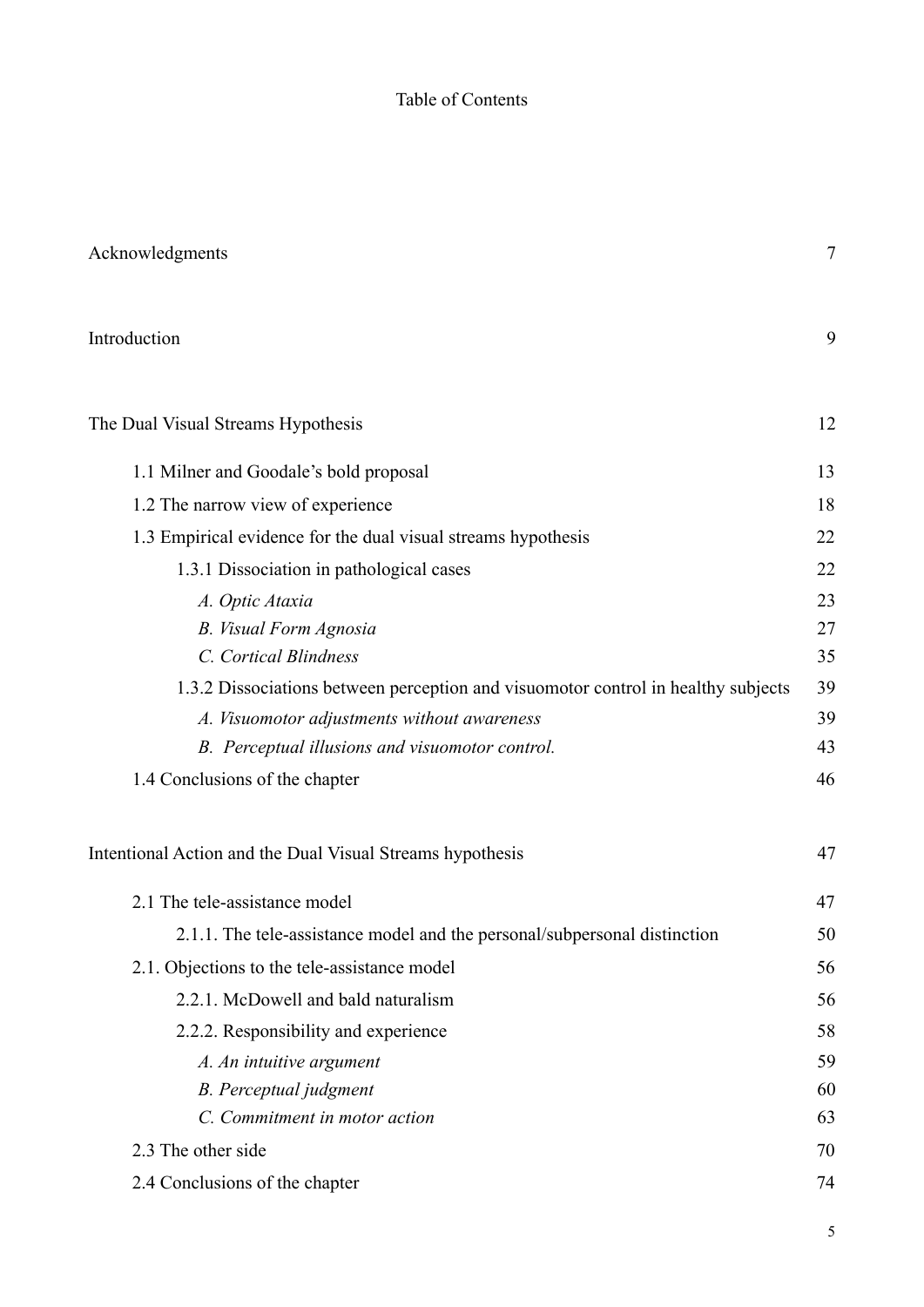| 3.1. The glide-path model                                     | 77  |
|---------------------------------------------------------------|-----|
| 3.1.1 Frankfurt and the notion of "guidance"                  | 78  |
| 3.1.2 Some consequences of Frankfurt's view                   | 82  |
| 3.1.3 "Glide-Path"                                            | 83  |
| 3.2 The wide view of perceptual experience                    | 84  |
| 3.2.1 Two kinds of experiential content                       | 86  |
| 3.2.2 The wide view of experience and the GP model            | 88  |
| 3.3. Conclusions of the chapter                               | 93  |
| Objections to the GP Model and the Wide View of Experience    | 94  |
| 4.1 The philosophical front                                   | 94  |
| 4.1.1 Against non-conceptual content                          | 94  |
| 4.1.2 Concepts, experience and agency                         | 100 |
| 4.1.3 An alternative criterion                                | 104 |
| 4.2 The empirical front: the evidence revisited               | 106 |
| 4.2.1 Dissociation in pathological cases                      | 107 |
| A. Optic Ataxia                                               | 107 |
| B. Visual Form Agnosia and Cortical Blindness                 | 109 |
| 4.2.2 Dissociations between perception and visuomotor control | 116 |
| 4.3 Conclusions of the chapter                                | 119 |
| Conclusions                                                   | 121 |

## [Bibliography 127](#page-126-0)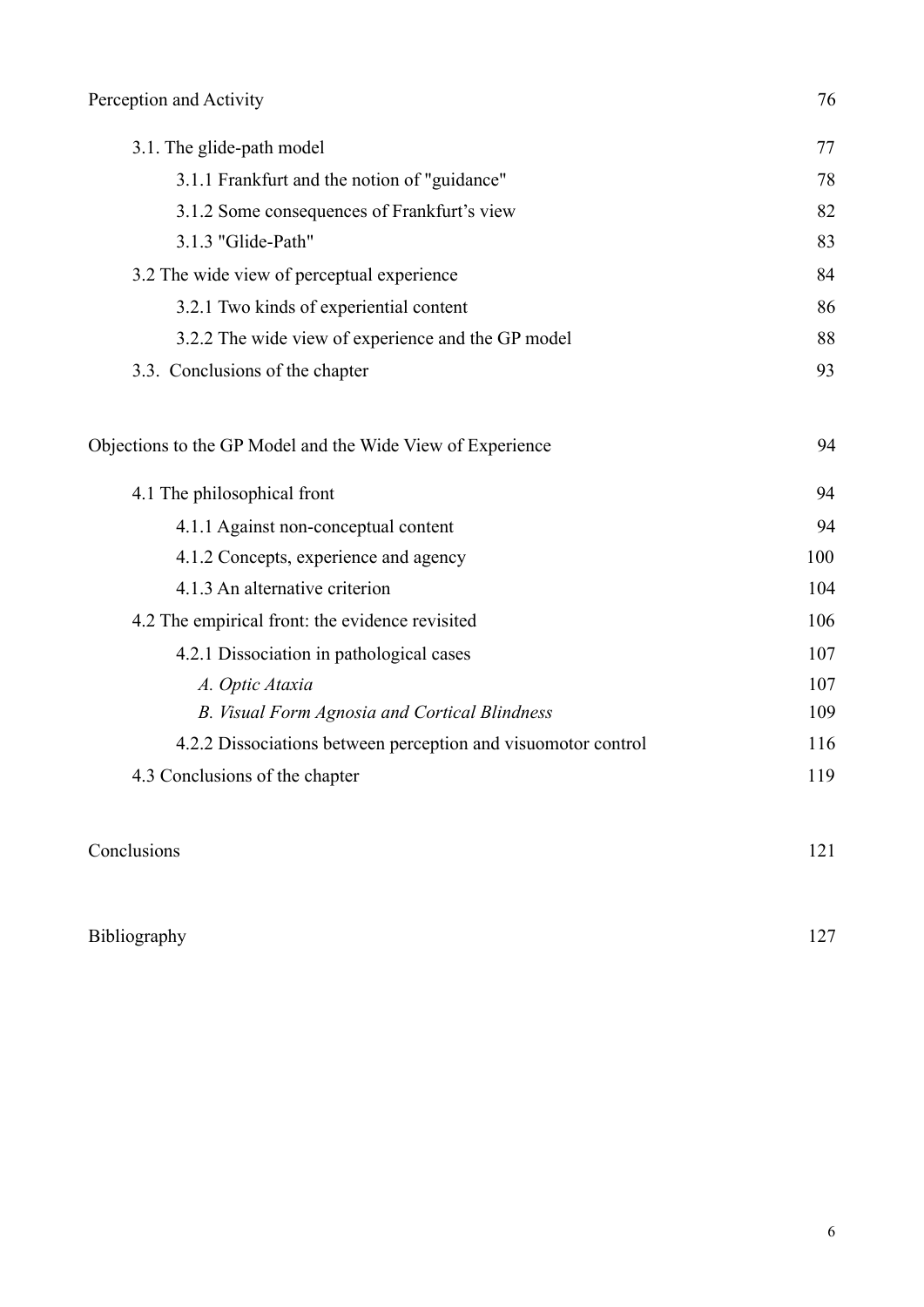#### <span id="page-6-0"></span>Acknowledgments

This thesis was funded by the Scholarship for Outstanding Postgraduate Students, granted by the Academic Vice Presidency of the National University of Colombia. I am grateful to the university for this valuable support.

I specially want to thank the members of the CCP research group: Carlos Márquez, Anderson Pinzón, Juan Camilo Espejo, and Camilo Ordóñez. Without their help this thesis would not have been possible. Thank you all for making an excellent research group, for all the discussions, comments and support you gave me throughout the different stages of development of this thesis. I am specially grateful to Camilo Ordóñez for the close reading of various drafts of the thesis and his excellent comments.

CCP was founded by the initiative of Adrian Cussins. As a member of the group, I express my heartfelt gratitude to Adrian for encouraging original philosophical discussion among us, and for constantly bolstering the generation of innovative and creative research proposals. As my advisor Adrian has played the role of a guide, nurturing my philosophical curiosity, enriching my inquiries with new approaches, and promoting that virtue which philosophers should value above all others: thoughtfulness. Thanks to Adrian, the members of CCP have had the possibility to discuss our work with some of the most respected researchers in our field. Thanks to his mediation I also have the opportunity to have Professors Barry Smith and Fiona Macpherson as my thesis' examiners, who, I am sure, will provide me with extremely valuable feedback.

During my research I received very valuable feedback from several members of the Philosophy Department: Ignacio Ávila, Juan José Botero, Luis Eduardo Hoyos, Manuel Amado, and Nicolás Cuéllar. I want to thank Andrés Páez for his unconditional support; Santiago Villa, for always being an encouraging critic of my work; and my family, for being a source of motivation, inspiration and support.

Thanks to Juan Camilo Espejo and Santiago Villa for their excellent work in the translation of the thesis.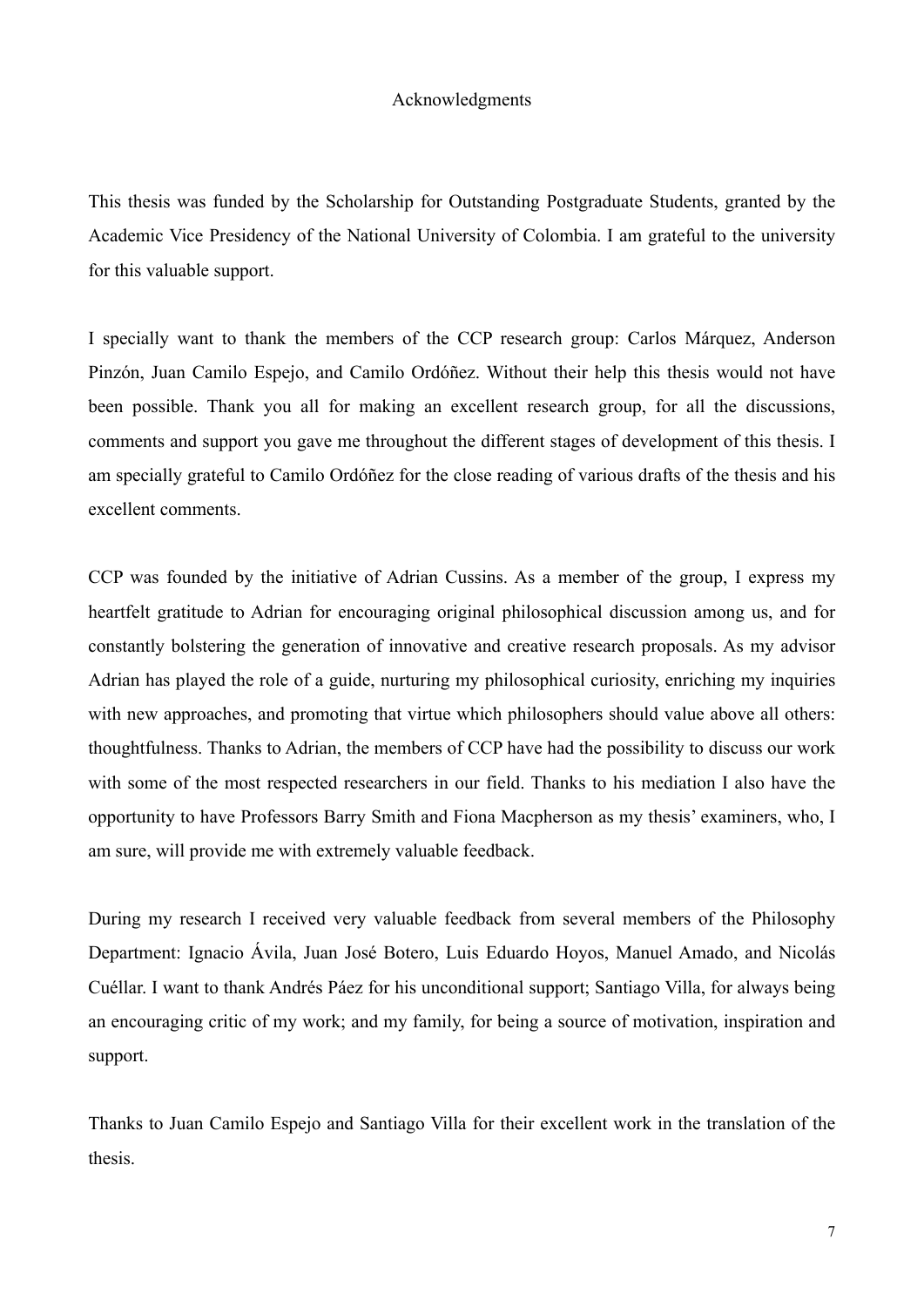Last of all, I extend my wholehearted gratitude to Carlos Márquez for all his support, for his friendship, and for always being there to show me a way out of difficulties. Carlos is responsible for the original flash of inspiration for this thesis and has been present in all the stages of its development, reminding me that some commitments should not be abandoned despite negative feedback.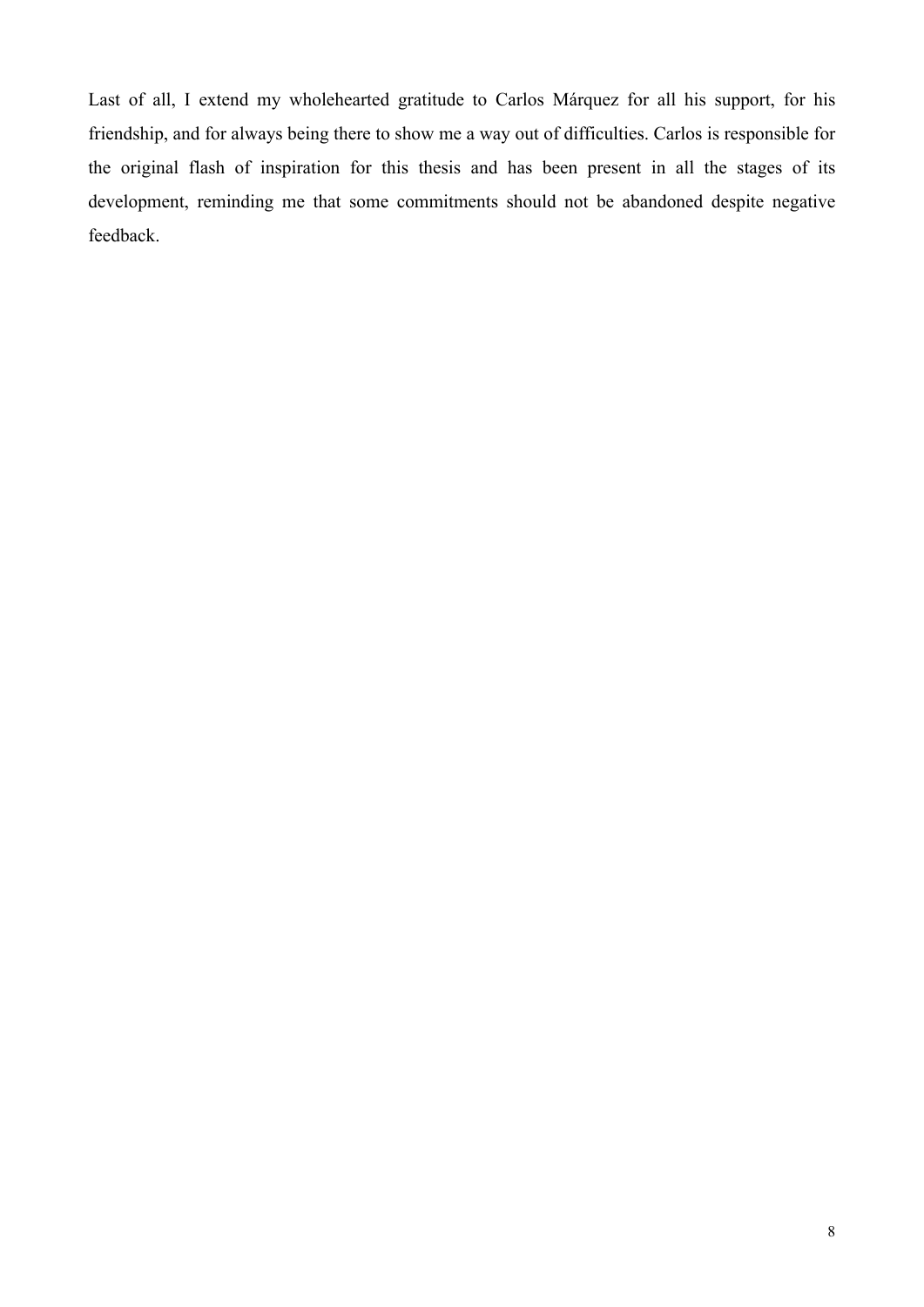#### <span id="page-8-0"></span>Introduction

This thesis is an exercise in the conceptual analysis of one of the most controversial, and yet most explanatory, hypotheses in contemporary sciences of vision: Alvin Goodale and David Milner's Dual Visual Stream Hypothesis. This hypothesis is developed as an attempt to explain the functional significance of the separation of visual brain processing in two independent streams. Several hypotheses about a dual function in vision were advanced in the past century. Milner and Goodale's reinterprets the functional division in terms of a specialization oriented to two kinds of motor outputs*.* One of the streams processes information in the format required to form a visual representation of the world, which makes possible the intelligent selection of actions. The other is in charge of the processing of visual information oriented to visuomotor control. The proposal, in other words, claims that one stream is in charge of vision for perception and the other is in charge of vision for action. This view of the functional division constitutes a philosophical thesis of great import.

Milner and Goodale's hypothesis plays a central role in the contemporary philosophical debate concerning the content of perceptual experience and its relation to motor activity. The debate between conceptualist theories of perception and those defending the existence of a non-conceptual content is one of the central debates in contemporary philosophy. On one extreme there are theories such as McDowell's (1994a) that argue for a conceptualist view of the contents of experience, appealing to the role they play in the justification of empirical knowledge. On the other extreme, there are theories that defend that the content of experience must be non-conceptual, such as Evans' (1982), Cussins' (2003) and Peacocke's (1998; 2001). Amongst these theories, some claim that the content of experience is (at least partly) determined by its role in the control and guidance of motor action. The debate between these theories is framed by two fundamental questions that I will address throughout the thesis: (1) Are the contents of experience conceptual or nonconceptual?; (2) What is the relation between the content of experience and motor action?

Milner and Goodale's empirical hypothesis, and all the evidence presented in its favor, have a direct relevance to this debate. The theory comprises a view of the contents of experience that goes hand in hand with a view of intentional action, both of which are germane to the questions involved in the debate. Andy Clark (2001) argues that this theory presents evidence against philosophical views that claim that there is a direct link between experience and motor control, and in favor of views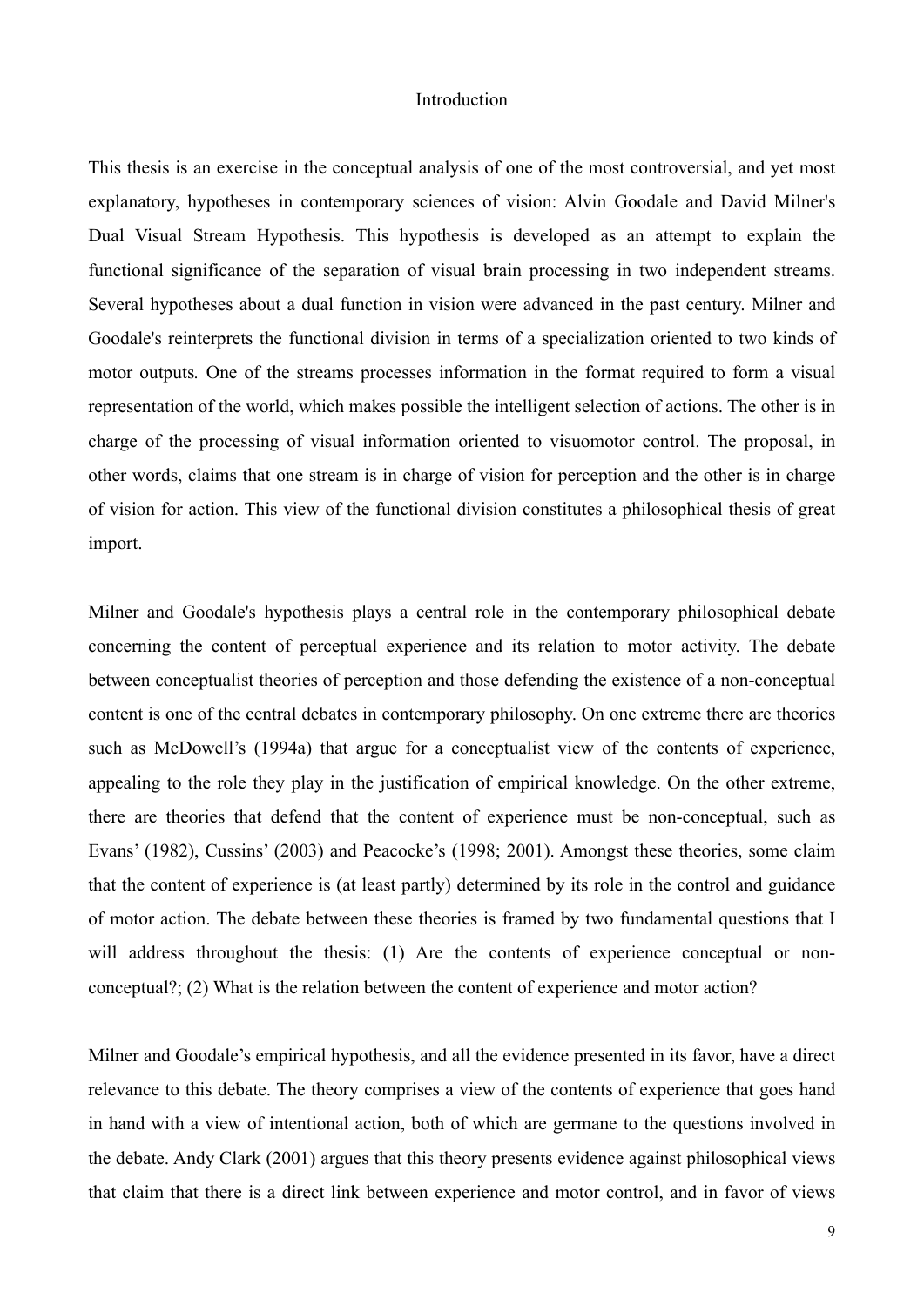claiming that the content of experience has a conceptual (or concept-ready) nature. If Milner and Goodale's theory and the empirical evidence they present were taken at face value, the debate would be resolved in favor of the views that deny a direct link between experience and motor action.

The idea that I will develop in this work is that, even though the hypothesis is an excellent physiological and functional explanation of the division of labor in the visual system, it is not a good philosophical theory about the relation between perception and action. Extending a functional division of brain processes to the personal level, as a division at the level of perceptual experience and intentional action, brings about grave conceptual problems that I will expose. Insofar as the theory is supposed to play an important role in the resolution of a philosophical debate, as Clark pretends, these problems should be carefully considered as a factor in the assessment of the theory and, especially, the reach of its philosophical implications.

Following the line traced by these initial objections, I will sketch a model for a theory of the relation between perception and action. The model sketches a view of action that has implications for theories of the content of perception. I will attempt to show that perception has a normative relation to motor action that consists in serving as a guide for the execution of bodily movements that are attuned to the environment. I will claim that, in order to fulfill this role, perceptual experience must have non-conceptual contents that are directly involved in the guidance of motor activity. Furthermore, I will argue that this philosophical claim is not incompatible with the current empirical evidence.

This dissertation deals with an empirical hypothesis and attempts to undermine it through conceptual considerations. One of the most important questions about this research concerns its relevance: why is conceptual analysis important for an empirical theory? As I will attempt to show throughout this work, the theory I will be examining has a great deal of philosophical content, not only because of its implications, but also because some of its assumptions have a highly philosophical nature. The terms in which the debate is formulated and the general framework in which it is presented also involve philosophical concepts and theses. For this reason I will address a hybrid version of the hypothesis, situated in between the empirical and the philosophical. This runs the risk of over interpreting Milner and Goodale's view. However, this version can arguably be found in Andy Clark's philosophical interpretation, and in an analysis of the concepts and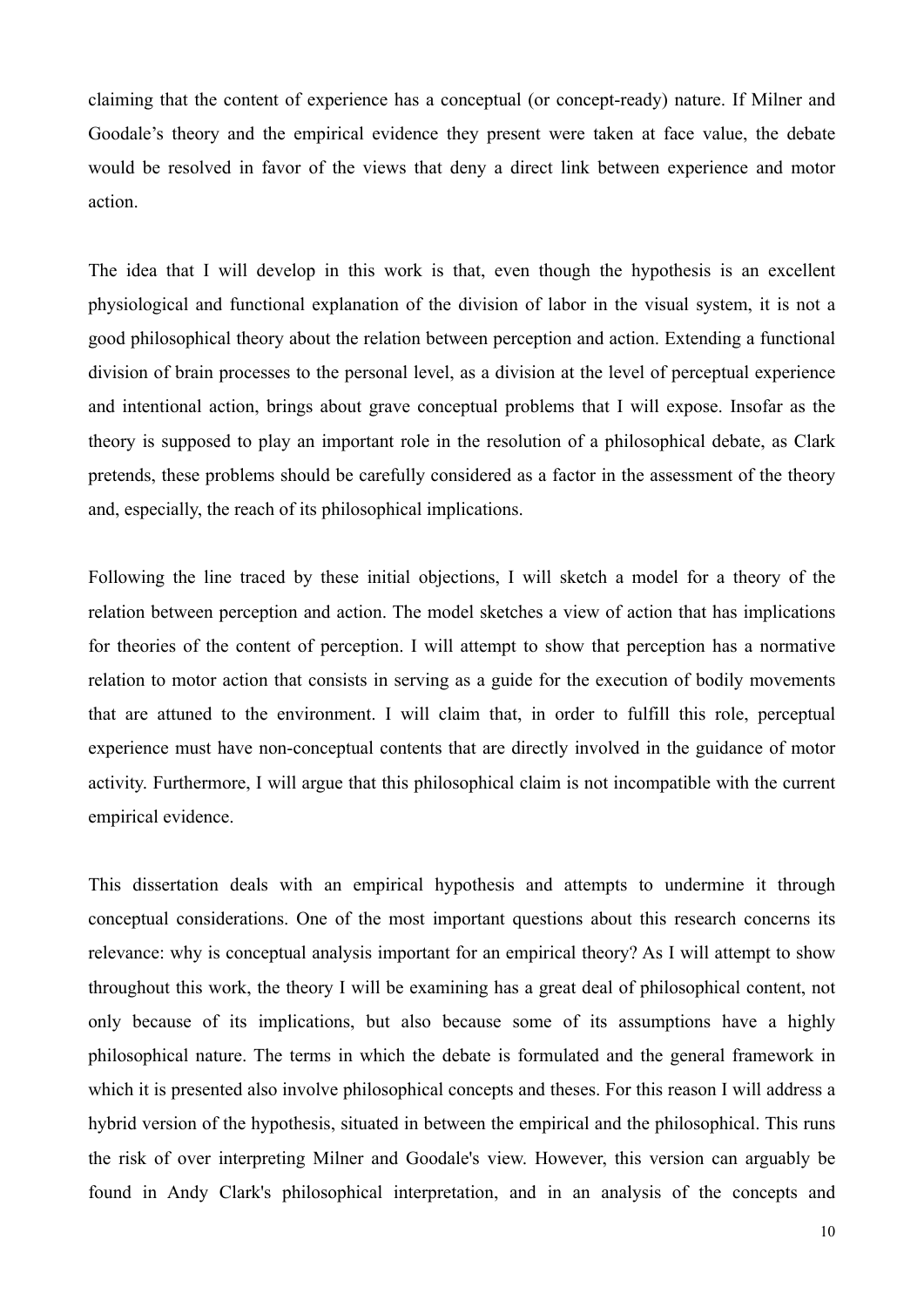assumptions behind the formulation of the theory. Strictly speaking, the target of my objections will be the philosophical elements in the theory. I will question some presuppositions and object to some consequences of the theory. I will also analyze the way in which these philosophical components interact with the empirical elements of the theory.

The philosophical concepts and background assumptions of the theory allowed me to select a philosophical framework for its interpretation and assessment. The framework I take is that of theories of the content of experience with a neo-Fregean and normativistic tendency. Such choice is justified both by the kind of concepts employed by the authors in the formulation and defense of their hypothesis, and by the fact that its philosophical consequences are clearly situated in such framework.

The defense of this thesis has a limited scope and will be done within the framework of some, perhaps problematic, assumptions. One of them is that perceptual experience has contents. I will not engage in a debate with views that hold that experience is to be understood as a direct relation with objects (i.e. without contents), like Campbell's, Martin's or Brewer's; nor with views that reject that experience plays a justificatory role in judgments, like Davidson's. The debate with these positions will be postponed for another occasion.

In general terms, this work attempts to show that the philosophical consequences that Andy Clark draws from Milner and Goodale's view, and its supposed impact on the debate about perceptual experience, are unsound. Within the framework in which the debate is situated, Milner and Goodale's theory leads to conceptual problems. It will be shown that, in this conceptual framework, the theory cannot appropriately account for the relation between perception and action. This dissertation can be seen as a case study of a more general problem: the influence of philosophical concepts and assumptions in the formulation of empirical theories, and vice versa. It attempts to explore in depth the consequences of the interdisciplinary dialogue established by Milner and Goodale's theory.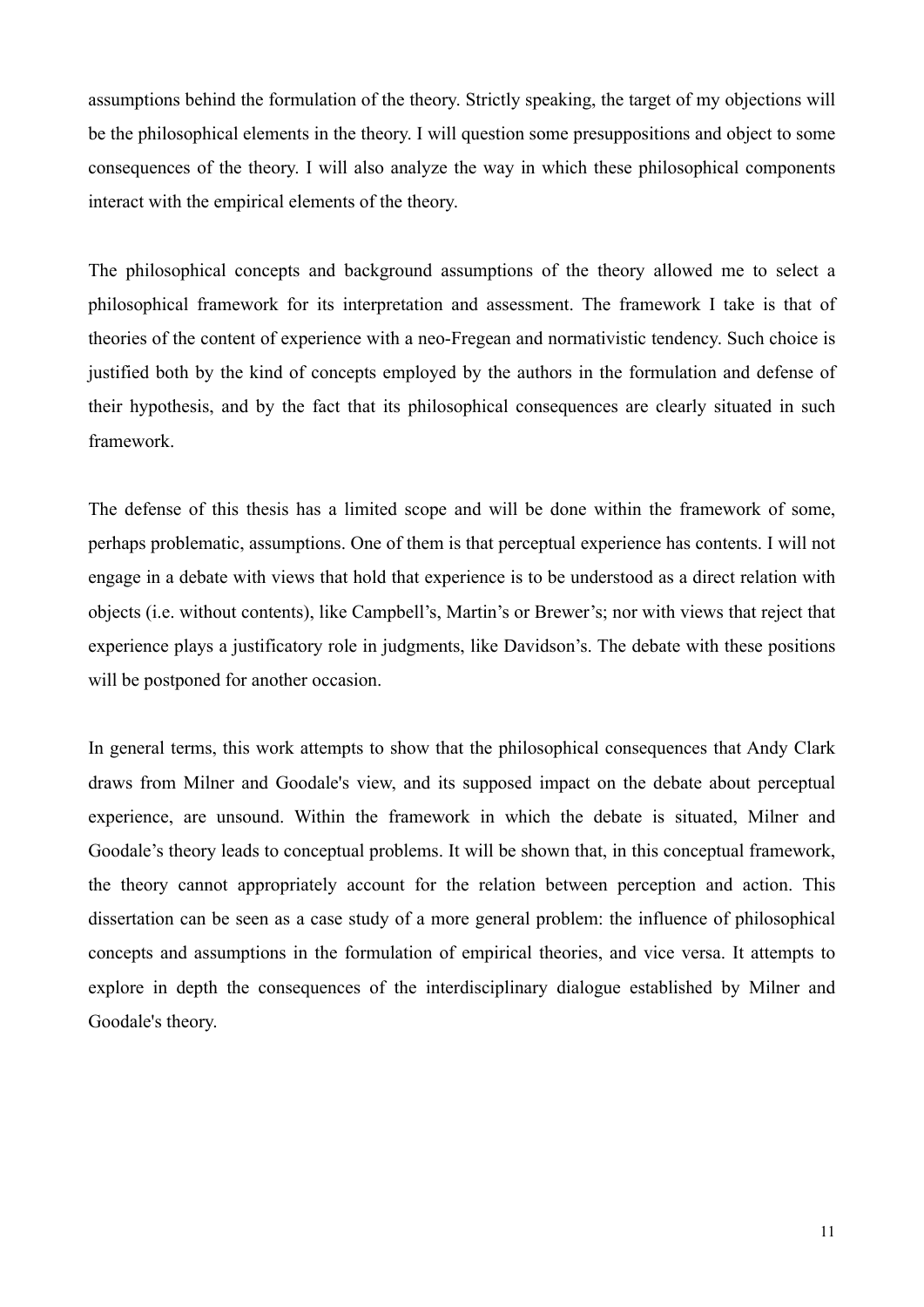## <span id="page-11-0"></span>Chapter 1 The Dual Visual Streams Hypothesis

The dual visual streams hypothesis is a model for the functional interpretation of the physiological division of visual processing in the human and primate brain. Visual information passes by the retina, through the geniculostriate stream, to the primary visual cortex (V1). From this point two streams emerge: one that carries visual information to the inferior temporal cortex, and one that carries information to the posterior parietal cortex. The former is known as the *ventral stream* and the latter, as the *dorsal stream*. Researchers on vision agree that there is a physiological division and that its has important functional implications. Each stream has characteristic modes of information processing, and it is known that each one is adapted to codify certain properties of the visual field. There is, however, some disagreement regarding the precise nature of the functional division.

There have been diverse theories about a functional division in the brain systems that support visual coding. Trevarthen (1968) was the first to postulate two distinct functions for vision. He named one of them "ambient vision" and the other, "focal vision". The former served the purpose of providing guidance for movements of the entire body, such as locomotion and posture adjustment. The latter served the purpose of guiding fine motor control.

Schneider (1969) proposed a distinction between a subcortical and a cortical stream. The former used the projections from the retina to the superior colliculus in order to localize objects in the visual field. The latter was the geniculostriate stream, which enabled the identification of objects. This hypothesis is known as the division between the "what" and "where" systems. Ungerleider and Mishkin (1982) adopted this approach to the functional division, but proposed a different neurological implementation. According to their view both streams are cortical. The function of identification was associated to what we currently know as the *ventral stream* and the function localization was associated to the *dorsal stream*. Livingston and Hubel (1988) adopted a similar view, adding an association between the dorsal and ventral streams and the mango and parvocellular streams.

Trevarthen draws the functional division as responding to the different kinds of conduct to which vision contributes. Ungerleider and Mishkin draw the division in terms of the different visual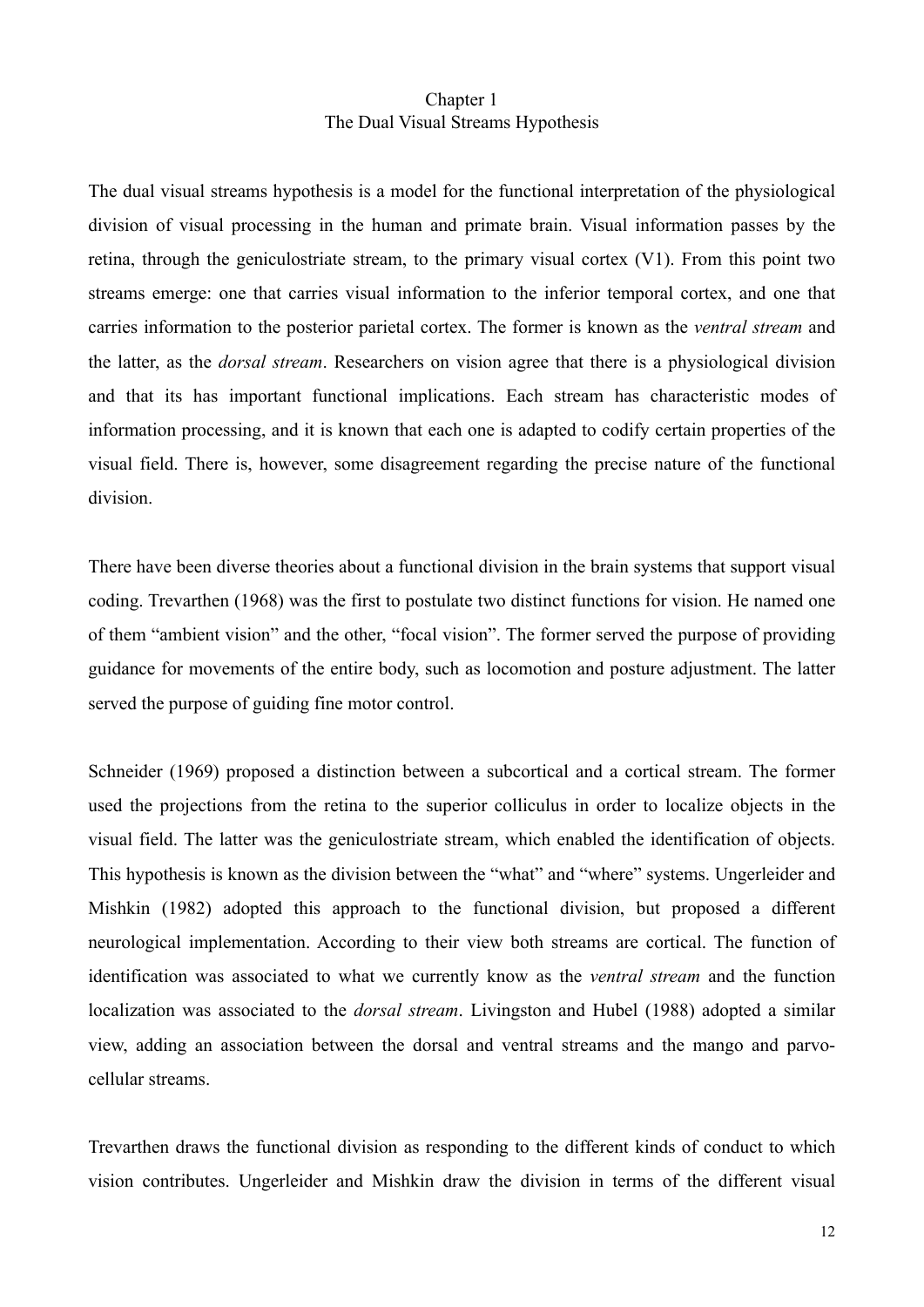properties that are codified by each stream. The latter distinction is drawn in terms of visual inputs, whereas the former is drawn in terms of the distinct behavioral outputs that are served by visual processing. This difference in the portrayal of the division involves suppositions about the function of vision and, more generally, about the reason for the modularization of cognitive functions. As will be clear in the following section, these suppositions have important consequences on the way in which hypothesis are formulated, and may even lead to important philosophical consequences.

#### <span id="page-12-0"></span>1.1 Milner and Goodale's bold proposal

Milner and Goodale (1995; 2004) advance a hypothesis that starts from the idea that the primary function of vision is the distal control of motor outputs (1995: 7, 18) Vision emerges in the evolution of vertebrates as a mechanism for the control of action. For this reason, if there are two streams for visual processing, their apparition must have responded to selective pressures on action itself. Consequently the explanation of the functional division should start from the motor outputs for which the different kinds of visual processing are destined.

Milner and Goodale's hypothesis, which Andy Clark (2009) calls their "bold proposal", is that the division between ventral and dorsal streams should be understood as a division between vision for perception and vision for action. One of the motivations for this proposal is the idea that the computational requirements for these functions are radically different. In order to obtain a visual representation of the world, visual information must be codified in a characteristic way, very different from the way in which it must be codified to appropriately guide motor control.

According to their model, the ventral stream codifies visual information in a manner appropriate for the construction of a visual representation of the world, whose contents are objects, events, properties and relations. The type of visual processing that goes on in the ventral stream is what allows subjects to carry out perceptual tasks, such as object discrimination, recognition and categorization. In order to accomplish these tasks, the ventral stream must create representations of particular objects, which in turn requires it to compute perceptual constancies, in an allocentric coordinate system, with relative metrics, and that it does so by working in close connection with short and long term memory (Milner and Goodale 1995: 2, 20). Lets call this set of computational requirements for perception, Set P.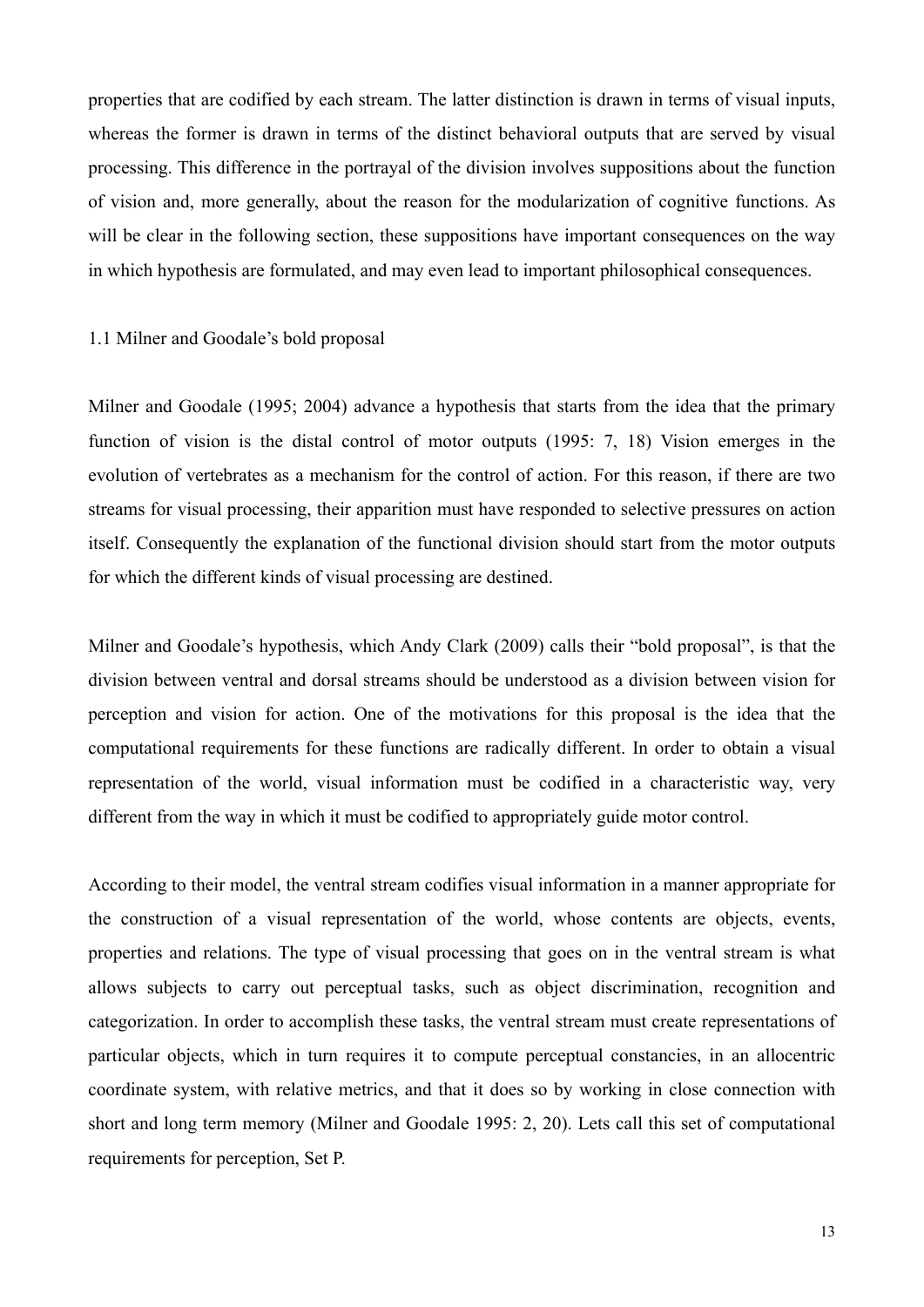On the other hand, the dorsal stream codifies visual information for the purpose of fine motor control; that is, for the fulfillment of motor tasks such as navigation, grasping objects, catching them in the air, etc. These tasks require that the brain has access to constantly updated information about the position of objects relative to the subject's body and their real size, in order to be able to act upon them. For these tasks, the dorsal stream codifies spatial properties in an egocentric coordinate system (moreover, in several effector-specific coordinate systems) and it computes an absolute metric for objects (Milner and Goodale 2004: 75-6). From now on I will refer to these requirements for motor control as Set M.

The functional division thus stated intends to be consistent with engineering principles. This view is consistent with, and possibly motivated by, the idea that natural selection of brain systems for vision obeys to selection pressures on the motor outputs of such systems. Starting from the premise that there are two types of tasks (perceptual and visuomotor), and showing that each of them requires a particular type of codification, it seems to follow naturally that those tasks are carried out by two independent systems.

[W]e propose that the anatomical distinction between the ventral and dorsal streams corresponds to the distinction we made earlier between perceptual representation and visuomotor control. In other words, the reason there are two cortical pathways is that each must transform incoming visual information for different purposes (Milner and Goodale 1995: 24)

This division of labor must have emerged in our primate ancestors because of the different processing demands imposed by these two functions of vision (Milner and Goodale 2004: 73)

It may seem paradoxical to assert that vision is a mechanism for the control of action and then characterize one of the streams of visual processing as "vision for perception". However, these ideas do not conflict in Milner and Goodale's theory. Codification in the ventral stream is as oriented towards action as codification in the dorsal stream, though in a very different way. Ventral processing subserves the intelligent and flexible selection of action types and target objects<sup>1</sup>.

In Milner and Goodale's 1995 and 2004 books, there is an implicit inference to the best explanation, which runs as follows:

<span id="page-13-0"></span><sup>&</sup>lt;sup>1</sup> See: Chapter 2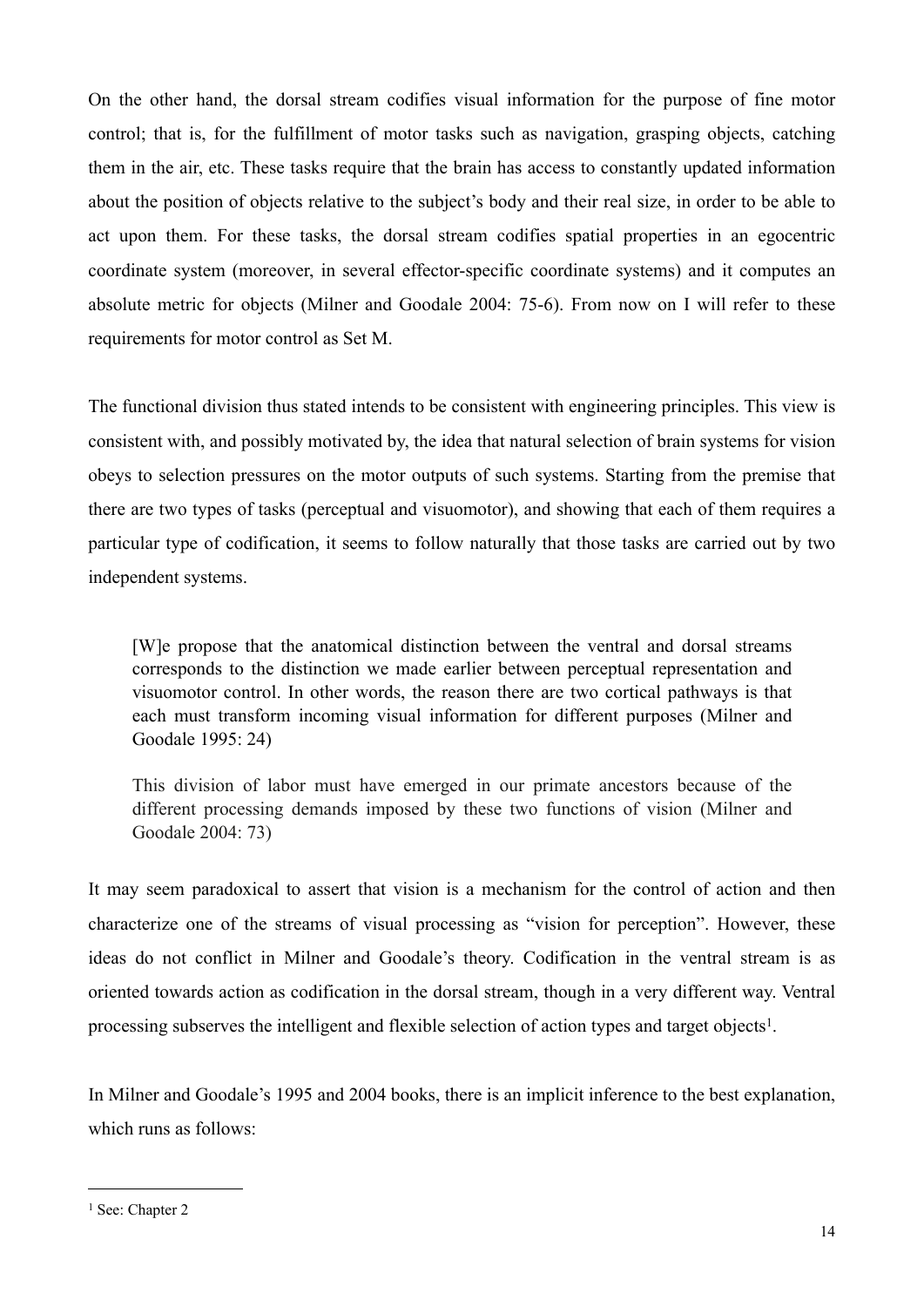(1) There are two kinds of tasks, perceptual and motor, for each of which there is a set of computational requirements: respectively, Set P and Set M

(2) Set P and Set M impose incompatible and interfering tasks for a system of visual coding.

(3) If incompatible and interfering tasks are carried out by a single system, it will not function properly and effectively.

(4) Evolution favors the division of labor in order that tasks are carried out effectively.

(5) The human visual system performs effectively and successfully for both perceptual and visuomotor tasks (i.e. typically there is no interference between tasks)

(6) ∴ The coding of visual information for perceptual tasks functions independently of the coding for visuomotor tasks.

The argument is supposed to substantiate Milner and Goodale's bold claim. However, the claim is stronger than the conclusion yielded by the argument. Their hypothesis is that information used for motor control is not only useless for the performance of perceptual tasks, but it is inaccessible to the subject's visual experience.

The visual information used by the dorsal stream for programming and on-line control, according to the model, is not perceptual in nature. According to our definitions, therefore, it cannot be accessed consciously, even in principle. In other words, although we may be conscious of the actions we perform, the visual information used to program and control those actions can never be experienced (Milner and Goodale 2008: 776).

According to the quote, the visual information used for motor control cannot, *in principle*, be part of experience. From this statement it may be inferred that the information that constitutes the content of visual perception can never be used for the purpose of motor control. If information used in motor control is not perceptual in nature, it may be said that perceptual information is not visuomotor in nature and thus cannot be accessed by the processes that guide motor control; i.e. the fact that certain information is part of perceptual experience implies that it does not play a role in motor control.

Thus, Milner and Goodale's argument is supposed to yield the stronger conclusion:

(7) ∴ The contents of visual perception are not accessible for processes of visuomotor control, and the information used for visuomotor control is not accessible to the subject's perceptual experience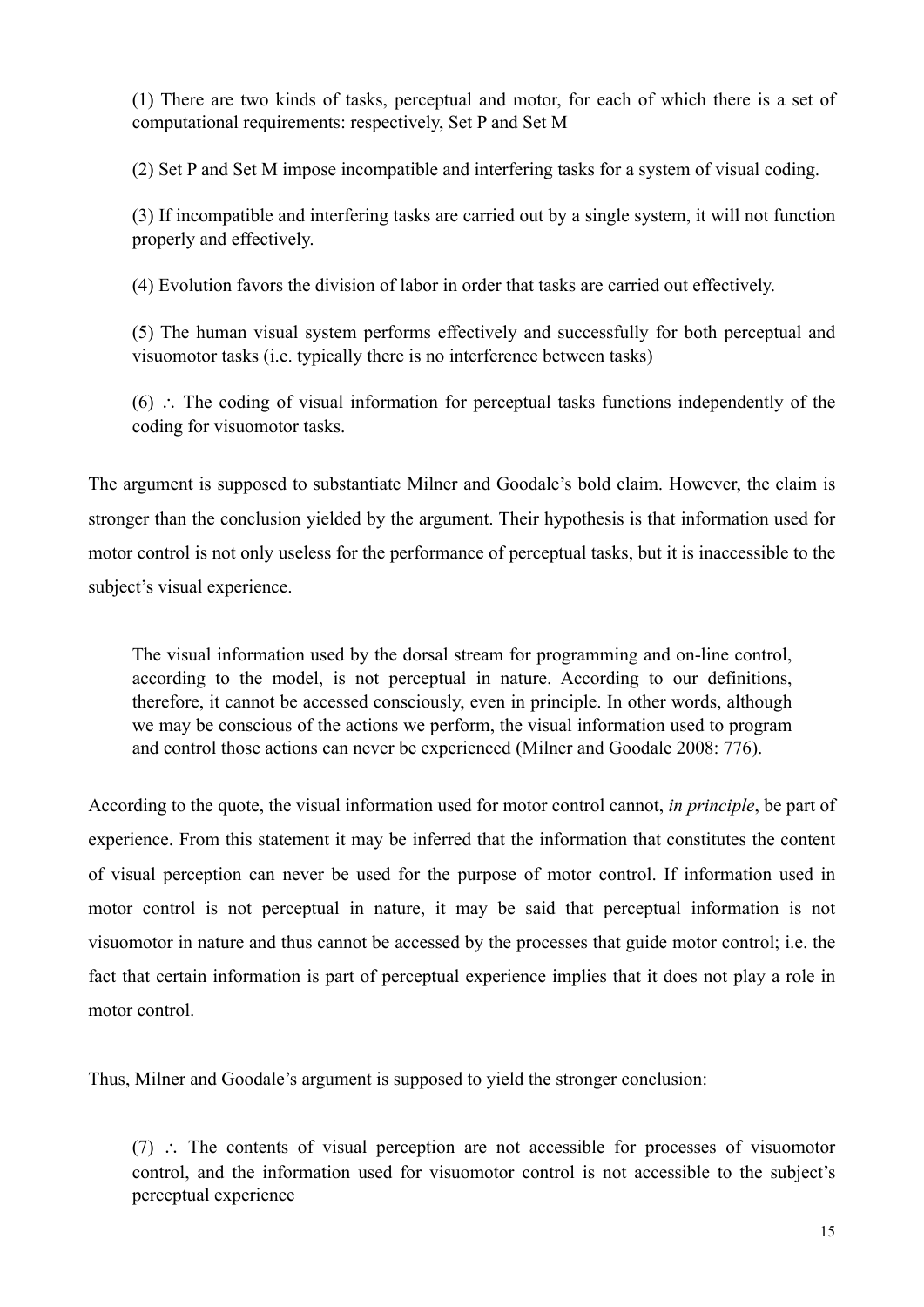The argumentative step from (6) to (7) doesn't seem to be entirely legitimate. It involves an unjustified transition between two levels of description. (6) is a thesis about the independence of brain processes that are necessary for the fulfillment of certain tasks. (7) is a thesis about the separation between perception and motor action, which are personal level phenomena.<sup>[2](#page-15-0)</sup> Furthermore, going from (6) to (7) implies a transition form a factual statement about the independence of two brain systems, to a statement about the inaccessibility *in principle* of certain information to personal-level perceptual experience. (7) is not a thesis about neural modularity, nor about informational encapsulation of brain processes. Milner and Goodale actually maintain that there are neural connections and information exchange between both streams (1995: 204). Rather,  $(7)$  states that the contents<sup>3</sup> of visual experience are inaccessible in principle to the processes of visuomotor control, and vice versa.

The transition from (6) to (7) can be seen as one of several interpretative steps that take place in Milner and Goodale's formulation of their hypothesis. The first step is one that goes from the anatomical to the functional level; that is, from the level of brain structures, to the level of computational requirements and tasks. All of the evidence that Milner and Goodale bring forth, as well as the argument above  $(1-6)$ , give strong theoretical and empirical support to this inference. The transition from (6) to (7) involves a further step, from the computational to the personal level of explanation<sup>4</sup>. Milner and Goodale seem to suppose that the support for the first transition is, so to speak, inherited by the second transition. This supposition is warranted, only if the theory presupposes a certain conception of perceptual experience, which I will refer to as the narrow view of experience, and which I will explain in the following sections of this chapter. I will argue that this view of experience also permeates their interpretation of empirical evidence.

Because of the transition from (6) to (7) Milner and Goodale's hypothesis about a neurophysiological division turns out to be a highly counterintuitive philosophical thesis. The

<span id="page-15-0"></span><sup>&</sup>lt;sup>2</sup> In Milner and Goodale's texts there seem to be several unjustified transitions between levels of explanation. They move from talking about information processing in the brain to talk about perception and action, and vice versa.

<span id="page-15-1"></span><sup>3</sup> It may seem tendentious and illegitimate to talk about *contents*, when I've been talking about *information.* I use term to refer to the visual information that is part of the subject's perceptual experience. Its use is not tendentious (at least for my part) insofar as Milner and Goodale define perception as a representation of the environment. I will assume that it is legitimate to talk about the *contents of perception* when perception is understood as a representation. In the following section (1.2) I will analyze the notion of perceptual experience that is used by Milner and Goodale.

<span id="page-15-2"></span><sup>4</sup> For an explanation of the way in which the notion of "personal-level" will be used in this thesis, see Chapter 2.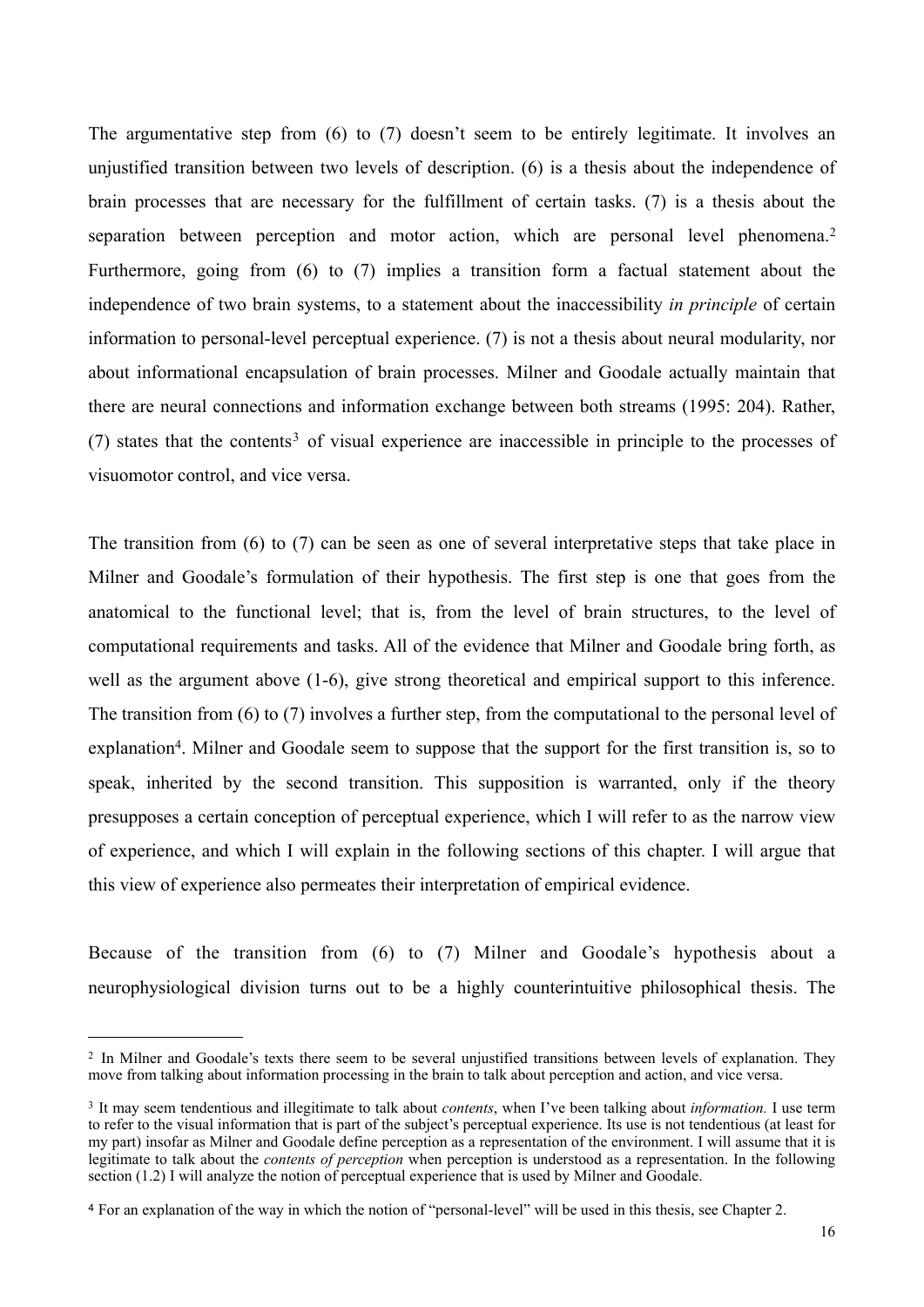stronger conclusion (7) plays a central role in the current philosophical debate about perceptual experience. The main exponent of the philosophical importance of Milner and Goodale's hypothesis is Andy Clark. In his 2001 article, "Visual Experience and Motor Action", Clark argues that the hypothesis contradicts an intuitive view of perceptual experience that is central in the contemporary debate about the non-conceptual content of experience. Clark refers to this view as the *assumption of experience based control* (EBC)

Assumption of Experience-Based Control (EBC): Conscious visual experience presents the world to the subject in a richly textured way, a way that presents fine detail (detail that may, perhaps, exceed our conceptual or propositional grasp) and that is, in virtue of this richness, especially apt for, and typically utilized in, the control and guidance of fine-tuned, real-world activity. (Clark 2001: 496)

EBC is the assumption according to which the contents of experience provide a basis for the control of motor activity. According to Clark's formulation it is the richness and fineness of detail of experience that make it apt for the guidance of motor activity.<sup>[5](#page-16-0)</sup>

Clark argues that the empirical evidence that supports the dual visual stream hypothesis goes against EBC, insofar as it shows that motor control is independent from, and inaccessible to, visual experience. The systems for visuomotor control do not use visual information that is part of the subject's experience, hence experience plays no role in the guidance of motor activity.

Insofar as empirical evidence refutes EBC, it also refutes the theories of non-conceptual content that seek to establish a direct link between experience and motor activity. According to Clark, Milner and Goodale's empirical proposal supports either the philosophical theories that hold that perceptual content is conceptual (Clark 2001: 514), or the theories that commit to non-conceptual content but establish an indirect link between such content and motor action (Clark 2001: 515).<sup>6</sup> For this reason Milner and Goodale's hypothesis is germane to the philosophical debate concerning perceptual experience and should be carefully examined.

<span id="page-16-0"></span><sup>5</sup> Throughout the thesis I will use this concept (*motor activity*) to refer to a subject's bodily movements in an environment. Motor activity is not the same as intentional action. It is the way in which the body moves in, and interacts with, its environment, either for the fulfillment of an intention or in a non-intentional way. I will explain this point in length in Chapter 3 (Section 3.2)

<span id="page-16-1"></span><sup>6</sup> For an exhaustive presentation and analysis of Clark's argument, see Chapter 4.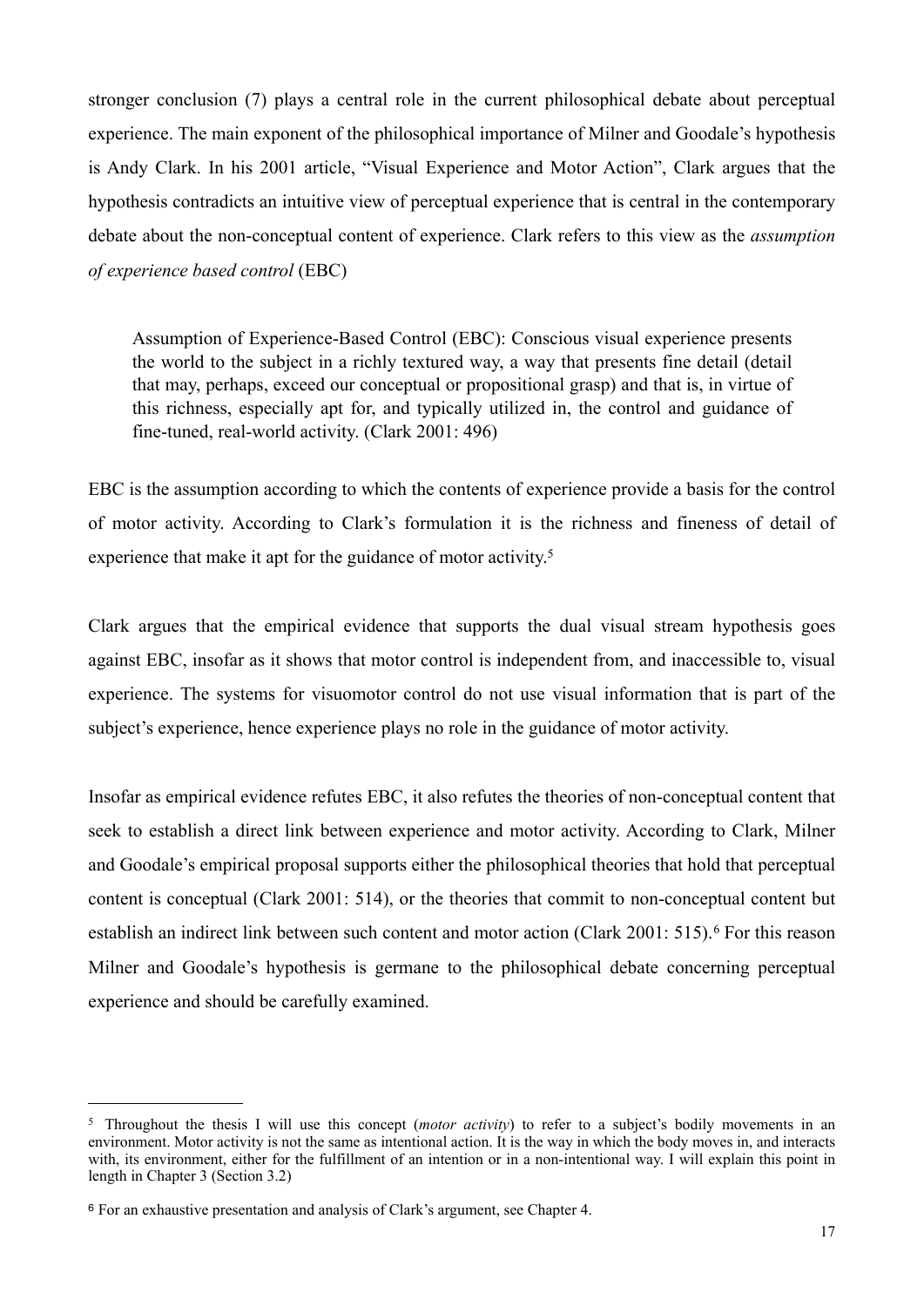The transition from (6) to (7) doesn't seem to be entirely legitimate. If it is granted that there is a conceptual problem in this transition, and that a further argument is needed for its justification, then Clark's philosophical interpretation also requires a thorough conceptual examination.

The argument described above is not the only support for Milner and Goodale's bold proposal. Their theory not only "makes excellent computational sense" (Clark 2001: 501), but it puts forward a wide variety of empirical evidence. This evidence is what justifies, for Milner and Goodale, the transition from (6) to (7). As I will argue, the justification for this transition depends on the implicit assumption of a particular conception of perceptual experience that is pervasive in Milner and Goodale's work. On the light of this conception, the empirical evidence has only one possible explanation: Milner and Goodale's hypothesis. I will argue that if this conception is cast aside, or simply bracketed, there are at least two possible interpretations for the evidence, one of which doesn't lead to Milner and Goodale's hypothesis, nor to the denial of EBC.

In this chapter I will show that Milner and Goodale's model is based on the implicit acceptance of a particular definition for the theoretical term: *perceptual experience*. I will exhibit the crucial role that this term plays in the formulation of the model. In the following chapters I will reject the meaning that is given to this term, based on the conceptual problems that it entails. I will also show that it is possible to propose a different model for the interpretation of empirical evidence.

#### <span id="page-17-0"></span>1.2 The narrow view of experience

In the Introduction to *The Visual Brain in Action* (1995), Milner and Goodale characterize perception as "subserving recognition and identification of objects and events, and their spatial and temporal relations" (1995: 2). Perception, they claim, excludes reflexive phenomena (as the control of pupillary diameter) and the processing of visual information used for the online control of skillful action, such as walking or grasping objects (1995: 2). According to their model, the function of visual perception is to construct a perceptual representation of the environment, which allows for flexibility and intelligence in the control of action. This is accomplished by means of object categorization, abstraction from particular points of view, the processing of perceptual invariances and the independence between particular visual inputs and motor outputs. They claim that ventral processing: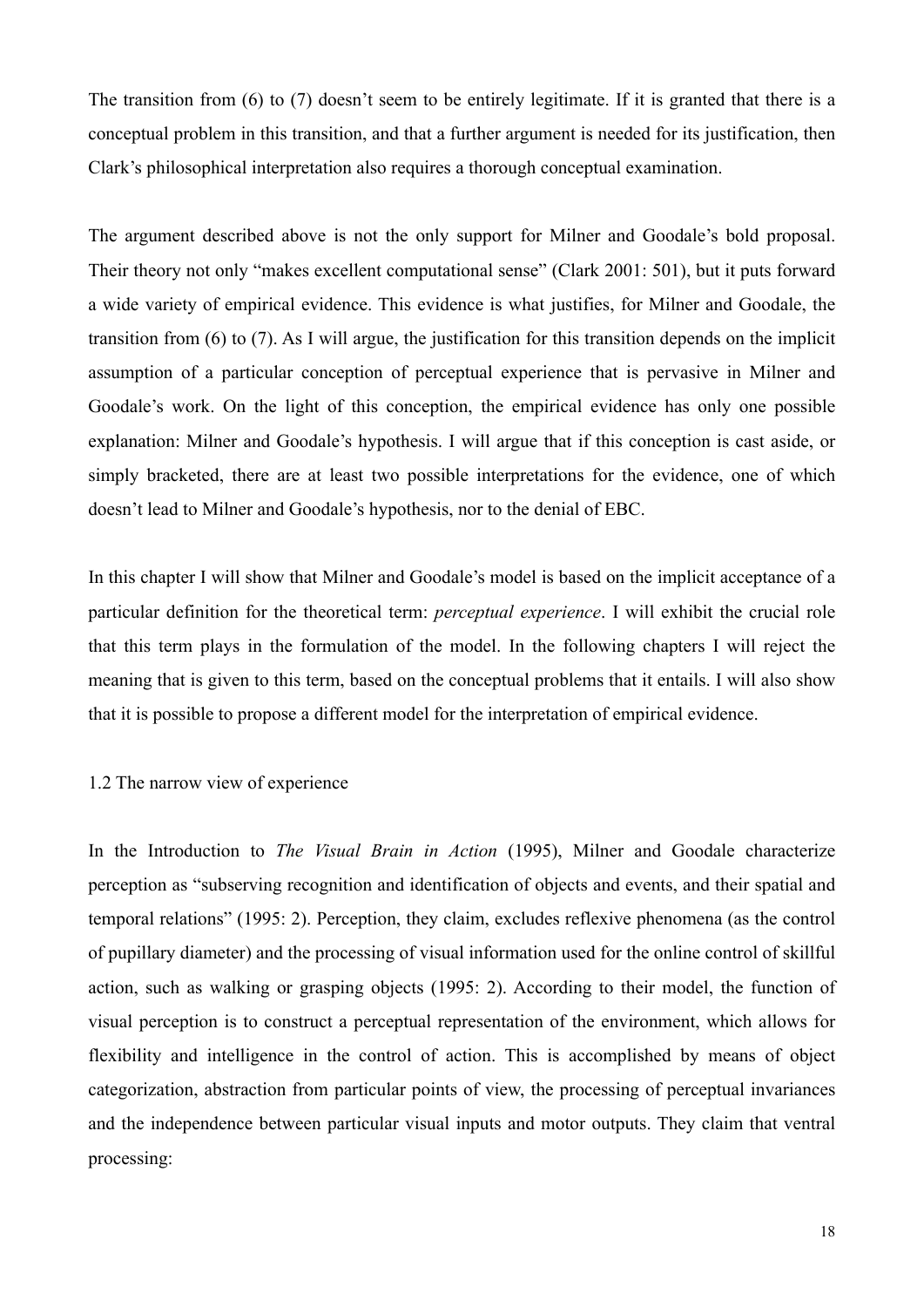subserves an intermediate goal in the guidance of behavior, specifically the formation of perceptual representations of objects and of their relationships. Such representations are necessary if behavior is to be guided intelligently by events that have occurred at an earlier time, allowing, for example, a mate or a prey object to be categorized correctly and, thus, acted upon appropriately. This use of vision in the categorization and recognition of objects must rely on stored information that can be abstracted from particular viewpoints or contexts in which the object might be seen. Furthermore, to permit maximum flexibility this system must be free from rigid linkage to particular possible responses, though the system would be essential for the selection of goals and the selection of actions relating to those goals. This perceptual system would by its nature have to be independent of particular motor outputs. (Milner and Goodale 1995: 20)

Thus, from the outset, a certain view about visual experience can be discerned. In the first place, visual experience is a representation of the world, hence it has some kind of content. This representation is used for the purposes of recognition, identification and categorization of objects. In order to fulfill this functions, visual experience requires the processing of perceptual constancies and invariant features. We can say, therefore, that the contents of visual experience are particular objects, and their relationships, with invariable properties, which are prone to categorization and recognition.

This characterization is further developed with their definition of perceptual tasks: those tasks by means of which it can be determined whether a certain visual stimulus is part of a subject's conscious experience. Perceptual tasks are performed by means of perceptual reports. The criterion for the fixation of a certain content in a subject's conscious experience is the (potential) reportability of the content (Milner and Goodale 2008: 775)[.7](#page-18-0) In other words, the accessibility of a certain stimulus to the subject's experience is determined by the possibility to report the stimulus. Verbal reports are the most common case of a perceptual task: subjects make verbal assertions based on their experience. There are also non-verbal reports that can be conveyed by manual gestures (such as pointing in the direction of a stimulus, indicating the orientation of a slot with the orientation of the hand, or indicating the size of an object with the tips of the fingers). These tasks involve bodily movements, but they are distinguished from visuomotor tasks in that they respond to verbally formulated questions, while visuomotor tasks consist of object oriented actions. Manual reports are acts of communication:

<span id="page-18-0"></span><sup>7</sup> This criterion is standard and uncontroversial in the field of psychophysics and experimental psychology. However, my argument intends to cast doubt on its use for the purpose of drawing philosophical conclusions regarding the nature of perceptual experience.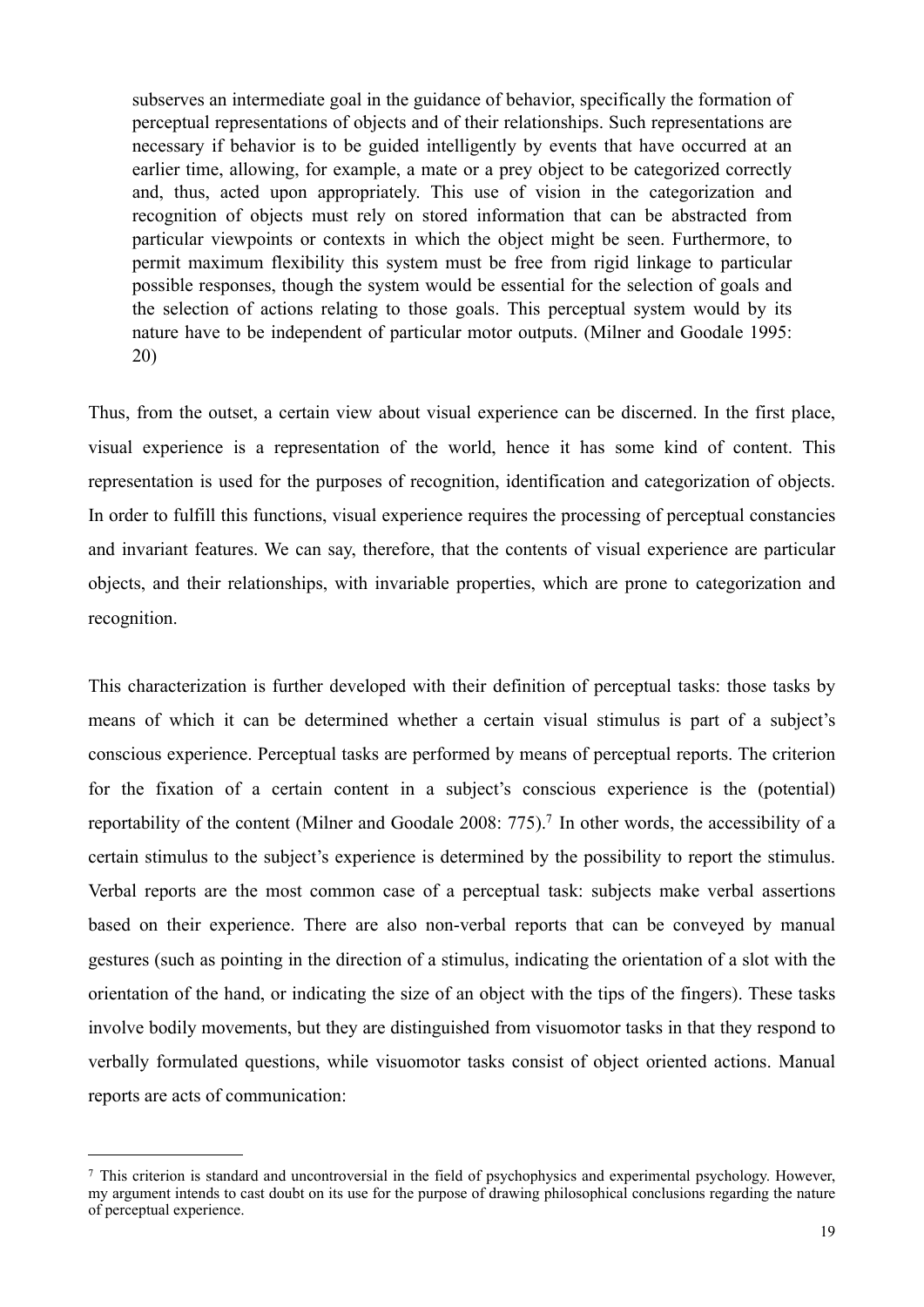It is the purpose of the movement that matters. When we asked people to use their hand to show us what they saw in the matching test, they were reporting on their conscious perception of the slot in front of them. Turning the hand in this case was an act of communication. The fact that the communication happened to be manual was arbitrary —the same information could have been conveyed by a variety of different means. They could have drawn a line on a piece of paper, for example; or picked the correct orientation from a number of alternatives in a multiple choice test; or of course they could simply have told us in words. (Milner and Goodale 2004: 28-9)

According to this definition of perceptual tasks, every report is an act of communication. In these reports, subjects assert something about their experience. Acts of assertion have been traditionally regarded as expressions of judgments. This view of assertion can be traced back to Frege's "On sense and Reference" (1948) and "The Thought" (1956). Thus, a perceptual report is the expression of a perceptual judgment. In order to report a stimulus, the subject must perform a judgment based on the contents of her experience, which will be the content of her assertion.<sup>8</sup>

In accordance with this Fregean view, if the criterion for attributing contents to a subject's perceptual experience is the reportability of the content, it follows that a necessary condition for such attribution is that the content is liable to form part of a perceptual judgment. That is, if the information that counts as an experience is just the information that the subject can report (at least in principle), then for information to be considered a content of experience it must be apt for articulation in a judgment. Information that cannot enter a perceptual judgment is information that the subject cannot report in principle, not even potentially; hence it will not be considered a content of the subject's conscious experience.

These features of Milner and Goodale's view of experience make it very similar to philosophical theories that maintain that the content of experience is conceptual or concept-ready. In order to be liable to categorization and to become a part of a judgment, the contents of experience must be

<span id="page-19-0"></span><sup>8</sup> There is a potential objection to this point of my argument, regarding the relevance of a Fregean analysis of an empirical criterion. In a purely empirical theory, the philosophical implications of experimental models may be entirely irrelevant. However, the theory I am analyzing involves both empirical and philosophical theses and has important philosophical consequences, that I have presented in the first section of this chapter. Moreover, the philosophical implications that Clark draws from Milner and Goodale's hypothesis have a direct impact on theories of perception that are situated in a Fregean framework: Evans', Cussins', McDowell's and Peacocke's. In other words, the philosophical debate that this hypothesis raises is framed by the presuppositions and concepts of a neo-Fregean approach to philosophy of mind and language. The impact of the hypothesis on these theories should be assessed in a manner that is consistent with the philosophical framework where they are situated.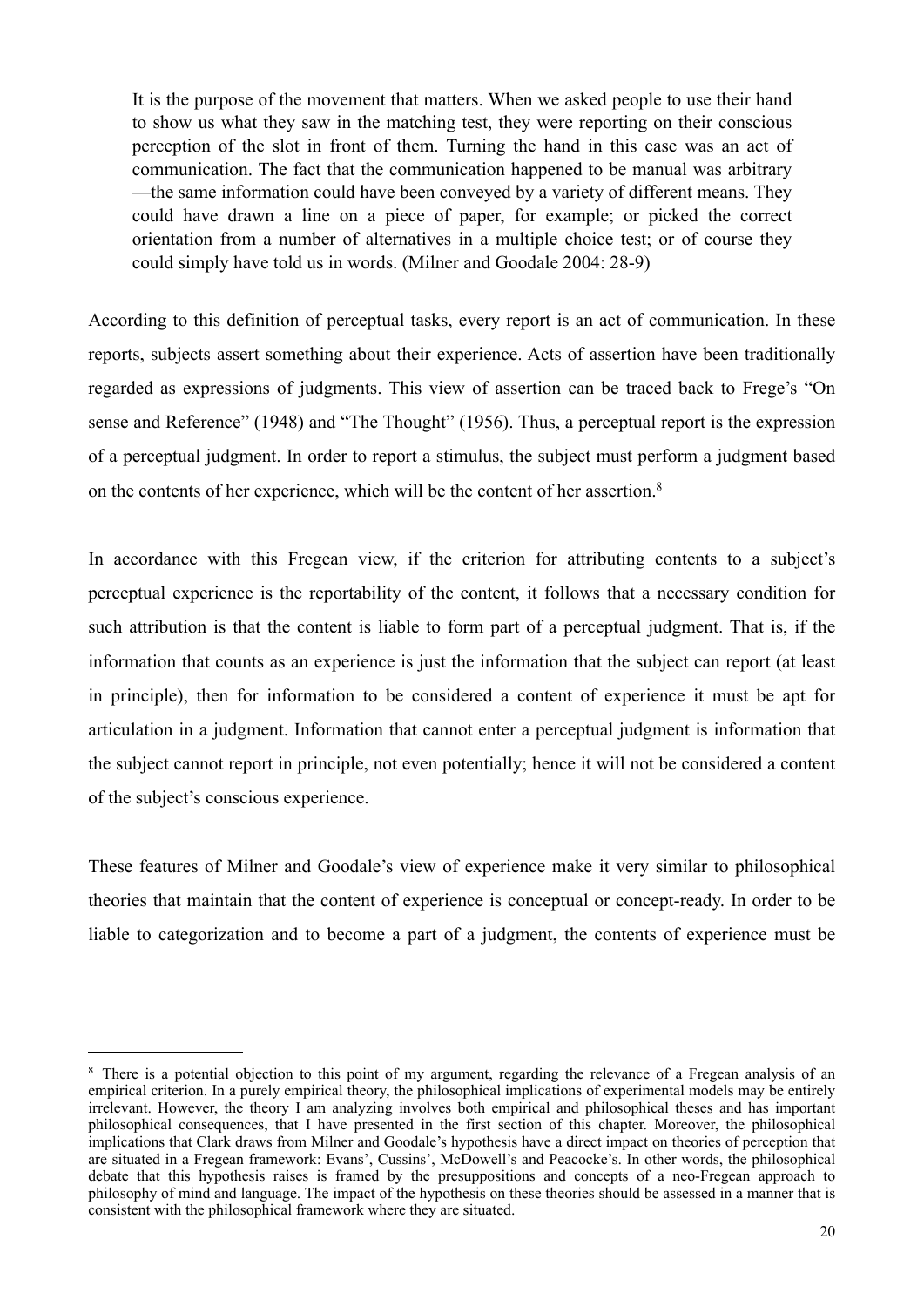either conceptual or concept-ready.[9](#page-20-0) Categorization is the subsumption of something under a certain category. This can be a process of conceptualization. If a subject sees an object as a laptop, in virtue of its properties of shape, size, and color, the process of categorization consists in subsuming the object under the category "laptop". She may be said to see the object as falling within the extension of the concept "x is a laptop".[10](#page-20-1)

On the other hand, judgments have been traditionally regarded as propositions that are endorsed as true (Frege 1948; 1956). Propositions, in turn, are composed of concepts. Therefore, if a specific content is apt to be part of a judgment, it must be either conceptual or concept-ready (that is, subsumable under concepts).<sup>11</sup> Following this line of thought, if the only criterion available for attributing contents to a subject's experience is that the content can be reported, then the contents of a subject's perception are only those that she can report, at least in principle. Since perceptual reports are expressions of judgments, it can be said that a necessary condition for a certain stimulus or information to count as part of the subject's experience is that such information is prone to be articulated in judgment and reported. In order to be available for an articulation in judgment, contents must be conceptual, or concept-ready.

This understanding of perceptual experience is what I will call *the narrow view of experience*. This view restricts the contents of experience to those that are prone to be articulated in judgments. According to this view, if a certain stimulus or information is not available to be articulated in a

<span id="page-20-0"></span><sup>9</sup> The notion of concept-readiness (as I will use it throughout the thesis) is taken from McDowell (1994a). He claims that, even if the contents of our experience may not be already conceptualized --in the sense that subjects have at their disposal the relevant concepts under which the content can be subsumed-- they are all concept-ready, or conceptualizable, insofar as they can always be captured by means of demonstrative concepts (See: McDowell 1994a: Chapter 3). This point is fundamental to support the idea that every perceptual report involves a judgment. This idea could be refuted by saying that non-verbal perceptual reports do not involve judgments, since subjects don't possess the necessary concepts to subsume the contents of experience. To this objection, it may be replied that the report of the orientation of a line by means of a hand gesture consists in the expression of a judgment involving a demonstrative concept. What makes the report the expression of a judgment is its purpose in the context of a perceptual task: to answer a propositionally formulated question.

<span id="page-20-1"></span><sup>&</sup>lt;sup>10</sup> Strictly speaking, categorization cannot be equated with conceptualization. The reason is that there may be processes of categorization in non-conceptual animals. Animals may see some object as food or as a predator, thereby categorizing the object, and yet they cannot be said to be in possession of the concepts "food" or "predator" (not in any of the senses in which it is said of a human being to possess a concept). I will not touch the issue of how animals may categorize without concepts, but rather I'll restrict my argument to human perception. I'll say that, in Milner and Goodale's theory, the categorizability of contents does amount to concept-readiness. The reason is that, besides being prone to categorization, these contents must be available for reports.

<span id="page-20-2"></span><sup>&</sup>lt;sup>11</sup> There are passages where Clark uses the notion of "non-conceptual judgements", or judgements that do not involve the use of concepts (2007: 586). In the Fregean framework where Clark places this debate, judgements are considered to be conceptual exercises par excellence, which is why the notion seems to be out of place. On the other hand, the notion of a judgement that doesn't involve conceptual abilities is simply obscure. If this notion is to be taken seriously in the current debate, its soundness would be Clark's burden of proof.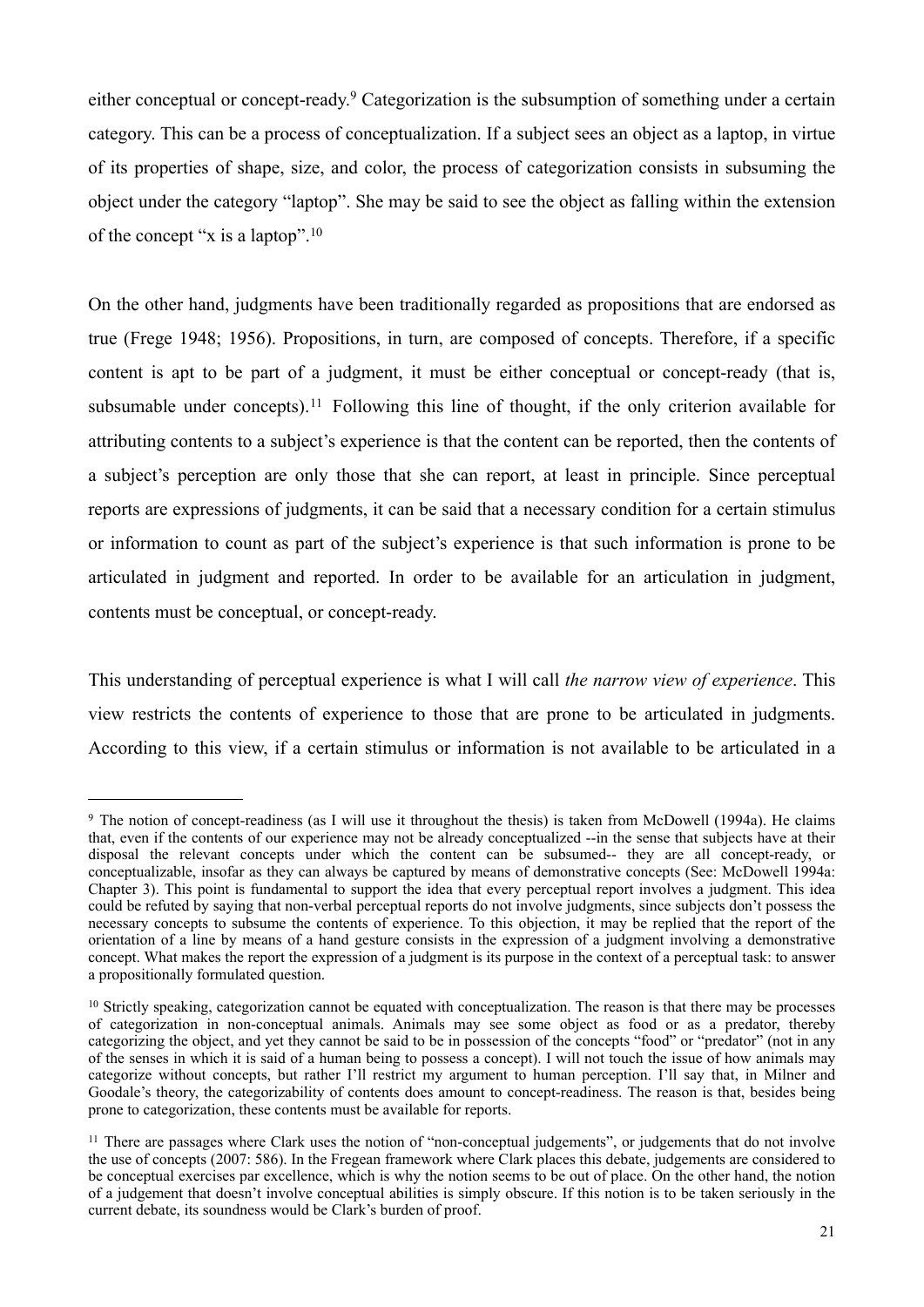judgment, and reported, then such a stimulus is not considered part of the subject's perceptual experience. As I will argue below, Milner and Goodale's conception of experience plays a central role in the way in which they present and interpret empirical evidence.

<span id="page-21-0"></span>1.3 Empirical evidence for the dual visual streams hypothesis

One of the virtues of Milner and Goodale's hypothesis is the great variety of empirical evidence that supports it. In this section I will present some of the most relevant cases and experiments that they present. I will describe only the cases that most clearly support their conclusion. The rest of the experiments are variations of these, which do not alter the results of my analysis in a relevant way. I leave it to the reader to verify whether this is so.

The evidence for the hypothesis can be divided in three groups. The first group contains evidence from neurophysiological studies carried out on primates and humans, by means of functional imagery of the brain. This group will be excluded from my exposition, since I have no interest in debating the thesis on this level of explanation. In what follows I will take for granted: (1) that there are two streams of processing for visual information; (2) that this separation has functional implications that can be discerned in neurophysiological studies, as well as in psychological studies. What I intend to discuss is Milner and Goodale's philosophical interpretation of this functional division (7). For this purpose I will discuss the evidence from the second and third groups, in which the link to the philosophical thesis is manifest.

The evidence in groups two and three consists in a set of experiments that seek to display a double dissociation between perceptual and visuomotor tasks. The second group includes experiments carried out on people suffering from different brain pathologies. It includes three types of pathologies: optic ataxia, visual form agnosia and blindsight. The third contains experiments carried out on healthy subjects, which, like the others, display a double dissociation between the two functions of the visual system.

#### <span id="page-21-1"></span>1.3.1 Dissociation in pathological cases

This group contains the most prominent source of evidence for Milner and Goodale's hypothesis. The pathological cases clearly exhibit a double dissociation between perceptual and visuomotor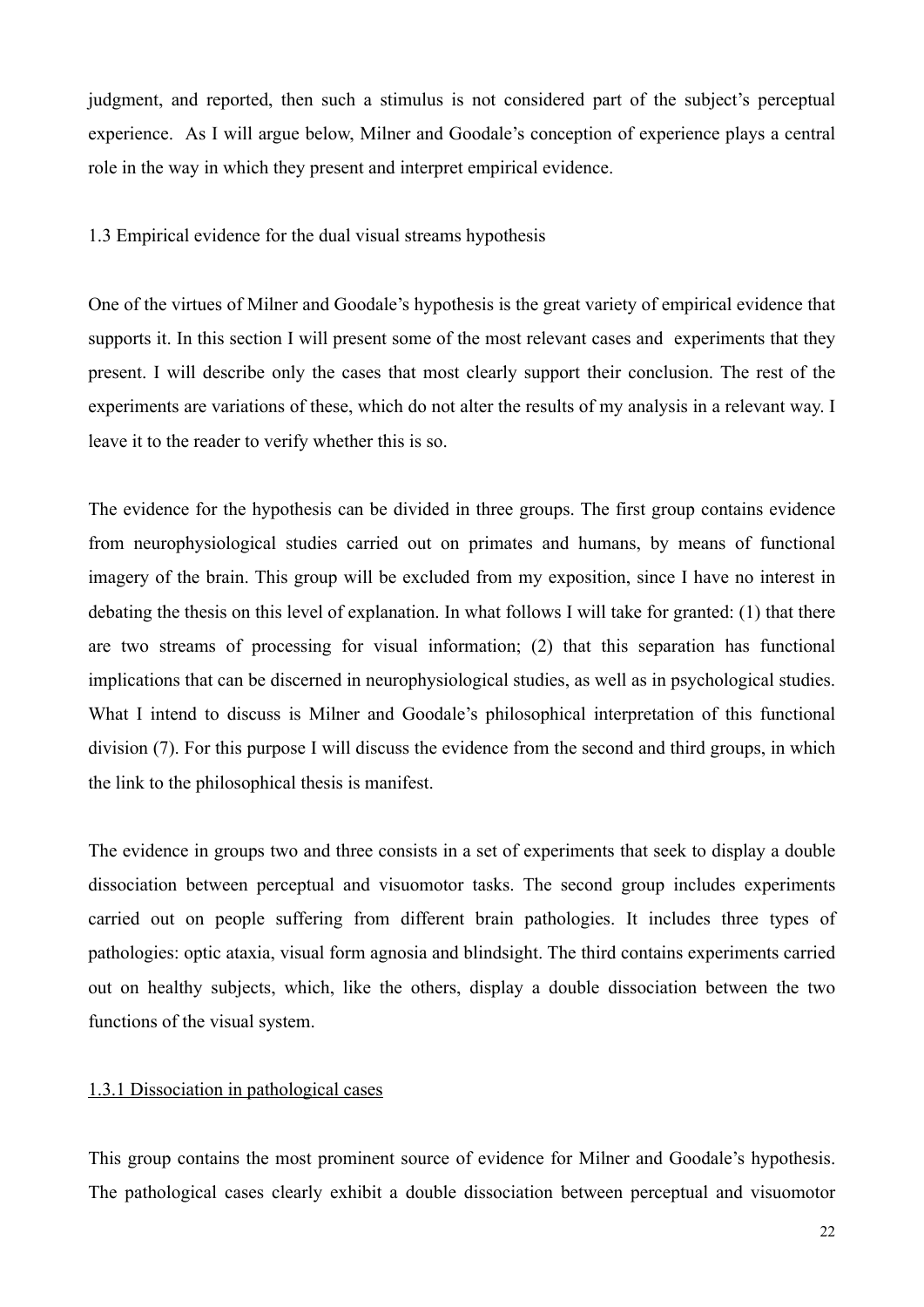tasks, which Milner and Goodale take as a dissociation between the contents of experience and the information that guides visuomotor control. I'll present and analyze the cases to show that this interpretation is permeated by the narrow view of experience.

#### <span id="page-22-0"></span>*A. Optic Ataxia*

Brain lesions in cortical areas that belong to the dorsal stream (particularly the parietal lobe) cause a more or less uniform set of symptoms that has been interpreted in diverse ways. The first authors who described the syndrome were G. Holmes (1918) and R. Bálint (1909). Whereas Holmes described the syndrome as a deficit in visuospatial functions (or "disorientation"), Bálint described it as a deficit in visuomotor functions (or "optic ataxia"). One of Milner and Goodale's central claims is that the correct interpretation of the syndrome is the latter: lesions in the parietal lobe cause deficits in visuomotor processing  $(1995: 119)^{12}$ . In this section I will describe some of the symptoms caused by lesions in the parietal lobe that impair the ability to grasp objects.

Before describing the symptoms it is necessary to describe the dynamics of reaching-and-grasping hand movements in unimpaired subjects. Jeannerod (1988) refers to the two components of these movements as *transport* and *grasp.* The former consists in the transportation of the hand in the direction of the object, until it reaches the point where it is located. The latter includes the prehension movements of the hand and fingers. When healthy subjects reach their hand to grasp an object, their hand begins to open (i.e. the grasping movements start their course) almost at the same time that the hand begins to move towards the object. Approximately at 2/3 of the transport movement, the hand reaches its maximum grip aperture (MGA). The aperture of the hand is directly proportional to the size of the object, even though it is larger than the object. From the point in which the hand reaches its MGA it begins to close until it reaches the object. Success in this action requires, among other things, that the transport movements are accurately directed to the position of the object; that the hand aperture is adequate to the size of the object; that the contact with the object is made with the tips of the fingers and that these are positioned on certain points of the

<span id="page-22-1"></span><sup>&</sup>lt;sup>12</sup> The hypothesis that Milner and Goodale defend throughout their book is presented as an alternative to Mishkin and Ungerleider's (1982) view of the two visual streams as the "what" and "where" systems. Part of their defense consists in showing that the processing of information in the dorsal stream is implicated in visuomotor functions, rather than visuospatial functions. This claim is substantiated by the fact that lesions in the structures of the dorsal stream cause visuomotor deficits. According to Milner and Goodale, the processing of spatial information occurs in both streams. Each of them codifies space in a characteristic way that is appropriate for the kind of motor output that each stream subserves (1995: 119). In this text I will assume that the evidence favors Milner and Goodale's view, and I won't discuss the visuospatial nature of dorsal processing. For a detailed discussion, see: Milner and Goodale 1995: Chapter 4; Jacob and Jeannerod 2003: Chapter 3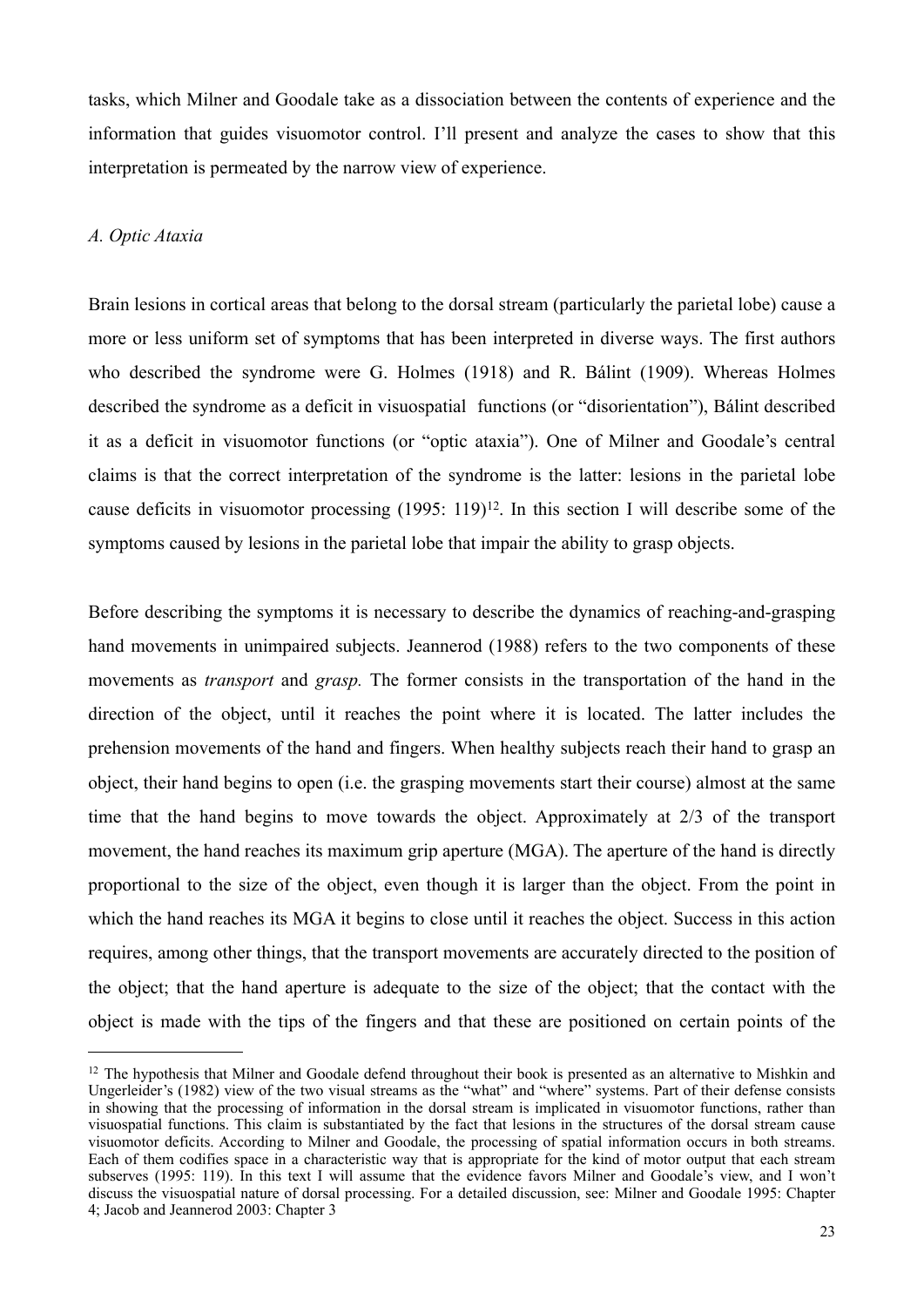object's surface, so that it won't slip. All these elements constitute what Milner and Goodale describe as "a beautifully orchestrated action" (2004: 22).

Observations of patients who suffer Bálint-Holmes syndrome show that lesions in the parietal cortex disrupt performance in the various grasping movements described above. In the first place, these patients cannot direct their hands accurately to the position of the object (Tzavaras and Masure 1976). Secondly, the patients are incapable of rotating their hands in a manner appropriate for the action they are performing (for example, to introduce it into a slot). Third, their hands move towards the object completely open, with the palm facing down and the fingers close together. There is no anticipatory adjustment of the hand aperture that adjusts to the object's size. In some cases the contact with the object is made by the palm instead of the tips of the fingers (Jeannerod 1988). Other subjects are unable to position their fingers on the opposing points of the object that allow for a firm grip, so when they grasp objects with smooth surfaces they slip and fall, unless the subject corrects the position of the fingers using tactile information. In a few words: "the wellregulated patterns of movement that typify the normal person's reaching and grasping behavior were severely disrupted in patients with optic ataxia" (Milner and Goodale 2004: 34).

Despite this inability to convert visual information into bodily movements, that are adjusted to the properties of objects, these patients have no difficulty in the performance of perceptual tasks. They are able to categorize, identify, and distinguish objects, compare them on the base of their size and shape, etc. They can correctly describe and indicate with their hand the orientation of a slot, but they are unable to introduce their hand inside it (Perenin and Vighetto 1988). They are able to accurately estimate the size of objects but cannot adjust their hands to grasp it. Apparently, these subjects' visual experience remains intact, but it is useless for the visual control of bodily movements.

To borrow some terminology from robotic engineering, optic ataxia can be seen as a disruption of the control systems connecting the sensors (dealing with the input) and the actuators (providing the output). These control systems would take all the relevant optical information from the sensors and re-code it for the programming and control of the goal-directed movements of the robot. In the human brain, analogous systems have to transform visual information about the size, shape, orientation, motion, and spatial location of the goal object, into a code for programming and controlling the person's skilled motor acts. (Milner and Goodale 2004: 37)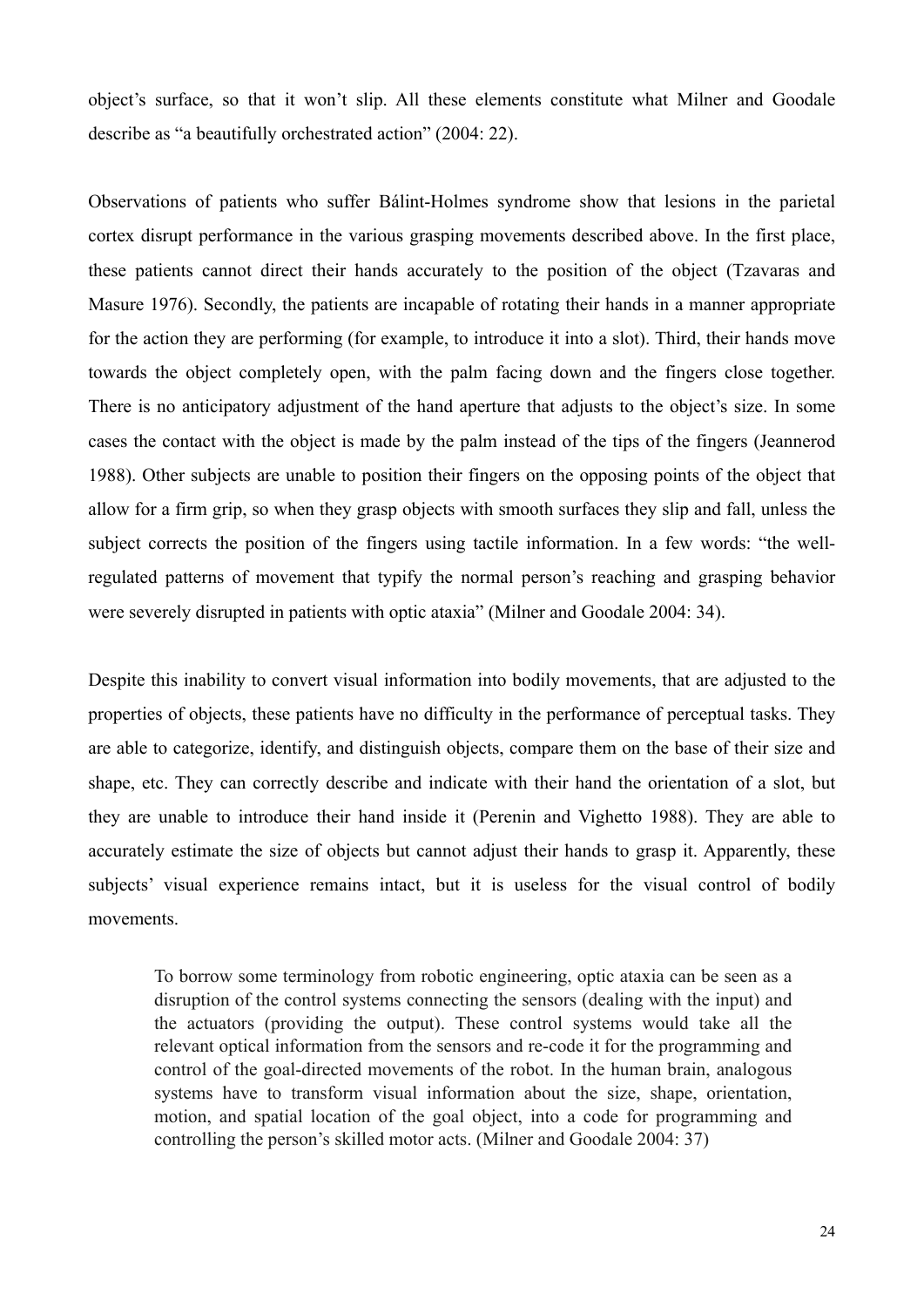The quote suggests that optic ataxia is not a deficit in the patients' visual representation of the world. Optic ataxia consists, rather, in a deficit in the connexion between visual inputs and motor outputs: in the use of visual information for the programming of bodily movements. This deficit is caused by lesions in structures of the dorsal stream. On the other hand, their accurate perceptual reports indicate that patients with optic ataxia possess an accurate visual representation of their environment that allows them to issue true judgments about the different properties of the objects they see. This is explained by the fact that they have no brain damage on the structures of the ventral stream. Milner and Goodale infer that these patients' visual experience remains intact.

I'll briefly describe some experiments performed with two of the reported patients. AT (Anne Thiérry) suffered a bilateral occipito-parietal stroke (Jacob and Jeannerod 2003: 92). She had no difficulty in naming, describing and recognizing objects and visual forms. With a hidden hand, she was able to accurately estimate the sizes of objects, having the same performance than healthy subjects. However, when her ability to grasp these same objects was tested, the results were quite different. She could not calibrate her hand aperture to the size of the object, but made an exaggerated aperture, which she did not close as the hand moved towards the object. Hence, the contact with the object was made with the palm of her hand or the proximal phalanxes. This resulted in awkward grasps, or on her being unable to grasp the object, since she pushed it with the palm of her hand (Jacob and Jeannerod 2003; Milner and Goodale 1995; 2004)

RV (Ruth Vickers) suffered a bilateral parietal lesion caused by two strokes --each in one of the hemispheres. Just like AT, RV's lesion didn't seem to affect her visual representation of the world. She had a normal performance in perceptual tasks, and could even copy line drawings (though she did it clumsily because of her lack of motor abilities). Goodale et.al. (1994) tested her ability to grasp objects, with an experiment known as the "Blake Forms". This experiment was initially devised to test the effectiveness of grasping in robots. RV was presented with some flat pebbles, with a smooth texture and abstract shapes. The first task consisted in comparing the shapes of several pebbles to determine whether they were the same, or different. RV had a normal performance in this task. The second task consisted in grasping the pebbles with the tips of her fingers. The shape and texture of the objects were specifically designed so that it was possible to have a stable grasp only when the tips of the fingers were positioned on the opposite points of the object. Otherwise, they would slip and fall. RV showed an inability to grasp the objects correctly. She would pose her fingers on random points of the objects thereby generating unstable grips. Due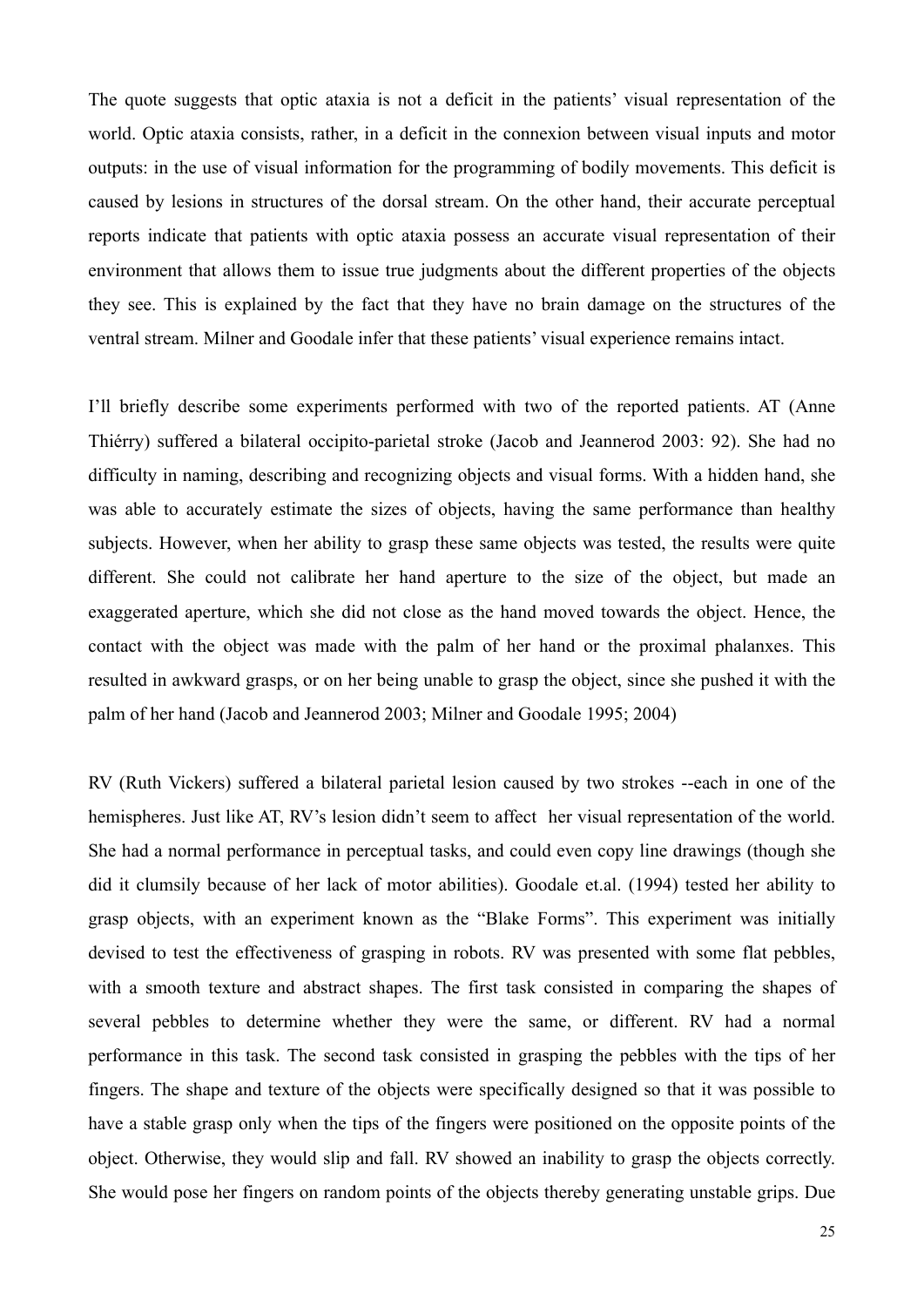to their smooth textures they fell from her hand, unless she corrected the position using tactile information.

These experiments show that there is a high degree of independence between perceptual and visuomotor functions: despite the fact that perceptual experience remains intact, it seems to be unavailable for use in visuomotor control. Otherwise there would be no dissociation between the ability to tell the size of an object and the ability to make anticipatory movements of the hand to grasp it. Information about size that figures in the subject's experience, Milner and Goodale claim, plays no role in the programming of grasping movements, for if it did movements would be accurately adapted to the size of objects. It also seems to follow that the dorsal stream doesn't contribute to perceptual experience, since the lesions on its structures cause no (apparent) deficit in perceptual tasks. If damage to the dorsal stream causes no loss in the subject's perceptual experience, then it appears that perceptual experience is a product of ventral-processing alone. However, the antecedent of this conditional seems problematic.

The reason it is problematic has to do with a tendentious interpretation of the symptoms that is influenced by the narrow view of experience. Milner and Goodale infer that "subjects' perceptual experience remains intact" (2004: 36) from the fact that they are able to issue accurate reports. The use of the adjective "intact" to describe the experience of optic ataxics presupposes that the deficit on visuomotor functions implies no loss for the contents of experience. According to Milner and Goodale, these subjects not only retain a capacity to issue true judgments based on their experience, but rather, the experience itself is unchanged despite the fact that they are unable to skillfully act on the base of it. Of course this interpretation makes sense, and is also inevitable, if the narrow view of experience is assumed --according to which the contents of perception are only those that the subject can report. If the only criterion for the ascription of perceptual contents is that the subject is able to report them, then accurate reports would constitute a sufficient condition to infer that there have been no losses in the contents of experience. However, if this view is cast aside (or at least bracketed) it is not so clear that the evidence supports Milner and Goodale's conclusion. In that case, all that the evidence shows is that there is a dissociation between the ability to make true perceptual judgments and visuomotor abilities. In other words, the evidence shows that optic ataxics' perceptual judgments remain intact. The further step, to claim that their experience is intact, requires to include the narrow view of experience as a premise.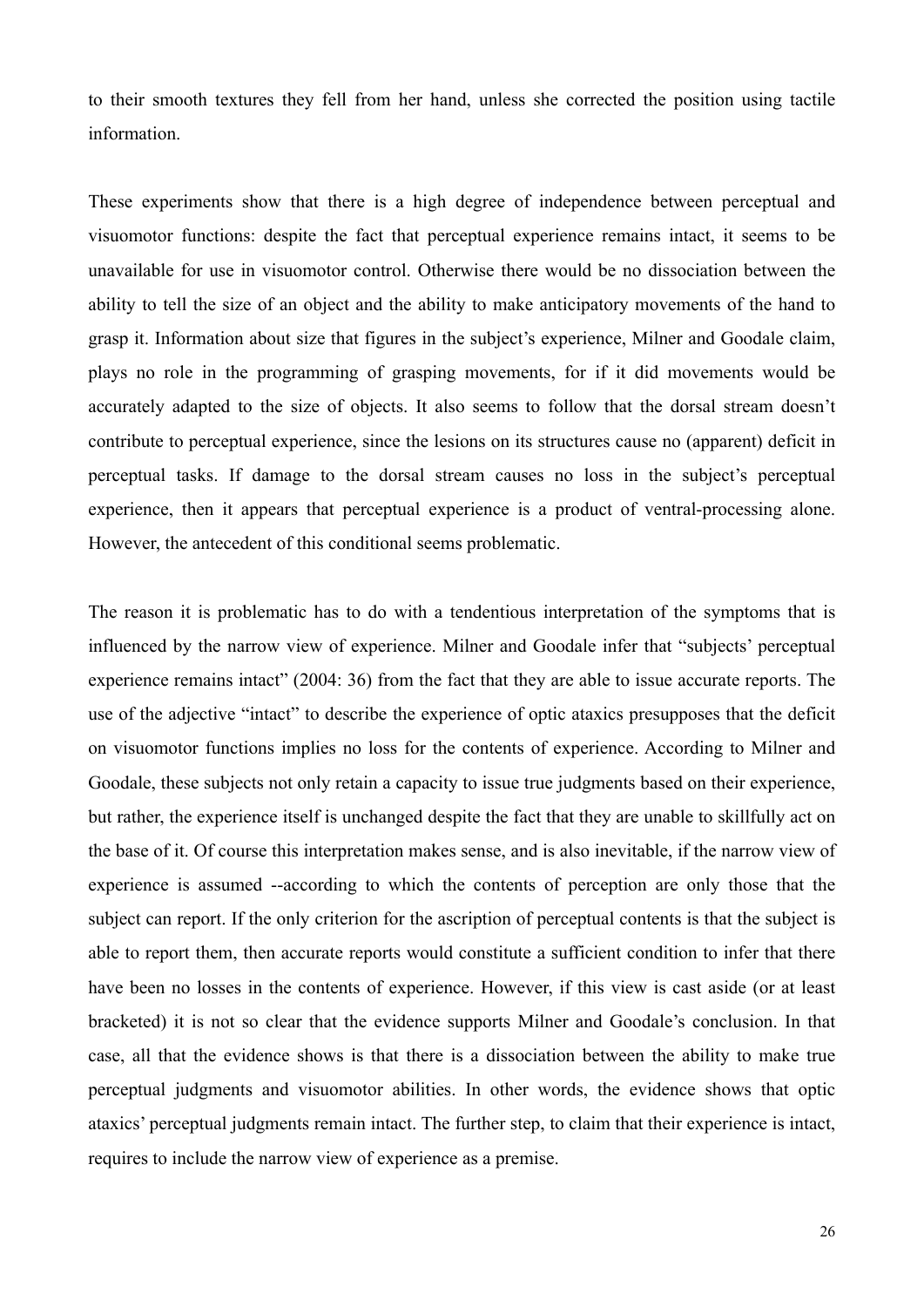For the moment I would merely like to cast doubt on this interpretation of the syndrome. The idea that it is possible to have an "intact" visual experience despite being incapable of acting on the base of it should be carefully considered. It goes against some current research on perception that claims that our experience is closely linked to our abilities to act. Some theories go as far as to claim that the link is constitutive (Noë 2004; Cussins 2003; Hurley 1998): our sensorimotor knowledge and abilities determine the contents of our experience. Therefore, the idea that visual experience may remain intact despite having no link to skillful action deserves a defense of its own, which is not given by the proponents of the dual visual stream hypothesis. The support for this idea given by empirical evidence presupposes the narrow view of experience, and thus begs the case against theories that establish a link between experience and motor activity.

#### <span id="page-26-0"></span>*B. Visual Form Agnosia*

Visual form agnosia is the mirror syndrome of optic ataxia. It consists, roughly, in the inability to perform perceptual tasks that involve the use of information about form, in addition to the retainment of visuomotor abilities. This syndrome is the result of by occipito-temporal lesions, typically caused by anoxia, due to carbon monoxide poisoning --although there are similar clinical conditions that are caused by mercury poisoning, head trauma, or meningo-encephalitis.

Visual form agnosia is classified as a kind of apperceptive agnosia, thus distinguished from associative agnosia. The latter consists in the incapacity to categorize perceived objects and it is a deficit that involves both visual perception and conceptual processing. Apperceptive agnosia, on the other hand, is a deficit of visual perception that consists in the incapacity of the brain to form meaningful visual percepts by means of the binding of visual features such as shape, color, etc. That is, the incapacity to form a pictorial contextual representation of objects: a visual experience of an object. The two forms of agnosia are distinguished by their anatomical locations as well as their characteristic symptomatology.[13](#page-26-1)

The central case discussed by Milner and Goodale (which also motivates a large part of their research) is that of DF (Dee Fletcher); a woman who suffered carbon monoxide poisoning, that caused a bilateral occipital lesion. The lesion consists of a selective necrosis on the lateral pre-

<span id="page-26-1"></span><sup>&</sup>lt;sup>13</sup> For a detailed description of the symptoms of each kind of agnosia and a discussion regarding the taxonomy see: Jacob and Jeannerod 2003; Milner and Goodale 1995; 2004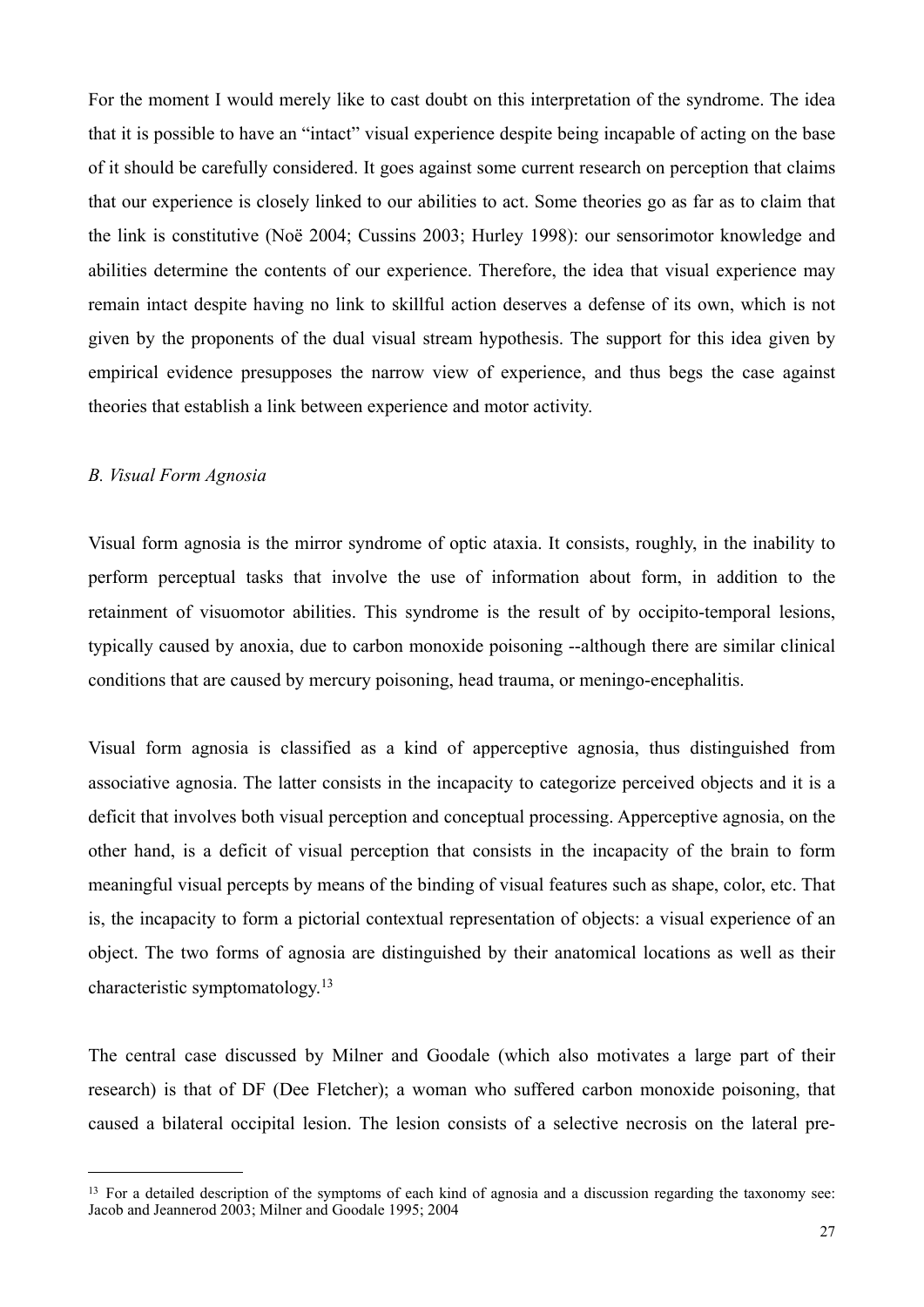striate cortex, on areas V2, V3 and V4. The lesion affects the transmission of shape information to the temporal lobe. The consequence of this lesion is a deafferentation of the ventral stream from its sources of information about form (the magno-cellular and parvo inter-blob channels). The temporal lobe receives information of color and texture from the parvo-blob channel through V1, V2 and V4. Form information reaches the parietal lobe through the dorsal stream and the tectothalamic stream that receive information from the mago-cellular channel (Milner and Goodale 1995: 134-7; Casagrande and Xu 2004: 501-2)

As a consequence of this lesion DF cannot perceive the shape of objects. This leads in turn to a difficulty in the recognition and discrimination of objects and simple geometrical shapes, drawings, and their orientations. DF preserves visual functions such as the ability to discriminate shades of color and the detection of patterns, which allow her to recognize familiar objects based on the properties of their surface. She preserves visual acuity to recognize fine details and an understanding of spatial relations between objects.

DF displays an incapacity to distinguish objects from their background in cases where there are no color or texture cues: "Dee said that objects seemed to 'run into each other', so that two adjacent objects of a similar color such as a knife and fork will often look to her like a single indefinable 'blob'". (Milner and Goodale 2004: 9-10). Although she is able to recognize numbers and letters by touch, she cannot do it by visual means. She is incapable of copying line drawings, despite being able to draw objects based on her memory. This is, perhaps, the main reason to classify her agnosia as apperceptive rather than associative. I will come back to this point below.

Despite these incapacities, DF preserves her visuomotor abilities intact. Milner and Goodale narrate the occasion when they became aware of this particularity of DF's syndrome, during an experimentation session:

When we held up a pencil, we were not surprised that she couldn't tell us what it was, even though she could tell us it was yellow. In fact, she had no idea whether we were holding it horizontally or vertically. But then something quite extraordinary happened. Before we knew it, Dee had reached out and taken the pencil, presumably to examine it more closely […] Dee's movements had been quick and perfectly coordinated, showing none of the clumsiness or fumbling that one might have expected in someone whose vision was as poor as hers. (Milner and Goodale 2004: 17-18)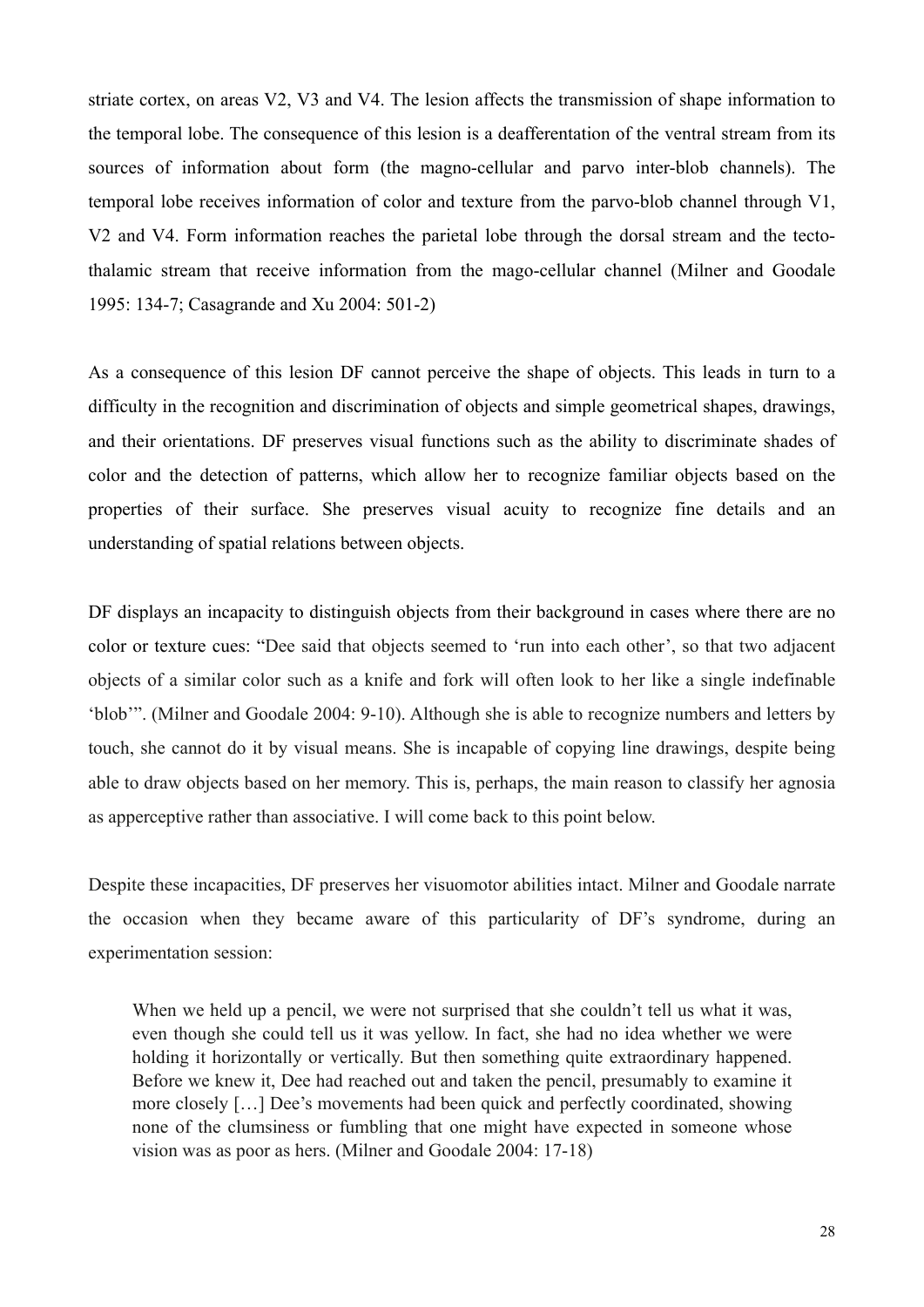DF's behavior displays that her incapacity to make true reports on the contents of her experience does not affect her abilities to use visual information for object-oriented actions. DF behaves like a normal person and, from her behavior, it is hard to guess that she has a visual impairment (Milner and Goodale 2004: 19). She is capable of skillfully grasping objects and of catching them in the air when they are thrown at her. She is also able to negotiate obstacles and navigate through intricate paths. Milner and Goodale relate an occasion when they walked through a forest to a place where they had a picnic:

This walk provided a good example of a time when the other side of Dee's visual life was strikingly revealed. To reach the meadow, we had to walk along a half-mile trail through a dense pine forest. The footpath was steep and uneven. Yet Dee had no trouble at all. She walked confidently and unhesitatingly, without stumbling, tripping over a root, or colliding with the branches of the trees that hung over the path. Occasionally we had to point out to her the correct route to take, but other than that, her behavior was indistinguishable from that of any of the other hikers on the mountain that day. We eventually arrived at the meadow and began to unpack the picnic hamper. Here Dee displayed once more how apparently normal her visual behavior was. She reached out to take things that were passed to her with the same confidence and skill as someone with completely normal sight. No-one would ever have guessed that she could not see the difference between a knife and a fork, or recognize the faces of her companions. (Milner and Goodale 2004: 19)

These abilities resemble those of another patient with visual form agnosia (SB), described by Jacob and Jeannerod (2003). Because of a meningo-encephalitis he had at the age of three, SB has a bilateral lesion at the occipito-parietal union, which impedes the discrimination and identification of shapes. However, SB preserves the visuomotor abilities necessary to drive a motorcycle and play ping-pong (Jacob and Jeannerod 2003: 88-9) DF and SB are capable of using for visuomotor control, the very information that seems to be inaccessible for perceptual tasks. In other words, the information that guides their actions is the same information that they are unable to report.

Milner and Goodale report to have carried out with DF the experiment designed by Perenin and Vighetto<sup>14</sup>, in which the subject is presented with a slot, whose orientation the subject must report, verbally or manually, and then introduce her hand, or an envelope, through it. DF performed poorly on the perceptual task, and normally in the visuomotor task. Her ability to discriminate shapes was tested with a 3D version of the Efron test, which consists in presenting the subject with a series of rectangles with the same area but differing in length and width. The subject is asked to report which

<span id="page-28-0"></span><sup>&</sup>lt;sup>14</sup> See Section 1.3.1A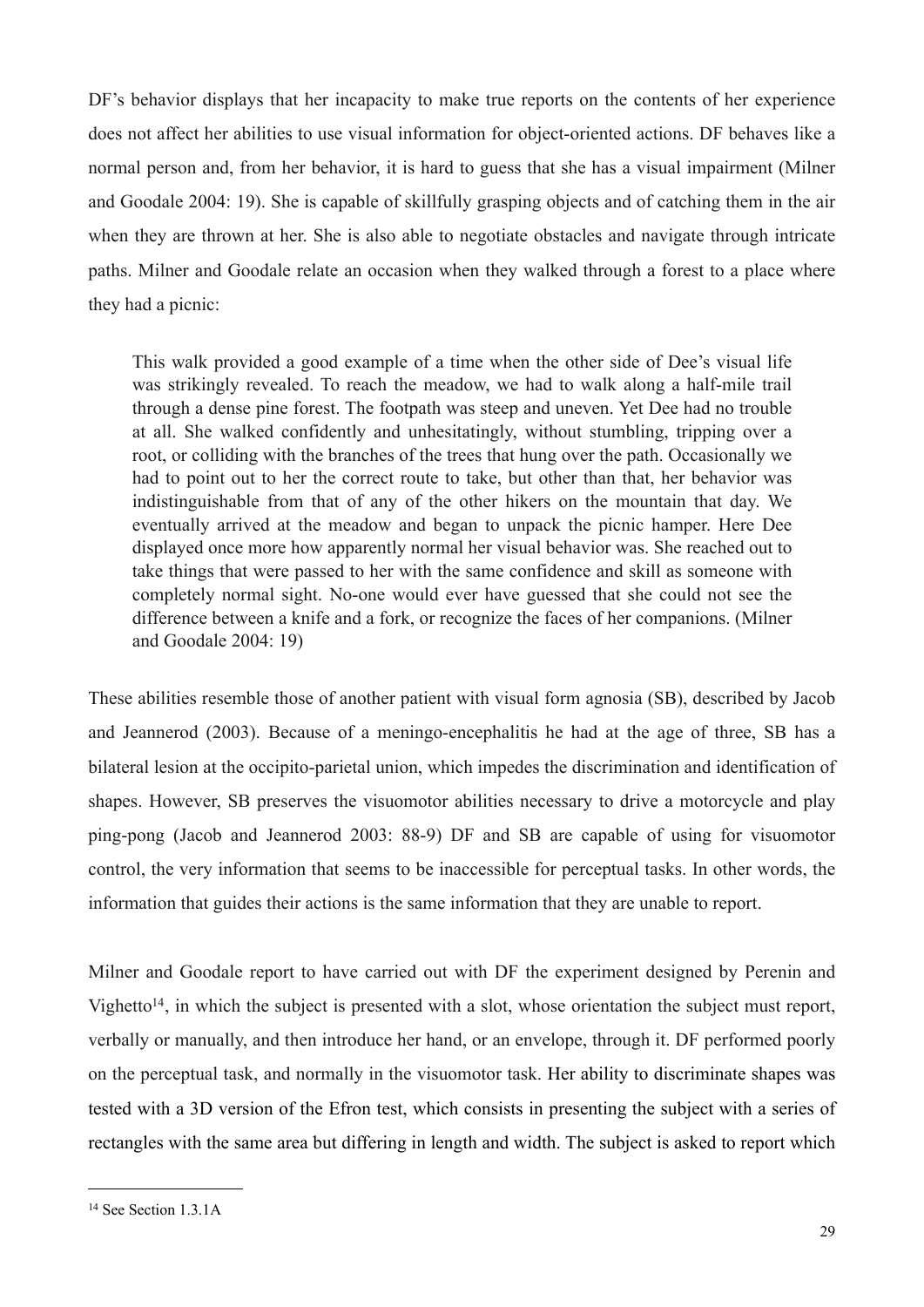of the rectangles have the same shape and which are different. DF had a very low performance in this task, as well as in the task of estimating the size and orientation of objects and reporting it by means of manual gestures or verbal reports. However, when asked to grasp the objects she showed an accurate adjustment of her hand movements to the size and shape of the objects. In the experiment of the "Blake Forms"<sup>15</sup> DF had opposite results to RV's: a normal performance in visuomotor tasks and a poor performance on the discrimination task.

Thus DF seems to be able to use visual information that is not part of her conscious perceptual experience (using Milner and Goodale's terms).<sup>16</sup> The interpretation of DF's clinical condition and the characteristic symptomatology of visual form agnosia is crucial for the formulation of the dual visual stream hypothesis. There are several points that deserve attention. First, what explains the deficit in perceptual tasks and the retainment of visuomotor abilities is the fact that there is damage to the structures of the ventral stream and not the dorsal stream. Perceptual tasks are dependent on ventral-processing, which is damaged in DF, while visuomotor tasks are dependent on dorsalprocessing, which is intact in DF. I will not question this point.

Secondly,what makes the difference between the tasks that DF is successful at, and those at which she isn't, is the purpose that frames her movements: in visuomotor tasks movements are framed by a goal-oriented action, whereas perceptual tasks are framed by an act of communication<sup>17</sup>. According to the authors, the explanation of this difference in performance is that DF fails at perceptual tasks *because she has no visual experience to communicate*. They claim that DF's impediment is not at the level of the conceptualization and communication of the contents of her experience (since she has the ability to communicate other perceptual contents), but rather at the level of perceptual experience itself: "Dee could do none of these things [perceptual tasks]—not because she couldn't communicate but because she had nothing visual to communicate. She had no conscious experience, no conscious visual experience at least, of the orientation of the slot to share with us". (Milner and Goodale 2004: 29).

<span id="page-29-0"></span><sup>15</sup> See Section 1.3.1A

<span id="page-29-2"></span><span id="page-29-1"></span><sup>&</sup>lt;sup>16</sup> There are, however, certain limitations to DF's visuomotor abilities. For example, when a delay condition is introduced, or when she must insert complex objects in slots. For these tasks it seems that ventral-processing is crucial. The first case is particularly important to Milner and Goodale's hypothesis, since they claim that there is a close link between ventral processing and memory (unlike dorsal processing that only consists in the online, immediate control of motor adjustments)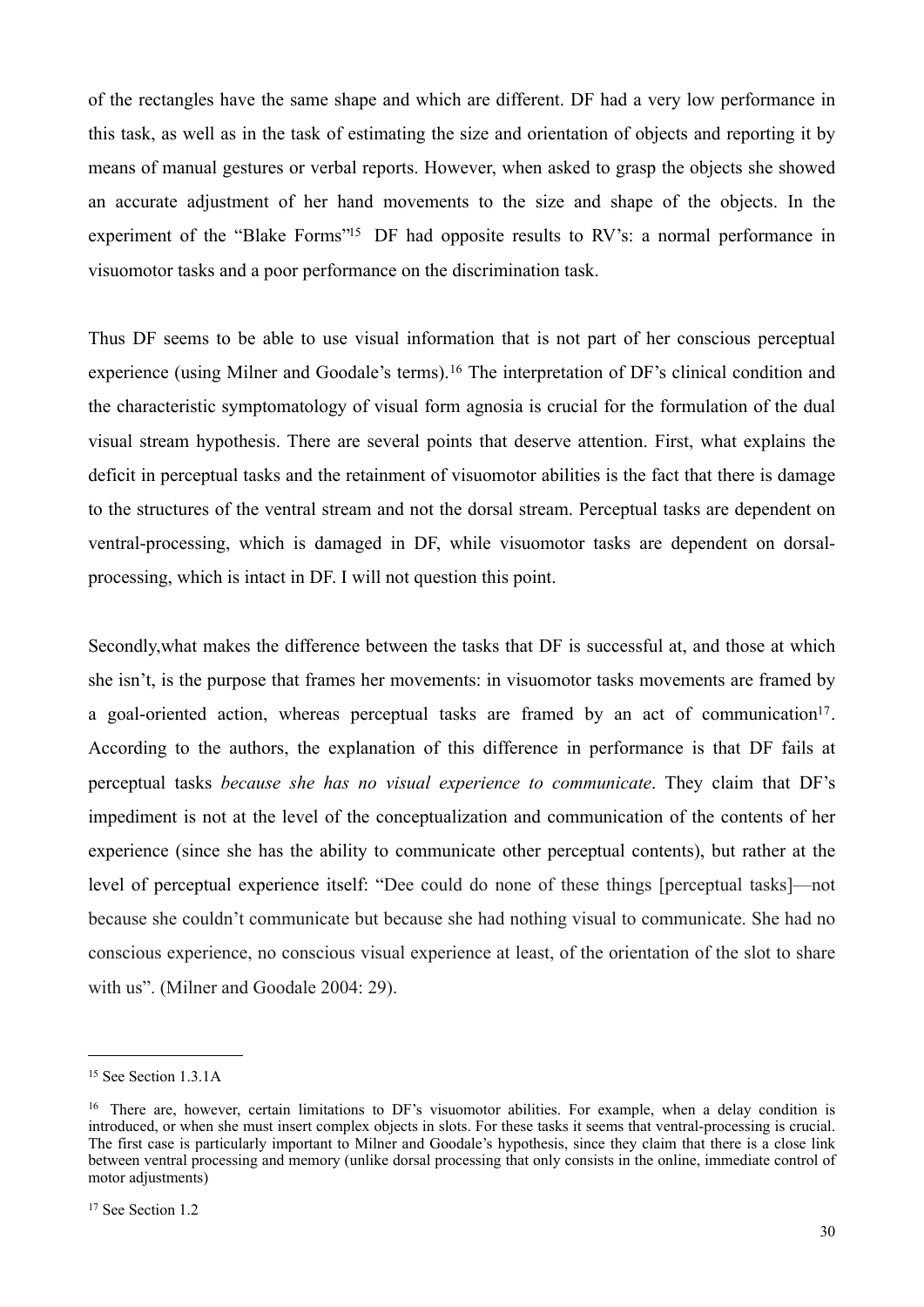Milner and Goodale acknowledge that their primary source of evidence for denying that DF has visual experience of shapes is her incapacity to give accurate reports of the information in her visual field. The inference from DF's inability to give accurate reports to the claim that she lacks any experience of form is clearly influenced by the narrow view of experience, according to which every content of experience is a reportable content.

More explicitly, there seems to be an inference that runs as follows: Given that DF cannot make true judgments about form on the base of her experience, it follows that there are no contents of form in her visual experience. This inference can only be justified if, as a second premise, they assume the narrow view of experience. In a wider conception of perceptual experience, the use of visual information for the purpose of visuomotor control might be taken as evidence for the claim that such information *is* part of DF's experience. However, Milner and Goodale describe DF's visuomotor abilities as residual, more primitive, abilities; which are part of a system that guides motor activity in a quick and efficient way, without the involvement of the subject's conscious experience.

It is possible to cast doubt on this interpretation, arguing that the errors on perceptual reports do not show a lack of contents of form in DF's experience, but an inability to conceptualize such contents and emitting a report based on them. This objection can be found in Walhagen (2007):<sup>18</sup>

What the results demonstrate is that D.F. is severely impaired at tasks that require her to indicate—to represent to someone else, be it verbally or by positioning her hand aspects of an object's form (size, shape, orientation, etc.). Such tasks require D.F. to form a perceptual judgment about aspects of form [...] Forming a perceptual judgment, of course, requires one to perceptually identify certain aspects of perceptual stimuli, to bring those features under concepts. And this, I grant, is what D.F. cannot do. D.F.'s problem is a conceptual one: she cannot identify shapes, sizes, and orientations, she cannot 'bring them under concepts'. This is why she cannot perform the representational task of indicating to someone else, verbally or by positioning the hand, aspects of an object's form. However—and here is the crucial point—it does not follow that she is not aware, in a non-conceptual way, of the shapes, sizes and orientations of things (Walhagen 2007: 556)

<span id="page-30-0"></span><sup>&</sup>lt;sup>18</sup> Walhagen's objections to Milner and Goodale's hypothesis, and the alternative reading he proposes for the empirical evidence, resemble my own on several points. However, there is a fundamental difference in the approaches we take. Whereas Walhagen bases his objection and his proposal on phenomenological notions (such as awareness, notice, attention, etc.), my objections are based on concepts that belong to neo-Fregean theories of content (concepts such as normativity, commitment, responsibility, judgment, etc.)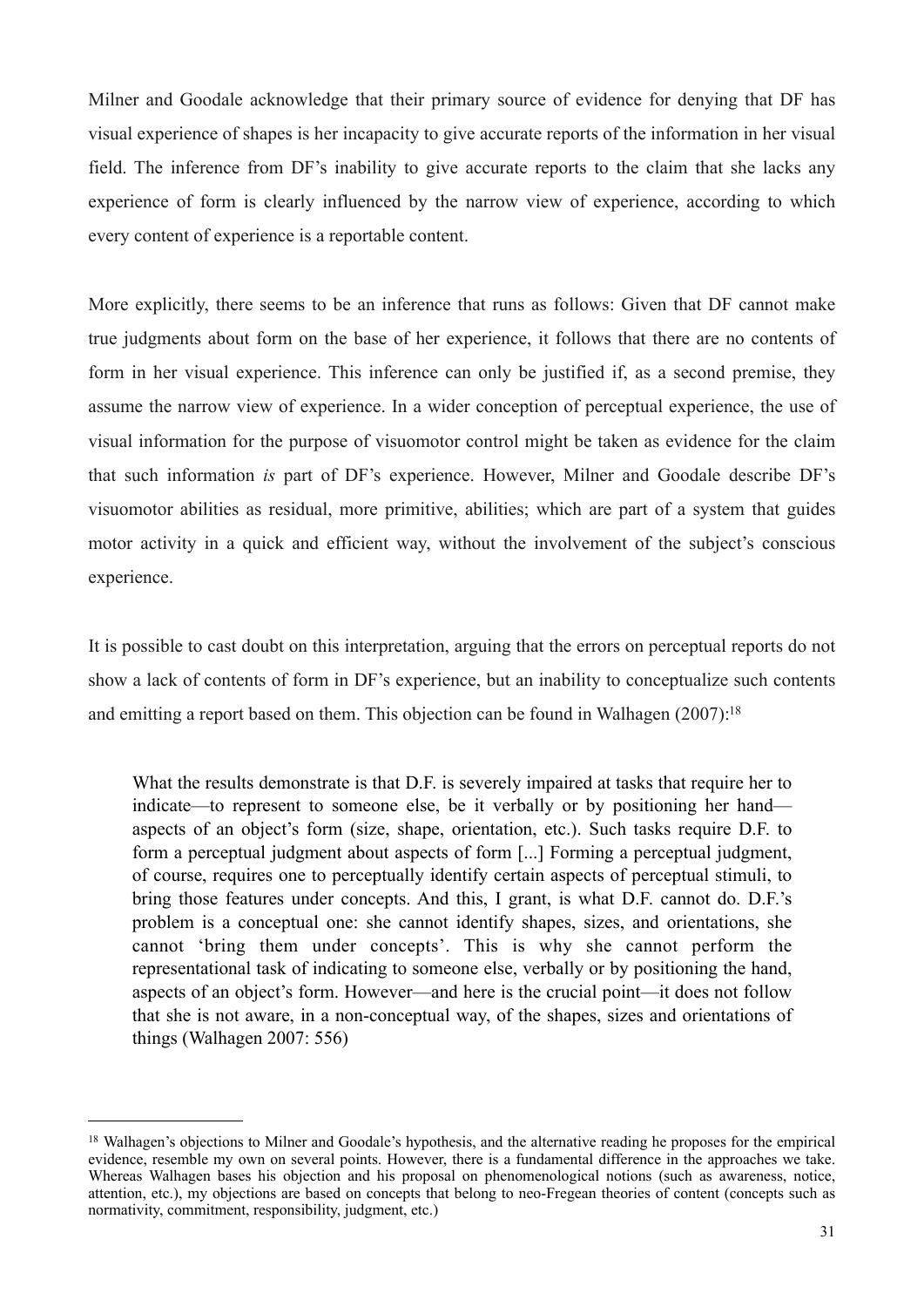To question the interpretation of DF's symptoms as a deficit in visual experience, as Walhagen does, amounts to question the classification of visual form agnosia as a kind of apperceptive agnosia, instead of associative agnosia. However, Milner and Goodale provide additional evidence for this classification:

Dee's difficulty in identifying objects or line drawings is not one of finding the right name for the object, nor is it one of knowing or remembering what common objects look like. Her problem is more fundamentally 'visual' than that. Dee has enormous difficulties in copying drawings of common objects or geometric shapes. Some patients who are unable to identify pictures of objects can still slavishly copy what they see, line by line, and produce a recognizable product. But Dee cannot even pick out the constituent elements of a picture in order to copy them. Presumably unlike those patients, then, Dee's problem is not one of interpreting a clear visual experience—her problem is that she doesn't have that clear visual experience to start with. (Milner and Goodale 2004: 10)

This point calls for the question of whether the ability to copy line drawings requires conceptual abilities or not. My intuition is that conceptual abilities do play a role in this task. In what follows I'll rehearse an argument to show that, under one description of the task, the successful copying of a line drawing requires the exercise of conceptual abilities in the formation of true perceptual judgments. Under this description, even if the task doesn't require the subsumption of contents under concepts, it does require that the subject exercises her ability to form judgments, which is a conceptual ability, par excellence --at least in the philosophical framework in which this debate is situated.

What are the necessary steps to copy a line drawing? One possible description of the task is the following: (1) to perceive the whole drawing; (2) to analyze its parts; (3) to recognize the spatial relations between the parts; (4) to reproduce each of the parts in a manner that respects the spatial relations between them in the original drawing; (5) to form comparative judgments of the resemblance between the original and the copy, as the task is performed (in order to go on, or correct any mistake) and when the copy is finished (in order to assume the task is done, or to correct the drawing).[19](#page-31-0) Success in this task consists in the drawing of a faithful copy of the original. This requires that the subject draws the lines in a way that reproduces the relations between the lines of

<span id="page-31-0"></span><sup>&</sup>lt;sup>19</sup> This description of the task may seem arbitrary, but it is an analysis of the description made by Van Gulick (1994) of visual agnosics while performing the task: "In copying drawings, visual agnosics employ a slow mechanical line by line technique that involves lots of careful back and forth comparison of small line segments in the original drawing with the details of their copy" (Van Gulick 1994: 45)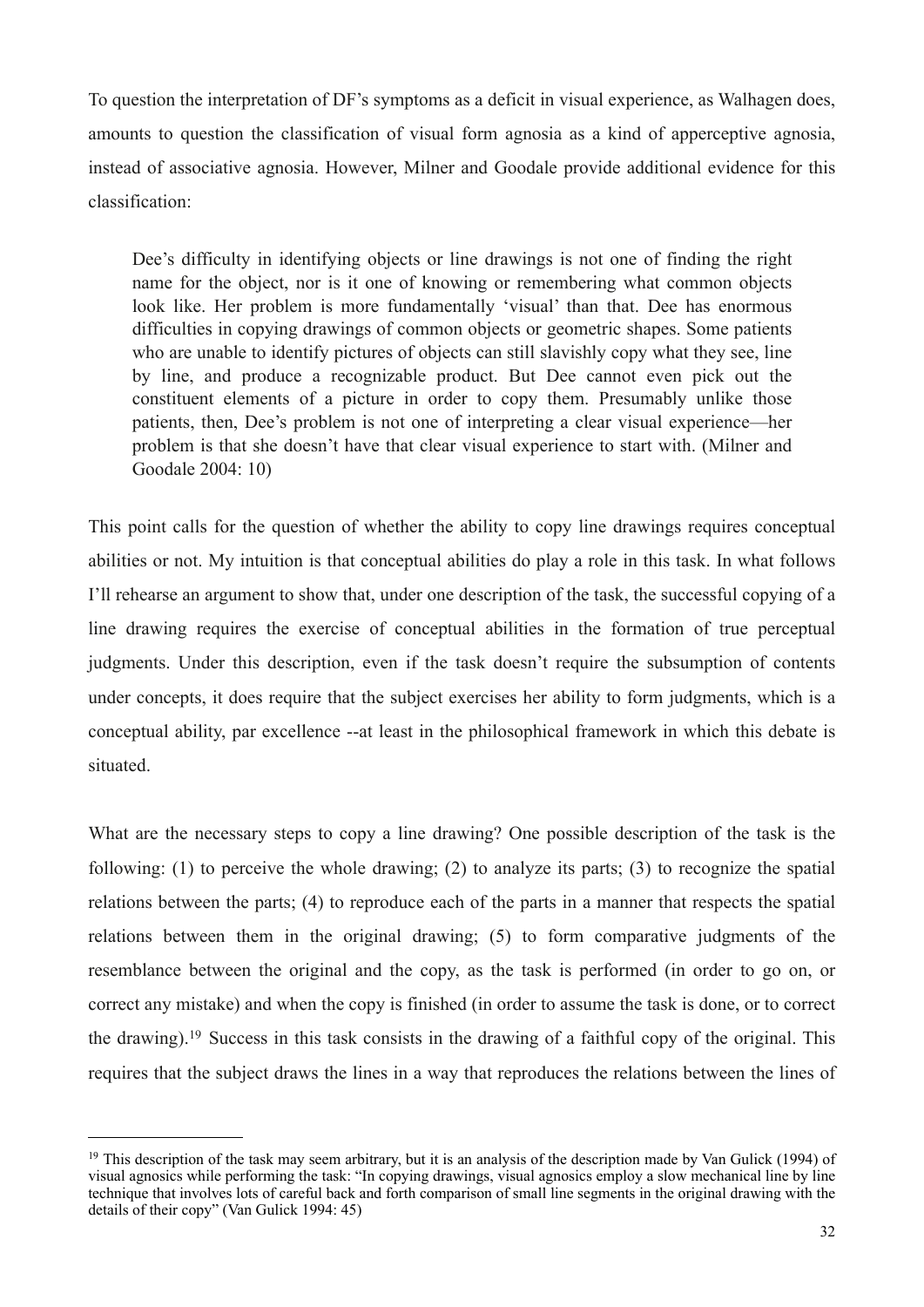the original drawing. This requires, in turn, that the subject is able to discriminate the parts and to appreciate the relations between them.

It is plausible that steps (2), (3) and (5) require the subject to form true perceptual judgments. (2) requires the capacity to discriminate the parts of the drawing; that is, to identify the lines that compose it. The criterion for this discrimination is no other than the orientation of the lines (some vertical, some horizontal, some curve, etc.) and the continuity or discontinuity between them. This is exactly the kind of perceptual task that DF is unable to perform, and that requires the articulation of the contents of perception in judgments such as: "line *a* has orientation *x*", "line *b* has orientation *y*", "orientations *x* and *y* are the same/different", "*a* is different/equal to *b*" etc. (3) requires the capacity to analyze the spatial relations between parts of the drawing. This requires, in turn, that the subject is able to appreciate the orientation of some lines relative to others. Once again, this requires the ability to form judgments such as: "lines *a* and *b* are perpendicular/parallel", "lines *a* and *b* have the same/different orientation", etc. I do not mean that the task requires the possession and use of concepts such as "parallel", "perpendicular", "horizontal", etc., rather, that the performance of the task requires that the subject is able to understand the spatial relations denoted by this concepts, and to judge whether these relations hold between the different parts of the drawing. Finally, (5) consists in a comparison of the copy and the original that the subject must make in order to know whether the copy is sufficiently similar to the original, and whether the task is going well, or is finished. This step involves the formation of comparative judgments, such as: "the copy is equal to the original", "the copy differs from the original in such and such parts", etc.

But why do I claim that these steps require the ability to form judgments? As I explained in Section 1.2, there are several tasks that require the mediation of a perceptual judgment: those that consist in reports. Among these tasks I included the indication of the size of an object with the tips of the fingers, the indication of orientation with the orientation of the hand, etc. Success in these tasks requires that the subject forms a true judgment based on the contents of her experience. By the way, Milner and Goodale assert that the drawing of a line to, say, show the orientation of a slot is a communicative act of this same kind (Milner and Goodale 2004: 29).

If Milner and Goodale acknowledge that these reports involve perceptual judgments, it is not so clear why they would deny that the copying of a line drawing involves perceptual judgments as well. Their claim is that copying a drawing does not involve conceptual abilities, in the sense that it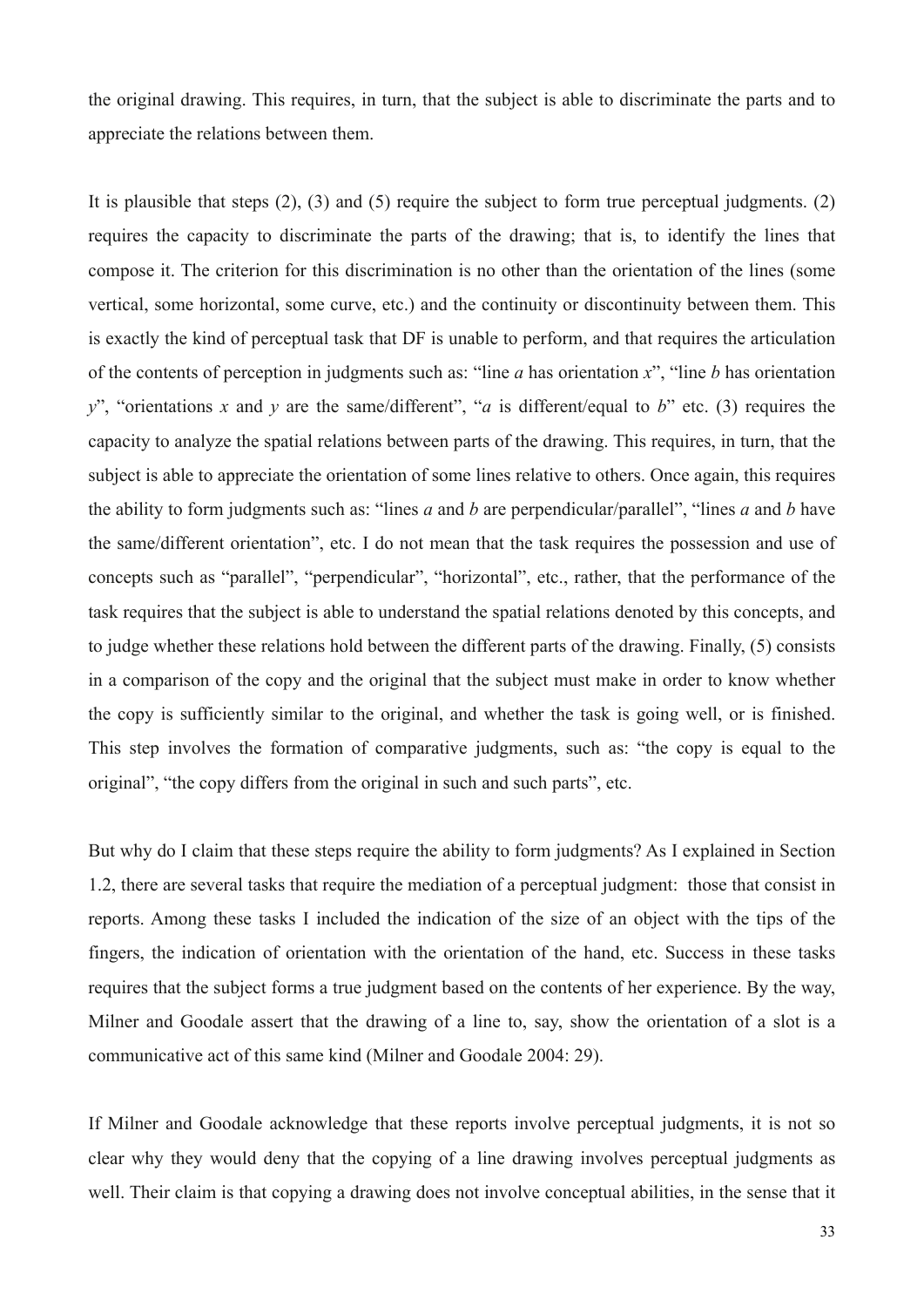doesn't involve the subsumption of contents under general categories. However, if judgment is considered (as it has been by traditional analytic philosophy) the conceptual exercise par excellence, then it is not clear that the task does not require conceptual abilities.

My argument intends to show that there is at least one description of the task under which it may be said to involve perceptual judgments. If Milner and Goodale were to deny that the task requires judgments, they would need a reason to support the distinction between this task and the task of drawing a line to indicate the orientation of a slot, which apparently does require a judgment. Of course, there may be other descriptions of the task in which it does not require the subject to form perceptual judgments. I do not want to commit to the idea that this is the only, or the best, description of the task. Ultimately, there may be no way of telling whether it does require judgments or not --al least with the available evidence. My claim is, rather, that the failure to copy line drawings does not necessarily justify the conclusion that DF has no experience of form, since this failure could be explained as a consequence of an incapacity to form perceptual judgments. Thus, even if DF's visual deficit is not related to her ability to name objects (i.e. to subsume contents under concepts), it is still not clear that the only explanation for her inabilities is that she does not have visual experiences of form.

I do not mean to question whether DF'd pathology should be classified as a kind of apperceptive agnosia or a kind of associative agnosia. What I want to point out is that her symptoms could be explained as an inability to articulate contents of form into perceptual judgments. This inability would explain the fact that she is unable to give accurate perceptual reports and her inability to copy line drawings. Milner and Goodale's conclusion that the explanation for DF's symptoms is that she has no contents of form in her experience, presupposes the narrow view of experience.

Milner and Goodale's interpretation of DF's symptoms has a further consequence, which I consider undesirable: if DF's agnosia was not specific to certain features of objects, but was generalized to all visual features (including color and texture), it would follow that DF would have no visual experience whatsoever. If DF was unable to make true judgments about every visual feature of objects, she would not have visual experience at all. This would place her in the same condition as blindsight patients:

Our interpretation of apperceptive agnosia would predict, however, that some patients should suffer from generalized losses in the perception not only of form, but also of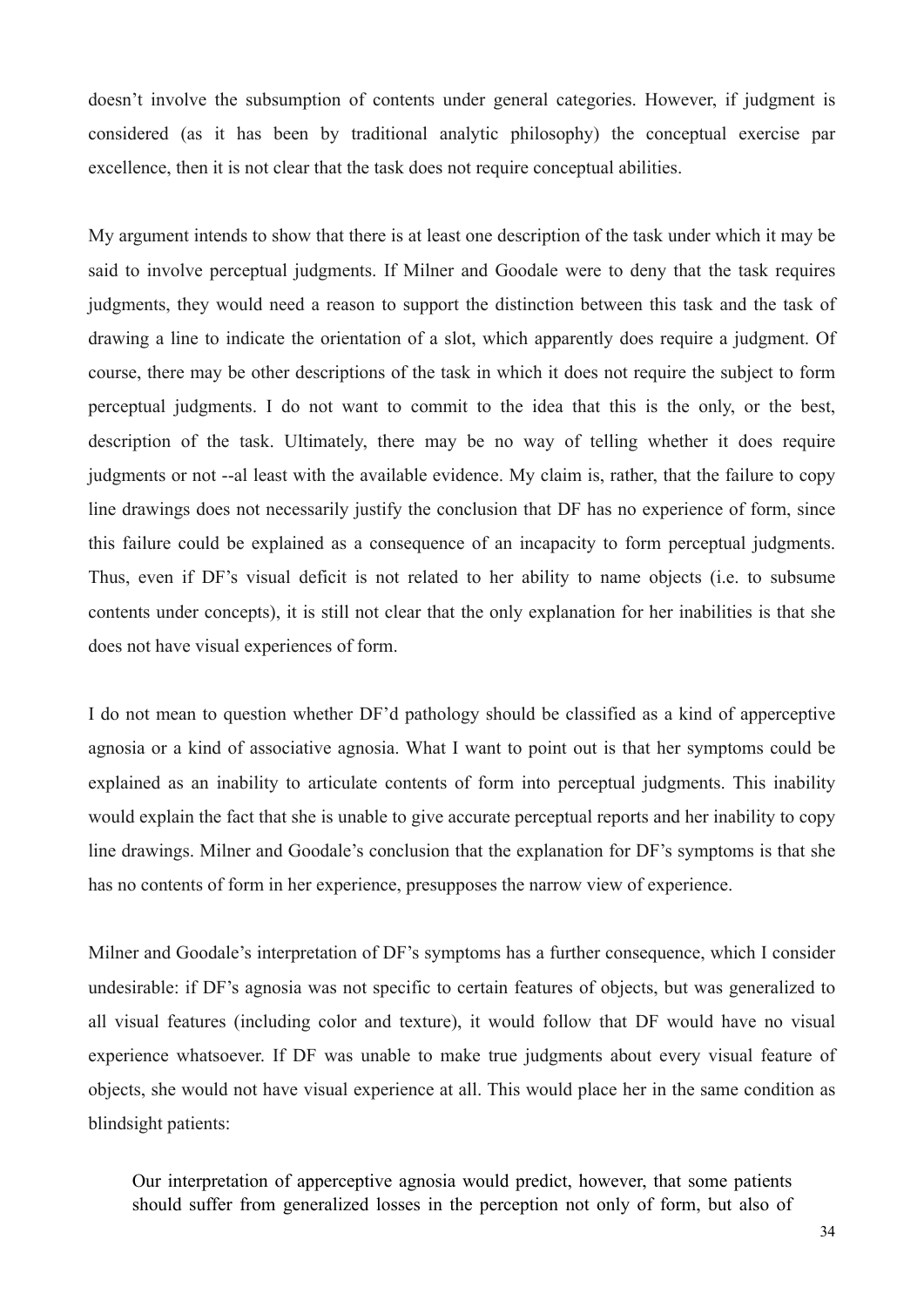colour, texture, and allocentric space. Indeed, lesions causing an extensive occipitotemporal disconnection should result in a global apperceptive agnosia that would, in the limit, be experientially indistinguishable from cortical blindness, which we consider to result from an isolation of the ventral stream from visual inputs (Milner and Goodale 1995: 128)

In the next section I will argue that there are important differences between blindsight and visual form agnosia that Milner and Goodale fail to recognize.

#### <span id="page-34-0"></span>*C. Cortical Blindness*

The name of "cortical blindness" or "blindsight" has been given to a pathological condition caused by lesions in the primary visual cortex (V1). In some cases the damage to V1 is total and affects the whole visual field. In other cases, the lesion is restricted to one hemisphere and the "blindness" is restricted to the contralateral hemifield. In these cases, the pathology is known as "hemianopia". In other cases, the lesion is local and only affects a restricted area of the visual field, which is known as "scotoma".

The name *blindsight* has been given to this pathology to suggest a sort of paradox in the clinical condition: despite the fact that the patients cannot report conscious experiences in the affected portion of the visual field, they seem to be able to use information for the guidance of certain movements. The condition is similar to visual form agnosia, but has several relevant differences. In the first place, it is not restricted to one visual feature, but it is generalized to all visual stimuli. I will mention and discuss other differences below.

The symptoms of cortical blindness have a clear explanation in the dual visual stream theory: The ventral stream, which is responsible for perceptual experience, is entirely dependent on V1. Damages to this area leave the ventral stream deafferented. Since no information is transmitted to the temporal lobe, subjects have no visual experience. However, the dorsal stream has alternative sources of information, as the tecto-pulvinar stream. This starts from the retina and reaches the parietal lobe going through subcortical structures, such as the superior colliculus (where 10% of optic fibers culminate), and the pulvinar nucleus of the thalamus. Thus, the dorsal stream continues receiving information through other channels that are not affected by the damage to V1. In the frame of Milner and Goodale's hypothesis, the absence of perceptual reports is explained by the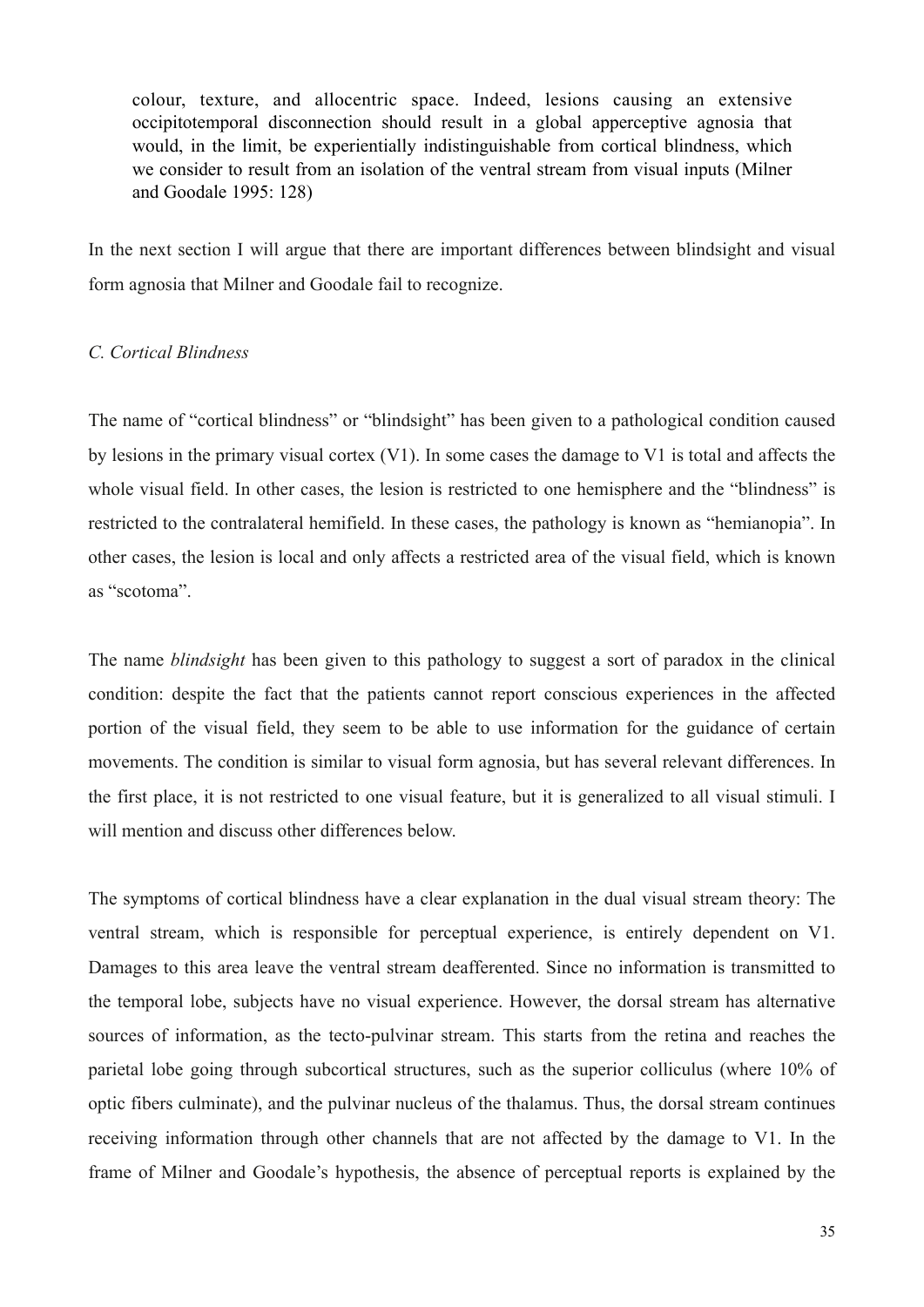deafferentation of the ventral stream, whereas the use of information for visuomotor control is explained by the residual functioning of the dorsal stream.

Descriptions of the behavior of blindsight patients is very much like that of patients with visual form agnosia. They perform poorly in perceptual tasks and report no stimulus in the affected area of the visual field. However, they can successfully carry out visuomotor tasks: they can make saccadic movements and point in the direction of the stimulus, which they report not to perceive. They are able to make the anticipatory adjustments of the arm, hand, and wrist in order to grasp objects of different shapes, sizes and locations, but cannot report the size of the objects. They have the same results as DF in Perenin and Vighetto's experiment: they cannot report the orientation of a slot, yet they are able to insert an envelope through it.[20](#page-35-0)

As I have mentioned in previous sections, the criterion used to deny that blindsight patients have visual experiences is the subjects' inability to give perceptual reports: "The definition of 'cortical blindness' is in fact based on only one particular index of visual capacity—namely that of perceptual report" (Milner and Goodale 1995: 69). In virtue of this fact, Milner and Goodale maintain that cortical blindness can be explained as an absence of visual experiences, in addition to residual visuomotor functions in the dorsal stream: "It is clear from our discussion in this chapter so far that we do not consider blindsight to be well characterized as 'unconscious perception', as many writers would have it. We believe that it is more correctly seen as a collection of residual visuomotor responses that may depend on a variety of relatively independent circuits in the superior colliculus and dorsal stream" (Milner and Goodale 1995: 75).

As I mentioned in the previous section, Milner and Goodale characterize cortical blindness as similar to visual form agnosia. There are, however, some dissimilarities that should not be ignored and that, I believe, have important consequences for the philosophical interpretation of the dual visual stream hypothesis. In the first place, unlike DF and S[B21](#page-35-1), blindsight patients behave as blind people: they are unable to navigate or negotiate obstacles: "Cortically blind patients behave like completely blind people, except that their pupillary reflex to light is preserved: they do not see objects, they cannot orient in space, they bump into obstacles, etc." (Jacob and Jeannerod 2003: 75). On the other hand, as Milner and Goodale report, visual form agnosics' behavior doesn't reveal

<span id="page-35-0"></span><sup>20</sup> See: Sanders et.al. (1974); Perenin y Jeannerod (1975); Weiskrantz (1986); Perenin y Rosetti (1996).

<span id="page-35-1"></span><sup>21</sup> See Section 1.3.1B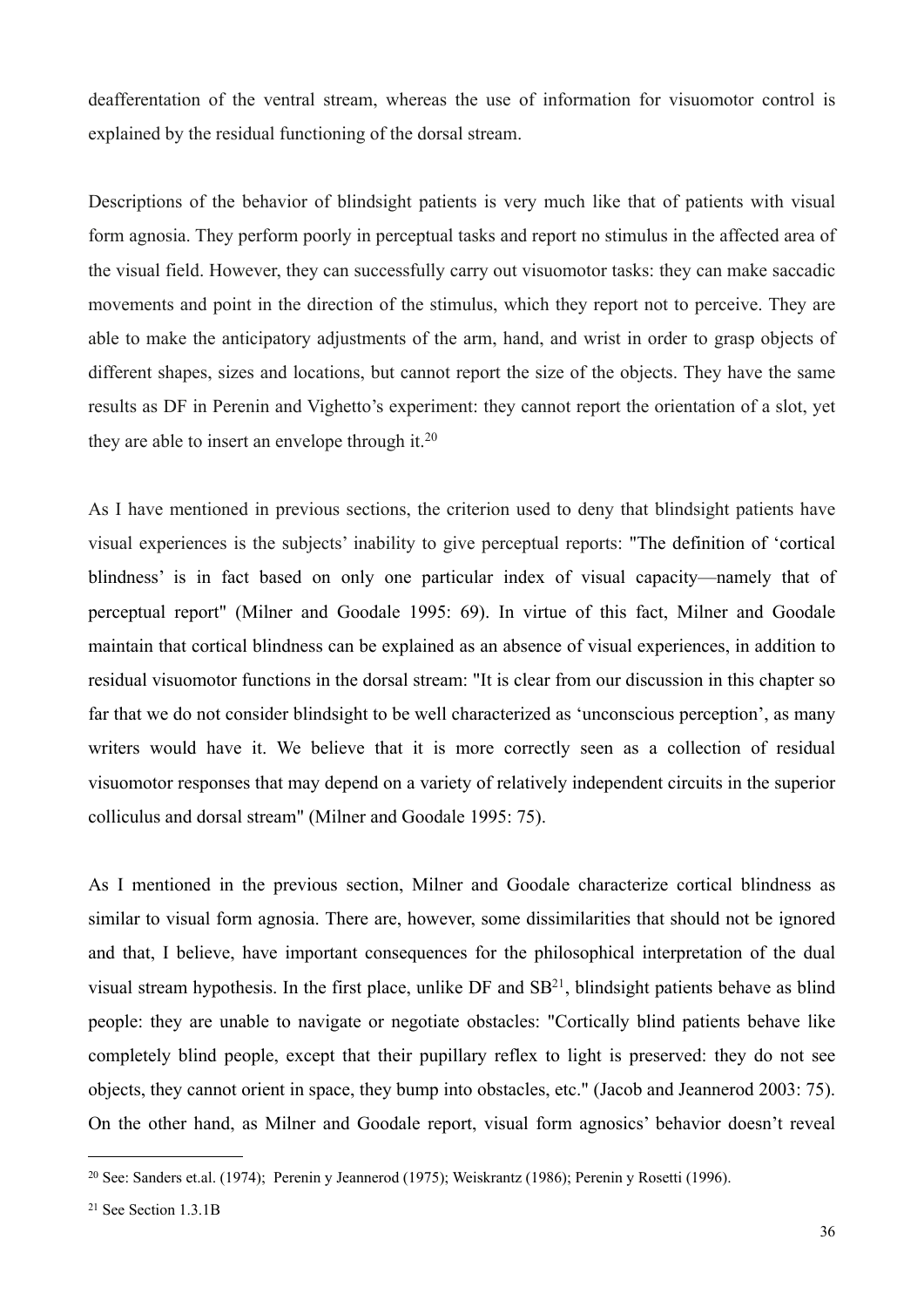their impairment. They are able to catch objects in the air, walk through a forest and even drive a motorcycle.

These activities can hardly be explained without appealing to some type of perceptual access to form information. Especially if one considers that, in the absence of this information, it is hard to discern objects from their background, which seems to be a condition for negotiating obstacles. Although Milner and Goodale hold that DF's brain has access to visual information about form, this access is restricted to the subpersonal module of the dorsal stream. The explanation of her success in visuomotor tasks is the same as that of blindsight patients.

Secondly, in the cases of cortical blindness, visuomotor abilities are only manifested in "forced choice" situations. These patients cannot spontaneously self-prompt the use of the visual information that is available to their dorsal stream. They can only do so in situations where an experimenter asks them to produce an automatic response: "This striking phenomenon, however, could not be observed unless patients were placed in a, so called, 'forced choice' situation in which no conscious report about the presence and the nature of the visual stimulus was required, and in which they were invited to produce an 'automatic' response to it" (Jacob and Jeannerod 2003: 75) This fact strongly contrasts with Milner and Goodale's descriptions of the picnic they had with DF, or the moment when she spontaneously grabbed a pencil to examine its shape (Milner and Goodale 2004: 17-9)

These differences can be explained at the neurophysiological level by the fact that, in blindsight, the dorsal stream is deafferented from its sources of information in the visual cortex, which leaves only a group of primitive and impoverished functions: what Jacob and Jeannerod describe as a "primitive system of quick and crude reactions to visual stimuli" (2003: 76). Blindsight patients can only produce automatic responses to visual stimuli in forced choice situations, so their use of visual information is not integrated to the rest of their conduct. This can be explained by the fact that their dorsal stream only gets information from subcortical structures. Visual agnosics, on the other hand, seem to be able to integrate their visuomotor abilities with the rest of their behavior. This can be explained by the fact that their dorsal stream preserves its cortical sources of information. However, this merely physiological explanation of the differences in the conditions seems to put aside an important element: an explanation of the difference at the personal level. In other words, the physiological explanation excludes an account of the role that visual information plays in the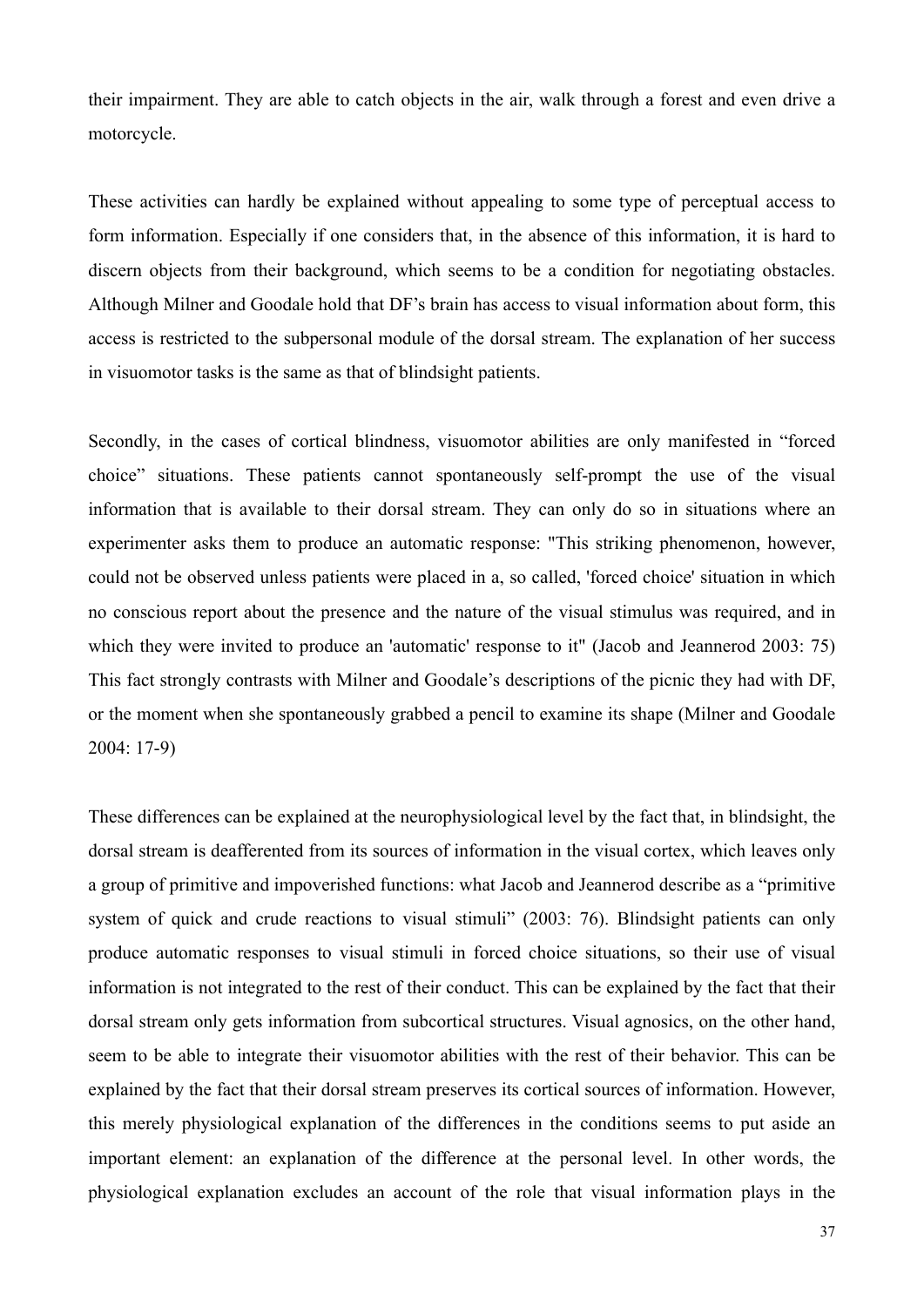subjects' cognitive lives, which seems to be important for the explanation of both differences I have mentioned.

One plausible explanation would be that these differences are explained by the fact that visual form agnosics do have some type of perceptual access to form information but they are unable to articulate it in perceptual judgments and, hence, cannot report it or use it for the task of copying line drawings. This is suggested by the fact that this information seems to be integrated in patients' behavior, and available for the spontaneous initiation of actions. On the other hand, the visual information available for motor control in blindsight patients seems to be encapsulated. This suggests, in fact, that they have no visual experiences.<sup>22</sup> This interpretation is, however, beyond the reach of Milner and Goodale's theory, since it requires a wider view of experience. This suggested interpretation widens the notion of perceptual experience beyond the contents that subjects can report and beyond the products of ventral processing. Given the narrow view of experience, Milner and Goodale can only explain the difference between the two conditions in neurophysiological terms. To them, a case of global visual agnosia would be "experientially indistinguishable" from a case of cortical blindness (1995: 128).

Milner and Goodale characterize visual experience, a personal level, cognitive phenomenon, as a product of ventral processing. In the absence of ventral processing, there is no visual experience whatsoever: "Larry Weiskrantz once characterized dorsal-stream vision as, "in a sense, blindsight without blindness". We maintain that the nature of both dorsal-stream vision and blindsight stand in sharp contrast with visual processing in the ventral stream, even when that processing fails to reach awareness. The processing of vision for perception – conscious or unconscious – is, according to our model, restricted to the ventral stream" (Milner and Goodale 2008: 776). The quote suggests that the authors group together all cases of dorsal processing (visual agnosia and cortical blindness), as cases of visual non-perceptual processing, because neither of them involves the ventral stream. Hence there is no difference between these two conditions in terms of the information to which subjects' have access in their experience.

There are important differences between the two conditions, which should be considered. The base of the narrow view of experience serves is a justification to group them together, as Milner and

<span id="page-37-0"></span><sup>&</sup>lt;sup>22</sup> Once more, this view is supported by Walhagen: "[T]he more plausible view is that D.F. is (nonconceptually) aware of aspects of form. For one thing, D.F.'s ability to behave appropriately with respect to shape and orientation is very good, much better than is a blindsight patient's" (Walhagen 2007: 556)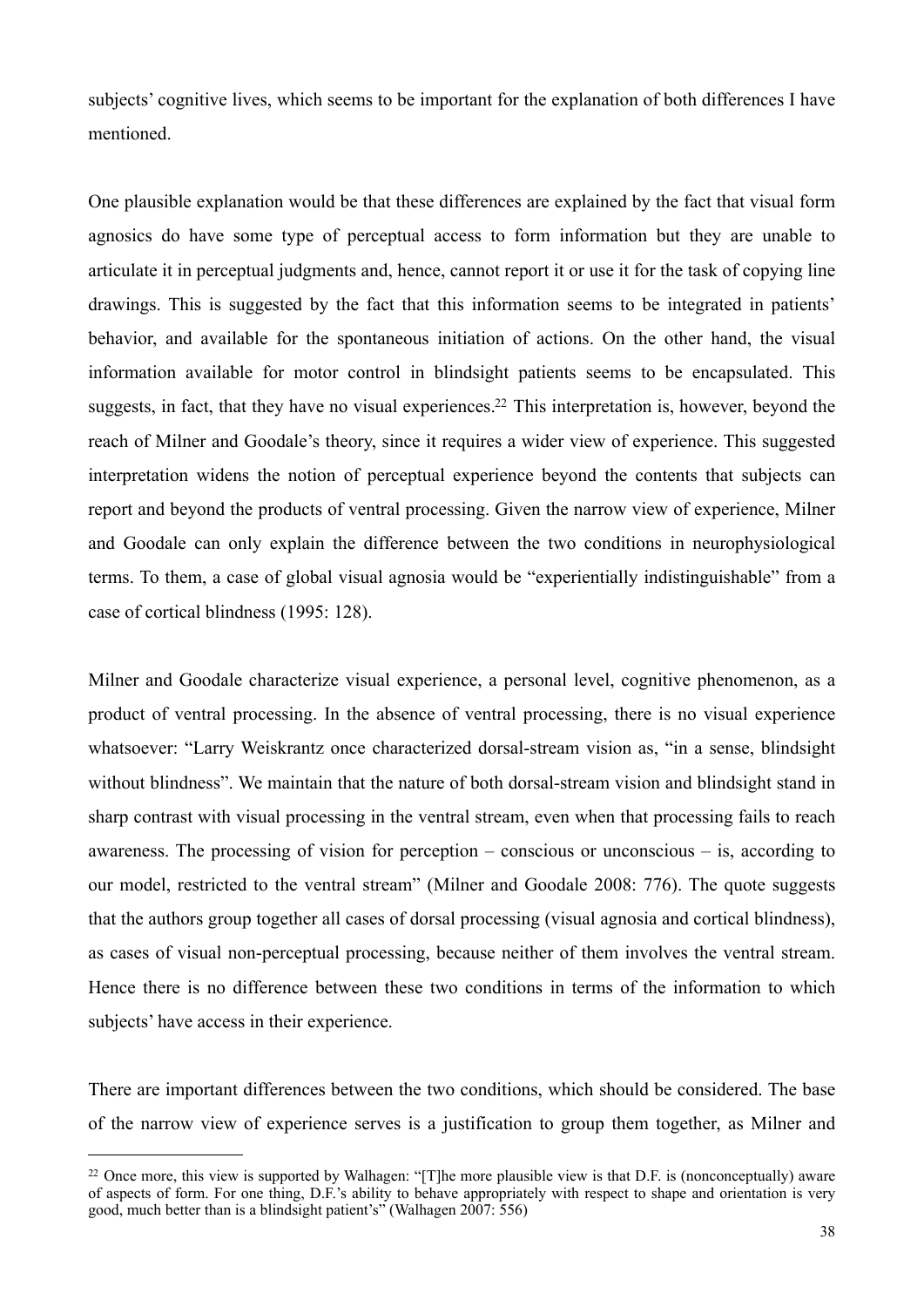Goodale do, insofar as both conditions coincide in the fact that patients are unable to accurately report experiences. In the light of this view, both conditions involve visual non-perceptual content. If this view is bracketed, it is not so clear whether both conditions should be grouped together in the way that Milner and Goodale do. In Chapter 4 I'll examine in more detail the reasons to adhere to Milner and Goodale's view and the reasons to accept a wider view of experience that allows to give different explanations, from the personal level of description, to cortical blindness and visual agnosia.

To sum up, so far I have analyzed Milner and Goodale's proposal and their reading of empirical evidence. Their proposal partly consists in equating visual experience to the product of ventral processing. The authors seek to justify this assimilation by presenting empirical cases that make the case for a double dissociation between perceptual tasks and visuomotor tasks. However, Milner and Goodale's presentation of the evidence, and their conclusion, are influenced by the narrow view of experience. Moreover, the validity of their inferences from the evidence to their proposal heavily depends on it. This view is not justified within the theory. It works as an implicit assumption, that permeates the criterion for the attribution of perceptual experiences. There are some consequences that follow from Milner and Goodale's reading of the evidence that turn out to be highly counterintuitive and potentially problematic.

# 1.3.2 Dissociations between perception and visuomotor control in healthy subjects

This group of experiments can be divided in two subsets. In the first place, there are experiments that show that despite subjects' unawareness of certain stimuli, subjects' are still able to adjust their bodily movements to those same stimuli. In the second group there are experiments that show the adequate function of visuomotor processes despite the presence of perceptual illusions. I will describe and discuss one series of experiment from each group.

# *A. Visuomotor adjustments without awareness*

In the past decades there has been a series of experiments that intend to show that even in healthy, unimpaired subjects there is a dissociation between perceptual and visuomotor tasks. The way Milner and Goodale state this dissociation is as follows: "[I]t must follow from our arguments that even in neurologically intact individuals, the visual information underlying the calibration and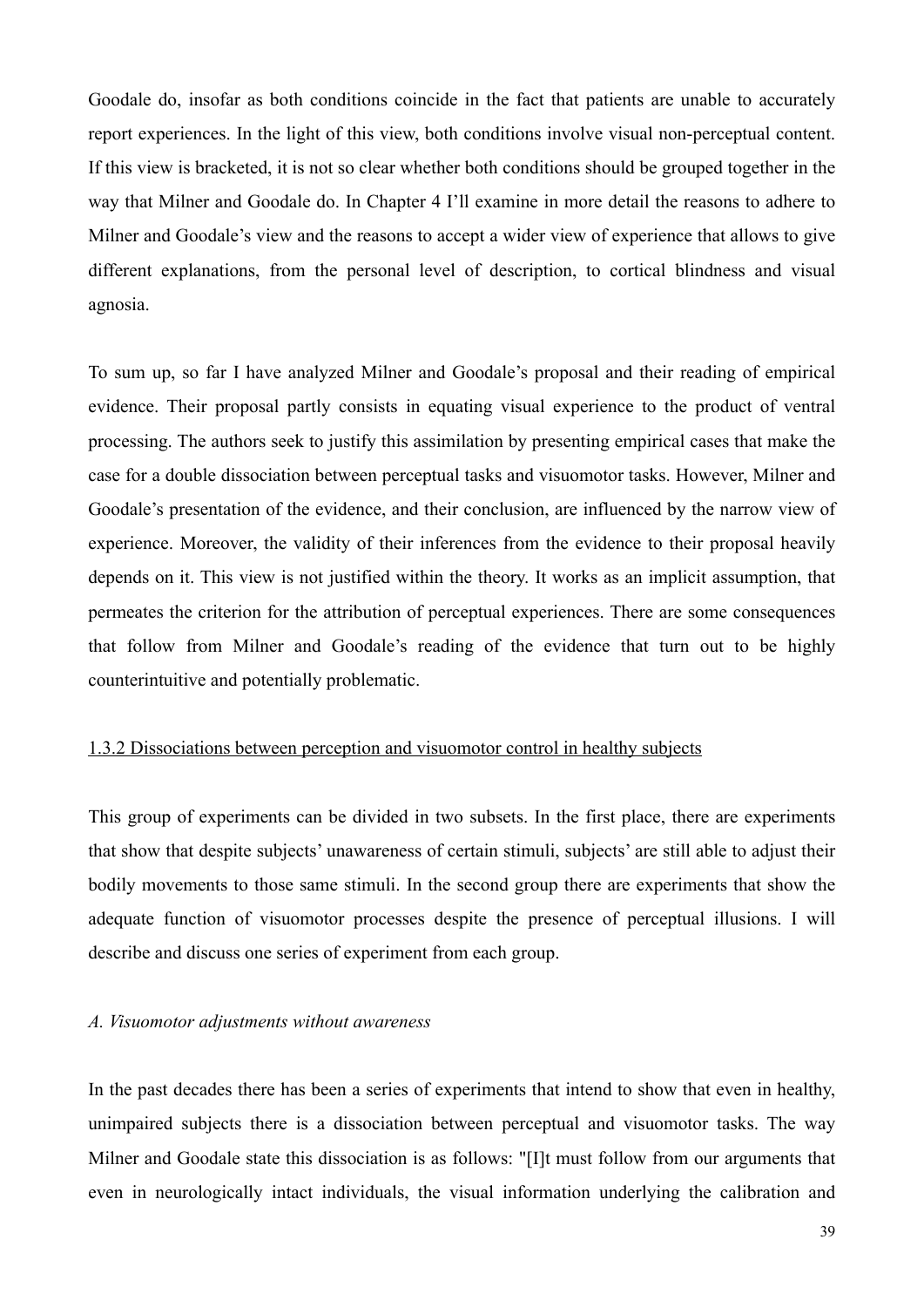control of a skilled motor action directed at an object will not always mirror the *perceptual judgements* made about that object" (Milner and Goodale 1995: 157. My italics). It is worth to notice Milner and Goodale's formulation of the dissociation, as it is stated in the quote. Here they talk about perceptual judgments, though not necessarily about the content of experience (although, as I've shown in this chapter both notions are interchangeable in their theory). My contention in this section will be that the results of experiments only support their claim as it is stated in the quote, and not the stronger claim that there is a dissociation between visuomotor control and perceptual experience.

Goodale et.al. (1986) designed an experiment to show that visuomotor adjustments in response to changes in the visual field does not necessarily go hand in hand with an awareness of these changes. The task subjects were required to perform consisted in reaching their hand towards a target (a light), while their hand was hidden from them. Initially they would foveate a light in the periphery that would turn off once the target appeared. During the time it takes for the subject to make a saccadic movement towards the target, it could move 10º to the right or left. In 50% of the trials the target would change its position, and in the rest it would remain in its initial location.

The results showed that despite saccadic suppression, in the trials when there was a change in the position of the target, the trajectory of the subject's hand was corrected and adjusted to the new position of the target. Besides, the saccadic movement terminated with the target centered in the fovea, whether it had moved or not. So despite the lack of awareness of the shift in the target, due to saccadic suppression, hand movements were reliably adjusted to those shifts: "These and other experiments using the same paradigm have consistently shown that subjects fail to perceive changes in target position even though they modify their visuomotor output to accommodate the new position of the target" (Milner and Goodale 1995: 162). A consequence of these results is that visuomotor adjustments are not guided by subjects' visual experience, but rather by visual information that fails to reach awareness.

Catiello et.al. (1991) report a similar experiment, which involved the additional task of emitting vocal reports when a change in the target's position was perceived. Subjects' vocal response would take 300ms longer than the motor adjustment. This shows, claim Milner and Goodale, that perceptual awareness of a stimulus takes longer than visuomotor responses, which is why it is not possible that the latter are based on the contents of experience.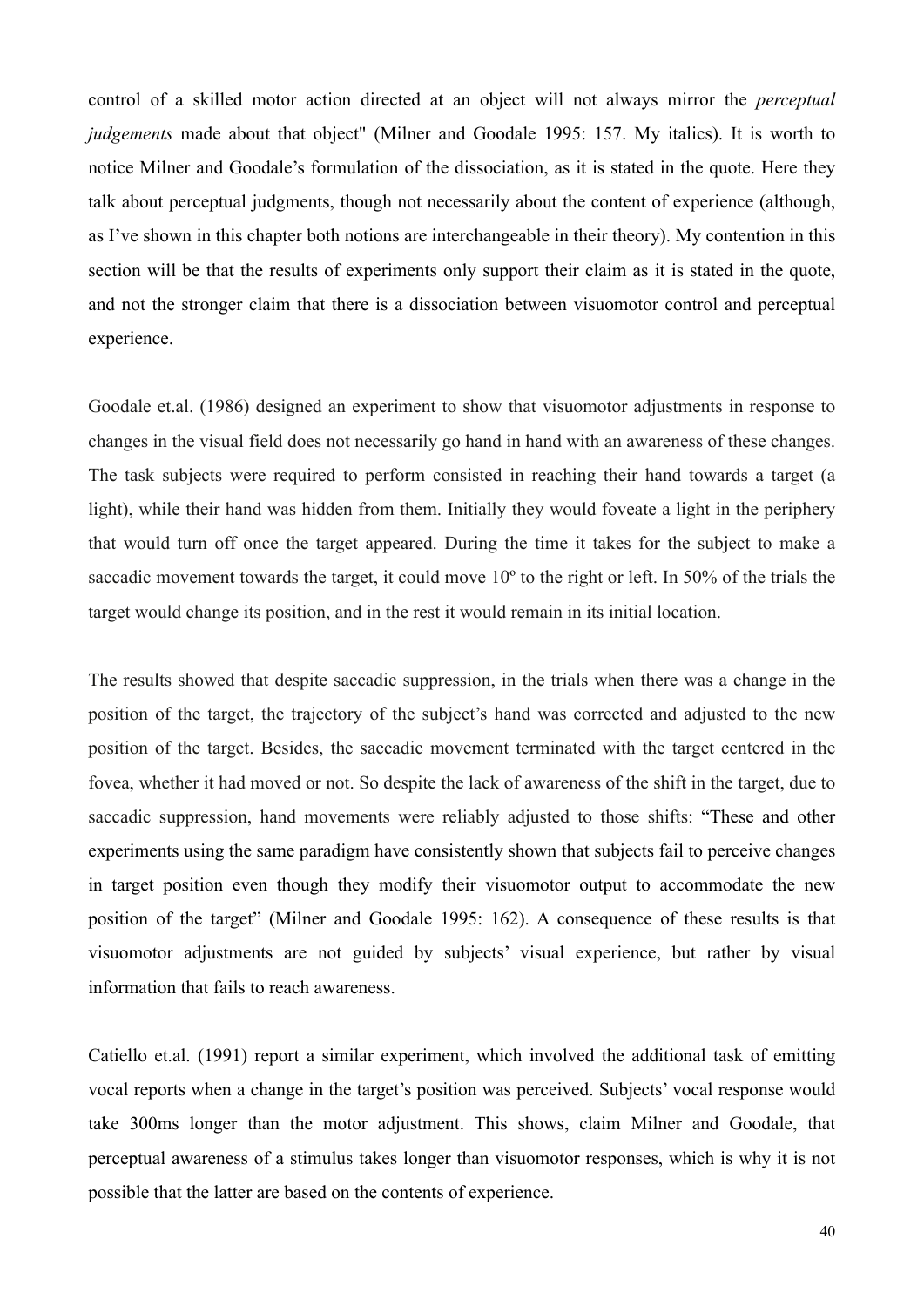Milner and Goodale (1995) use the engineering considerations exposed at the beginning of the chapter to explain these results. Their interpretation is based on the idea that perceptual and visuomotor tasks have different computational requirements. For visuomotor control there are critical factors, such as time, and a very precise location of the target-object. Hence it must be sensitive to small changes in the visual field and give a quick response to compensate for the changes in the object's position. For perceptual experience, on the other hand, time does not play such a crucial role, and the suppression of small changes may even be advantageous in order to obtain stability and perceptual constancies, which are necessary for object identification. It does not require a precise location of the object, but rather its position in relation to other objects.

These different requirements explain, according to Milner and Goodale, that there is a motor response to the shift in target position despite the fact that subjects are not aware of it.

[T]he apparent constancy of target position observed in the experiments described above (for example, Goodale et al. 1986) can be seen as part of a constellation of perceptual constancies by means of which the size, shape, color, lightness, and relative location of objects are preserved across a variety of viewing conditions. […] As we have already suggested, it is [the] concern with the location and disposition of objects in egocentric space that helps to explain why, in the Goodale et al. (1986) study, the aiming movements of subjects are sensitive to shifts in the location of the target even though those shifts in location are not perceived. We would suggest that all of the various discrepancies that have been observed between the visuomotor performance and perceptual reports of normal subjects may reflect the differential processing characteristics of the dorsal and ventral streams (Milner and Goodale 1995: 165)

As mentioned at the beginning of this section, it is worth noting that the dissociation shown by these experiments is not necessarily one between subjects' experience and motor control. What the experiments clearly show is a dissociation between perceptual judgments and visuomotor adjustments. The conclusion that subjects have no experience of the shifts in target position presupposes that subjects can only experience what they are able to judge and report.[23](#page-40-0)

Johnson and Hagaard (2005) report a similar experiment that shows that even though subjects may not report a change in target position, they do seem to have a type of experience of the change in the trajectory of their reaching movement. This version of the experiment has three phases. In the first

<span id="page-40-0"></span><sup>23</sup> For a similar critique of Milner and Goodale's interpretation, see: Walhagen 2007: 553-4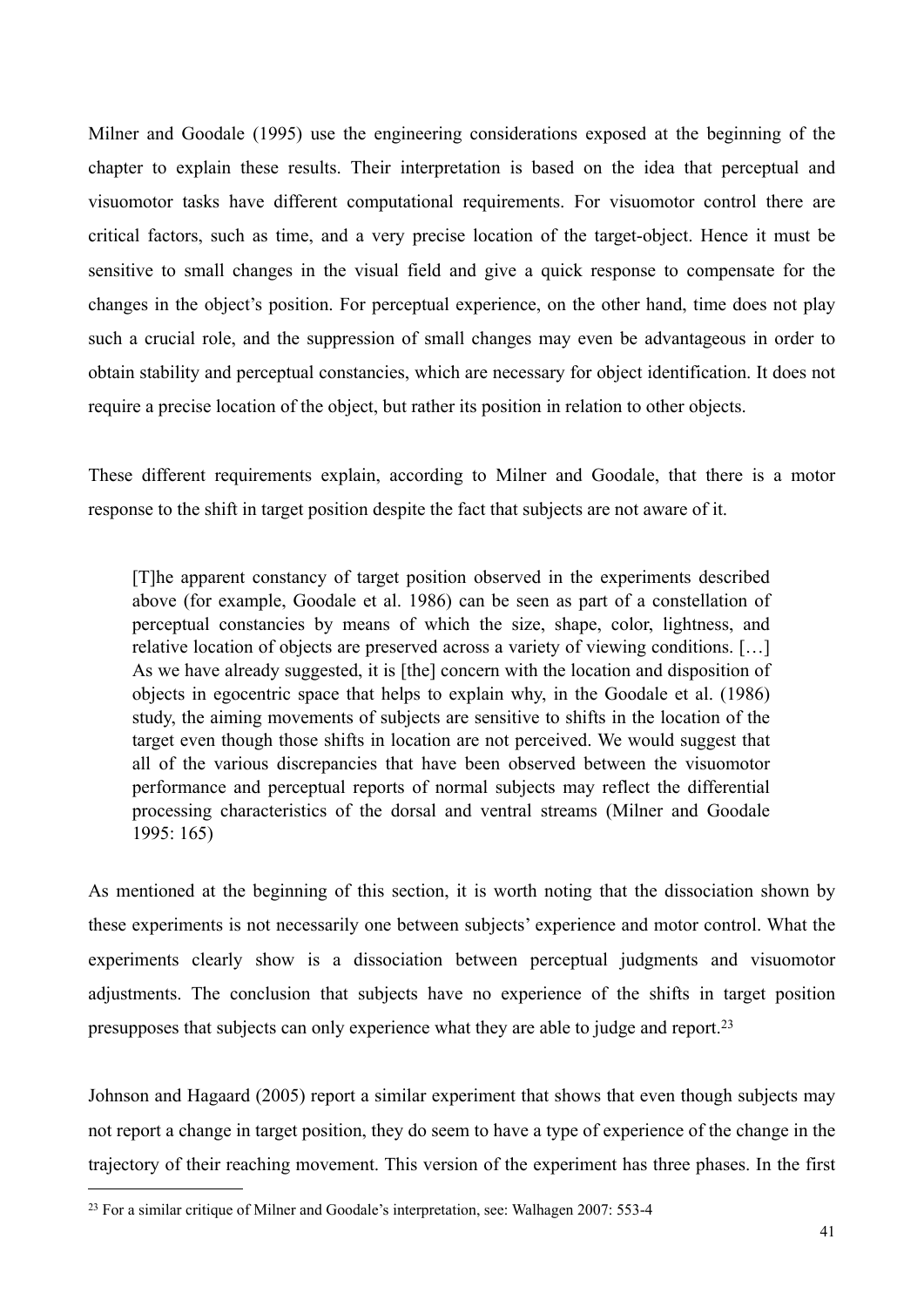subjects were asked to reach to the target, reproducing the conditions of Goodale et.al.'s experiment. In the second phase subjects were asked to reproduce the trajectory made in the first, while their hand is still hidden from them. In the third stage they were asked to report whether they'd seen a shift in the target.

The results of the first phase were similar to those described above. There were adjustments in the trajectory of the reaching movements, which were proportional to the displacement of the target. In the second phase, subjects accurately reproduced their hand trajectory made in phase 1. In the third phase, subjects reported a change in the target in 37% of the trials where there was a change. What is interesting about these results is that the adjustment of the reaching movement and the reproduction of that movement were independent of subjects' awareness of a change in the target. That is, even in trials where subjects didn't report a shift, the adjustment of the trajectory and its reproduction were accurate.

The authors interpret these results as follows: motor adjustments in the first phase show a visuomotor response to the changes in target position that is independent from subjects' awareness of such a change. The accurate reproduction of the trajectory in the second stage shows a sort of "motor awareness", or "motor experience". Given that the reproduction of the movements was accurate in most trials, independently of the report of a target shift, this can be seen as evidence that subjects have some kind of awareness of the adjustment in their reaching movement that is independent from their perception of change in the target.

Our measures of motor awareness did not differ significantly according to whether subjects were aware of the target shift or not. This demonstrates the novel finding that motor awareness can dissociate from perceptual awareness. […] This pattern of results seems quite paradoxical. The subjects clearly knew, in some sense, that their initial movements contained a lateral deviation. It is tempting to speculate on how subjects reconcile this awareness of their own motor adjustment deviations with manifest unawareness of any reason why the movement required adjusting. (Johnson y Hagaard 2005: 232-3)

These results show that Milner and Goodale's interpretation, which postulates a polar opposition between unconscious visuomotor adjustments and perceptual experience, does not account for all that is going on in these cases. Johnson and Hagaard's "motor awareness" holds no place in Milner and Goodale's dual hypothesis.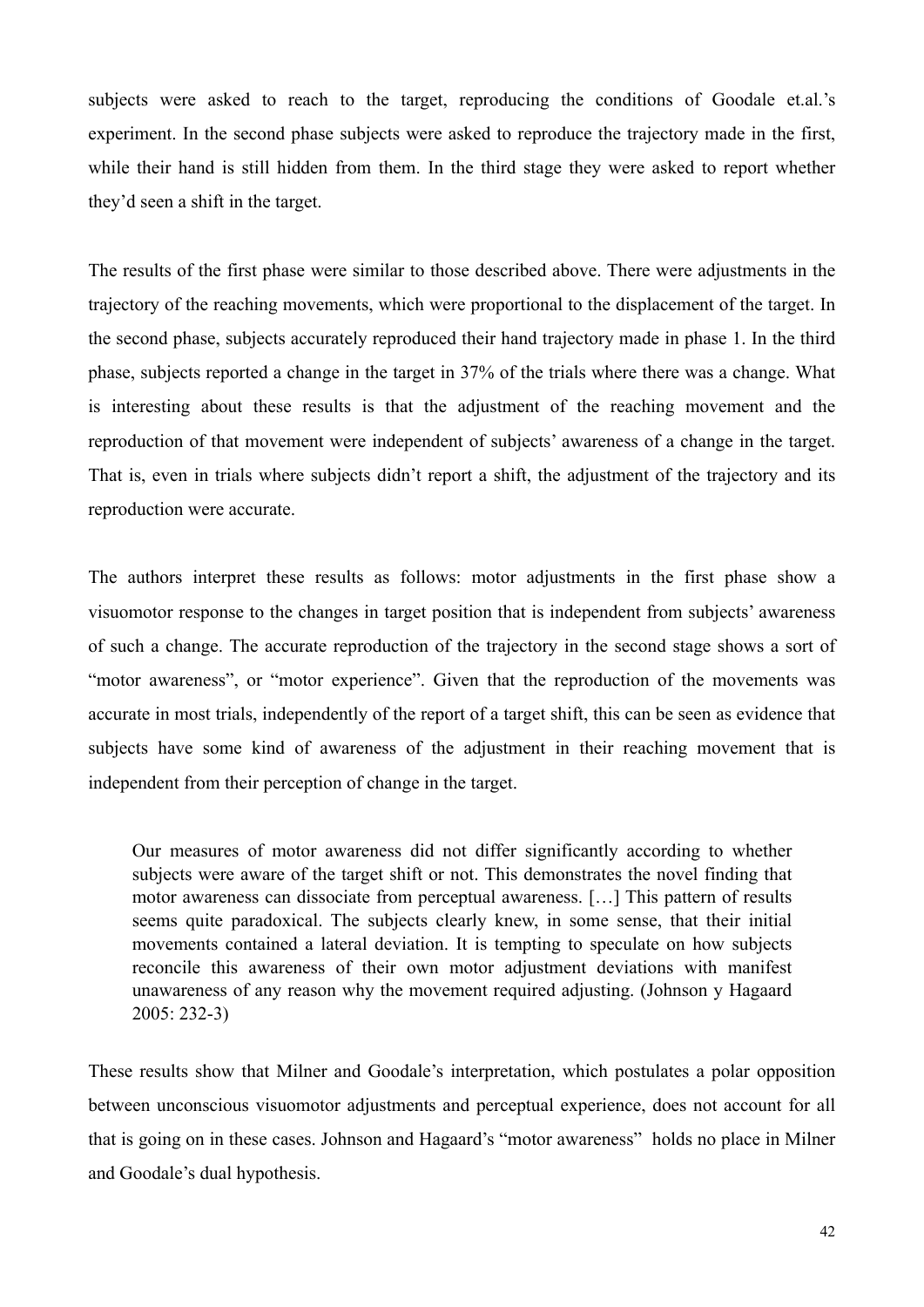Milner and Goodale could reply to this challenge by saying that subjects aren't aware of their motor adjustments, and that the reproduction of the trajectory in the second phase is an automatic movement programmed by subpersonal processes. This reply, however, would once again presuppose the narrow view of experience. It would presuppose that information that is not reported isn't a part of subjects' experience, but an input to an automatic, subpersonal and unconscious process. Of course this is a plausible interpretation of the results. I do not want to claim that Milner and Goodale's interpretation is incorrect, but only that it is not the only one that is consistent with the evidence.

They could also reply that the accurate reproduction of the movement has nothing to do with the visual system, but rather with the somato-sensory system and some sort of short-term motor memory. In such a case, their claim regarding visual experience still holds. A new experimental model would be needed to figure out whether visual experience plays any role in the guidance of the hand movement in the second phase.

# *B. Perceptual illusions and visuomotor control.*

One of Milner and Goodale's predictions is that perceptual representations formed by ventral processing should be prone to optic illusions, whereas dorsal processing is not. According to their theory, the ventral stream codifies the metrics of objects in relation to the rest of the perceptual scene. Size contents of perceptual experience are comparative. Visuomotor control, on the other hand, requires information about the real size of objects. Hence the dorsal stream codifies an absolute metric for objects.

If the theory is correct, it would follow that visual experience is prone to size-contrast illusions, while visuomotor control is not. Aglioti et.al. (1995) report an experiment in which this prediction was tested. Subjects were presented with an array of tridimensional discs, arranged like the circles of the Ebbinghaus Illusion (also know as the Tichener Circles). In this classic example of size contrast illusion, the central discs of the top drawing are physically the same, but the one on the right appears smaller than the one on the left. In the bottom drawing, they appear to have the same size, but the central circle on the left is actually larger than the one on the right.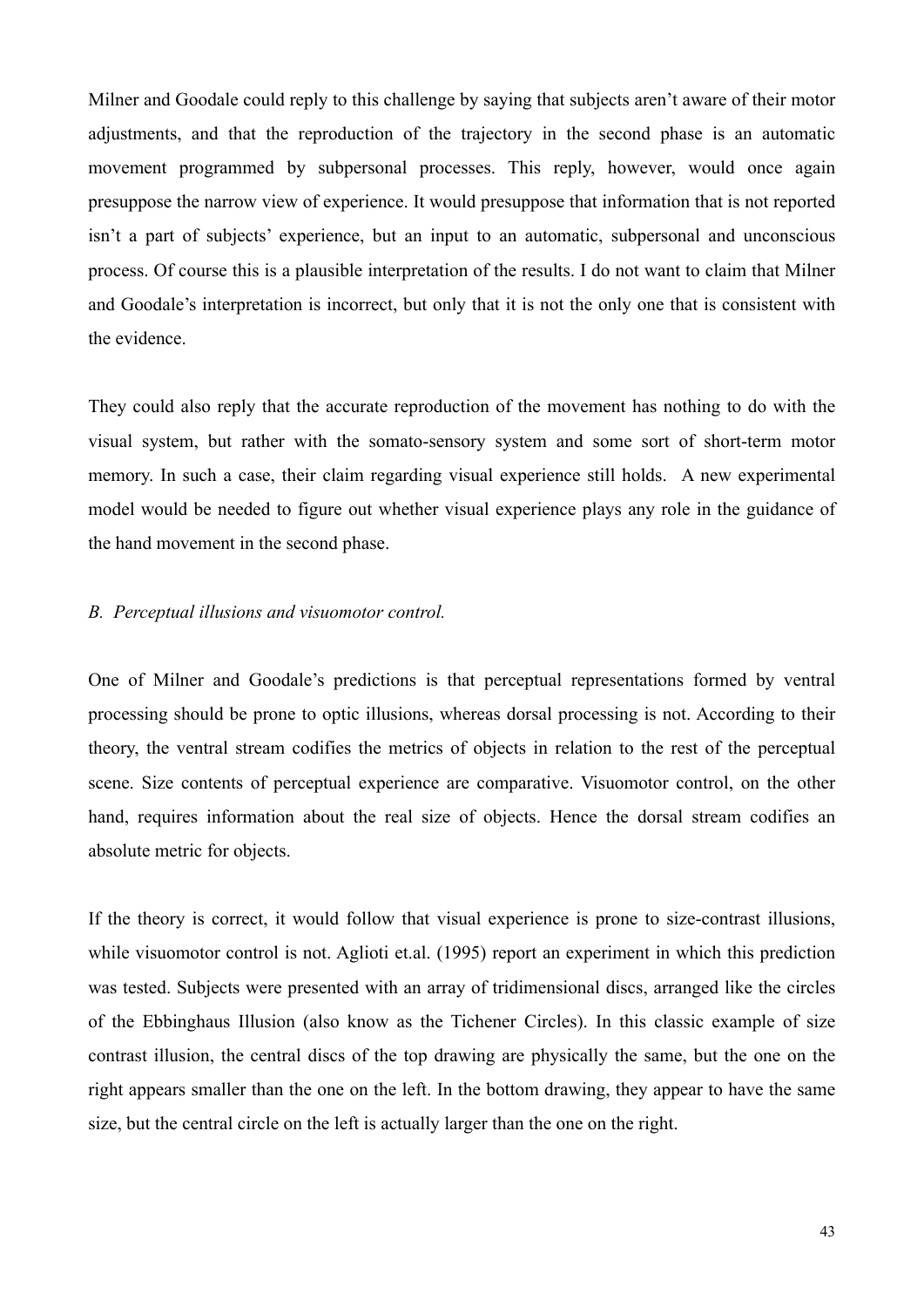Subjects were presented with either the upper or the lower drawing, and were asked to perform two tasks: (1) point to the left circle if they were the same size, or point to the right circle, if they were different. (2) Grasp the disc at which they pointed. The first is a perceptual task. It responds to the question "are the sizes of the central discs equal or different?" and requires the subject to perform a comparative judgment, and communicate the judgment by pointing to one of the discs. The second is a visuomotor task.



As the dual stream theory predicts, results showed

that subjects were clearly under the influence of the visual illusion: when presented with the upper drawing, they pointed to the right, and when presented with the lower drawing, they pointed to the left. However, their grasping movements, which were measured with opto-electrical devices, were accurately calibrated to the real size of the disc: "In short, grip size was determined entirely by the true size of the target disc. Thus, the very act by means of which subjects indicated their susceptibility to the visual illusion (that is, picking up one of the two target circles) was itself uninfluenced by that illusion" (Milner and Goodale 1995: 169). Processes of visuomotor control are not affected by size-contrast, and maintain their precision despite the perceptual illusion: "In nearly all cases, the illusions have been found to have little or no effect on the scaling of grasp or the trajectory of a reaching movement despite having strong effects on perception" (Milner and Goodale 2004: 89).  $\frac{c}{\sqrt{2}}$  in the two arrays in the two arrays in the two arrays in the two arrays in the two arrays in the two arrays in the two arrays in the two arrays in the two arrays in the two arrays in the two arrays in the two ed with opto-electrical devices physically identical.The two the the thinger energy was not not the perceptual musical. In fict

In Haffenden and Goodale (2000) a version if the experiment is reported in which a third task was included: subjects were asked to show an estimation of the size of the discs with the tips of their fingers. Once more, it was evidenced that performance in this (perceptual tasks) was under the influence of the illusion, while visuomotor control was not.

These results indicate that the visual mechanisms underlying perception and visuomotor control can operate independently, in normal subjects […] Although we often make subtle relative judgements of object size, we rarely make absolute judgements. In contrast, when we reach out to pick up an object, particularly one we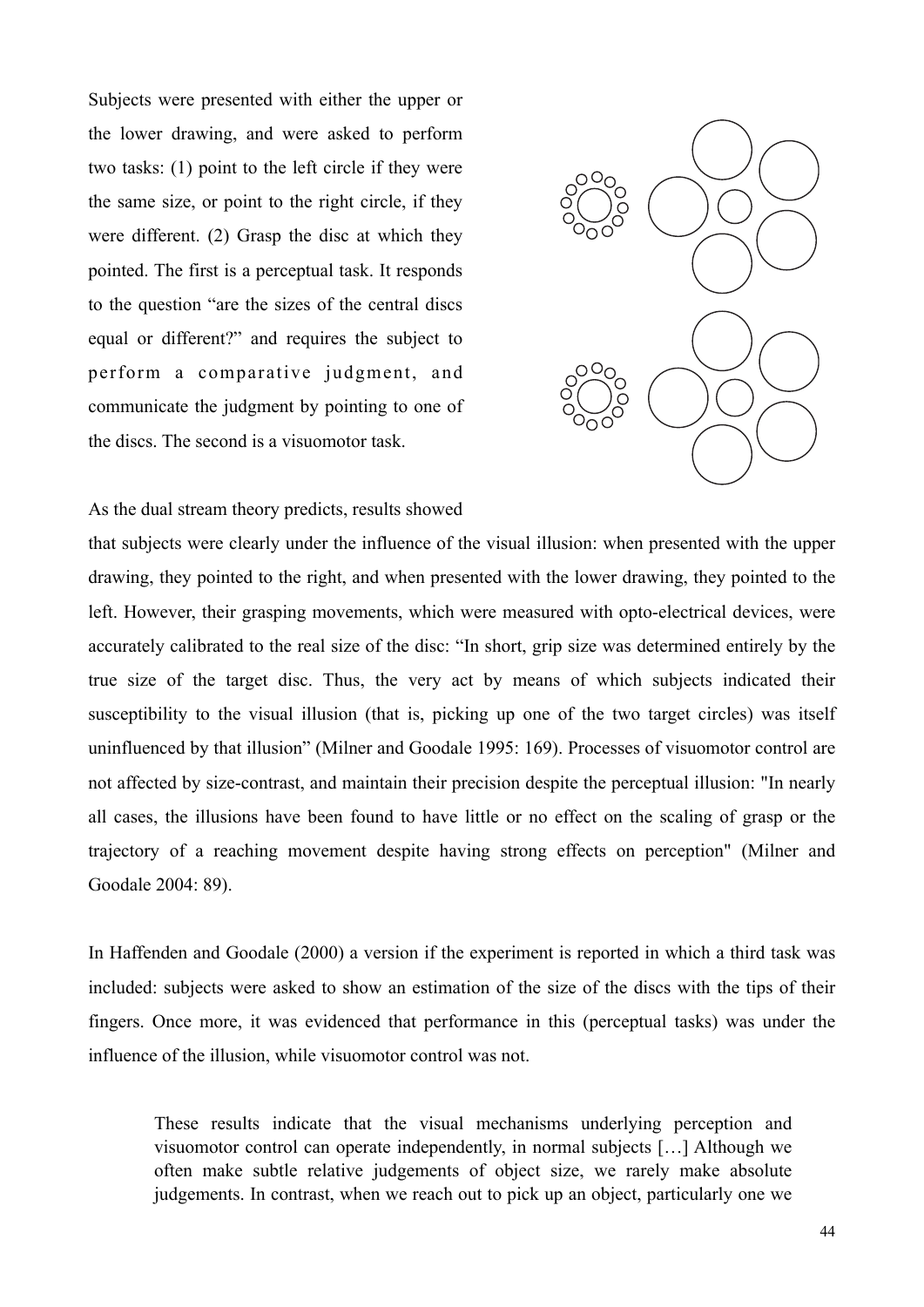have not seen before, our visuomotor system has to compute its size accurately if we are to pick it up efficiently, that is, without fumbling or readjusting our grip. (Milner and Goodale 1995: 169-70)

Milner and Goodale interpret these results as showing that the illusory content of perception was not guiding the grasping movements. What guided these movements was the unconscious information in the dorsal stream, which was not part of the subjects' visual perception. This inference seems to be supported by the idea that, if perceptual contents were guiding the movements, then there would be inconsistent contents in perception (there would be an illusory content of the size of the discs and an accurate content as well). However, this interpretation is also influenced by the narrow view of experience.

In order to assert that the contents would be inconsistent, it must be supposed that they are propositional. Inconsistency is a property of a set of propositions, which cannot be simultaneously true. [24](#page-44-0) For the subjects' experience to be inconsistent, it would have to contain the following propositions:

- •The disc on the left is size *a*
- •The disc on the right is size *a*
- •The right disc is smaller than the left.

These propositions would constitute an inconsistent set. What remains doubtful is whether the three of them can be attributed to the subject's perceptual contents. As far as the evidence goes, only the third can be attributed to the subject's experience. However, according to the narrow view of experience, if the real size of the disc is a content of the subject's perception, then it must be the sort of propositional content that can be inconsistent with the comparative judgment. But if this conception is cast aside, there need not be any inconsistency. That is, if the subject perceives the real size of the disc but this content is not propositional (i.e. not truth-evaluable), and cannot be articulated in a judgment, then there is no inconsistency between that content of experience and the propositional content that the size of the discs is different.

<span id="page-44-0"></span><sup>&</sup>lt;sup>24</sup> Someone might reply that there are other types of inconsistencies, such as performative inconsistencies, that do not hold between propositional contents alone. However, insofar as the notion of consistency is defined in terms of the notion of truth (i.e. truth has explanatory priority over consistency), things of which consistency can be correctly predicated must be truth-evaluable and, therefore, they must be able of being propositionally articulated.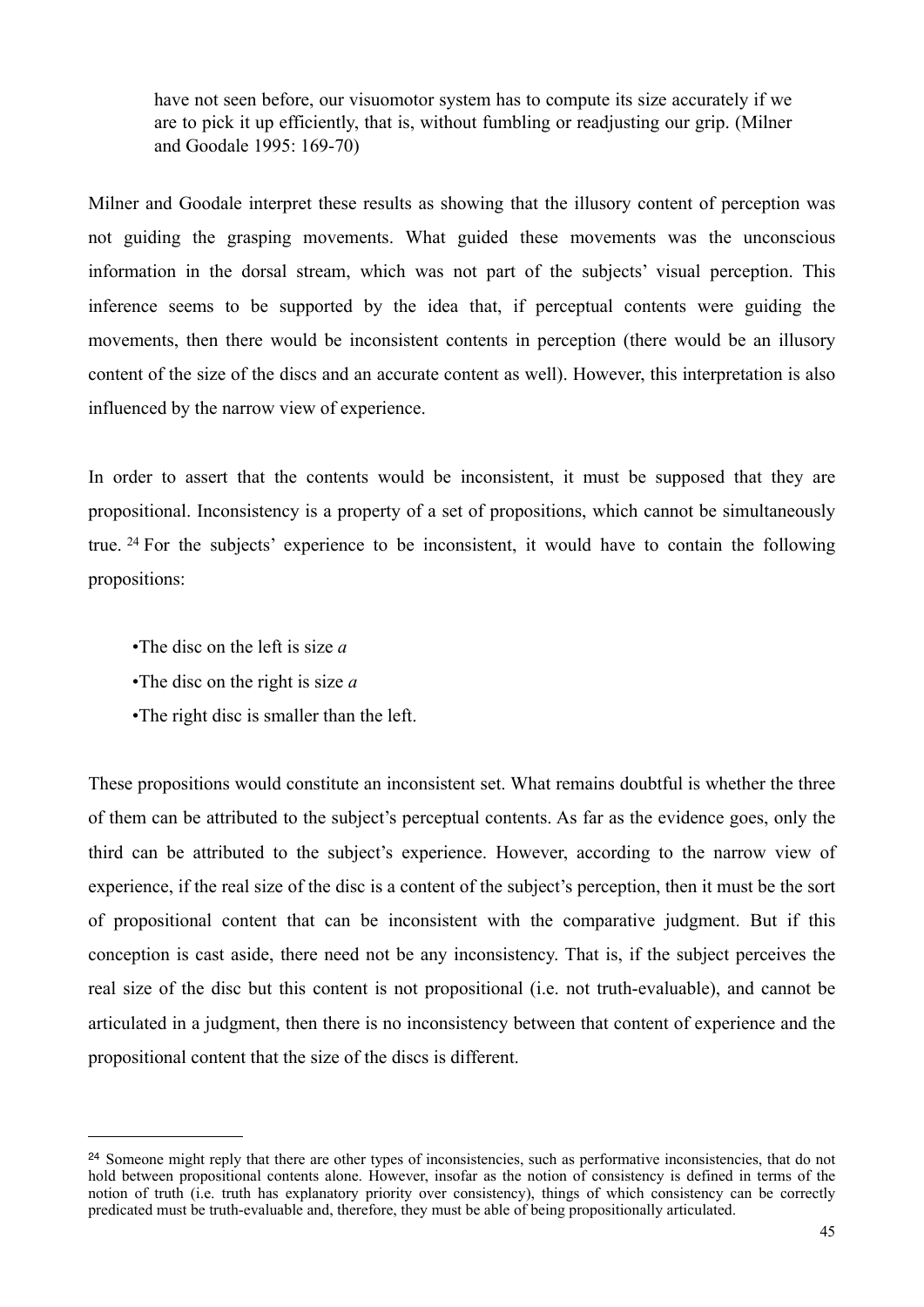To sum up, experiments cited to support the claim of a dissociation between perceptual experience and visuomotor control do not necessarily justify Milner and Goodale's bold proposal. These experiments show a dissociation between the contents of judgments and the information that guides grasping and reaching movements. The further inference that the information guiding the movements is not a part of the subject's experience requires the presupposition of the narrow view of experience.

## 1.4 Conclusions of the chapter

Milner and Goodale's bold proposal sharply distinguishes perceptual experience from visuomotor control. Beyond claiming that each of them is implemented by an independent brain system, it holds that there is an inaccessibility between the contents of experience and the information that guides motor control. This hypothesis is supported by a wide variety of empirical evidence. However, I have shown in this chapter that the interpretation of this evidence is influenced by a particular view of perceptual content, which I have called: the narrow view of experience. According to this view a subject's perceptual experience is restricted to those contents that are prone to be part of judgments and can be reported. If this view is bracketed, the evidence that Milner and Goodale put forward can only justify a weaker thesis: that there is a dissociation between information that guides motor control and the contents of experience that are judged and reported by subjects. Additionally I have explained some reasons that suggest the need for a wider view of experience, such as the need to account for motor awareness, an explanation of the behavioral differences between blindsight patients and visual agnosics, and the intuition that the contents of experience cannot remain intact if the subject is unable to act skillfully on the base of her experience.

In the following chapter I will put forward an argument that intends to show that Milner and Goodale's hypothesis leads to an unsatisfactory view of intentional action. In the chapters that follow, I will argue that if a wider view of experience is adopted, then it would be possible to give a better explanation of intentional action, which is consistent with a moderate reading of empirical evidence.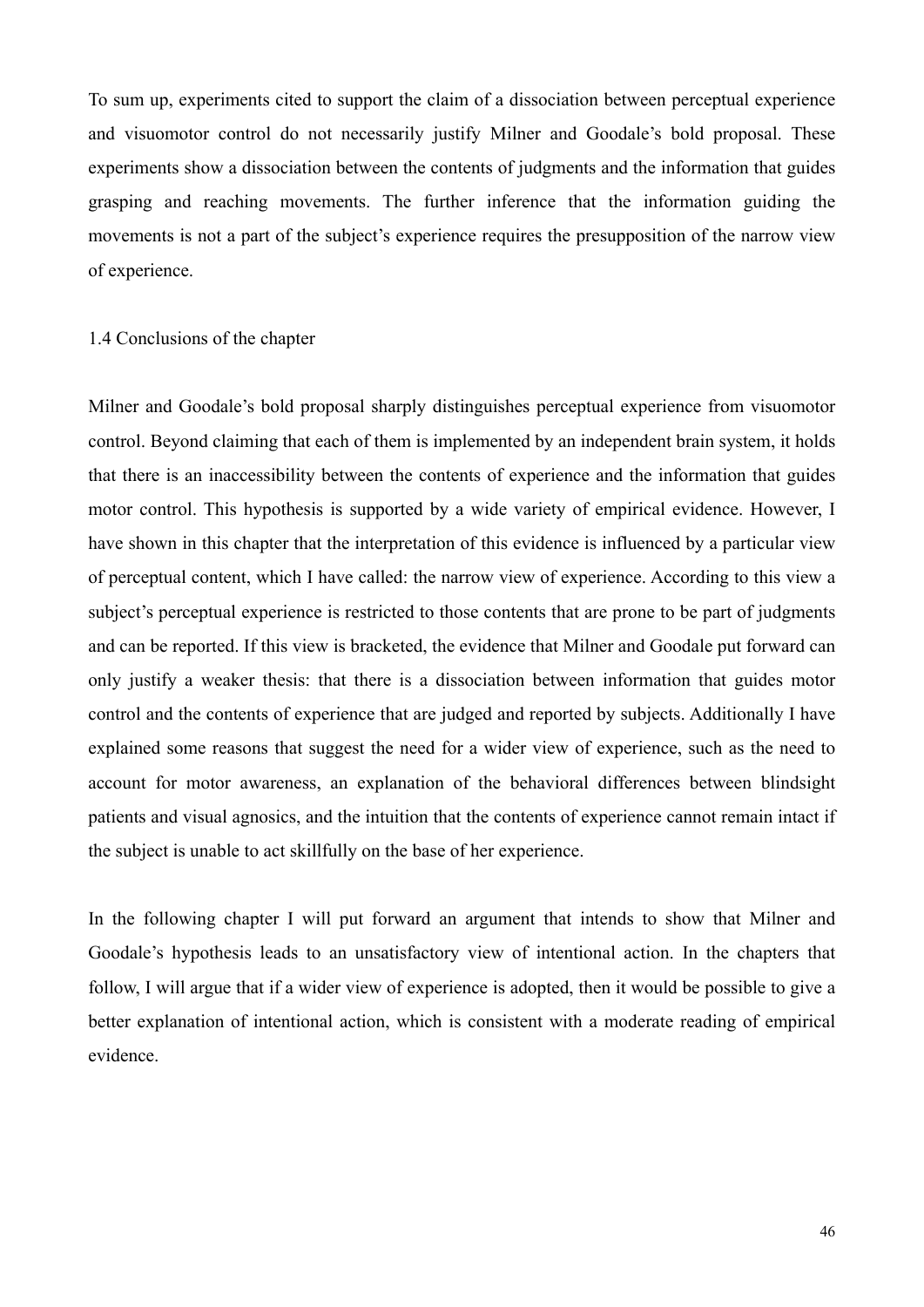# Chapter 2 Intentional Action and the Dual Visual Streams hypothesis

In the previous chapter I argued against Milner and Goodale's "bold proposal". The chapter attempted to show that the hypothesis does not follow from the empirical evidence presented by the authors, unless a particular view of perceptual experience is already assumed: a view according to which the contents of experience are only those that can be reported or, in other words, those that can be articulated within a perceptual judgment. If this view is bracketed, the evidence provided by Milner and Goodale only shows that: (1) there is division at the neurophysiological level; and (2) there is a double disassociation between the abilities to make true judgments about the perceptual environment and visuomotor abilities.

In this chapter I will argue that Milner and Goodale's bold proposal is not only based on a tendentious reading of the evidence, but also leads to undesirable philosophical consequences regarding the understanding of intentional action. If one adopts this hypothesis, one must also adopt a view of intentional action where it is split in two separate components. I will argue that this understanding does not do justice to crucial features of intentional action.

#### 2.1 The tele-assistance model

Milner and Goodale's dual hypothesis postulates two processing streams of visual information. On the one hand, the ventral stream takes care of processing visual features in the way needed for the categorization and recognition of objects. For this, it must compute the object's spatial properties, using a relative metric and an allocentric coordinate system, and the object's invariant features, to obtain perceptual constancies. Ventral-dependent processing constructs a visual representation of the world that constitutes the experience of the subject. On the other hand, the dorsal stream is in charge of processing visual features of objects in an appropriate way for visuomotor control. For this, it must compute the absolute metric of objects and their location with respect to the subject's body, with a constant update. Dorsal-dependent processing functions independently of the visual experience of the subject, in the sense that information processed for visuomotor control is not accessible to the subject's experience, and the contents of the experience are not available for motor control.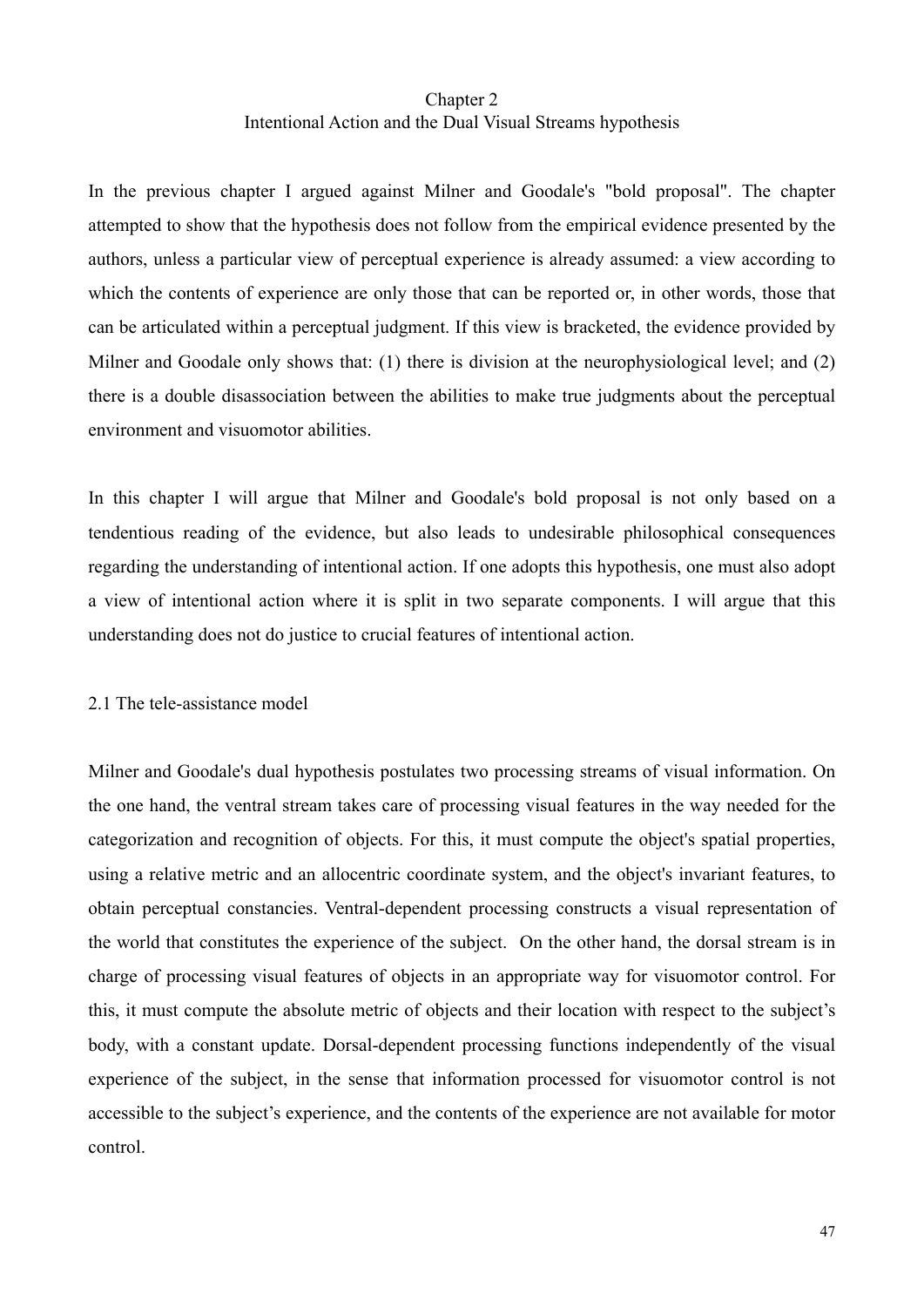From this formulation of the dual hypothesis comes a model of intentional action described by Milner and Goodale by comparison to tele-assistance mechanisms, which are typically used for robot control in hostile environments. In such mechanisms action is executed through the interaction of two elements. On the one hand, there is a human operator perceiving the visual scene in a distanced manner: through a screen, say, in which there are images captured by a camera incorporated in the robot. The human operator can order the robot to execute an action upon a specific object in the robot's "visual field" (for example "move the stone ahead"). On the other hand, the robot is situated in the scene, has access to updated information about the position of objects in relation to its effectors, their real size, and can engage in sensorimotor routines through which it executes the operator's orders.

In tele-assistance the human operator doesn't have to worry about the real metrics of the workspace or the timing of the movements made by the robot; instead, the human operator has the job of identifying a goal and specifying an action toward that goal in general terms. Once this information is communicated to the semi-autonomous robot, the robot can use its on-board range finders and other sensing devices to work out the required movements for achieving the specified goal. In short, tele-assistance combines the flexibility of teleoperation with the precision of autonomous robotic control. (Milner and Goodale 2004: 99)

Milner and Goodale's hypothesis is that ventral-dependent processes resemble the work done by the human operator who has a representation of the scene, on the basis of which a target and a general action course are fixed. The dorsal system resembles the robot, lacking a perceptual representation but with constantly updated information of the scene and sensorimotor knowledge that allows it to engage in activity routines and control them on the basis of the newly updated information. In this way, the subject's perceptual representation helps select a kind of action and a target-object to determine the course of action. In the meanwhile, dorsal non-perceptual information guides the execution of sensorimotor routines that are activated by the subject's decision.

Our current conception of how the two visual streams interact in the animal or human brain corresponds nicely to this engineering principle. The perceptual systems in the ventral stream, along with their associated memory and other cognitive systems in the brain, are rather like the human operator in tele-assistance. They identify different objects in the scene, using a representational system that is rich and detailed but not metrically precise. When a particular goal object has been flagged, dedicated visuomotor networks in the dorsal stream, in conjunction with output systems elsewhere in the brain (located in other brain structures including the premotor cortex, basal ganglia, and brainstem) are activated to perform the desired motor act. In other words, dorsal stream networks, with their precise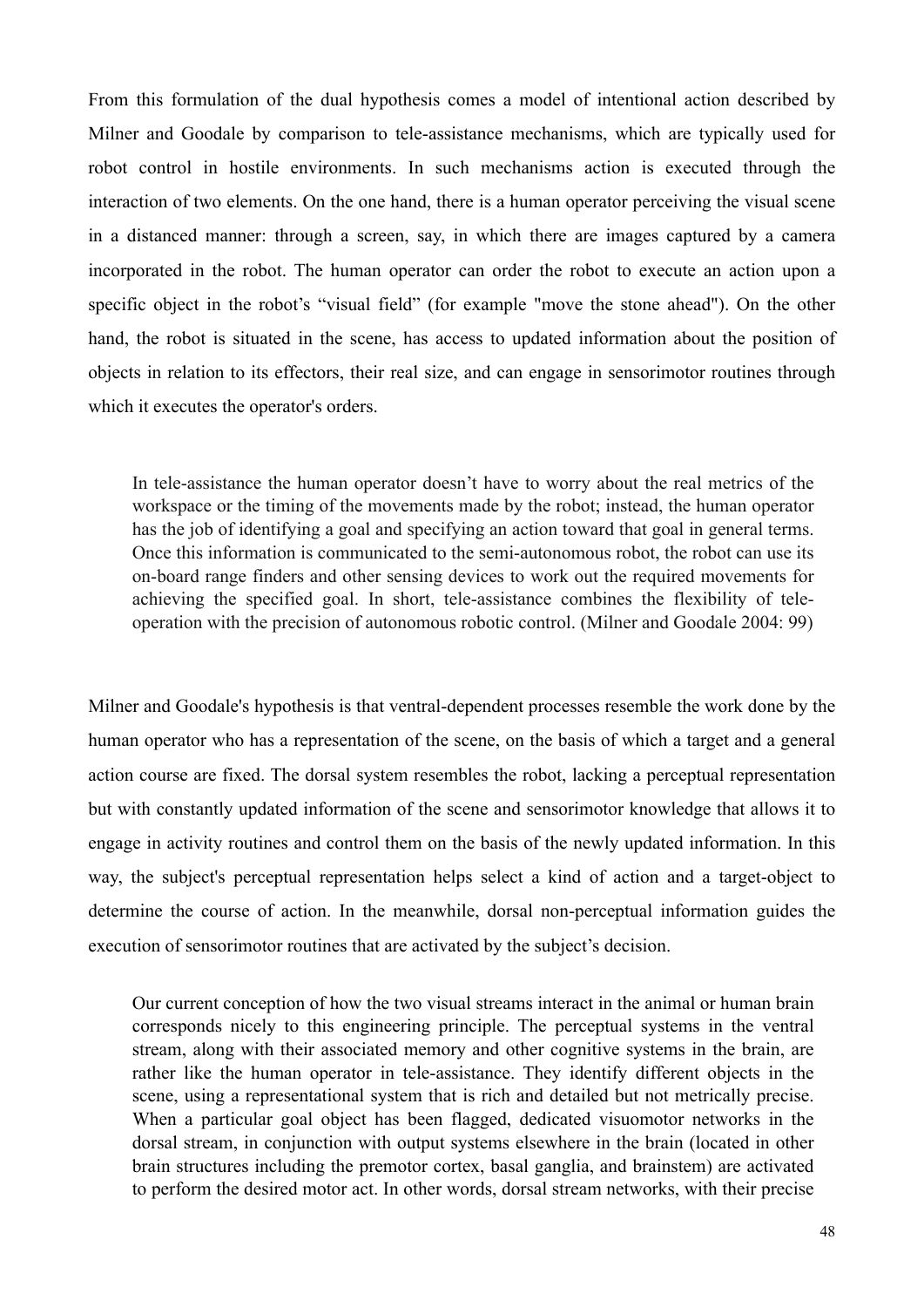egocentric coding of the location, size, orientation and shape of the goal object, are like the robotic component of tele-assistance. Both systems have to work together in the production of purposive behavior— one system to select the goal object from the visual array, the other to carry out the required metrical computations for the goal-directed action (Milner and Goodale 2004: 100)

This division of labor can be understood as a division between the *planning* and the *programming* of an action (Milner and Goodale 2008). The planning consists in the identification of a targetobject and the selection of an action type. The programming consists in the detailed specification and online control of bodily movements using visual information.

It is important to notice that, according to this model of intentional action, the subject never has conscious perceptual access to the information that guides the execution of her actions. She only has access to the perceptual representation produced by ventral processing. The action executing control happens at an unconscious level. It can be said that the functional distinction between the roles of the ventral and dorsal streams is mapped into a distinction between the kind of information to which the subject has conscious perceptual access and that is used to select action courses, and the unconscious information that guides motor activity through the execution of sensorimotor routines.

For this reason, Andy Clark (2001) argues that Milner and Goodale's theory provides evidence against the assumption of Experience Based Control (EBC), according to which our visual experience presents us the world in a manner appropriate for the control of our motor activity.<sup>[25](#page-48-0)</sup> Clark holds that the view that is most consistent with Milner and Goodale's theory is a hypothesis he calls Experience Based Selection (EBS): "Conscious visual experience presents the world to a subject in a form appropriate for the reason-and-memory-based selection of actions." (Clark 2001: 512). As I mentioned in the previous chapter, the visual representation of the world obtained by ventral processing provides flexibility and intelligence to action. According to the tele-assistance model and EBS, perceptual experience allows a selection of action courses that is sensitive to memory and reason. In other words, allows subject's actions to be rational and appropriate in the light of the contents of her visual experience. However, the contents of experience do not play any role in the guidance of bodily movements through which the selected action is executed. Furthermore, they could not in principle play such role, for they do not have the appropriate form

<span id="page-48-0"></span><sup>25</sup> See Chapter 1, sections 1 and 2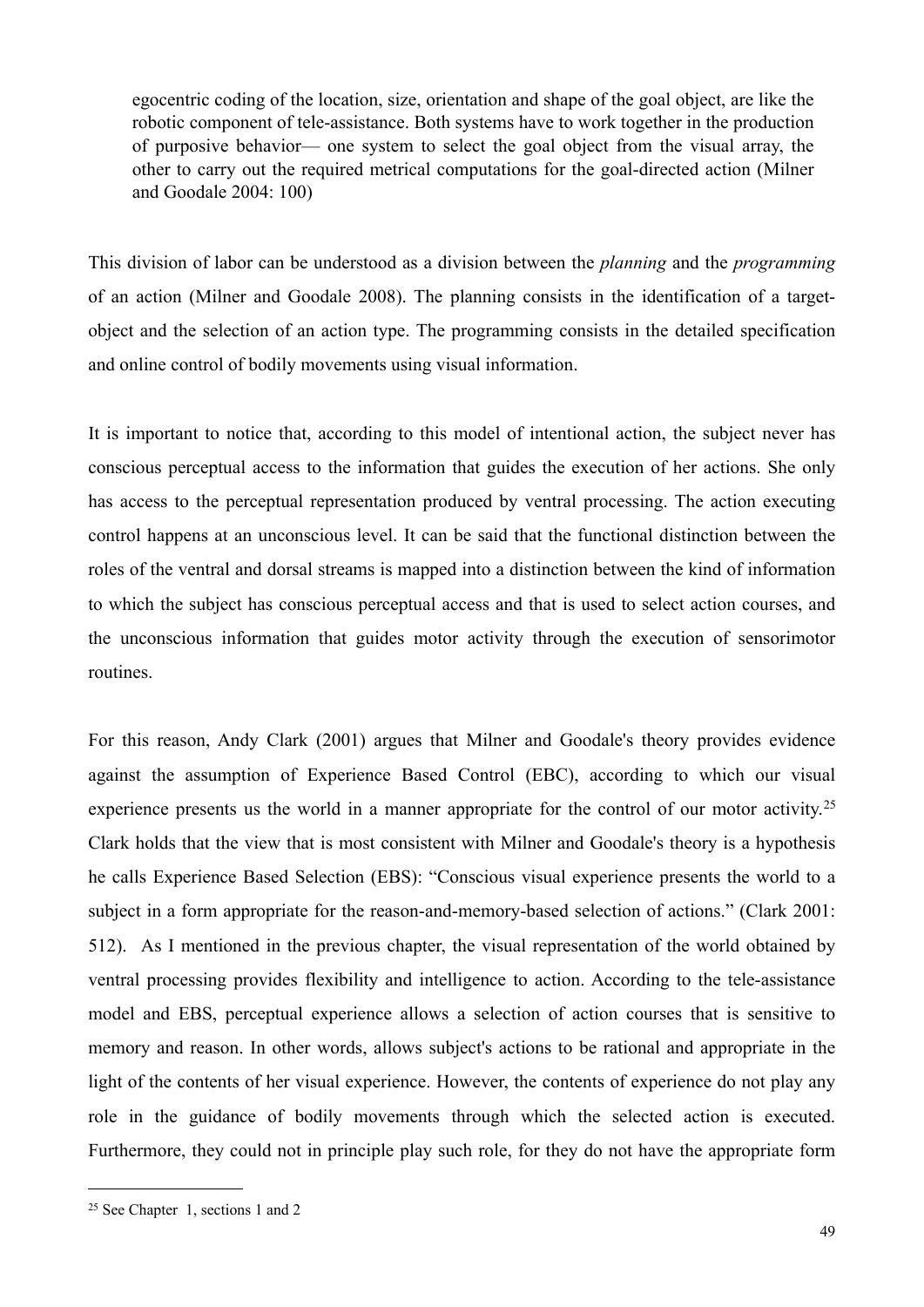for that function. In Clark's words, the role of visual perceptual experience in the guidance of action is the following:

[C]onscious seeing makes its contribution at a rather more executive level: a level that guides my behavior only in the same sense as my love of pasta may be said to guide my selection of a menu item" (Clark 2001: 511)

The required distinction is that between providing the information used to compute the gross aspects of the reach and merely providing a specification of the target and action type required. It is the difference between telling the waiter to get the apples from the pantry and providing at least a rough sketch of the motion that would get the waiter to the pantry (Clark 2007: 576).

We have, then, an extrapolation of a division in visual processing to a division in intentional action. Just as there are two clearly distinguishable components in vision, there are also two clearly distinguishable components in action: selection (or planning) and execution (or programming). Selection is a process that is based on reason and the visual experience of the subject. Execution is the process of sensorimotor routine activation. This distinction could be characterized as a distinction between a personal level and a subpersonal level phenomena. There are reasons that suggest this interpretation, which I will explain below.

# 2.1.1. The tele-assistance model and the personal/subpersonal distinction

To start, it is important to make clear the way that the personal/subpersonal distinction is going to be understood. We could start with the criteria provided by Dennett (1969) and Bermúdez (2000; 2003) to distinguish the phenomena proper of the personal level. These criteria are: (1) states and processes can be legitimately attributed to the person, and not only to a module or subsystem of her brain, understanding *person* as a rational agent (Dennett 1969); (2) the operative principles are not the nomological principles of the physical world ---nor principles that could be reduced to nomological relations among events (Bermúdez 2003). The latter can be analyzed in two components: (a) at the personal level of explanation there is a distinctive set of regularities; and (b) the explanation of personal level phenomena is subject to normative constraints like the rationality principle (2000). This criteria can be understood in several, some problematic, ways.[26](#page-49-0)

<span id="page-49-0"></span><sup>26</sup> See: Bermudez 2003: 201-205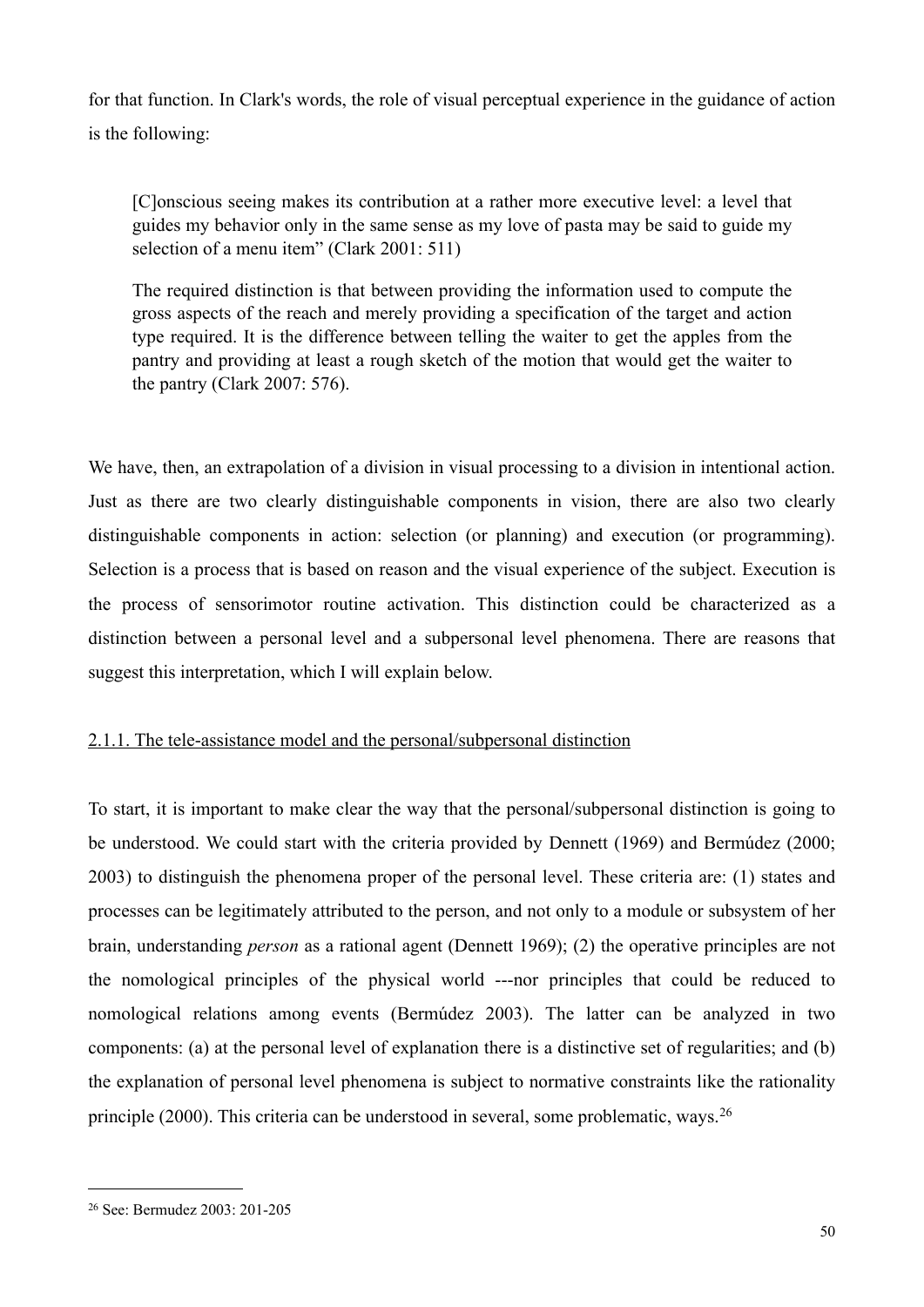To avoid the problems brought by certain formulations, I will assume the distinction as McDowell (1994a; 1994b) presents it. McDowell holds that the personal level is the only one in which there can be talk about genuine content (1994b), that is, where there is a direct relation between a subject and her environment. Genuine content is what puts the subject in contact with her environment. This opposes to the "as-if" content of subpersonal level, in which there is only contact with structural properties of the received inputs.

A sub-personal informational system is a physical mechanism, connected to its surroundings by transducers that convert physical impacts from outside into events of the sort that the system can work on, and perhaps by transducers that convert the system's endproducts into physical interventions in the exterior. The system knows nothing even about the character of the immediate physical impacts on the input transducers, or the immediate physical interventions in the exterior that result from its operations by way of output transducers, let alone about the nature and layout of the distal environment (McDowell 1994b: 198)

Following this idea, the subpersonal level of explanation deals only with syntactic processes, whereas the personal level is characterized for the place it gives to explanation in semantic terms. What establishes a direct relation between person and world is meaning and reference. But at the subpersonal level there are no semantics.

The personal level of explanation is characterized for describing relations between a person and her environment: this relation, understood as a semantic relation, constitutes genuine content. But what characterizes this relation? In a word: normativity. According to McDowell, normativity is needed to make sense of the contact that a subject can have with the world: "A normative context is necessary for the idea of being in touch with the world at all" (1994a: iv). The personal level is characterized by the existence of normative relations (of justification, warrant, correctness) among its elements: "The relation between mind and world is normative [...] in this sense: thinking that aims at judgement, or at the fixation of belief, is answerable to the world --to how things are-- for wether or not it is correctly executed" (McDowell 1994a: xii). This normative context is equivalent, for McDowell, to Sellars' (1956) *logical space of reasons.*

For Sellars and McDowell, the space of reasons opposes to the space of laws, the logical space in which natural science's discourse takes place. The difference between both "realms" lies in the kind of relations established between their inhabitants. In the logical space of reasons there are: "relations such as one thing's being warranted, or --for the general case-- correct in the light of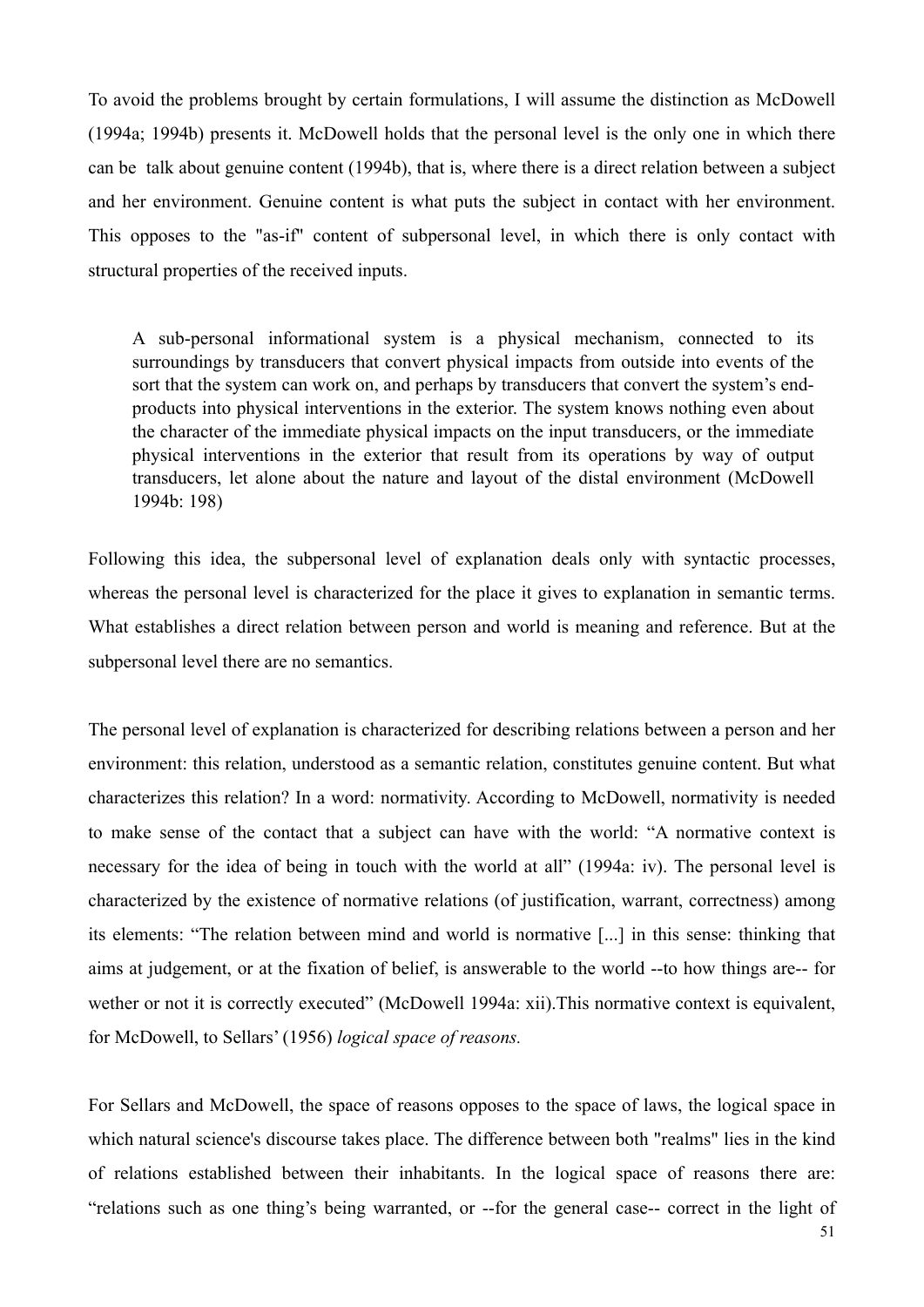another" (1994a: xv). In this realm, explanation is governed by what Davidson calls "the constitutive ideal of rationality" (Davidson 1980: 183). In virtue of being constituted by elements sensible to reasons, talk within the space of reasons allows talk about freedom and responsibility: "Rational necessitation is not just compatible with freedom, but constitutive of it. In a slogan, the space of reasons is the space of freedom" (McDowell 1994a: 5). Thus, the normative context allows the use of concepts like action, belief, judgment, etc. These concepts involve responsibility and commitment on the part of the person.

In the realm of laws, on the other hand, there is no space for such concepts, because the relations between its inhabitants are not normative. The kind of intelligibility of the phenomena in this space is different from the intelligibility that reasons provide. Sellars holds only a negative characterization of the space of laws, as a space constituted by relations different from the normative relations of the space of reasons (McDowell 1994a: xv). However, the name given can provide a useful insight into the distinction. The nomological, what is bound by laws, does not allow description or explanation in terms of its, as it were, correctness in the light of anything. It only allows description in merely factual terms and is, therefore, excluded from the space of reasons and hence from the personal level of explanation.

What is found in the subpersonal level, to sum up, are phenomena that are not susceptible of an explanation that appeals to normative relations. They are processes that can only be described in terms of syntactic and algorithmic operations. Such algorithmic processes clearly exemplify the kind of nomological phenomena that are outside the space of reasons. At the personal level, on the other hand, explanation is bound by normative constraints, obeys the ideal of rationality, and is characterized by describing relations that are normative (like justification). At the personal level there are descriptions and explanations of the interactions between a rational agent and the world.

Let us return to the tele-assistance model. Ventral-dependent selection of actions can be understood as a personal level phenomenon, since it is a "reason-based selection of actions" (Clark 2001: 512) Processing in the ventral stream:

subserves an intermediate goal in the guidance of behaviour, specifically the formation of perceptual representations of objects and of their relationships. Such representations are necessary if behaviour is to be guided intelligently by events that have occurred at an earlier time, allowing, for example, a mate or a prey object to be categorized correctly and, thus, acted upon appropriately. (Milner and Goodale 1995: 20)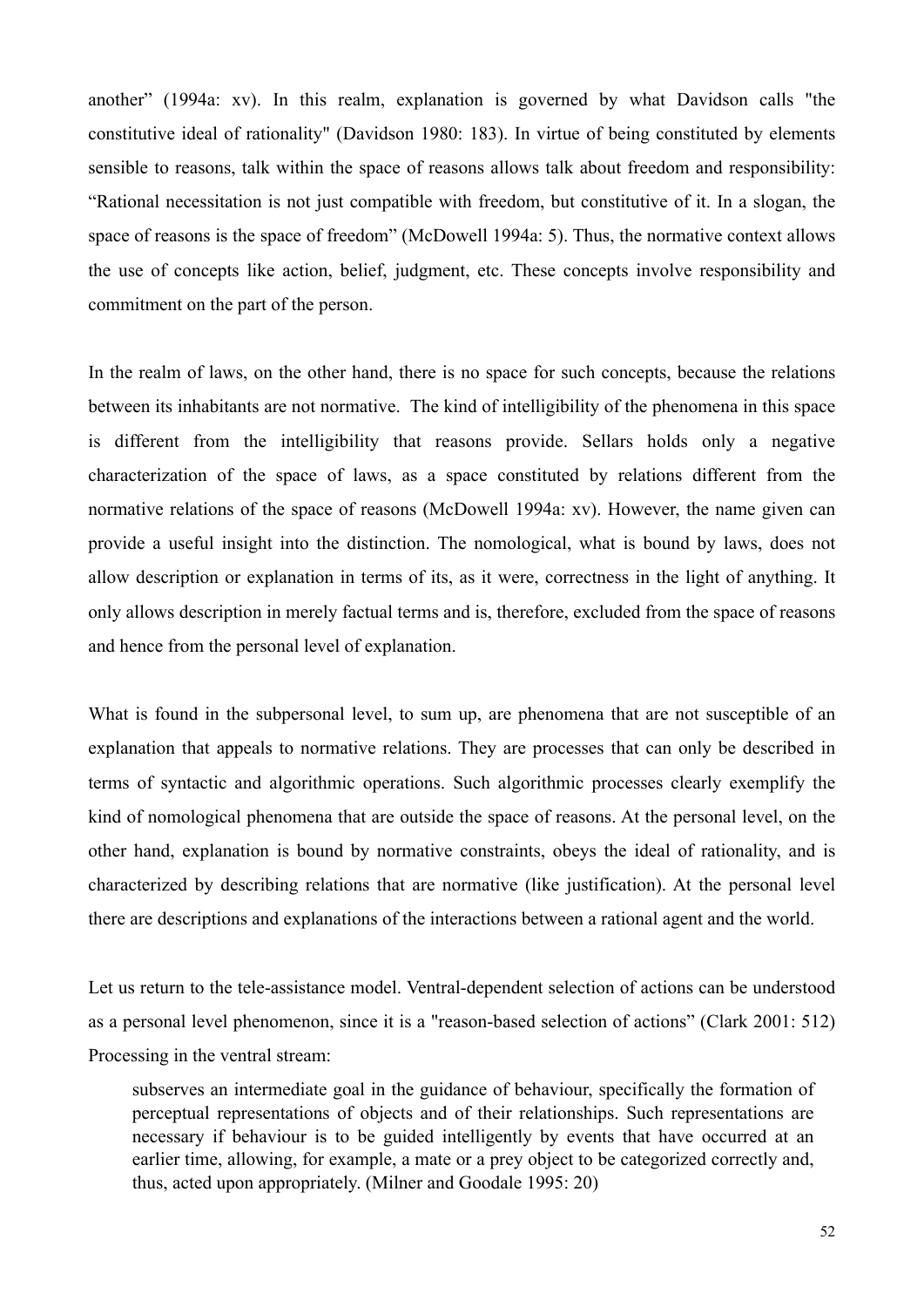Firstly, as shown in the passage above, ventral dependent process lead to the formation of *visual representations* of objects and their properties. Secondly, this representations are the base to *act appropriately.* In the case of human beings, Clark holds, this selection is *based on reason*. Such idea of a process based on reason is reminiscent of McDowell's and Sellars' portrayal of phenomena belonging to the space of reasons, as sensitive to normative constraints. If action selection is based on reason, then it calls for a type of explanation that involves normative notions, such as appropriateness, correctness or rationality. Action-selection is rational/correct/justified, etc. by reasons. These reasons include the subject's beliefs and desires but also the contents of her experience. It is in the light of these contents that the selection of an action is rendered rational or appropriate.

Action selection consists in choosing an action type and a target-object and communicating this choice to the brain systems that are able to execute it. For example, based on her perception of her environment, and her desire to make a phone call (besides other intentional states), a subject may select the action: "pick the phone that's placed in front of me", and then go ahead and perform the action. Action selection can be understood as the formation of an intention to act, where "intention" is defined as a mental state whose content (and conditions of satisfaction) is an action to be performed by the subject<sup>27</sup>, and that is motivated by other intentional states, as beliefs and desires, that render it appropriate. Thus, when the subject selects the action "pick the phone that's placed in front of me", it may be said that she has the intention to pick up the phone in front of her, and that this intention is executed by means of bodily movements that are guided by visuomotor routines.

Following this line of thought, action-selection, which is a ventral-dependent process, would amount to the formation of an intention. Subjects' intentions would be, in this model, based on the contents of experience (representations of objects) and would themselves have a content (an action to be executed upon a target-object). The idea of a reason-based process entails that the contents of intentions enter in justificatory relations with other contents, like those of beliefs, desires, and experience. Subjects' intentions can be explained as "appropriate" or "rational" in the light of her experience and other mental states. The selection of actions (as well as their explanation) is bound by normative constraints, characteristic of the personal level of explanation. For this reason, it can

<span id="page-52-0"></span><sup>&</sup>lt;sup>27</sup> For a discussion of intentions, actions and their relation, see: Searle 1983: Chapter 3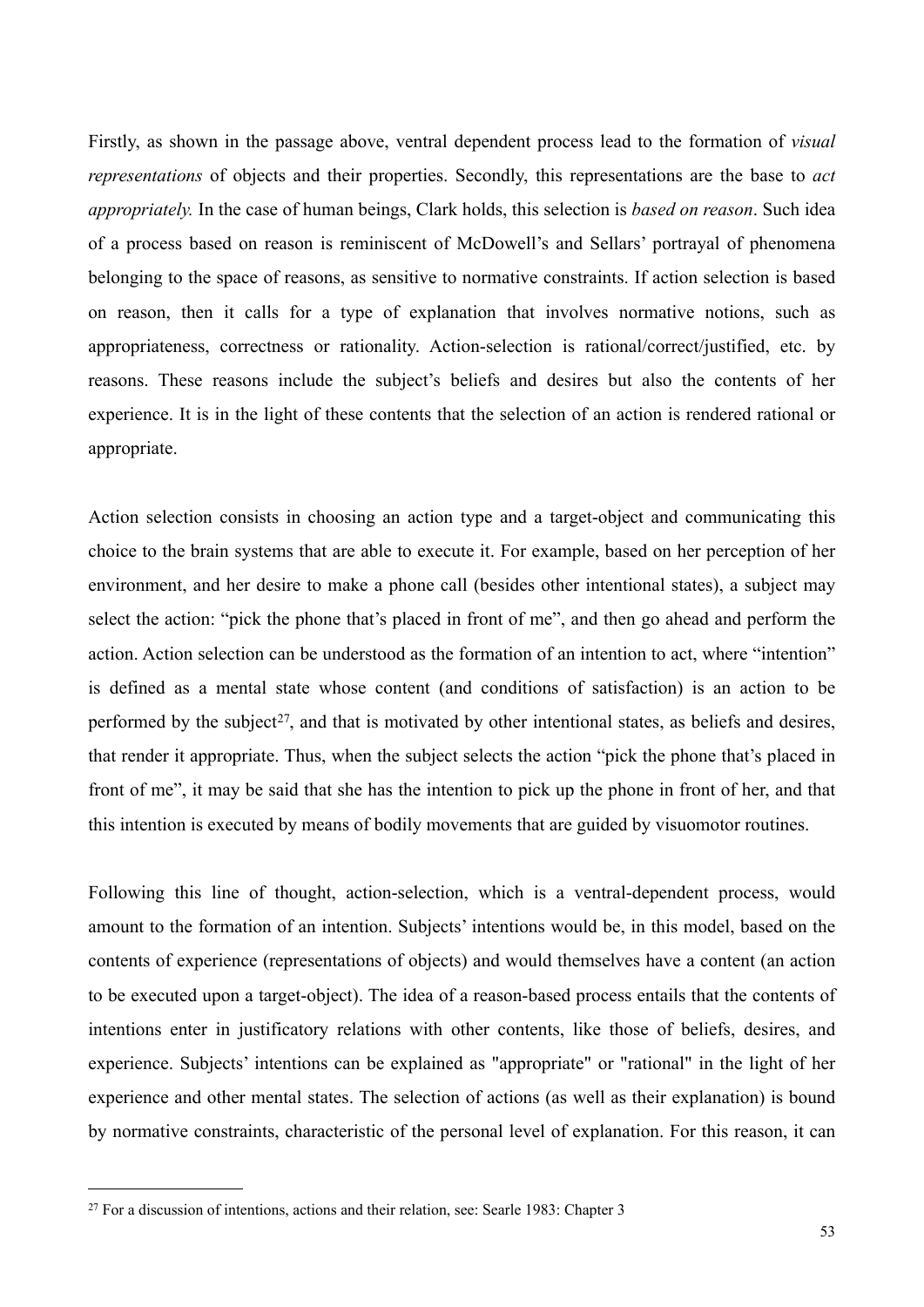be said that the planning of actions can be attributed to the person, and not only to a module of her brain.

On the other hand, the programing processes do not seem to satisfy the criteria of the personal level of explanation. Firstly, Milner and Goodale insist that dorsal processing does not conform a visual representation that is available to the subject. Thus, neither the visual information that enters as input to the sensorimotor routines, nor motor control are accessible to the subject. Both operate, as it were, behind perceptual experience's back. Insofar as the subject does not have access to the information or to the control of the activity it is not easy to see how they could be legitimately attributed to her.

Secondly, programming processes are characterized as executions of sensorimotor routines not unlike the ones carried out by a robot. Routines are automatic and nomological processes that do not call for, nor allow, normative explanations. Their explanation only requires an algorithm that determines the nomological covariation between the detection of visual properties in the environment and a determined range of motor responses. For this reason even if the programming of the actions is framed and triggered by a selection made on the base of reasons, it is not itself sensitive to, nor guided by, reasons. In an algorithmic process, given certain input, there is a guarantee of a particular answer. In this sense, there is no space for freedom or error; notions that are constitutive of the space of reasons. There are no normative constraints in the motor programming explanation, and the regularities it obeys are nomological and algorithmic.

For these reasons, the tele-assistance model entails a dissociation of action in a personal and a subpersonal component[.28](#page-53-0) Even though Milner and Goodale only talk explicitly about a distinction between a conscious and an unconscious process, the way they frame this distinction leads to a deeper disassociation. One that involves phenomena of two distinct levels of explanation, each

<span id="page-53-0"></span><sup>&</sup>lt;sup>28</sup> In a broad sense, every model of intentional action must make use of distinguishable personal and subpersonal elements. An explanation of action that does not include these components would be incomplete. Without an explanation at the personal level, the concept of "intentional action" would lose its meaning. On the other hand, the implementation processes (like the transfer of nervous impulses, etc) require a nomological explanation. In this sense, my claim about the tele-assistance model may seem trivial. However, what I intend to highlight is the point in which Milner and Goodale draw the division between the personal and subpersonal processes. This is the problematic aspect in their model, as I will show in this chapter.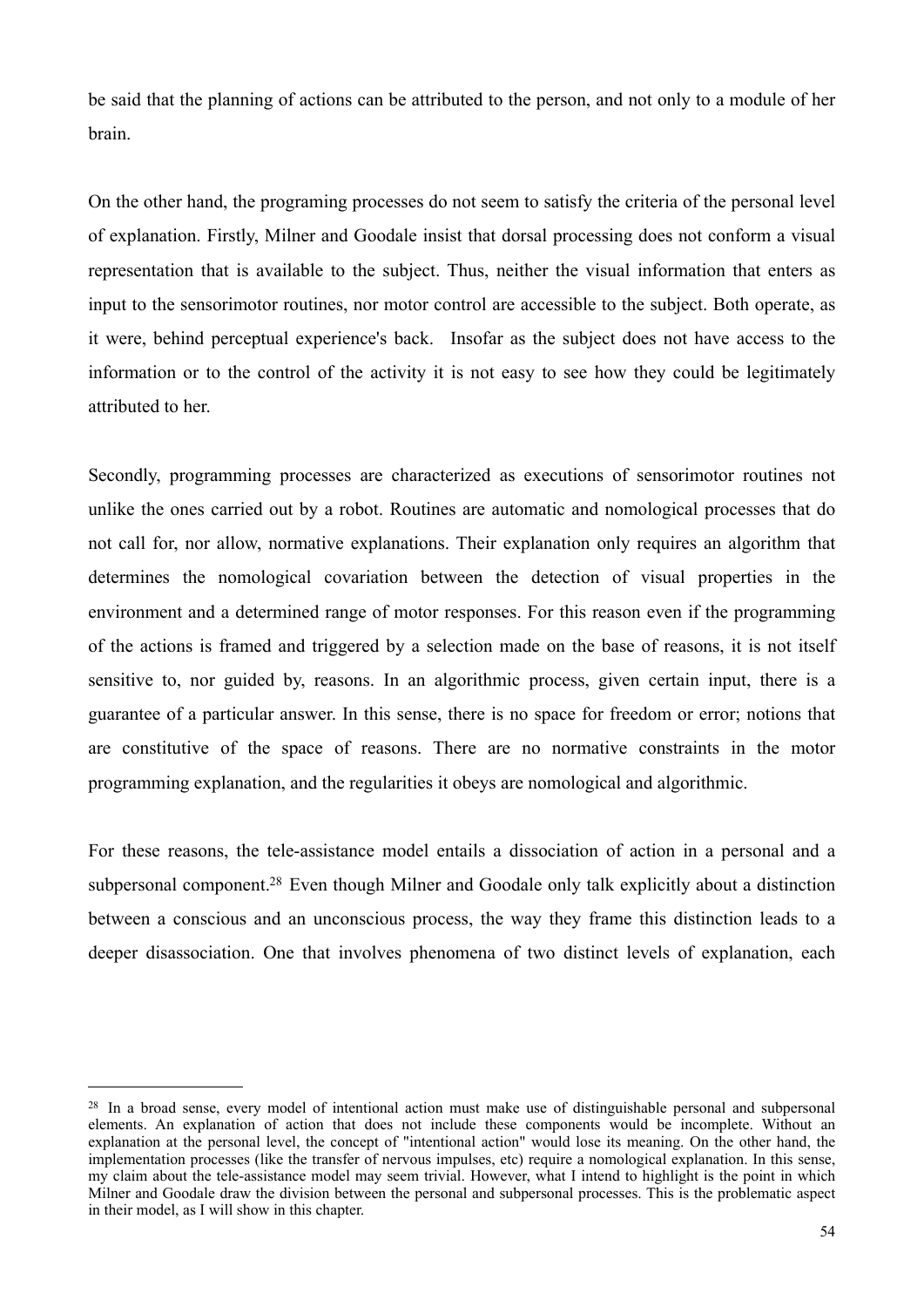corresponding to the processes involving one of the visual streams[.29](#page-54-0) At the personal level there is only the selection of actions and target-objects; that is, the formation of an intention, whose content is a kind of action and an object upon which to perform it (for example: "lift the pen to my right" or "move the chair that is in front of the table"). At the subpersonal level there is motor activity and all the programming and control processes for bodily movements. There is, thus, a conceptual opposition between a deliberate selection of action that is guided by reasons, and an automatic, algorithmic, and nomological process.

I would like to venture a description of the process of performing an intentional action, under the tele-assistance model, in order to clarify what is the role that each of the visual streams plays in this process.[30](#page-54-1) Let us take the action of picking up the phone to make a call. In the first place, I must choose an action-type that looks appropriate according to my beliefs and desires. If I desire to make a call and I believe that for doing it I need to use a phone, it is rational to pick up the phone. Secondly, the ventral system must identify an object in the visual field as the target-object. For this, an object must be categorized as "phone" and located within the visual field by determining its position in a system of coordinates based on the scene (say, "on top of the table"). Now I have the intention of picking up the object that's on the table. Once the object has been identified and located, the ventral system must, as it were, flag it as the target object of the action. An order with the content "Pick up the object at the coordinates x, y, z of the visual field "is then issued and communicated to the brain systems in charge of executing it. The ventral-dependent planning processes stop here.

From this point on, the dorsal system takes charge. It must compute the exact position of the phone in relation to my body or, more specifically, to my hand. It must determine the direction in which I must move my hand and the size, form, grasping points, etc. of the object. As my hand approaches the object, it must determine the appropriate MGA, the correct position of the hand, the appropriate closing of my fingers to make contact with the object, etc. These processes are carried out by algorithms that correlate the detection of a certain property of the object with a particular motor response (detection of a five centimeter wide object with a seven centimeter MGA, say). If the brain

<span id="page-54-0"></span><sup>&</sup>lt;sup>29</sup> Perhaps its important to clarify that I do not claim that processes in the ventral system are processes of the personal level of explanation. What is to be found at the personal level is their product: the visual representation of the environment and the selection of actions. The expression "ventral dependent process" is used to stress the dependence of these personal phenomena on ventral processing.

<span id="page-54-1"></span><sup>&</sup>lt;sup>30</sup> I will not mention the details of the neurophysiological process. For a complete description of the process at this level, see Milner y Goodale 1995, Chapter 7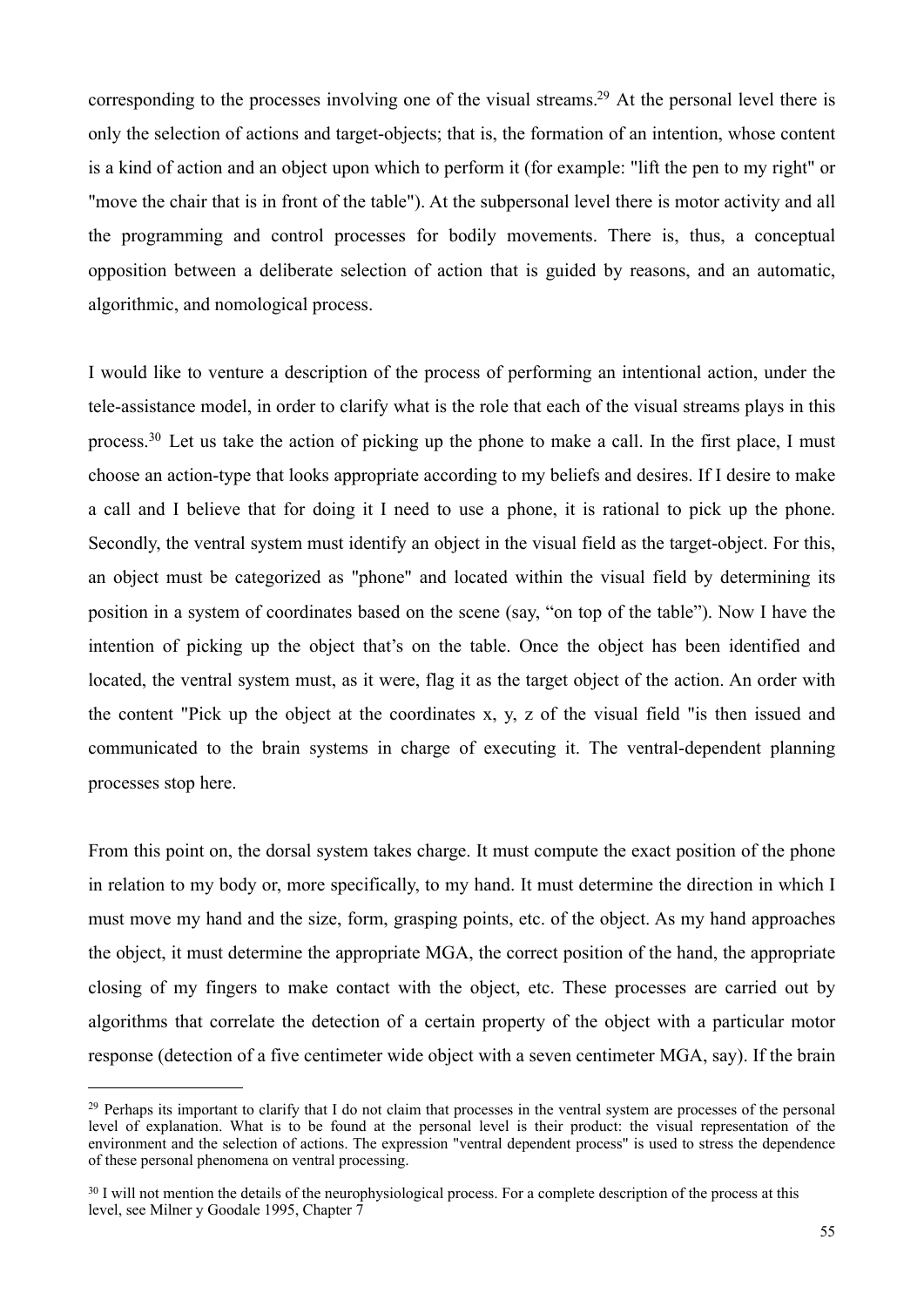is working correctly and the environment does not present any obstacle, we can safely assume that the story has a happy ending where I can pick up the phone effortlessly and, why not, without knowing how I did it ---for the routines of visuomotor control are outside the bounds of my experience.

If this story is correct, the dorsal stream has the role of *guiding* the execution of actions. That is, the role of processing, in a very precise manner, the features of the object that are relevant for the skillful performance of the action. We can thus say that the dorsal stream is responsible for guiding the execution process, in order to satisfy the intention in a skillful way. Concerning the planning processes, two objectives can be identified. Firstly, the planning processes must form an intention that is rational in the light of the subject's beliefs, desires and experience; it has the task of specifying an action type and an object upon which it will be executed ("Picking up the phone"). Secondly, send the order to the systems in charge of execution: trigger the causal chain that leads to the execution of the action. According to the tele-assistance model, an intentional action consists in the execution of a series of nomologically determined routines, which are triggered by an intention of the subject that specifies the state of affairs that is sought with the action.

#### 2.1. Objections to the tele-assistance model

On this section I shall argue that the tele-assistance model is not a good model of intentional action. First, I shall present McDowell's critique of theories that disassociate intentional action. Then, I shall present my own argument, developing McDowell's, to determine specifically what are the conceptual problems in disassociating intentional action in the way that the tele-assistance model does.

## 2.2.1. McDowell and bald naturalism

In the fifth lecture of *Mind and World* (1994a), McDowell criticizes the view of intentional action that stems from the philosophical posture he calls *bald naturalism*. He considers that bald naturalism disassociates action in two components: the intention, an act of spontaneity belonging to the space of reasons and situated within a web of normative relations; and bodily movements, belonging to the space of laws. For this reason, agency (a concept belonging to the space of reasons) is reduced to the formation of an intention and tends to shrink into an *inner realm*, where it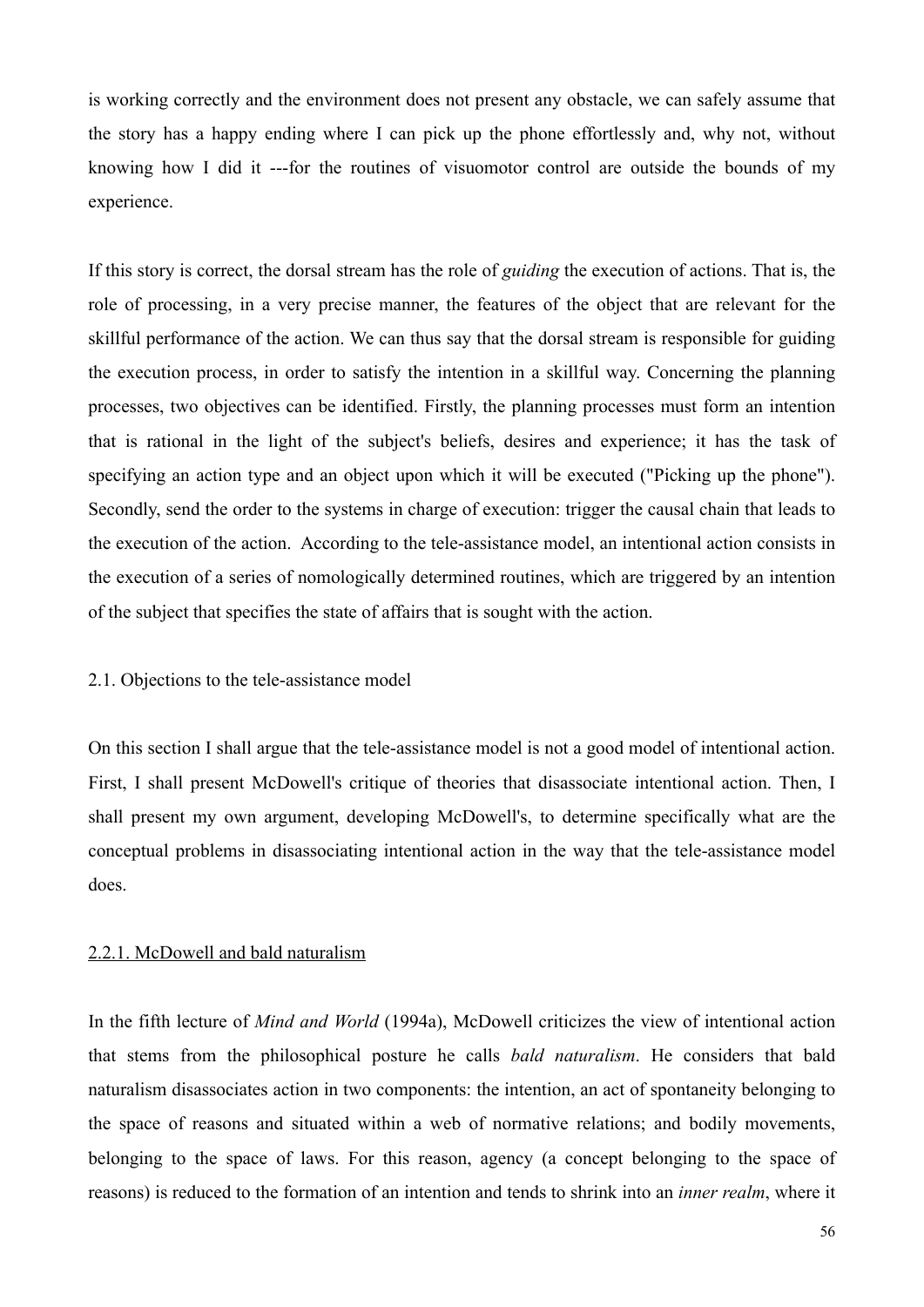only has the function of framing actions. Bodily movements, then, seem to be mere effects in the subject's body as a result of an intention ---effects that are alien to the subject. (McDowell 1994a: 92-3)

The problem with this explanation of intentional action is that it blurs the tight relation between the intention of a subject and the bodily movements through which it is executed. In this view, the intentions frames a chain of bodily movements and they happen within that same frame. To take the analogy used by McDowell, bodily movements and intentions have a similar relation to that between the falling of a tree and the action of cutting it: an external relation (McDowell 1994a 90). In this case, the person's action (the exercise of agency, so to speak) is limited to cutting the tree, but the way in which it falls does not count as, as it were, something done by the subject; it is only an effect of her actions. There are two distinct though related events.

Bald naturalism's characterization of action is similar: On the one hand, there is a subject's intention that stands within the space of reasons and is the only exercise of spontaneity and activity on the part of the subject (the only exercise of his condition as an *agent*). On the other hand, there is an event within the realm of law, that is externally related to the subject's intention. Furthermore: the event is alien to the subject for she does not play any role in the development of the causal chain, aside from triggering it and providing the frame in which such events happen. As McDowell says: "It comes to seem that what we do, even in those of our actions that we think of as bodily, is at best to direct our wills, as it were from a distance, at changes of state in those alien objects [our bodies]" ( McDowell 1994: 91).

There are two aspects of this view of action, to which McDowell's objection may be directed. In the first place, the idea that bodily movements are merely effects of intentions. This view holds that the only thing that distinguishes bodily movements executing an action from other events of the world is the fact that the former are caused by an intentional state of the subject, whereas the latter are not. There is nothing constitutive or intrinsic in bodily movements in virtue of which they make part of an *action* of the subject; only something external can do that job: having an intention as a cause. In the second place, the idea that intentions have the role of giving a specification that frames bodily movements: a state of affairs that is sought through those movements. This specification creates a frame within which different series of movements can take place, and with which the subject has no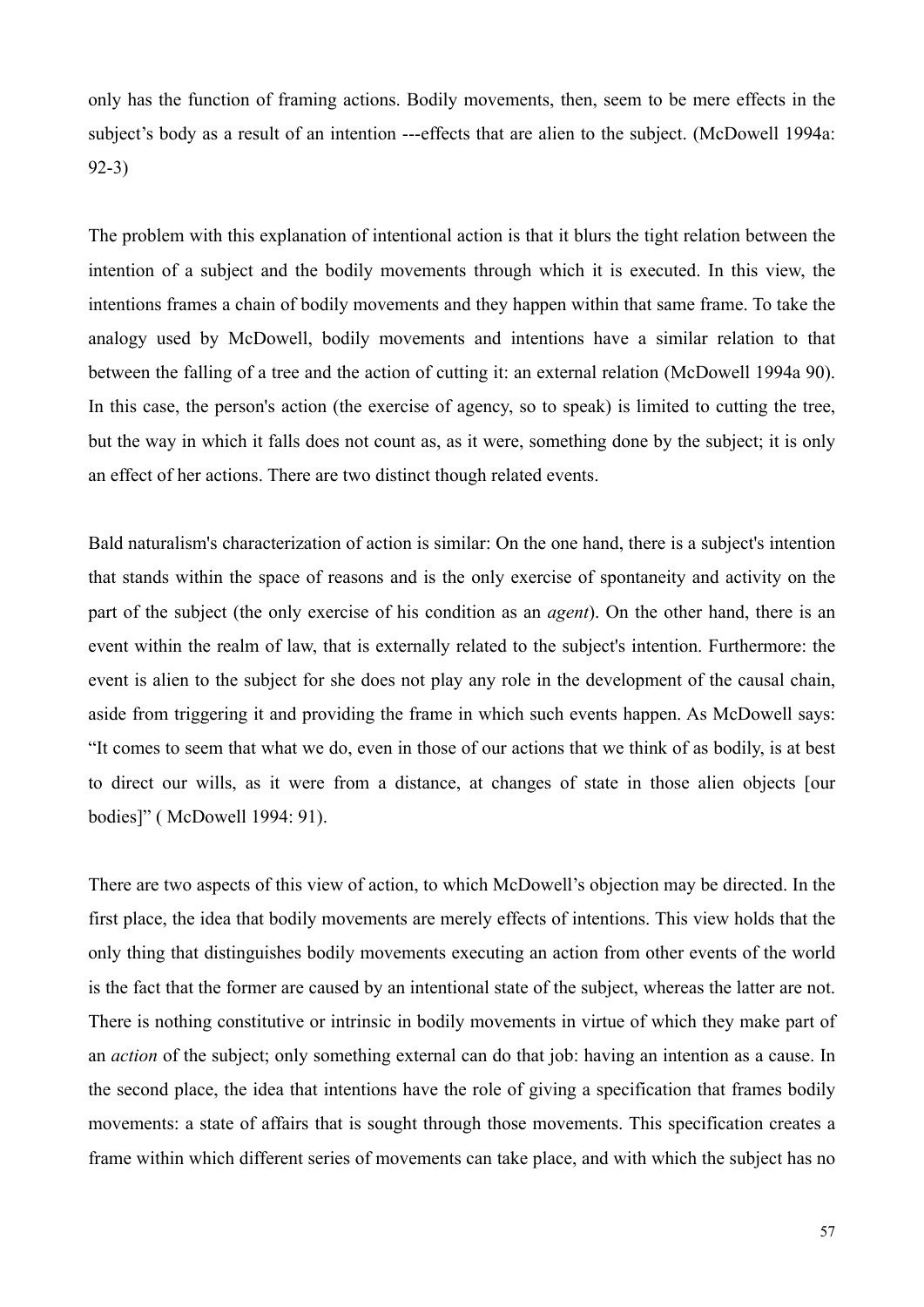direct relation. This view, McDowell claims, eliminates *any authentic understanding of bodily agency*. (1994a: 91).[31](#page-57-0)

# 2.2.2. Responsibility and experience

Within the frame of McDowell's theory, we can say that the problematic disassociation comes from placing bodily action in two different logical spaces: the logical space of laws and the logical space of reasons. Being situated in the space of law, bodily movements split from *agency, --*a phenomenon that belongs to the logical space of reasons. Two central notions to understand the constitution of this logical space are freedom and responsibility.<sup>32</sup> Insofar as a subject's agency in her bodily actions is restricted to the formation of an intention, it can only be said that she is free in and responsible for the *formation of the intention*; not for the execution of the bodily action, for it is in the space of laws and nomological compulsion, in which there cannot be talk about freedom or responsibility.

The following argument seeks to do justice to the intuition that we *perform* the bodily movements that execute an action. In the disassociated view of action sketched above, bodily movements seem to be events alien to the agent; they only have a relation to her in virtue of being caused by an intention. However, we have the intuition that bodily movements are *ours*, insofar as we are agents and we perform those movements. In fact, we say that some of our bodily movements are made by us (for example, the arm movements of a tennis player), while others are not (reflex movements

<span id="page-57-0"></span><sup>&</sup>lt;sup>31</sup> To dissolve the problems that stem from this view of action, McDowell proposes the same treatment given in his theory to perceptual experience, which can be captured in a variation of a kantian slogan: "Intentions without overt activity are idle, and movements of limbs without concepts are mere happenings, not expressions of agency" (1194a: 89). His proposal consists in treating bodily actions as actualizations of spontaneity in which conceptual capacities are already involved: "Intentional bodily actions are actualizations of our active nature in which conceptual capacities are inextricably implicated" (1994a: 90). McDowell's positive view of actions is further developed in the debate held with Dreyfus in *Inquiry* (2007). In few words, McDowell holds that in performing basic actions we are actualizing practical concepts. Having such practical concepts just is having the bodily ability to perform an action (McDowell 2007b). I find two problems with this view. Firstly, it is not clear in which sense so-called practical concepts are concepts. Secondly, it not clear either what is the role that perceptual experience plays to determine the appropriate way of executing a practical concepts in each specific situation. McDowell's proposal deserves further discussion but it would distract us from the main target of these arguments: the dual visual streams hypothesis.

<span id="page-57-1"></span><sup>32</sup> See McDowell 1994a; Brandom 1979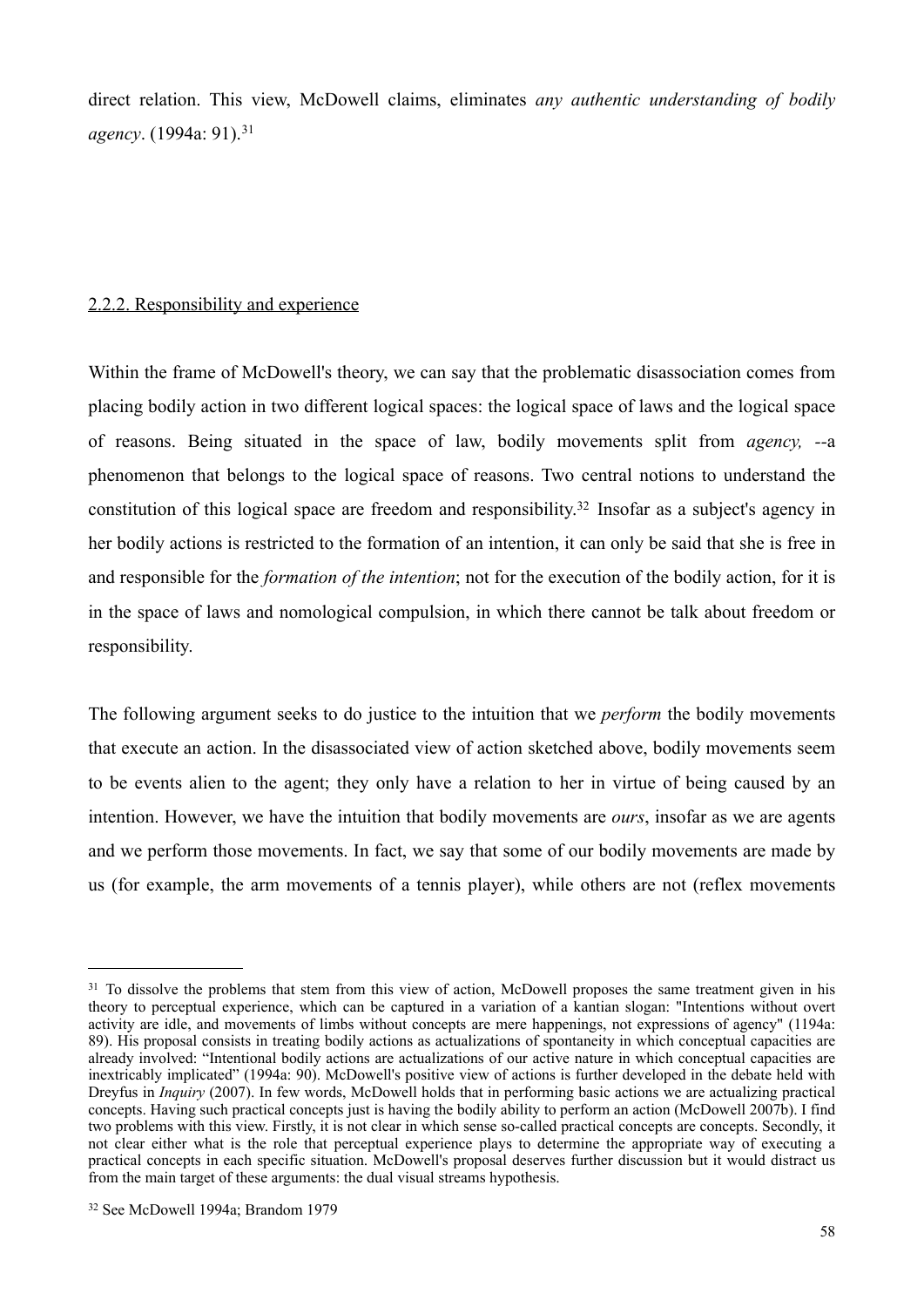such as pupil dilation in response to changes in lighting). When we execute an intentional action, we suppose the movements of our body are things *we are doing*. As Matthew Nudds says:

In acting on an intention, we don't simply find ourselves having done something. If I know how to tie shoelaces then I can carry out an intention to tie them without any further reasoning, but in carrying out my intention I don't just find myself with tied laces [...] In acting our bodies move, but our bodies don't just move: *we* move them (Nudds 2007: 5)

The same idea can be found in the following quote by Kent Bach:

An action isn't just done --it is done in some way or other, and the agent has something to do with that. Even when a person forms an intention to do something immediately thereby initiating the action, the rest of the action doesn't just happen by itself, riding on the crest of the momentum generated by the intention. The rest of the action has to be performed [...] After all, an action can be performed in different ways, with different degrees of skill, control, effort, and attention. (Bach 1978: 363-4)

The action as a whole is *performed* by the agent. The way in which it is performed is something attributed to the agent and not just an alien process that happens in her body. Assuming that the subject is only the *agent* of the intention, leads to a disassociated understanding of action like the one criticized by McDowell. For this reason, the way that we move in order to execute an action requires an explanation, not only of the physiological mechanisms that produce the movements, but also of such movements as *made by the subject.* In other words, we need an explanation of the totality of the action that makes it intelligible as a phenomenon of the space of reasons. The following argument seeks to develop this intuition further.

## *A. An intuitive argument*

It is a common place in theories concerning the content of experience to use examples of activities exhibiting certain phenomenological features, which seem to provide evidence in favor of a thesis. Here I will present another example of that kind. However, the example I'll bring forth is not meant to highlight phenomenological aspects, but characteristics of the activity that are crucial for our understanding of action. The activity of which I want to talk about is that of surgeons at the moment of operating a patient.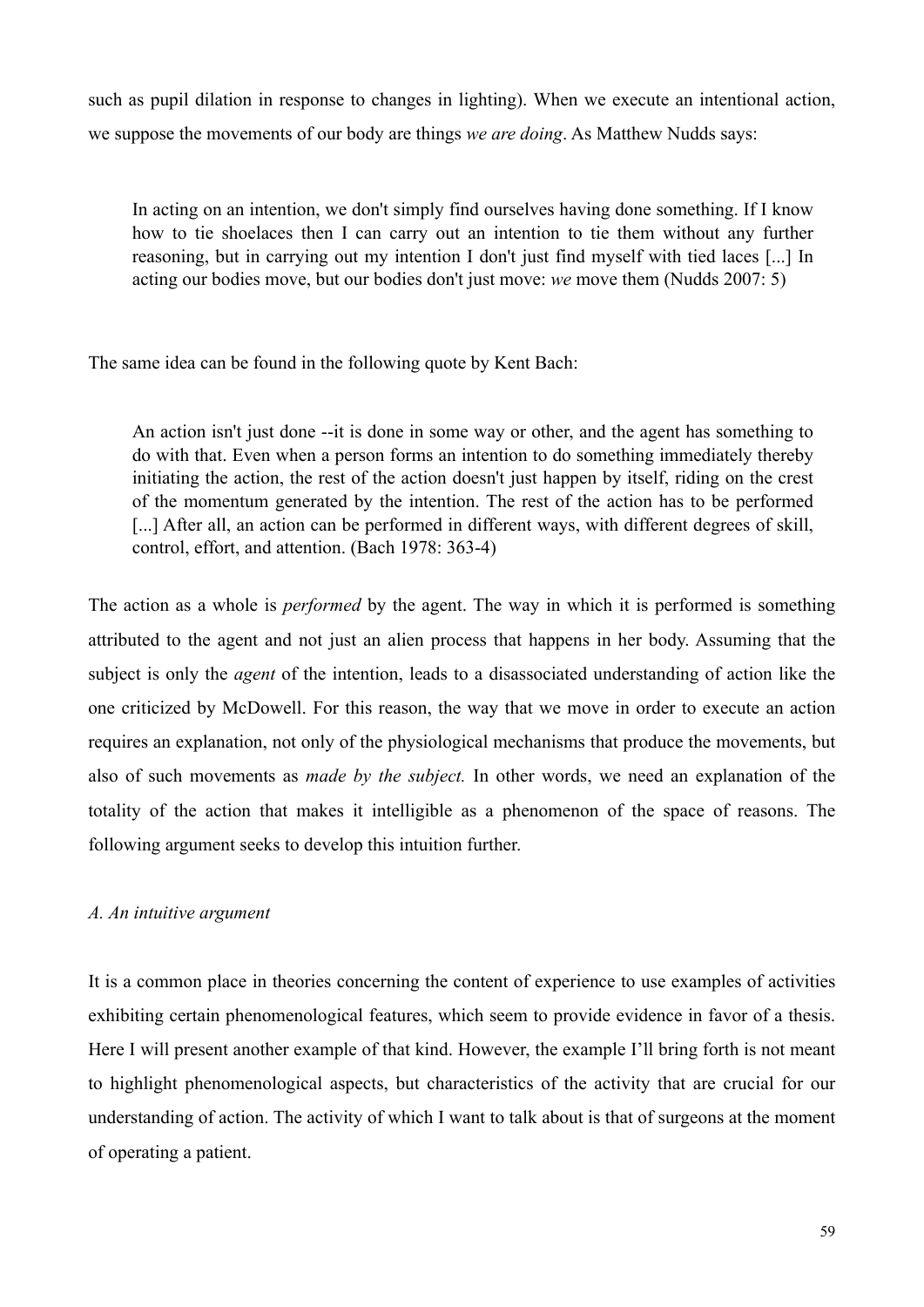The training of a surgeon consists, *inter alia*, in acquiring the millimetric control of her actions. The success or failure of a surgery greatly depends on the perfect control of her hands' movements up to a high level of precision. An inappropriate movement of the scalpel can lead to a failure of the surgery and, in dramatic cases, to the patient's death. Faced with this kind of failure the surgeon must answer in professional, moral, and legal terms. A patient's death can mean losing her license, lawsuits, economic and reputation costs, etc.

We naturally suppose that the surgeon's actions are visually guided. We think, also, that in a surgery the doctor takes full responsibility over the execution of her actions, even the finer ones. The surgeon taking on this responsibility must assume, at least, that the the visual information guiding her actions is reliable and corresponds to reality, since the success of the operation greatly depends on her visual perception. My contention is that the activity of surgeons involves *epistemic commitment* with visual experience, inasmuch as their movements are visually guided and they are movements for which they must assume responsibility. An epistemic commitment consists in taking a stance toward the content of experience; embracing it as correct. The commitment with experience is epistemic insofar as the subject takes her experience as a way of accessing the world, of knowing it, and allowing her to act in it.

I want to defend the idea that motor activity involves a commitment with the content of experience that is similar to the commitment taken when making a perceptual judgment. I will try to show that the responsibility of a subject over an action entails an epistemic responsibility over the content of the experience that guides the execution of the action. To characterize this kind of commitment I will make use of McDowell's portrayal of perceptual judgments, and I will then explain why it can be said that there is an epistemic commitment with experience in motor activity.

#### *B. Perceptual judgment*

Perceptual judgments (and beliefs) are paradigmatic examples of epistemic responsibility taken by a subject by committing to a content of her perceptual experience. I want to initially characterize perceptual judgments (or judgments of experience) using Martha Nussbaum's formulation: "I can accept or embrace the appearance, take it into me as the way things are: in this case it has become my judgment, and that act of acceptance is what judging is" (2004: 191). McDowell (1994a) has a similar idea: a perceptual judgment consists in adopting a content of experience as part of a world-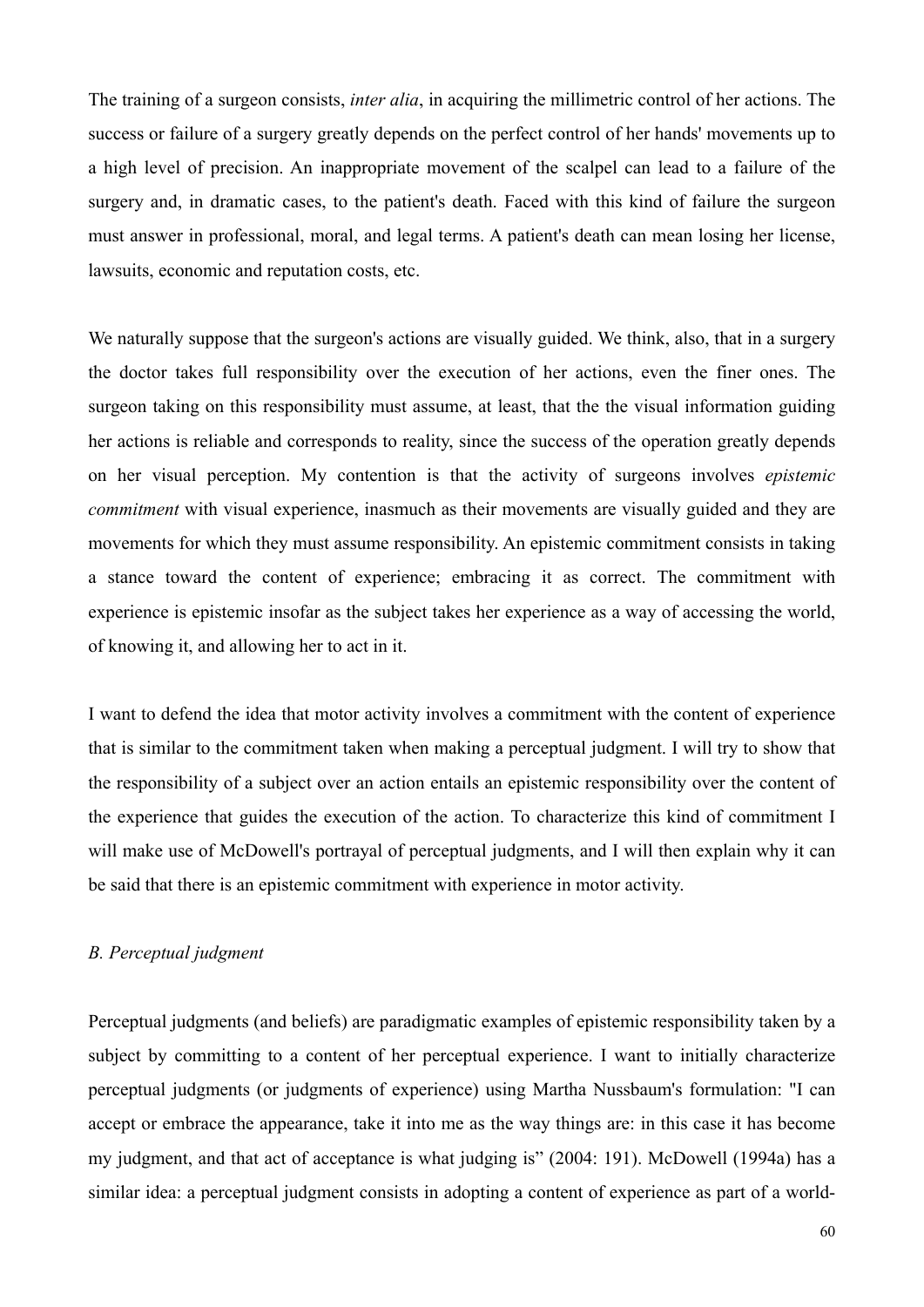view. The subject passively receives perceptual contents from the world and, in making a judgement based on experience, actively takes that content as a correct representation of the world. In judgement, the subject *takes experience at face value*; she accepts what experience presents as a feature of the world: "In a particular experience in which one is not misled, what one takes in is that things are thus and so. That things are thus and so is the content of the experience, and it can also be the content of a judgement if the subject decides to take the experience at face value" (McDowell 1994a: 26).

This characterization of the move from experience to perceptual judgment is very similar to the Fregean idea of the advance from entertaining a thought to a judgment.<sup>33</sup> The same content presented in experience is the content of the judgment. The move does not consist in a change of the content but in the subject's actively taking a stance towards the content (i.e. she takes it up as correct or rejects it as incorrect). In the activity of judging, the subject is free of committing, or not, with her experience: "It must be possible to decide whether or not to judge that things are as one's experience represents them to be. How one's experience represents things to be is not under one's control, but it is up to one whether one accepts the appearance or rejects it" (McDowell 1994a: 11).

There is another aspect of the Fregean characterization of judgement that its important to note. According to Frege: "It is the striving for truth that drives us always to advance from the sense to the reference" (1948: 216). What drives us in the advance from grasping a thought to a judgment (that Frege describes as an advance from sense to reference) is the striving for truth. According to this, truth acts like a guide in the formation of a judgment. Judgment aims at truth. It can be said, then, that in forming a judgment the subject takes a stance towards a content that consists in taking it as correct (or incorrect) according to a norm: truth. By adopting a content as true, the subject is thereby committed with it. In perceptual judgement there is an *epistemic commitment* with experience insofar as the subject takes its content as a presentation of the way the world is, and thus takes her experience as a way of access to *know* the world.

Following McDowell, in experience the subject is *passively saddled with content* (1194a: 31). Experience, as a receptive and passive faculty, only receives contents from the world, and the

<span id="page-60-0"></span><sup>&</sup>lt;sup>33</sup> Frege characterizes the advance from thought to judgment as a the recognition of the truth of a thought that is expressed by the assertoric force of an indicative sentence. The activity of judging, for Frege, consists in an advance from the mere consideration or grasp of a thought to the admission of its truth. In this advance, the content of the thought remains intact, but the subject adopts a stance towards that content that consists in taking it as true. See: Frege 1948; 1956.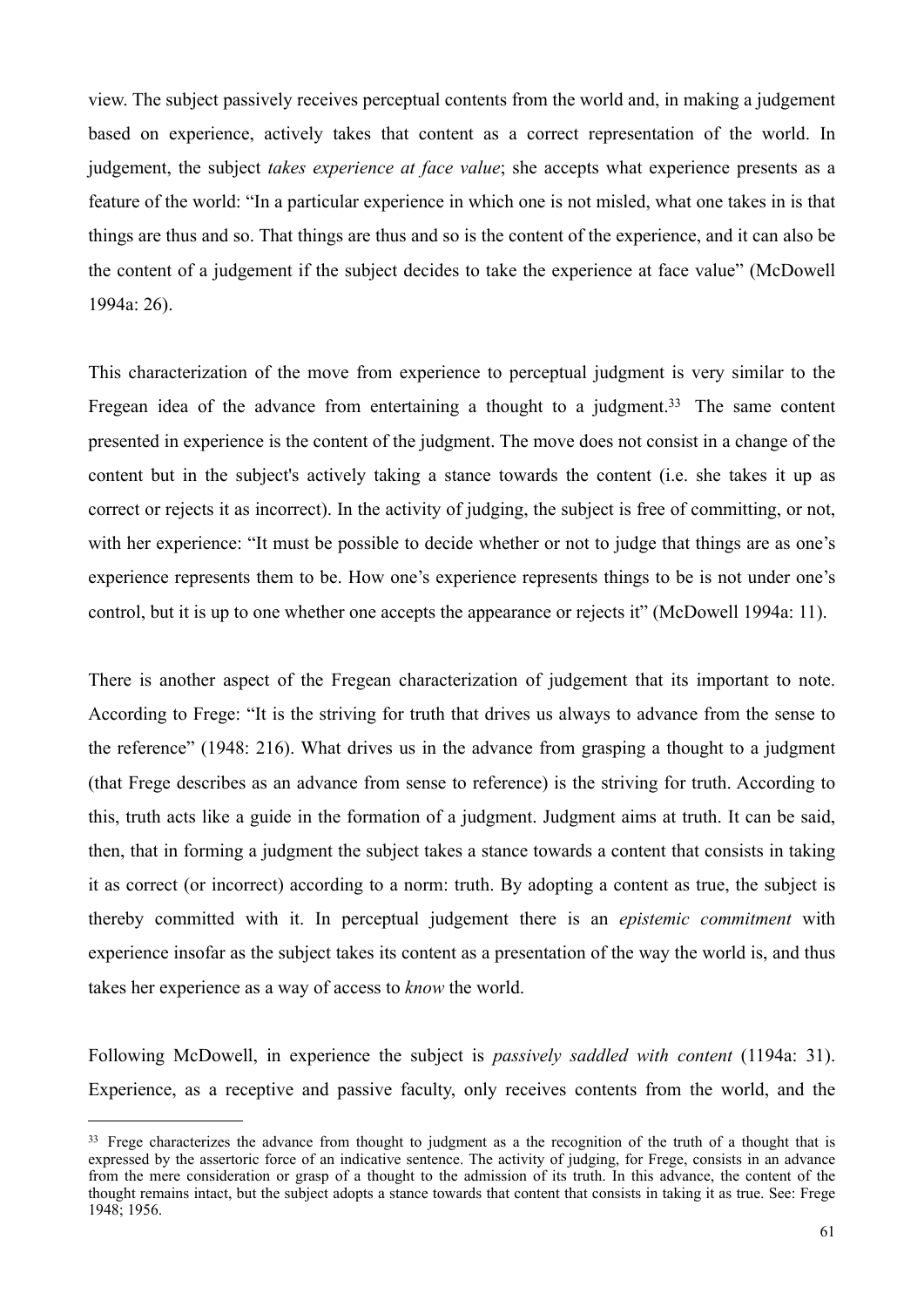subject has no control over what it is given. But in perceptual judgment the content of experience enters completely in the domain of spontaneity, for there is a an active intervention of the subject in taking the content to be correct. The active intervention consists only in taking the content as an aspect of the world; that is, taking it as an accurate representation of reality.

The transition from the domain of receptivity to the domain of spontaneity has an implication for the content taken in the judgment: in this transition, the content begins to make part of a web of contents organized by rational relations. The content of the judgment is, then, sensitive to rational relations with other contents. In this way, the epistemic commitment implicit in the perceptual judgment consists in the subject taking the content as her own, integrating it in a web of normative relations and restrictions in virtue of which the content begins to be part of her *world view*. It can be said, then, that the subject is made epistemically responsible for the content of her experience. The normative relations and restrictions, against which the content of experience that is taken in a judgment must answer, demand that it accurately presents a feature of the world, for it must play the role of being the warrant of the truth of a judgment.

McDowell insists that normative restrictions go hand in hand with freedom and responsibility. Together with freedom, there must be some kind of constraint, so that there is a norm against which to comply; i.e., there must be something to which the commitment is answerable. Adrian Cussins expresses a similar idea:

The idea of commitment seems to require both freedom and constraint: freedom because making an epistemic commitment entails taking epistemic responsibility, and taking epistemic responsibility requires that subjects be free—that subjects are not compelled—in how they determine their judgements. And the idea of epistemic commitment requires constraint because it requires that one could be wrong, have made a mistake, and so be compelled to withdraw the commitment. In making a commitment there is something to which one is answerable, and that to which one is answerable entails constraint because it may require that the commitment be held or withdrawn. (Cussins 2008: 36)

 In perceptual judgments the normative restriction is truth and the activity of judgment is oriented to, and guided by, truth. For this reason, judgments must answer normatively to the way the world is as given in experience and against the subject's belief network: they must readjust in order to preserve truth. On the other hand, insofar as a judgment is something for which the subject is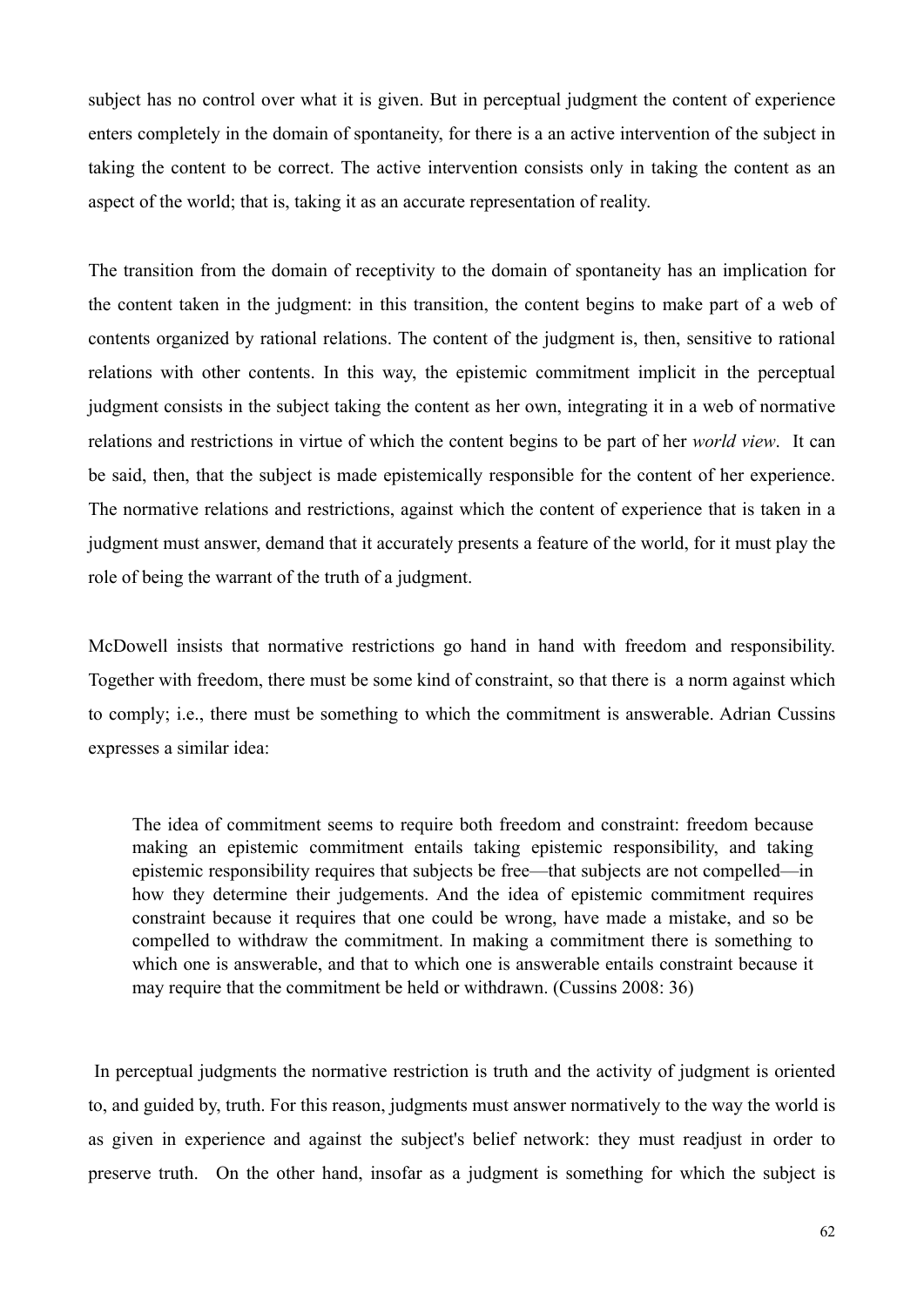responsible, there must be freedom in the activity of judging, otherwise, if the subject is compelled by an external force, it is not clear how there could be any epistemic responsibility.

Let us return to the main point: I want to characterize, with McDowell, a perceptual judgment as commitment with the content of experience that consists in taking experience at face value, taking it as accurate, and allowing that it's content to be in rational relations with other contents like judgments and beliefs that, as a whole, make up the subject's worldview. Insofar as adopting a content is a normative exercise of spontaneity, it is an exercise of freedom by the subject and, thus, something over which she is responsible.

## *C. Commitment in motor action*

What similarities are there between judgment and motor activity that justify the claim that motor activity involves responsibility and epistemic commitment as much as judgment? There are some interesting similarities that, at the very least, deserve to be considered.

Following Frege's idea, the act of judging involves a strive for truth that will only be satisfied --in perceptual judgments-- if the content of the experience is accurate. For this reason, in the perceptual judgment the subject is committed with experience, by assuming that it presents the world just as it is. Otherwise the judgment would probably be incorrect. This is what I mean by saying that a person takes epistemic responsibility for her experience.

In motor activity there is no strive for truth, evidently; but there is an analog goal: obtaining the desired state of affairs, as specified by the agent's intention. When we talk about visually guided motor activity we suppose that vision allows the execution of the action to be performed in a skillful way that is attuned to the environment. It could be said, then, that just like truth is the general goal of the activity of judging, the visuomotor control of bodily activity has a similar goal: the skillful obtention of the state of affairs specified by the subject's intention; that is, the satisfaction of the subject's intention by means of skillful bodily movements.<sup>34</sup>

<span id="page-62-0"></span><sup>&</sup>lt;sup>34</sup> The idea of an overarching goal that acts as a guide for motor activity, in the way that truth is a guide for judgment, is taken from Cussins 2003. Also the idea that there is a normativity that's characteristic of motor activity.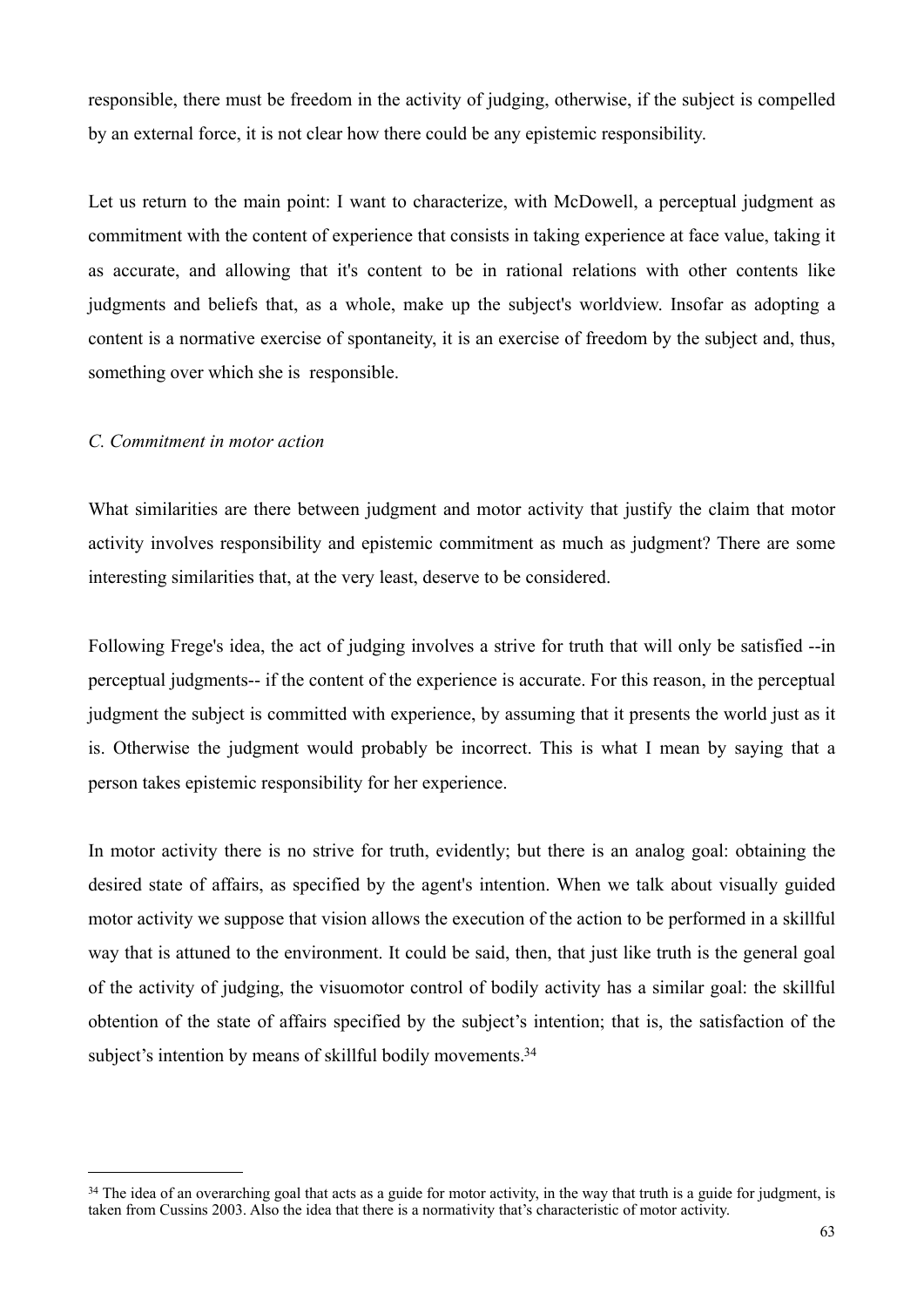One could intuitively say that the satisfaction of this goal depends, partially, on the subject's correct perception of the environment. Perceptual experience provides the information about the environment needed to guide her movements, and thus obtain the desired goal. The subject can only act skillfully if her experience presents the world in an accurate way. Insofar as the agent chooses a course of activity it is natural to think that she considers that such course will be appropriate for the satisfaction of her intention. In this case, the agent must also take the experience upon which she bases her choice to be accurate. For this reason, in performing a particular action, the subject commits to the correctness of her experience; she acquires an epistemic responsibility, just like when she makes a judgment based on experience.

My hypothesis is that responsibility for bodily movements, like the one taken by the surgeon, entails the adoption of epistemic responsibility for the information guiding those movements. In the case of visually guided actions, being responsible for the movements is also being epistemically responsible for the visual information that guides them. It is the same as with the perceptual judgment. The subject acquires responsibility for the contents of her perceptual judgments and, in doing so, she is thereby committed to the contents of the experience they are based on. She assumes them as correct, for the judgement's truth depends on the correctness of experience. Likewise, the success of motor activity depends on the accuracy of the visual information that guides it. Thus, in performing an activity on the base of visual information, the subject commits to its correctness. But in order to do this, the information must be accessible to the subject. How is this access guaranteed? By perceptual experience: it is necessary that the visual information that guides the movements be in the experience of the subject so that she can take a stance towards it and assume responsibility for the movements based on it.

It could be argued that it is not necessary that experience guides the movements to skillfully obtain the desired state of affairs. The evidence presented by Milner and Goodale shows that visuomotor control can work correctly independently of the accuracy of the subject's experience. The experiments presented in the previous chapter show that success in visuomotor control does not depend on the accuracy of experience. If this is correct, it would follow that there need not be an epistemic commitment with experience in motor activity, for it is not necessary that experience be accurate for the activity of the skillful and successful. In other words, if it is not experience but subpersonal information what guides activity, then it is not necessary that the subject takes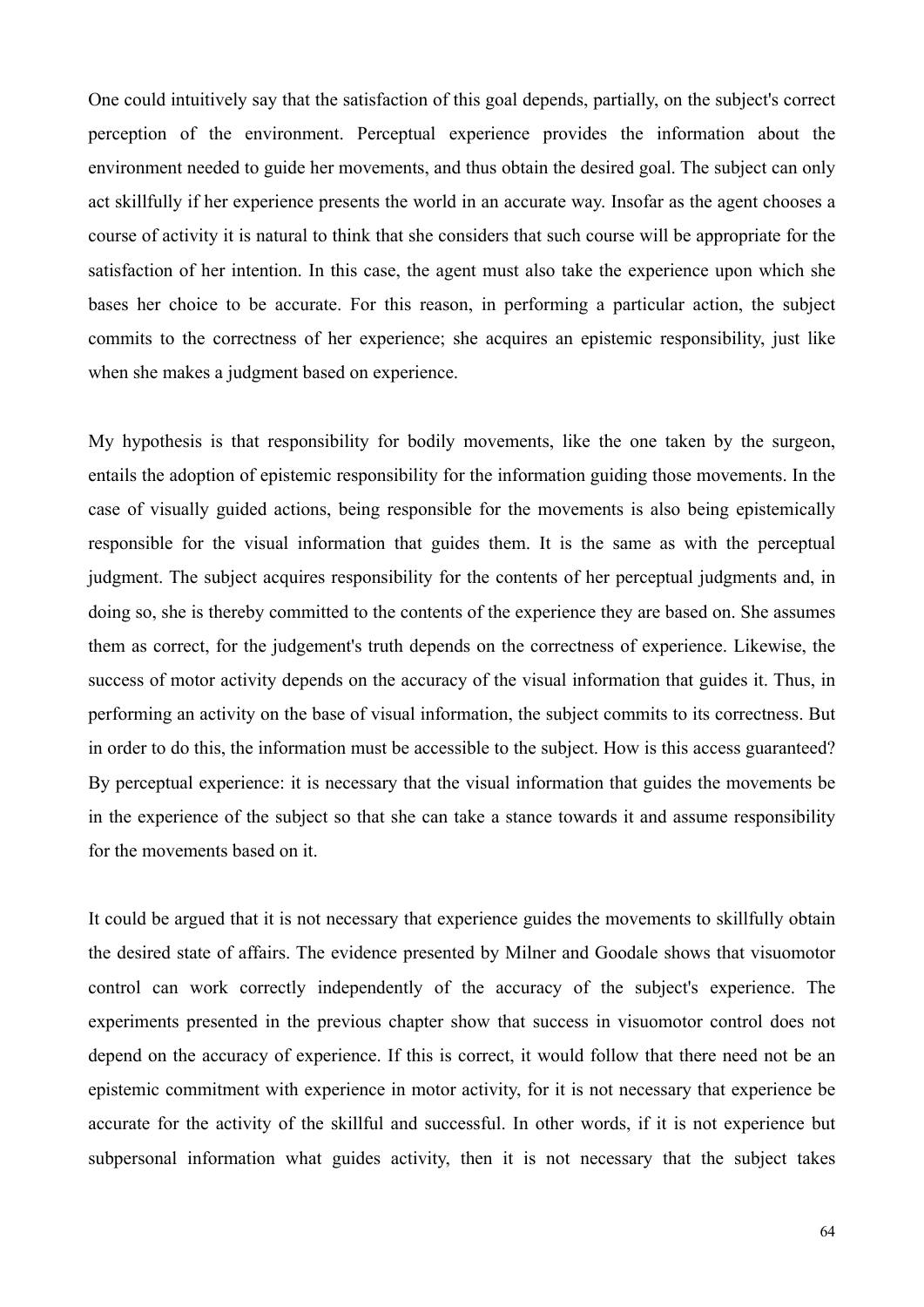epistemic responsibility for her experience. Success in motor activity can be guaranteed by dorsal processing alone. I will argue against this view in what follows.

When a subject is responsible for her movements, they are situated within a normative context in which some movements are correct or appropriate and others are not. A context defined by what the subject, as it were, *ought to do*, rather than by what she actually does. Take the case of the surgeon: In the performance of a surgery, there will be some movements that lead to its success, and others that lead to failure. This fact traces a normative framework for the movements. Those that lead to failure are incorrect, and those that lead to success are correct. Since the surgeon is responsible for the success or failure of the operation, one might say that she ought to perform the surgery in a manner that leads to success. Hence the movements that lead to success are correct; those are the movements she ought to do. The surgeon is, then, responsible to perform those movements, and not the ones that lead to failure. The performance of the surgery is then framed by this normative context. But for there to be a normative context there need be relations such as *one thing being correct in the light of another* (following McDowell).

What determines what the agent ought to do is that to which motor activity responds to, in a normative sense. So, what determines the movements that a subject *ought to do*? Or, in other words, what is it that renders some movements correct and others incorrect? In the first place, the intention that the subject wants to satisfy through her movements. Movements are correct if they lead to the fulfillment of the intention, and incorrect otherwise. Secondly, the disposition of the environment. In different environments, different movements will be appropriate to skillfully satisfy the intention. Hence, when a subject is responsible for her bodily movements, these should be responsive both to her intentions and to the disposition of the environment.

In making a movement for which the subject takes responsibility, she takes (implicitly, perhaps) the movement as being correct against such frame. But how can the subject know which movement is correct in that frame? First, she must know what are the conditions of satisfaction of her intention; that is, what must happen in the world in order that her intention is satisfied. Second, she must have access to the relevant features of her environment that render some movements as correct. For this it is necessary that she has access to the relevant information about the disposition of the environment, and the way in which the environment's disposition is made available to her is through visual experience. Given these two conditions, the subject is now able to perform actions in a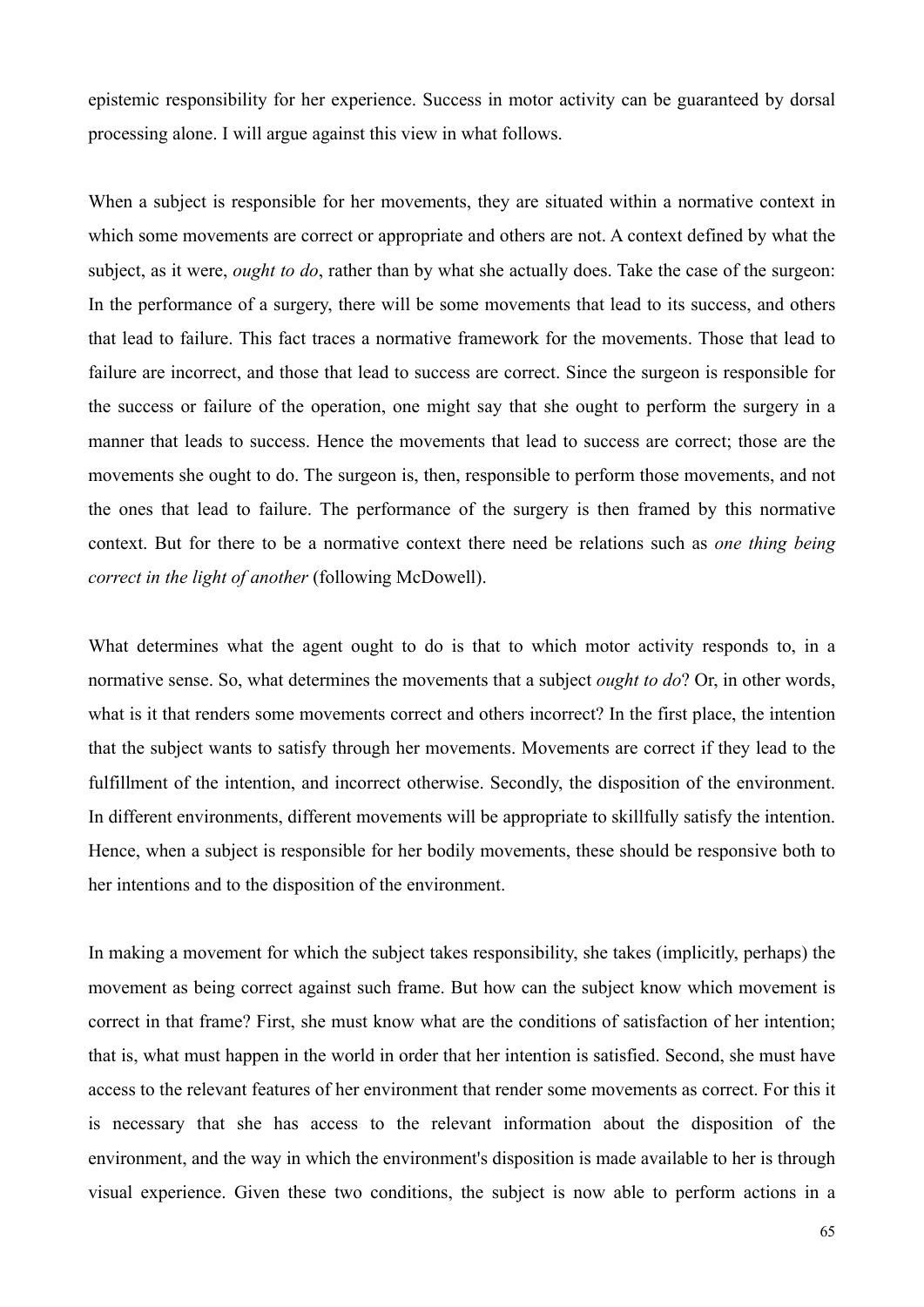responsible way. That is, in a way that guarantees (or at least makes more probable) that there will be no failure.

She will, then, perform her movements on the base of these dual normative frame. By doing this, she is thereby committed to the correctness of the information on the basis of which she performs her movements. Therefore, in acting and taking responsibility over a movement, the subject is also taking epistemic responsibility for the experience that guides the movement. If this is correct, the tele-assistance model cannot explain an agent's responsibility for her bodily movements, for it denies that the subject has access to the relevant features of the environment in the light of which movements are rendered correct or incorrect. If there is no such access in experience, then there may be no commitment, hence no normative framework against which the subject settles on a course of motor activity. Attributions of responsibility require such a normative frame.

This argument can be criticized by saying that bodily movements can respond to the disposition of the environment without being guided by experience: through visuomotor routines that establish covariations between detected features of the environment and movements executed. However, if this were to be the case, the movements would not respond *normatively* to the environment's disposition. As I explained above, in the tele-assistance model the visuomotor control processes are carried out at the subpersonal level, in which there are no normative relations but only algorithmic ones; visuomotor routines establish nomological covariations between detected features of the environment and the executing of movements. This covariation, that is subject to laws, impedes an understanding of the movement as *normatively* answering to the way the world is. Remember that the normative frame is needed for the ascription of responsibility; it is needed for the ascription to the *subject* (and not merely a module in the brain).

To clarify this point further, consider the difference between movements done by the subject (those for which the subject is responsible) and reflex movements. The degree to which pupils dilate, for example, is a reflex that responds to the lighting conditions of the environment. There is a reliable nomological covariation between the lighting in the environment and the dilation of the pupils. But this is not a movement that is done by the subject; it is not a movement for which the subject is responsible. This movement is, nonetheless, executed by means of a visuomotor routine that *responds* to the environment. This shows that both, movements made by the agent, and movements she does not make, may be responsive to information about the environment.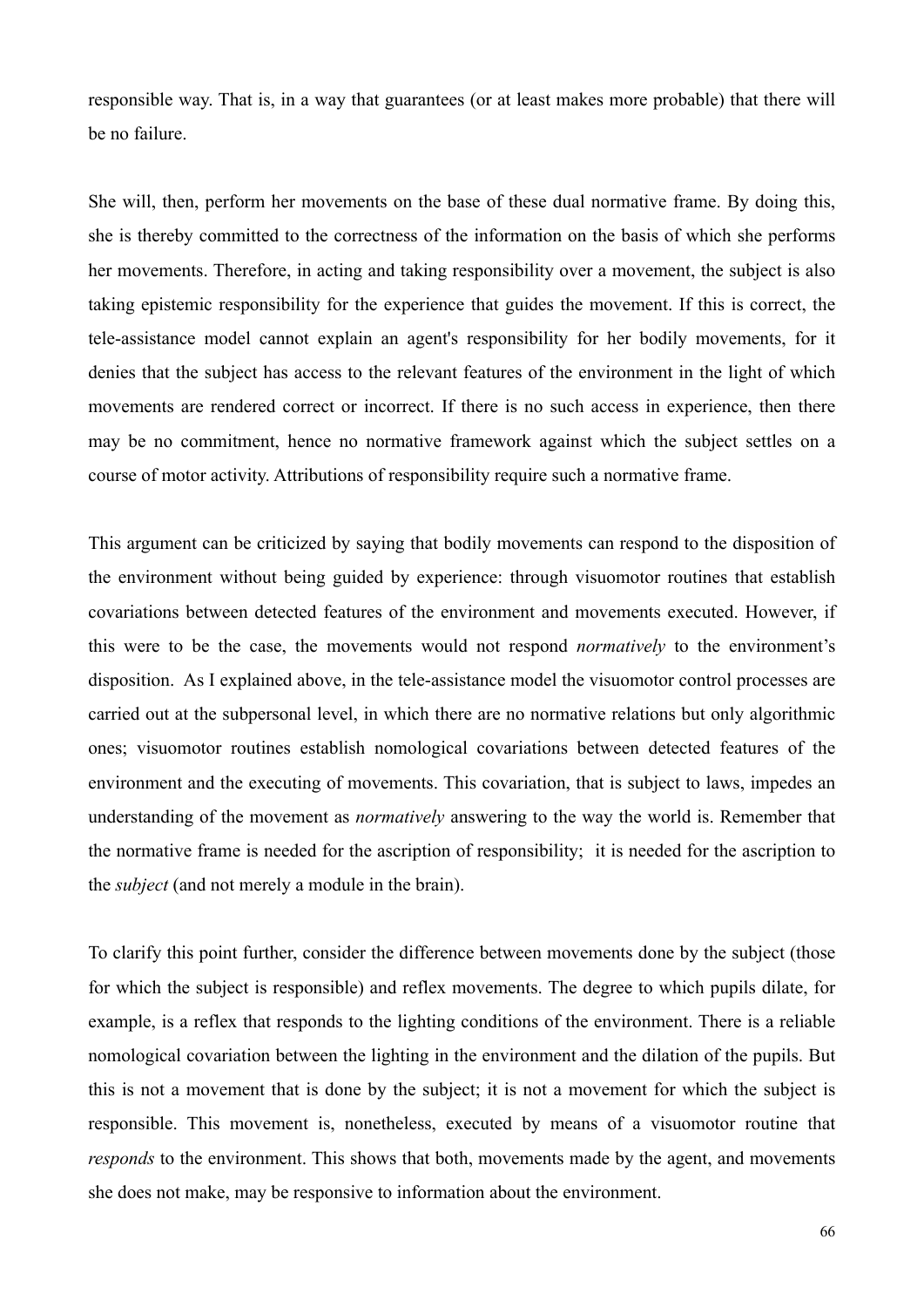It does not seem, then, that the kind of response to the environment provided by visuomotor routines guarantees that the agent is responsible for her movements. It is not possible to distinguish the agent's movements from mere happenings with this resource alone. The way to outline the distinction, I suggest, is that reflexes respond algorithmically to how the world is, while the agent's movements respond to the world normatively.<sup>35</sup> This explanation, however, is out of the reach of the tele-assistance model.

A possible answer from the tele-assistance model would be to draw the difference between reflexes and the agent's movements by claiming that the latter are caused by intentions, whereas the former are not. This is a view proper of causal theories of action, and as such is subject to the well-known flaws pointed out in the literature, like those of deviate causal chains.<sup>36</sup> Consider the following case: a man is at a party and has the intention of talking to an attractive woman. This intention causes a state of arousal in the sympathetic nervous system, which in turn causes his pupils to dilate. Though in this case the pupil dilatation is caused by an intention of the subject, we cannot properly say that the dilatation is performed by him. An explanation of action in terms of intention has two problems: firstly, insofar as causal relations are transitive, there can always be cases like the one just described. Secondly, intentions only give a distal specification of the state of affairs they look to obtain: they frame an action, but within this frame there can be several chains of events. These two points show that intentions underdetermine bodily movements and cannot make the difference between movements of the subject and reflexes.

The tele-assistance model can only explain the responsiveness of bodily movements to features of the environment as an algorithmic, nomological, covariation. This explanation is not sufficient to account for a subject's responsibility for her bodily movements, nor to distinguish between movements made by the subject from mere reflexes. To account for responsibility a normative frame is required; a frame against which some movements are correct, and some are incorrect. When a subject takes responsibility for her movements, she performs these movements on the base of this normative frame. But for this to be possible, she must have access to information about the relevant features of the environment in virtue of which some movements are correct and some

<span id="page-66-0"></span><sup>35</sup> I will develop this point further in the next chapter.

<span id="page-66-1"></span><sup>36</sup> See Davidson 1980; Searle 1983; Frankfurt 1998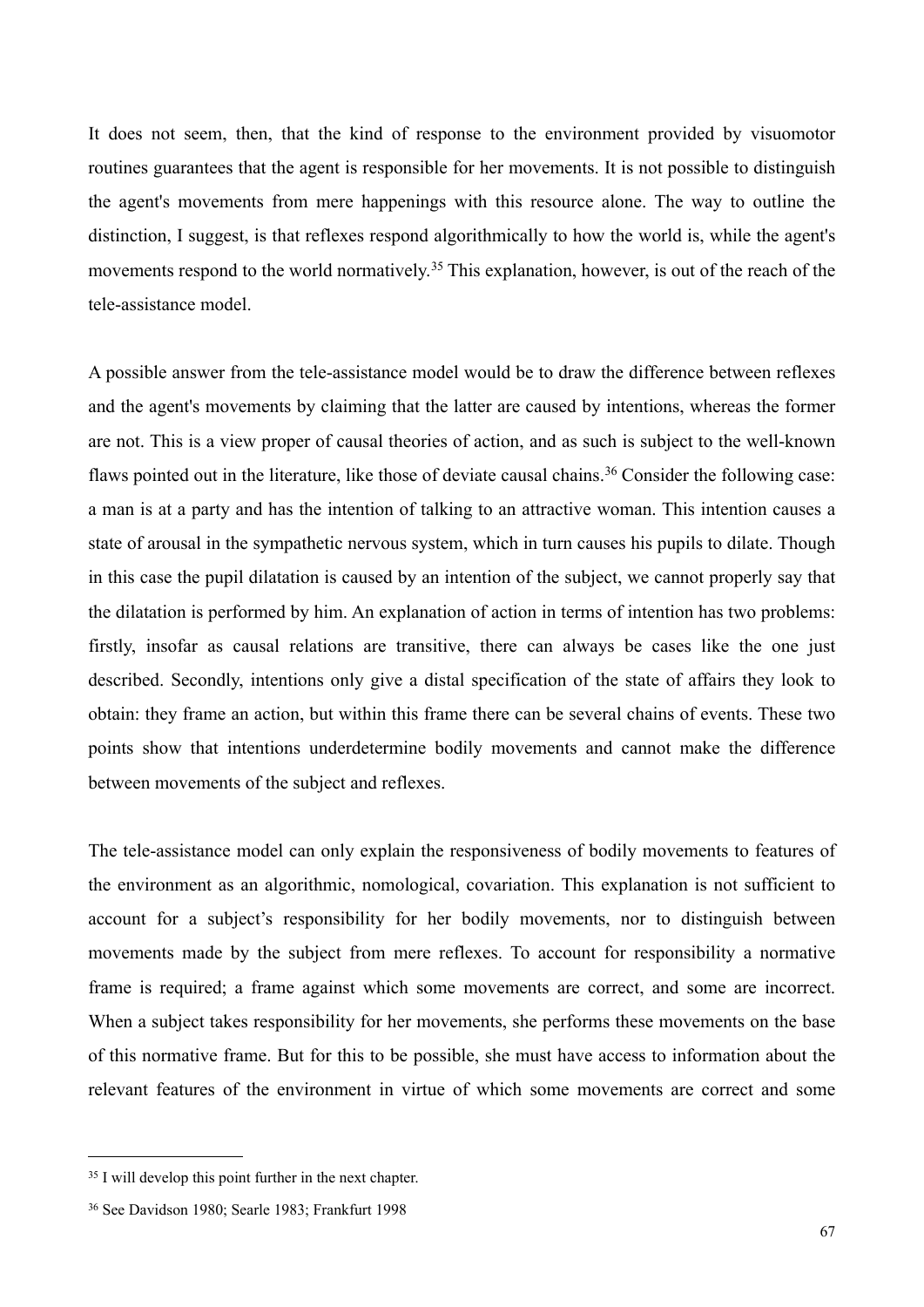aren't. To deny that this information is accessible in experience (as the tele-assistance model does) entails an impossibility to account for this sort of responsibility.

The second argument in favor of my view (that is not entirely independent of the first) runs as follows: the attribution of responsibility for movements supposes the subject's freedom in their control. If visual control of movements is a merely nomological process happening at a subpersonal level, and in which the agent cannot interfere, there is no space for freedom, and hence no space for responsibility either.

Why does the characterization of visuomotor control as a nomological process entail that the subject is not free and, hence, not responsible? Suppose that the bodily movements of a subject nomologically respond to certain visual features detected in the environment. If, in the course of an action, the dorsal stream receives information about the position of a target-object with relation to the subject's hand, this will cause the hand to move in that direction. This process will be determined by an algorithm, in virtue of which whenever stimulus *x* is received, there will be the corresponding motor response *y*. If this were the case, the subject would not have the possibility of making a different movement: she would not have the possibility of modifying, correcting, or changing the movement of her hand ---the movement would already be determined by the nomological process at the subpersonal level. Furthermore, the subject would not have access to the information needed for such correction.

The contrast I want to present here, between an action for which a subject can be held responsible and one caused by a subpersonal process, can be better understood through the contrast that McDowell presents between justifications and exculpations: "if someone is found in a place from which she has been banished, she is exculpated by the fact that she was deposited there by a tornado. Her arriving there is completely removed from the domain of what she is responsible for; it is not that she is still responsible, but there is a basis for mitigating any sanctions" (McDowell 1994a: 8). According to McDowell, when we deal with *exculpations*, there cannot be ascription of responsibility; for to do so we require the normative frame of justifications.

Consider the example of a surgeon that causes the death of her patient by cutting an important blood vessel by misdirecting the movements of her hand while using the scalpel. If we explain the mistake of the surgeon as a result of an automatic visuomotor routine, the surgeon would be as responsible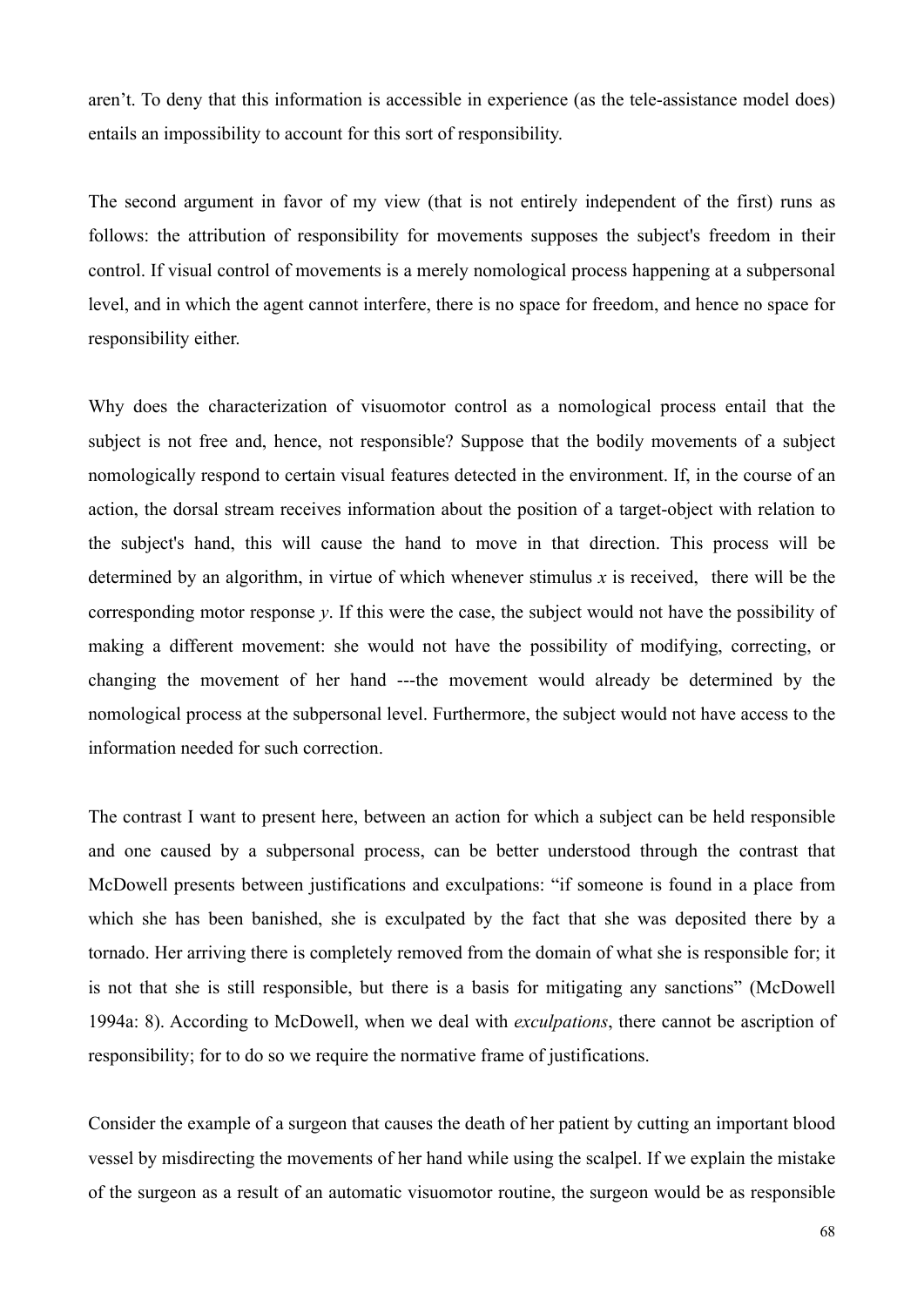for this mistake as the person in McDowell's example. To put in McDowell's terms, when what happens is "the result of an alien force, the causal impact of the world, operating outside the control of our spontaneity." (1194a: 8), the subject cannot be held responsible for it. In these cases, the subject can only be exculpated, but this is exactly the opposite of what we are looking for.

While the information that guides the movements is relegated to the space of subpersonal processes, their success or failure can only be attributed to the visuomotor routines that control them. Freedom presupposes the possibility of abstaining. In perceptual judgment, the subject has the possibility of accepting or rejecting what is presented to her in experience. In motor activity, the subject should also have the possibility of acting on the base of what experience presents her, or abstaining from doing so; she must also have the possibility of correcting an erroneous movement. But in order for this possibility to be available, the information that determines the correctness conditions of the movements must be accessible to the subject. If it is only accessible to a subsystem of her brain that works through routines, the subject will never find herself in a position to follow a course of action that seems correct, or abstaining form doing so. Because the subject has no access to the information that determines the correctness of her movements, she cannot know when a movement being made is appropriate, or when it is not so and should be fixed; her body is nomologically compelled to perform the movements dictated by her dorsal system. The subject is not free to choose, and so, is not responsible for her bodily movements.

It is not part of my hypothesis that we are always fully responsible for each and every one of our movements, or that we explicitly commit with all the visual information that guides our motor activity. What I wish to stress from the surgeon's examples is that there are some cases in which we are fully responsible. The ascription of responsibility in the execution of actions requires that the subject has access to the perceptual contents that guide motor activity. Even if in our daily motor activity we do not explicitly commit with the contents of our experience, the ascription of responsibility over motor activity assumes that we are (at least potentially) able to take epistemic responsibility for the experience that guides it.

In other words, for a situation like that of the surgeons to be possible, a case in which the agent must be responsible for any movement, it is necessary that the agent be epistemically responsible for the visual information that guides her movements. She must have the possibility of intervening in the course of her movements ---either choosing or fixing them--- so that the movements can be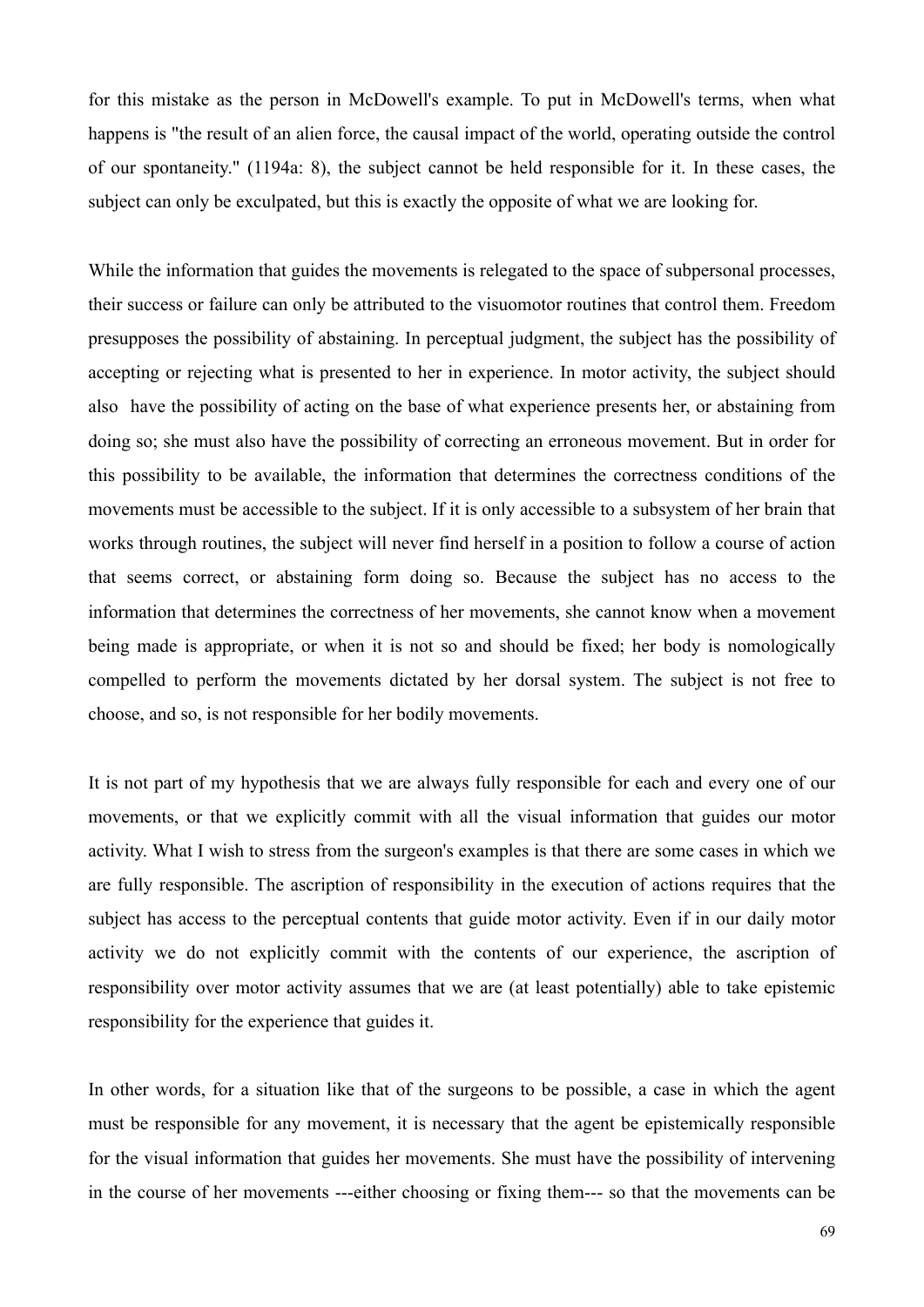attributed to her and not to an automatic routine in her brain. But it would not be enough that the subject blindly intervened in the course of her movements (certainly a surgeon would not like to operate blindfolded). The intervention has to involve epistemic responsibility for the information that guides it.

The tele-assistance model entails that such ascription of responsibility, like in the case of the surgeons, is not possible. According to this model, the control of bodily movements (once framed and triggered by an intention) is entirely independent of the subject's visual experience. In this model, the movements performed in an action are completely determined by automatic visuomotor routines --- by subpersonal algorithmic processes in which the subject is not involved and there is no sensitivity to reasons. Furthermore: the information relevant for movement guidance is *inaccessible in principle* to the subject's experience.<sup>37</sup> Thus the subject cannot, in principle, take epistemic responsibility for the visual information that guides her movements since she has no access to it. In other words, the tele-assistance model, combined with Milner and Goodale's bold proposal, lead to the impossibility of accounting for an agents responsibility over her bodily movements. In this model, movements will alway be (just like in bald naturalism, according to McDowell) alien to the subject.

#### 2.3 The other side

In the section above, I argued against the disassociated models of intentional action that, like teleassistance, are not capable of accounting for agents' responsibility over the bodily movements they perform in the course of an action, and are also incapable of distinguishing movements done by the agent from those that aren't. The reason for this explanatory poorness is that movements are situated in what Sellars calls the space of law, where there are no normative relations or restrictions that allow talk about freedom and epistemic responsibility. In this section I will briefly present an alternative version of action and I will argue shortly and shallowly against this view, hoping to explain why it is not a satisfactory alternative.

The explanation of action given exclusively in terms of intentions leaves out an important part of the phenomenon: the way in which we move to execute an intention. As Nudds suggests, the

<span id="page-69-0"></span><sup>37</sup> See: section 1.1. and 2.1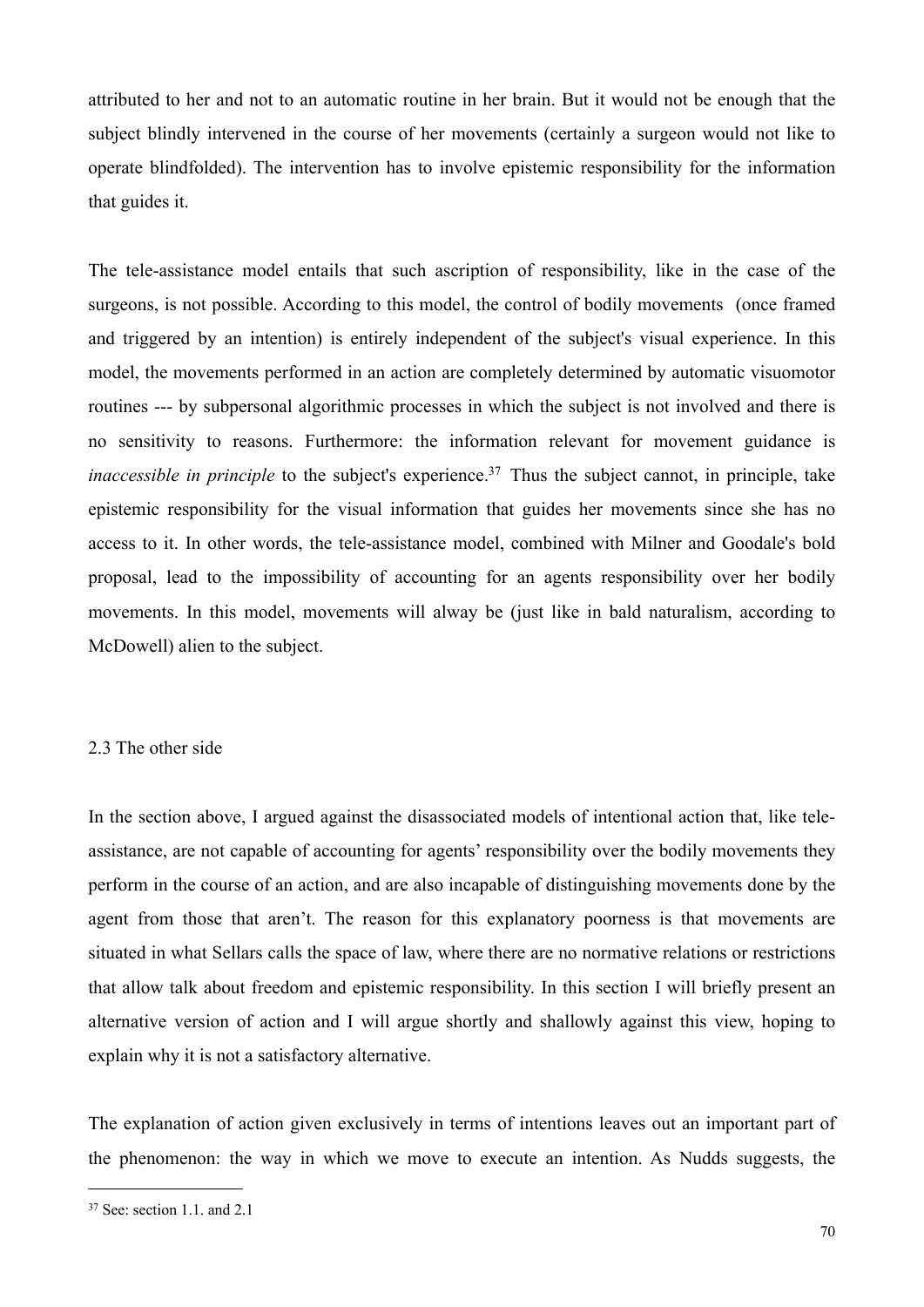explanation of the particular movements we make is out of the reach of the explanation in terms of intentions:

In seeking to explain visually guided actions, we are seeking to explain how vision guides the *way* we move in carrying out our intentions [...] I don't have any intentions to move in a specific way. If vision guides my action --guides the way I move-- it must do so in some direct way that is not mediated by intentions [...] Suppose for example that someone intentionally ties their shoelaces. In carrying out their intention to tie them, they perform certain hand movements --they move their hands in just the right way required for shoelace tying. In the same way that we can ask, of someone who performs the visually guided action of picking up a coin, *why* they moved their hand to *that* place or in *that way,* so we can ask why someone moved their hands in *that* way in performing the action of tying their shoelaces (Nudds 2007: 3)

The passage suggests that an explanation of action requires an account of the bodily movements that we perform in the course of an action. The particular way in which we move is not determined by the intention: there can be several different movements that execute the intention of picking up the pen in front of me, all resulting in the obtention of the intention. As McDowell holds (1994a), an intention only frames a course of action. An explanation in terms of my intention necessarily underdetermines the actual course of action performed. This entails problems like the impossibility of distinguishing the agent's movements from mere reflexes.[38](#page-70-0)

It is worth asking, then, if it is possible to explain the subject's movements by ascribing her intentions to move in particular ways. Instead of an explanation of action appealing to a distal specification of the intention, there could be an explanation in terms of several intentions with particular bodily movements as their contents. This would avoid the underdetermination and the responsibility-ascription problems: the agent would be responsible for the body movements specified by her intentions, thus justifying the movements (insofar as there is a justification for the intentions). Justification for these intentions would situate bodily movements in the space of reasons, which would render the ascription of responsibility less problematic.

I will call this kind of explanation *intellectualist*, following Merleau Ponty's slogan: "judgment is everywhere pure sensation is not, which is to say everywhere" (2002: 39). This view I am suggesting is intellectualist because it postulates doxastic states and propositional intentions for

<span id="page-70-0"></span><sup>38</sup> See: Section 2.2.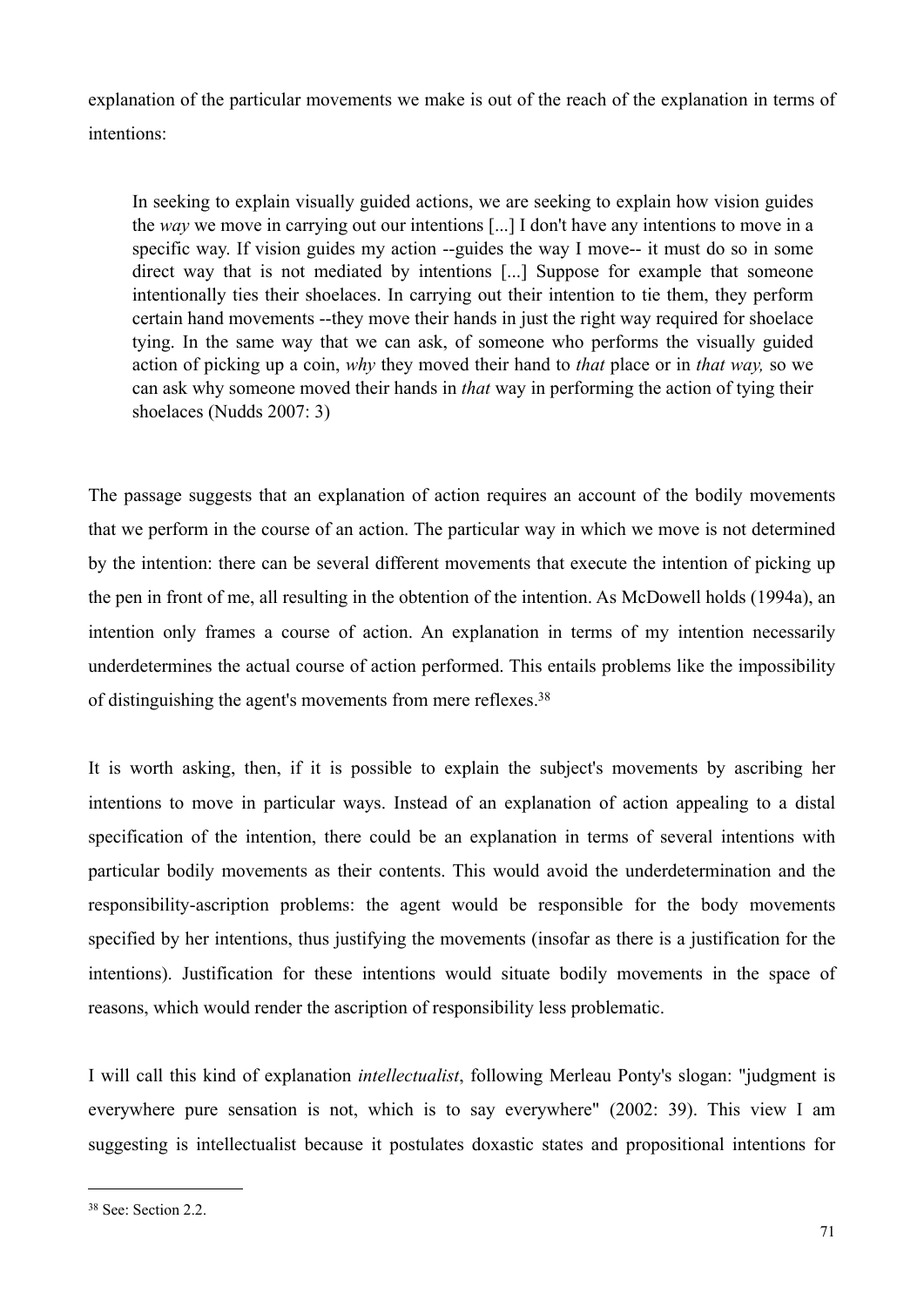each bodily movement performed by the agent. The slogan could, thus, be adapted as follows: "intention is everywhere pure movements are not, which is to say everywhere". I will not enter in the details of theories defending this kind of explanation, for they are not the main target of my critiques (unlike the tele-assistance model). I will only point out a theoretical orientation, which I will superficial criticize.<sup>39</sup>

The explanation of action in terms of intentions has this general form: it appeals to beliefs and desires of the agent to justify an intention. These kind of explanations show the intention to act as the product of an instrumental practical reasoning: "Given the desire *P* and the belief *Q*, I should act in an *A* manner", where *A* is the content of an intention (in the case of visually guided actions, the beliefs can be perceptual beliefs) If we wanted to explain the bodily movements performed by a subject in terms of intentions, we would have to ascribe her practical reasonings of the kind "Given the desire *P* and the belief *Q*, I must make the movement *A*" for each and every single one of the bodily movements performed in the course of action; that is, the subject should be attributed doxastic states that entered in practical syllogisms to rationalize and justify each and every one of the movements performed.

This explanation model has several undesirable consequences: (1) It would need to postulate an individuation criterion for bodily movements so that it could formulate a practical syllogism for each and every one of them. There may be, however, several difficulties in formulating such a criterion. For example: the anticipatory adjustment of the hand for grasping an object would count as one single movement or as many? I do not want to suggest that it is not possible to establish such criterion but it would probably result in a complicated, artificial taxonomy of bodily movements.

(2) The model would also need to ascribe to the agent as many doxastic states (beliefs, judgments, etc) and practical reasonings as there are movements. In complex actions, involving several simultaneous movements, this would result in an cognitive overload for the agent (Pacherie 2011). This overload can be even more dramatic, if one considers other elements the subject has to include in her practical reasonings, such as constant environmental changes, the need of doing hasty movements in some circumstances, etc.

<span id="page-71-0"></span><sup>&</sup>lt;sup>39</sup> For an explanation of actions in this line, see: Israel, et al. 1993; and to see a critical interpretation see Pacherie 2011.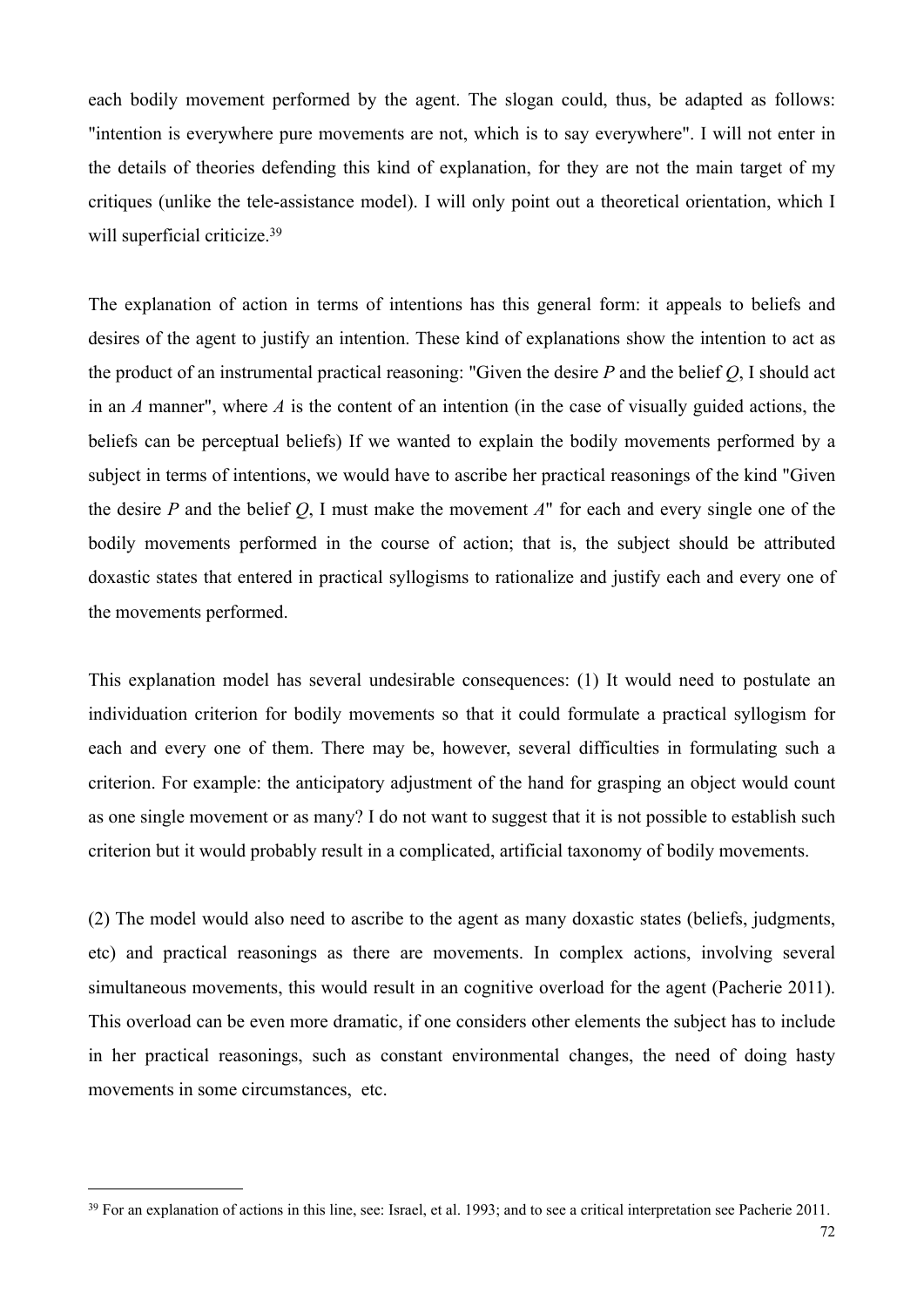(3) The explanation would not do justice to the idea that there are basic actions in our action repertoire: actions whose performance does not require the intervention of instrumental rationality.[40](#page-72-0) According to this model, basic actions would be bodily movements, and not objectoriented actions, like "catching a frisbee" or "picking up a fork", which are basic actions *par excellence*. The notion of basic action explains important facts, like the acquisition of practical abilities, like playing tennis, skiing, knitting, etc. The difference between the performance of an novice and an expert is generally explained by saying that for the expert a performed action, or a repertoire of them, is basic, while the novice requires the mediation of instrumental rationality. Skillful performance of actions seems to require the absence of instrumental rationality in its execution.

A dramatic example of this point is that of the baseball player Chuck Knoblauch. After being recognized as an extremely skillful player, he started thinking about the movements he had to perform to throw a ball to first base, after which he lost his ability:

As second baseman for the New York Yankees, Knoblauch was so successful he was voted best infielder of the year, but one day, rather than simply fielding a hit and throwing the ball to first base, it seems he stepped back and took up a "free, distanced orientation" towards the ball and how he was throwing it—to the mechanics of it, as he put it. After that, he couldn't recover his former absorption and often—though not always—threw the ball to first base erratically—once into the face of a spectator [...] I'm told that in some replays of such easy throws one could actually see Knoblauch looking with puzzlement at his hand trying to figure out the mechanics of throwing the ball. (Dreyfus 2007a: 354)

Dreyfus presents this case to show that the mediation of rationality inhibits the skillful performance of an action. McDowell (2007b) interprets this case as an example in which instrumental rationality interferes with the bodily skills:

Knoblauch exemplifies a specific way in which practical intelligence can lose its grip on activity. That can happen when someone with a skill whose exercises belong to a basic action type tries to bring the limb movements that contribute to doing the thing in question within the scope of intention otherwise than under specifications like ''whatever is needed to throw efficiently to first base''. Before the loss of ability that takes that shape—the attempt to extend the scope of intentional control—the skill itself provided for the movements to be as they needed to be (the skill itself gave specificity to that ''whatever is needed''), without the agent's means-end rationality being called on to intervene. This kind

<span id="page-72-0"></span><sup>40</sup> See McDowell 2007b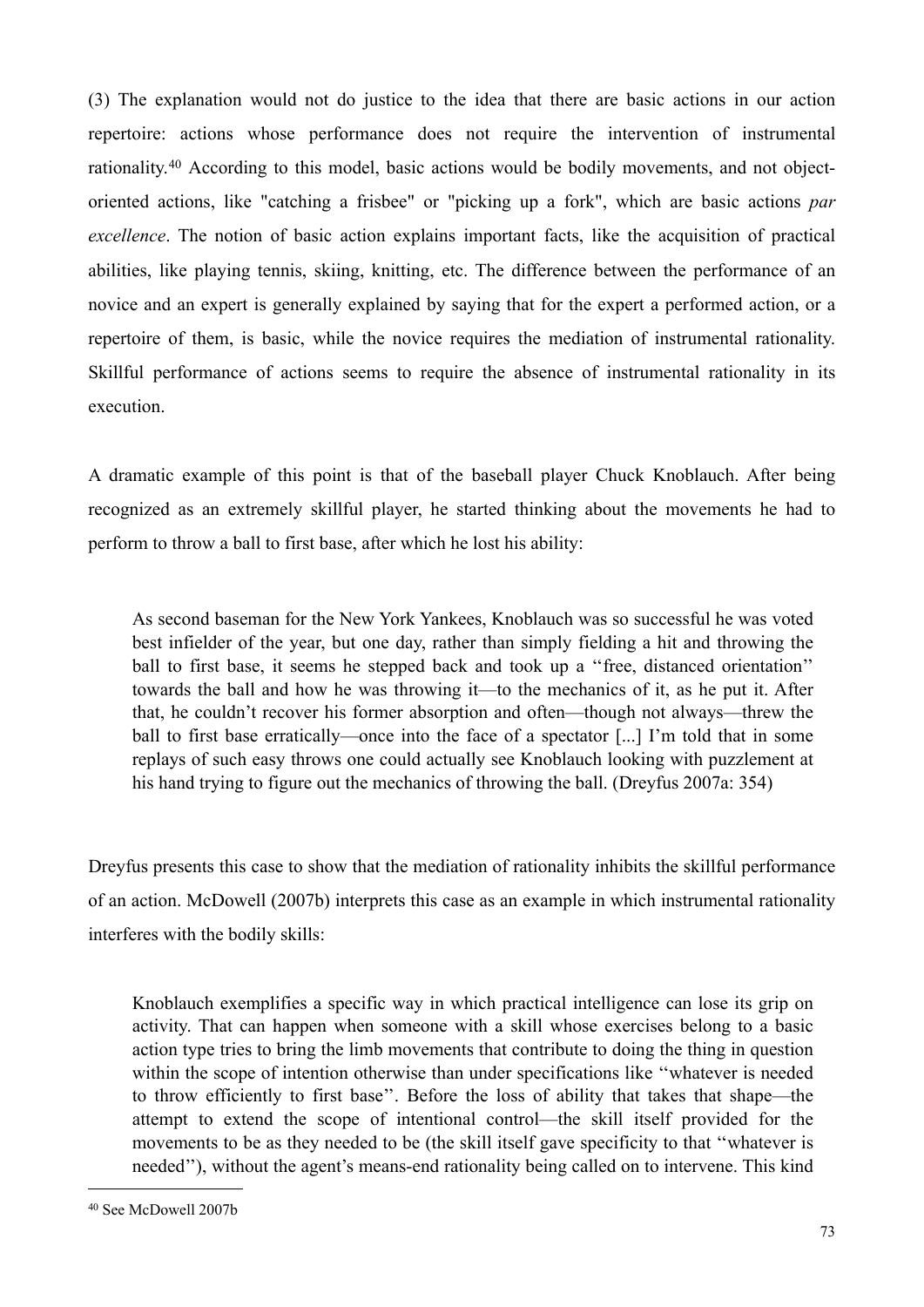of loss of skill comes about when the agent's means-end rationality tries, so to speak, to take over control of the details of her bodily movements, and it cannot do as good a job at that as the skill itself used to do (McDowell 2007b: 367-8)

(4) In an explanation of this kind, the notion of "object-oriented actions" would be disfigured. The content of intentions is typically specified distally, as a state of affairs that the subject seeks to make the case through her action. This specification of the content is one of the reasons for which the action is characterized as *intentional*: it is directed towards the world, towards objects. In the performance of object oriented actions, one might say that the body is "transparent", insofar as it is kept in the background, allowing the intentional object of the action to be the world, not a bodily movement. In the intellectualist view, this transparency is lost, for the contents of intentions are not distal but rather bodily movements. In such model there would not be object-oriented actions but a series of actions oriented to bodily movements (considering that an action is specified by an intention, each movement would be an intentional action in itself) that would finally cause a state of affairs in the world. The state of affairs, however, would stop being constitutive of the action.

What these four criticisms show is that the mediation of instrumental rationality in the execution of bodily action can hinder the action itself (its performance as much as its understanding). It seems that instrumental rationality interferes with motor abilities, instead of being a tool for the selection of optimal courses of activity. This suggests that motor activity does require some degree of *automaticity*. Habits, routines, and predetermined responses have a great value for motor activity (which can have effects in the survival of the individual or the species). This is well-known idea since Hume's *Inquiry*. In evolutionary and engineering terms, some degree of automaticity is a good a idea. However, for the reasons presented in this chapter and others to come in the next one, it seems necessary that these routines be accessible to spontaneity. Spontaneity must be able to take control of what is in most cases automatic and predetermined.

#### 2.4 Conclusions of the chapter

In this chapter I explored the tele-assistance model of intentional action, formulated within the dual visual streams theory. In the second section I showed that, because of the disassociation of intentional action, the model faces serious problems in accounting for the agent's responsibility over her bodily movements.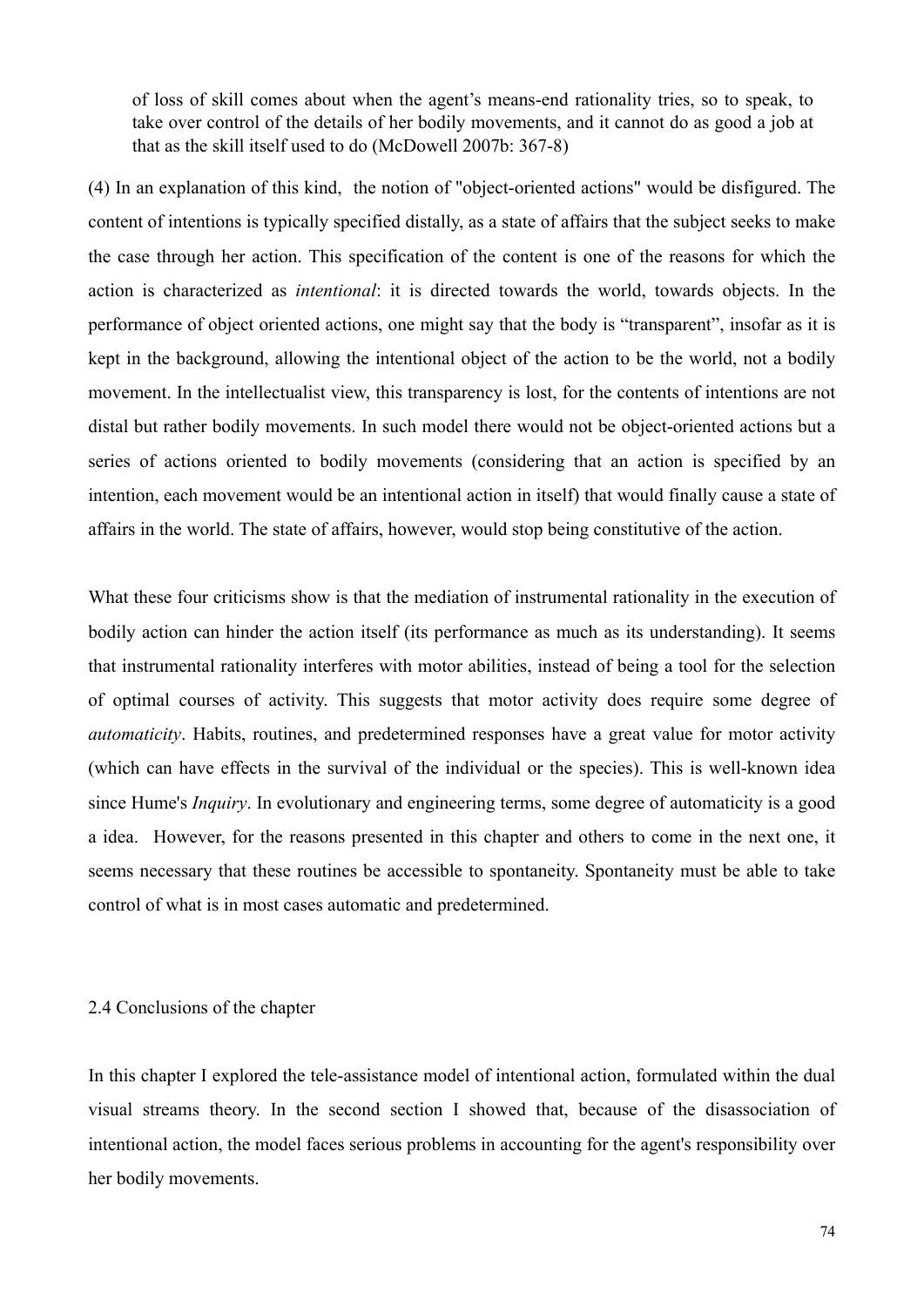In the third section I explored an alternative model, that looks to avoid the problems brought by the models that disassociate action: the intellectualist explanation. This explanation is not satisfactory because it puts too much cognitive burden on the agent, while also vanishing the notion of "intentional action" as an action oriented to the world. The problems of this explanation show that automaticity, at least to some degree, is valuable for the success and skill in bodily actions. In the following chapter, I will suggest an alternative model to explain the relation between motor activity and perceptual experience that aims to bring together the importance of automaticity with an explanation of bodily action that allows it to be situated in a normative frame, and thus account for the agent's responsibility for her bodily movements.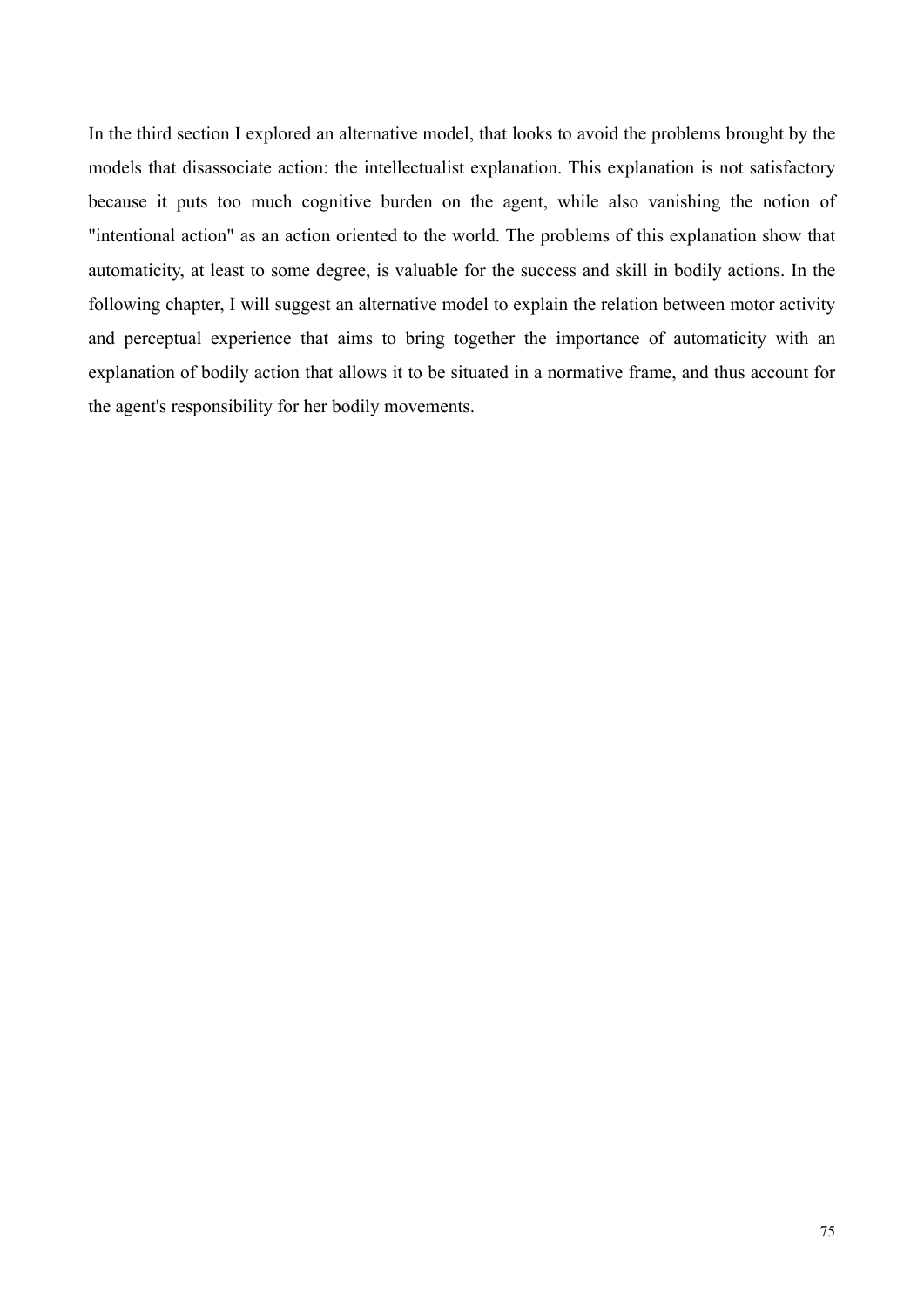# Chapter 3 Perception and Activity

In the previous chapter I argued against the model of intentional action presented as part of the dual visual streams theory. This model disassociates action in such a way that generates difficulties in accounting for the responsibility of a subject for her bodily movements.

These problems are the consequence of a narrow understanding of experience. According to Milner and Goodale, the disassociation between perception and visuomotor control is due to the fact that the information processed by the dorsal stream does not have the appropriate, as it were, format to be part of the visual experience of the subject. It does not have the form of contents about objects and invariant properties that are prone to be part of judgments. For this reason, the information in the dorsal stream, containing the relevant features of the environment that render some movements as correct or incorrect, is completely excluded from perceptual experience. This information, being relegated to a brain module, is not available to the subject. Hence it cannot be used *by the subject* to guide her movements. This entails that the task of guiding movements can only be attributed to the automatic processes of sensorimotor routines, and not to the subject. This sheds doubt over the possibility of ascribing the subject responsibility for her bodily moments (for the way she performs an action) beyond the formation of the relevant intentions.

I will suggest that the strategy to avoid the problems surrounding the conception of action is to reformulate the theory about the relation between perception and action. This reformulation must be such that it allows contents in perceptual experience with a non-propositional format. If the understanding of experience is improved in this way, experiential content can be thought of as including information about the conditions of correctness of bodily movements, and this information would be accessible to the subject. Once this access is guaranteed, it will be possible to ascribe the guidance of movements *to the subject*, and responsibility over them will no longer be problematic.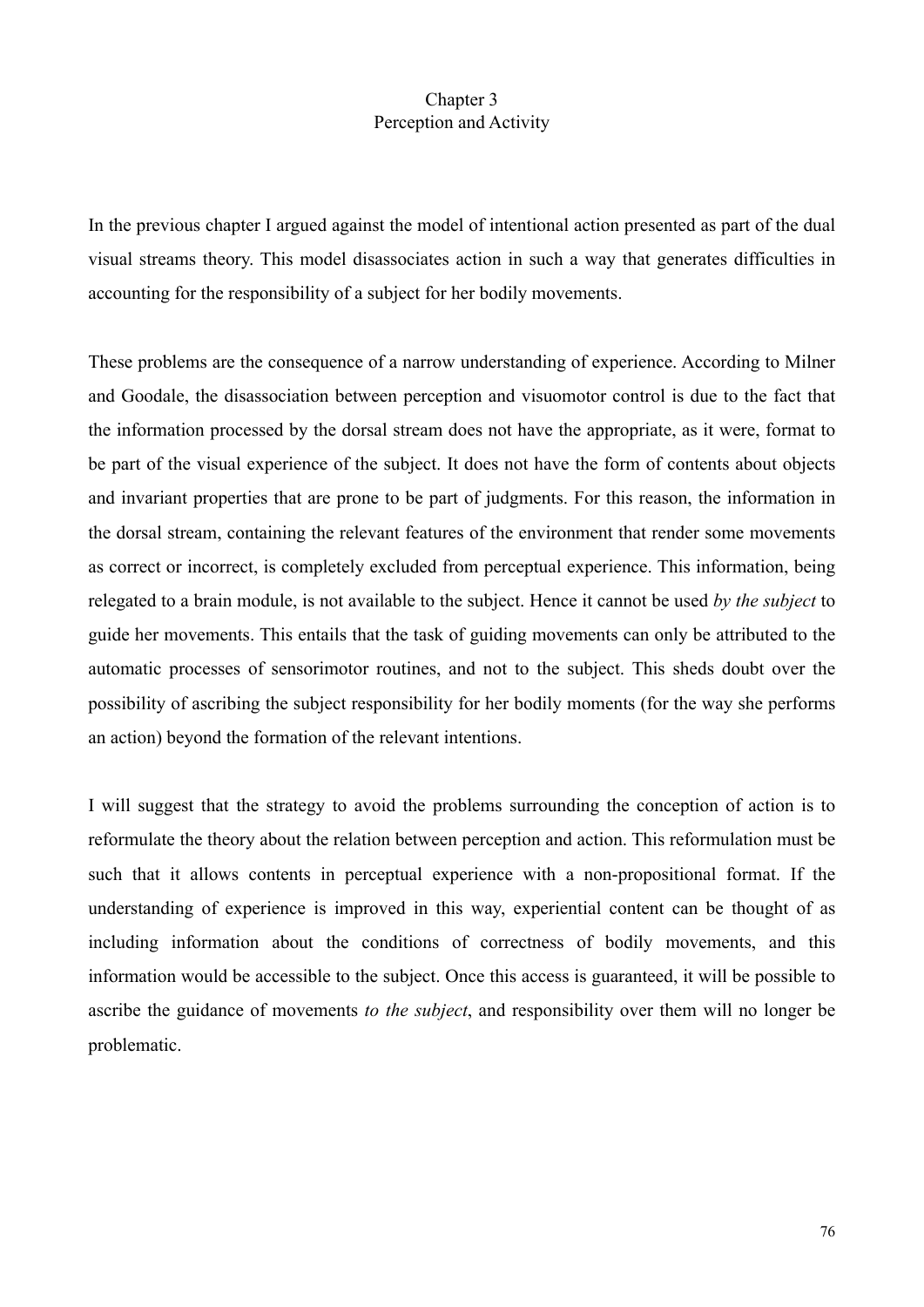### 3.1. The glide-path model $41$

In the end of the previous chapter I suggested that, to avoid the diagnosed philosophical problems regarding action, an explanation of the relation between perception and motor activity is needed: an explanation that does not disassociate action and yet does not lead to an intellectualist view. The reasons given in the previous chapter show the conceptual problems faced by a theory that holds that bodily movements are entirely automatic. The objection to the tele-assistance model shows that in the case of responsible action, the possibility for spontaneity to take control of bodily movements is required. The objections to the intellectualist approach, on the other hand, show that instrumental rationality may interfere with skillful action and that automatic routines are valuable tools in the execution of actions: they prevent a cognitive overload on the subject, allow an appropriate time frame for the action, etc.

There are, however, cases in which the automaticity principle has proven to be problematic, even for engineering. There are cases in which a free and intelligent human operator needs to take charge of the situation. One can be found in aeronautic design: The control systems of commercial jets are designed in a way that impedes the plane from flying at certain degrees of inclination. When the plane is inclined beyond a certain degree, its mechanisms are under too much pressure and there is a high risk of damage. For this reason, the plane's computer is programmed to prevent those inclinations in which the plane's mechanisms are endangered. The plane is programmed so that, whatever the pilot does, it is not possible to fly at a slope beyond the range allowed by the computer.

This engineering principle is clearly beneficial, for it protects the plane from human error. In this way there is a guarantee that the flight follows the appropriate course and the plane is not at risk. Insofar as the pilot has no possibility of altering the maximum degree of inclination, there is a *guarantee* that everything goes as it should. But what happens if there is a situation unforeseen by the computer programmers? For example, if the radar is damaged by a storm that also reduces the pilot's visibility, and she is suddenly faced by a mountain that cannot be avoided unless she inclines the plane beyond the degree allowed by the computer. Or if the pilot realizes too late she is going to

<span id="page-76-0"></span><sup>&</sup>lt;sup>41</sup> This entire section was motivated by my conversations with Adrian Cussins. He was the first to come up with the metaphor of a glide path to explain the relation between perception and action.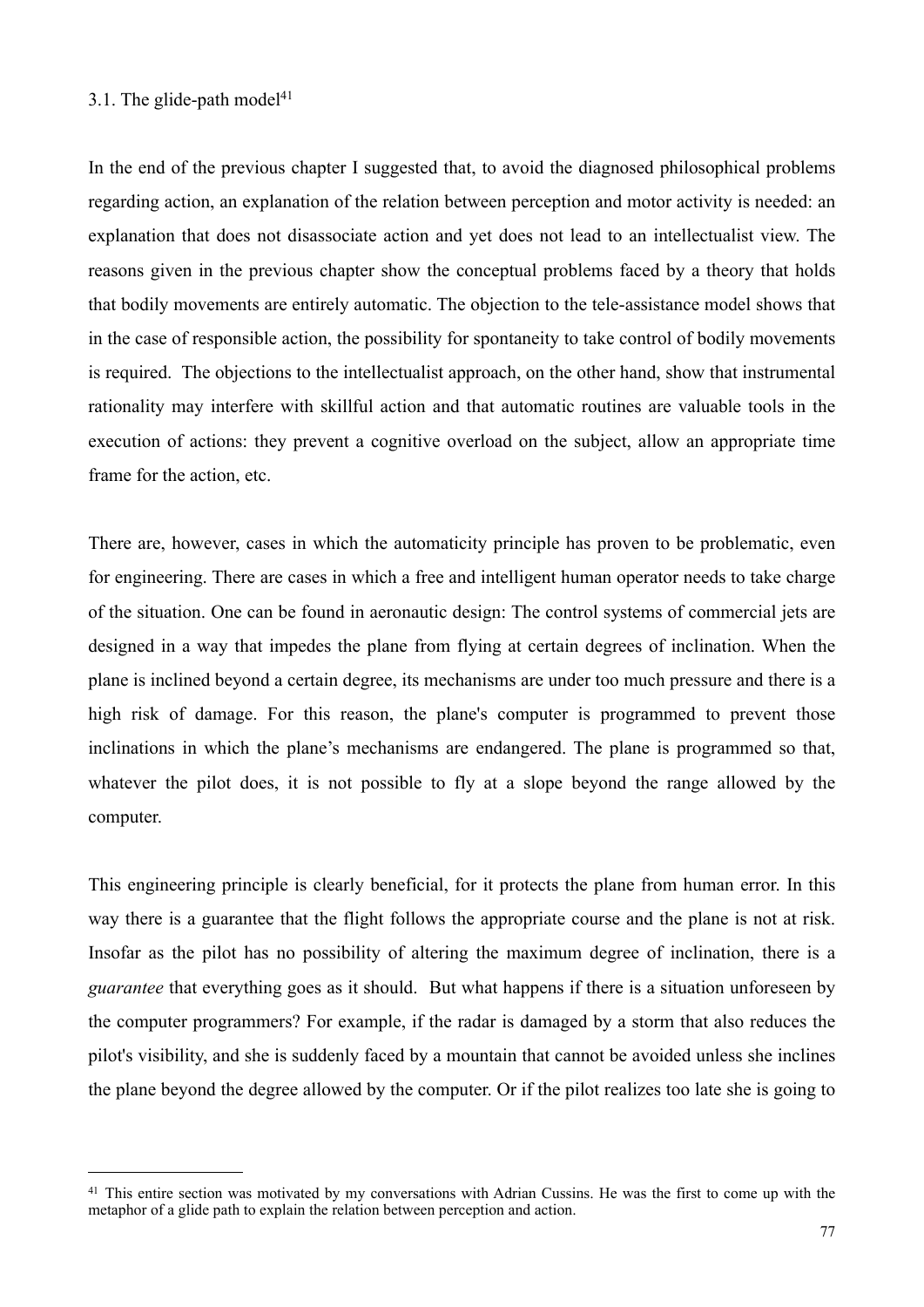crash with another plane and the only way of avoiding the collision is by going outside the predetermined slope range. Such cases are not only possible; they have happened in real life.

These cases show that what is normally a good engineering principle (that typically guarantees the correct functioning of a system or activity) can become disadvantageous in unforeseen conditions. If there is an error that was not considered in the system's programming, the inability of the human operator to intervene can be catastrophic. When possible mistakes are foreseen and there are reliable algorithms to respond to them, automatic routines are a good strategy. The problem is that there cannot be a program with predetermined answers for every possible situation in a course of activity. In these cases of error, an intervention on the part of a free and intelligent agent is needed.

Returning to philosophy: a theory about the relation between perception and motor activity is needed, which includes both automatic routines and the possibility of spontaneity taking control of the movements. The alternative presented by the tele-assistance model is not satisfactory, because of the reasons presented in the second chapter. Spontaneity needs to take part in motor activity itself and not only in the formation of intentions to act. In what follows I will suggest a sketch of a theory that can fulfill the requirements presented throughout this work, to account for the relation between perception and action. This sketch is based on a fundamental notion that is absent in the teleassistance model; a notion that serves to distinguish between an agent's movements and mere happenings in her body.

#### 3.1.1 Frankfurt and the notion of "guidance"

In his essay "The problem of action" (1998), Harry Frankfurt discusses a central problem in the philosophy of action: "the contrast between what an agent does and what merely happens to him, or between the bodily movements that he makes and those that occur without his making them." (Frankfurt 1998: 69). His discussion begins with a critique of causal theories of action, similar in some respects to the one presented in the second chapter.

Causal theories of action make this distinction based on the causal history of bodily movements: what makes a series of movements an action is their being caused by a certain kind of event (an intention, a desire, etc). According to these theories, the movement's causal antecedents are sufficient to determine if they are to be considered actions or not. In this model, there is nothing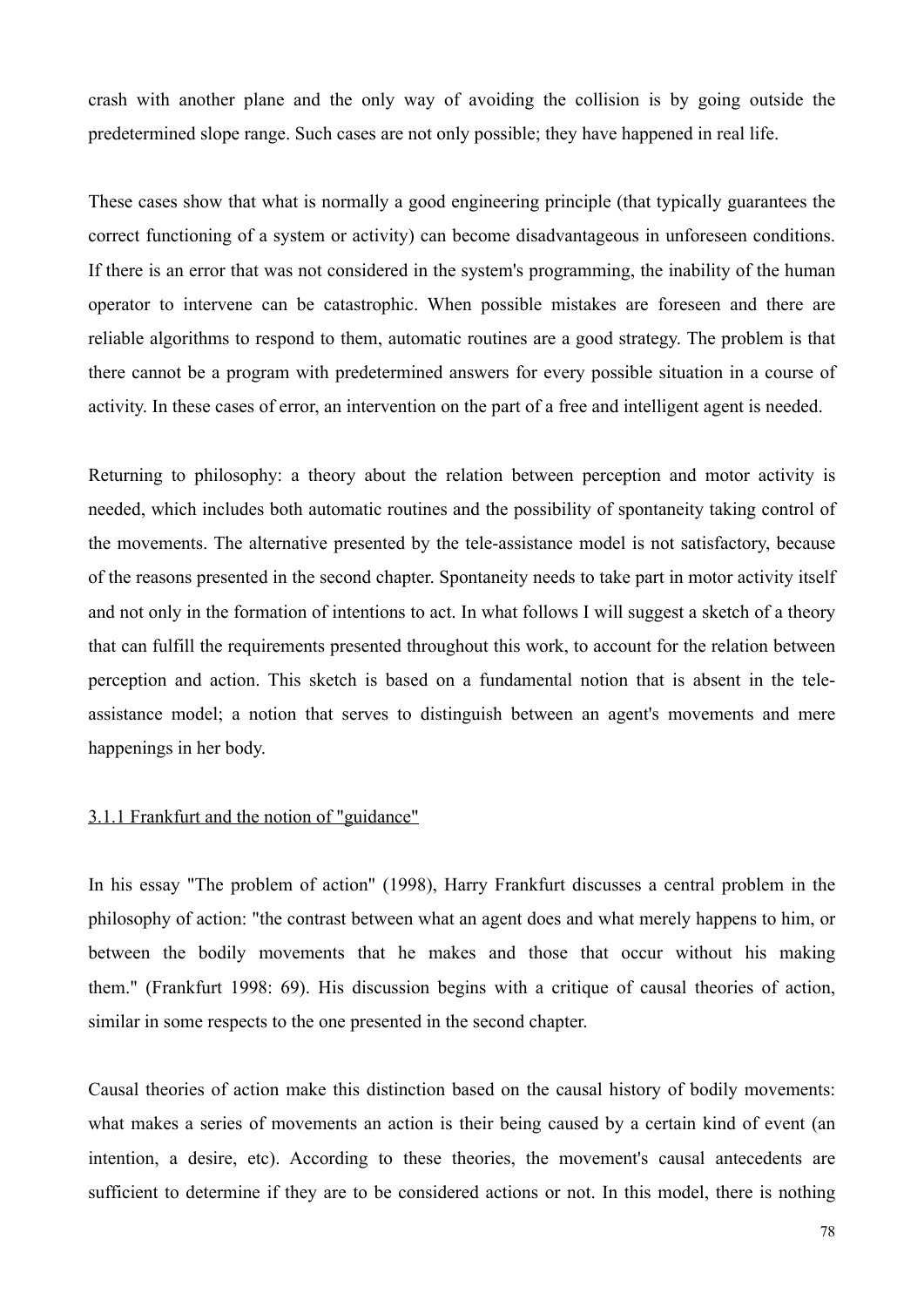intrinsic to movements that makes them actions; the distinctive feature is external to the movements. As I explained in the previous action, McDowell shows that this understanding of action entails an important problem for the notion of *agency*. Frankfurt has a similar objection:

It is integral to the causal approach to regard actions and mere happenings as being differentiated by nothing that exists or that is going on at the time those events occur, but by something quite extrinsic to them [...] The result is that it is beyond their scope to stipulate that a person must be in some particular relation to the movements of his body during the period of time in which he is presumed to be performing an action. (Frankfurt 1998: 70)

Frankfurt argues that this feature of causal theories of action makes them particularly liable to counter examples, specially examples of deviate causal chains (1998: 71). More importantly, these theories are incapable of accounting for what, he claims, is one the most fundamental characteristics of action: a certain relation, or contact, that a subject has with her movements during the course of her actions. According to causal theories of action, the subject's relation to the movements of her hand to pick up the phone, *during the course of the action*, is the same relation she has with the dilatation of her pupils. The only difference between these events is the fact that the former is the effect of a certain kind of cause, while the latter is not.<sup>42</sup> This is not only counterintuitive but also entails conceptual problems related to the notion of responsibility, as shown in the previous chapter.

Frankfurt proposes the following criterion for distinguishing between a subject's actions and events that merely happen to her: "What is not merely pertinent but decisive, indeed, is to consider whether or not the movements as they occur are *under the person's guidance.* It is this that determines whether he is performing an action" (Frankfurt 1998: 72). Frankfurt claims that the particular relation between a subject and her bodily movements is that of *guidance*. In guiding her movements, the subject stands in a particular relation with them during their execution; that is, the subject guides her movements *as they are being made*.

The concept of "action", according to this view, is defined as "an intentional movement guided by the agent". This differs from the concept of 'intentional action", which Frankfurt uses to refer to actions that are deliberate and self-conscious: actions that the subject has the intention of doing (Frankfurt 1998: 73). According to this, not every action is intentional:

<span id="page-78-0"></span><sup>42</sup> See Section 2.2.2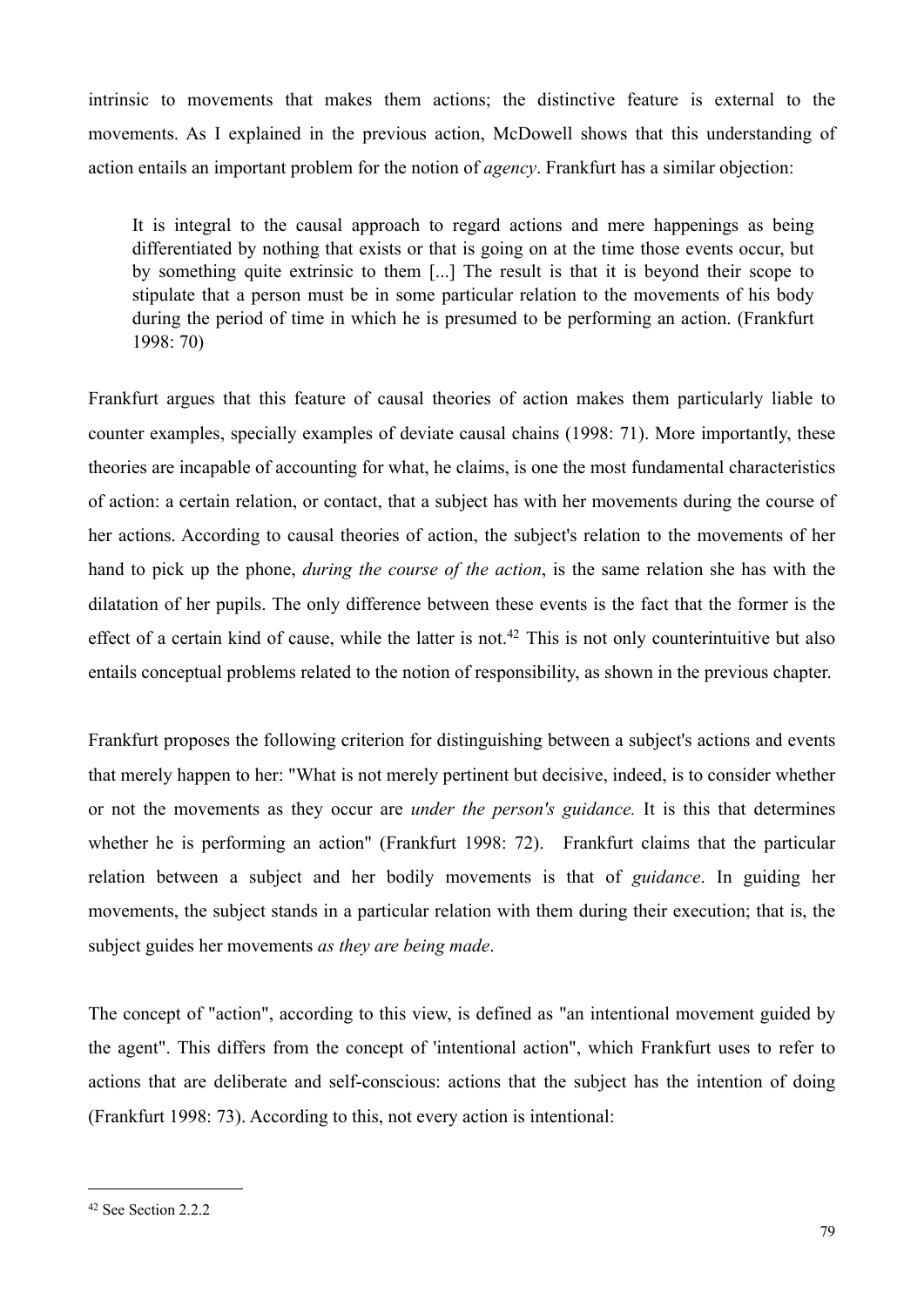When a person intends to perform an action, what he intends is that certain intentional movements of his body should occur. When these movements do occur, the person is performing an intentional action. It might be said that he is then guiding the movements of his body in a certain way (thus, he is acting), and that in doing so he is guided by and fulfilling his intention to do just that (thus, he is acting intentionally). There appears to be nothing in the notion of an intentional movement which implies that its occurrence must be intended by the agent, either by way of forethought or by way of self-conscious assent. If this is correct, then actions (i.e., intentional movements) may be performed either intentionally or not. (Frankfurt 1998: 73-74).

According to this, it is possible to separate the concepts of action and intention. Not everything that counts as an action is guided by an intention. Not everything that the agent does counts necessarily as an intentional action. The agent can move her body in a guided way, so that the movement can be seen as an action (i.e., it is attributed to the agent and not to an external process), independently of whether the movements are guided towards the obtention of an intention.

The quote suggests that action can be analyzed in three components: bodily movements, guidance from the agent, and intention. The notion of *action* is to be understood as a movement guided by the agent. The notion of *intentional action*, on the other hand, is to be understood as a movement guided by the agent, who is guided, in turn, by the purpose or intention of obtaining a determined state of affairs.

The difference between a movement that is alien to the subject and an action can be expressed through the following quote:

Consider the difference between what goes on when a spider moves its legs in making its way along the ground, and what goes on when its legs move in similar patterns and with similar effect because they are manipulated by a boy who has managed to tie strings to them. In the first case the movements are not simply purposive, as the spider's digestive processes doubtless are. They are also attributable to the spider, who makes them. In the second case the same movements occur but they are not made by the spider, to whom they merely happen. (Frankfurt 1998: 78).

It is suggestive that Frankfurt uses the example of a spider. Contrary to a human being, the spider cannot form intentions with propositional content but can nevertheless perform actions.

A human being can perform actions; some of them intentional, some of them not. For a human being the difference between them would be the difference between directing the movements of the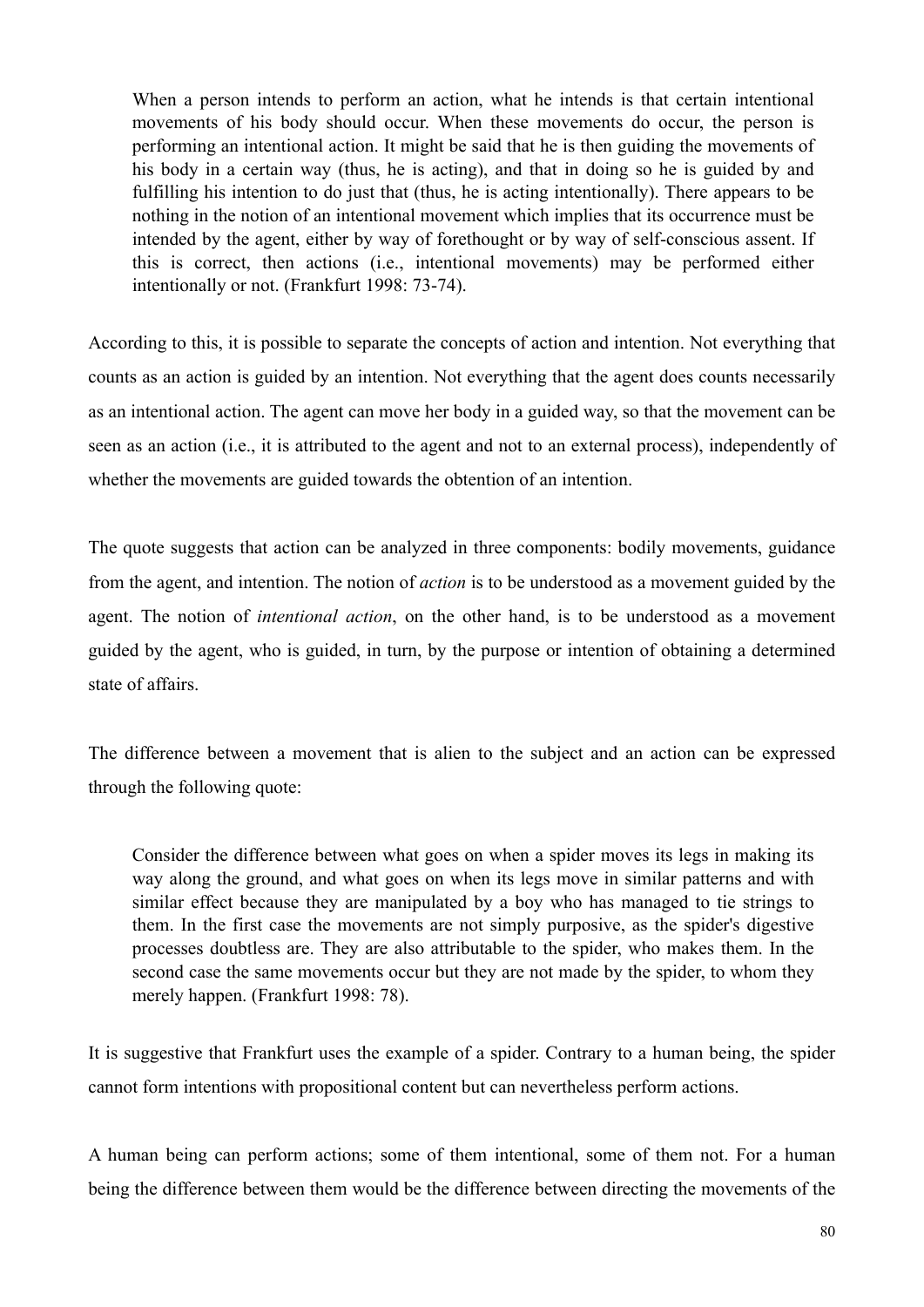hand to pick up a phone and the movements of the hand when idly tapping your fingers in a distracted way (Frankfurt 1998: 58) In the first case, there is a series of movements guided by the agent and oriented by the deliberate intention of picking up the phone (that obeys the practical reasoning involving the desire to make a call, the belief that to make a call it is necessary to pick up the phone, etc). In the second case, there is a bodily movement that, certainly, is attributed to the subject (unlike the pupils' dilatation) but that not necessarily obeys to an explicit and deliberate intention formed by the subject.

Thus, the fundamental notion in the explanation of action is no longer the notion of 'intention' but that of 'guidance'. Intention is an additional notion that characterizes a particular kind of actions. According to Frankfurt's proposal, there is a relation between an agent and her bodily movements that is not restricted to causing and framing them by means of an intention. Bodily movements, in this view, can be seen as an exercise of agency on the part of the subject and not as events alien to her.

The notion of guidance for conduct is defined as follows: "Behavior is purposive when its course is subject to adjustments which compensate for the effects of forces which would otherwise interfere with the course of the behavior "(Frankfurt 1998: 74). It is important to distinguish "movements" guided by the subject" from "movements guided by a purpose". For example, pupil dilation is guided by a purpose, but not guided by the subject. We do not say that a person dilates her pupils; rather, we say that they dilate in response to changes in the lighting conditions. In the case of the pupils' dilatation, there are mechanisms that adjust the movements in a way that guarantees fulfilling the purpose. But the movements' guide is attributed to the sympathetic nervous system, and not to the person: "the activity of such a mechanism is normally not, of course, guided by us. Rather it is, when we are performing an action, our guidance of our behavior" (Frankfurt 1998: 75). According to this idea, a bodily movement is intentional (i.e., an action) when the *subject* is responsible for guiding the course of the movements.

The notion of "behavior guidance" is defined as follows: if there were a movement that deviated the course of action from its purpose, the subject would intervene in such course to compensate the deviation. In other words, the subject guides the movements if and only if, in case of receiving negative feedback, she would intervene in the course of action to compensate the deviations that could affect the obtention of the purpose (Frankfurt 1998: 75-76). According to this understanding,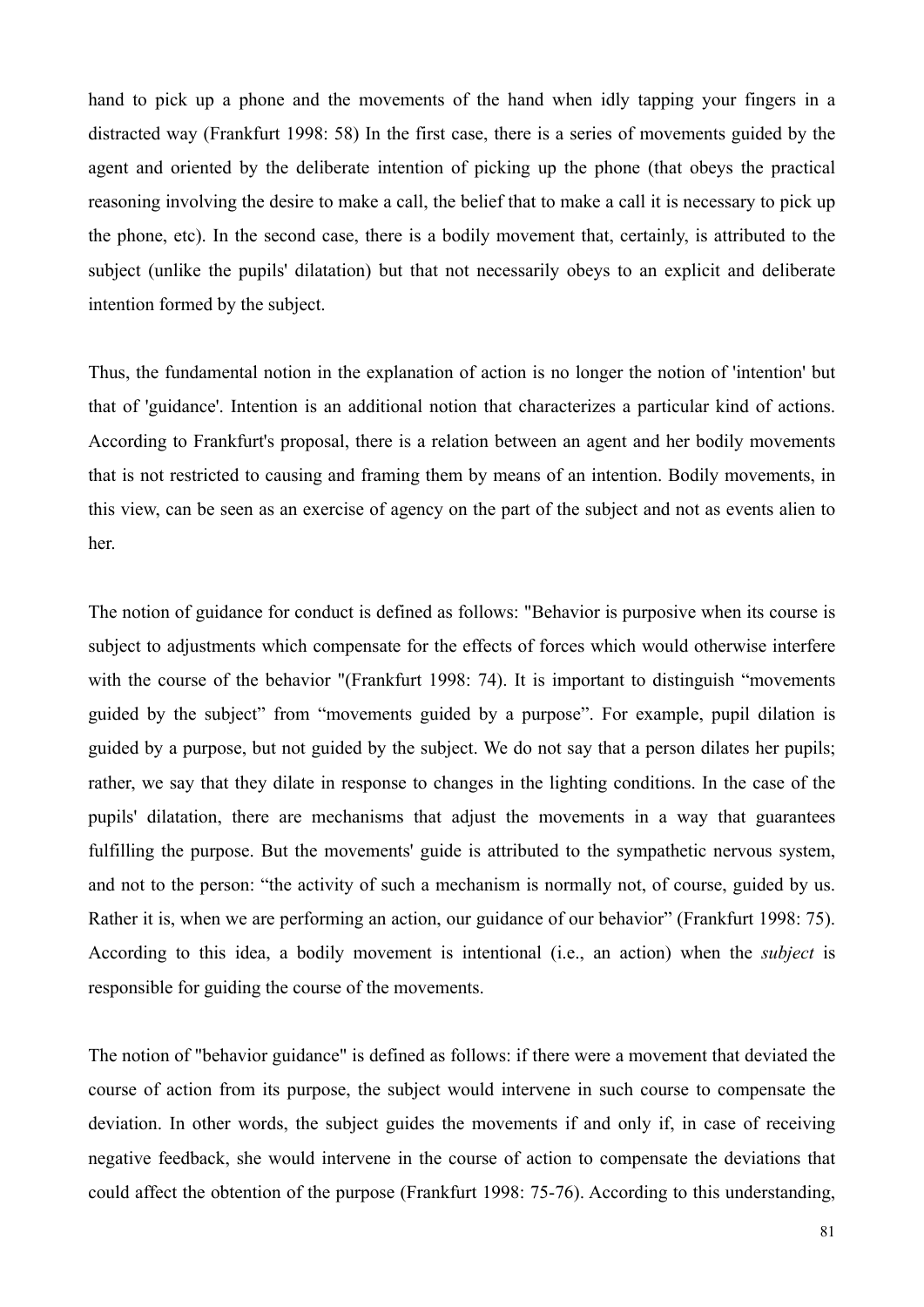the subject has a regulatory role in the performance of his actions: "What counts is that he was prepared to intervene if necessary, and that he was in a position to do so more or less effectively" (Frankfurt 1998: 75)

This presents a great advantage in comparison to other theories we have encountered so far, for it avoids the conceptual problems of the tele-assistance model, while also avoiding the intellectualist view according to which the subject *chooses* her bodily movements (as a rational choice, the product of deliberation, etc). The alternative presented now allows many of the movements in the course of an action to be caused and selected by automatic routines; however, it also distinguishes between movements made by the subject and reflexes: the former are guided by the subject, while the latter are not.

### 3.1.2 Some consequences of Frankfurt's view

What does it mean for a movement to be guided *by the subject*? How are we to characterize the sort of guidance that can be attributed to the person and not to some subpersonal mechanism? Since this notion is not further developed in Frankfurt's essay, from now on I will present my own version of this model, based on Frankfurt's view. As stated in the previous chapte[r43](#page-81-0), what is legitimately attributed to the person (understood as a rational agent) is what stands in the personal level of explanation. The personal level of description has been characterized as one in which normative explanation makes sense. Thus, it the subject's guidance of her movements responds not (only) to nomological relations to visual stimulus, but also to normative restrictions like 'movement *x* is appropriate in the situation *a*, while movement *y* is not'. The movements guided by the subject are those that *normatively* answer to perceptual feedback: movements that adjust to a normative restriction determining how they *should be*.

A consequence of Frankfurt's view is that if we ascribe a particular movement to a subject (i.e., if we admit that a movement is part of the subject's action), we suppose that the subject must be in a position to receive normative feedback to determine if the movement is appropriate, or if it deviates from the behavior in course. If the subject does not receive this feedback, she would not be in a position to compensate for deviations, were there any.

<span id="page-81-0"></span><sup>43</sup> See Section 2.1.1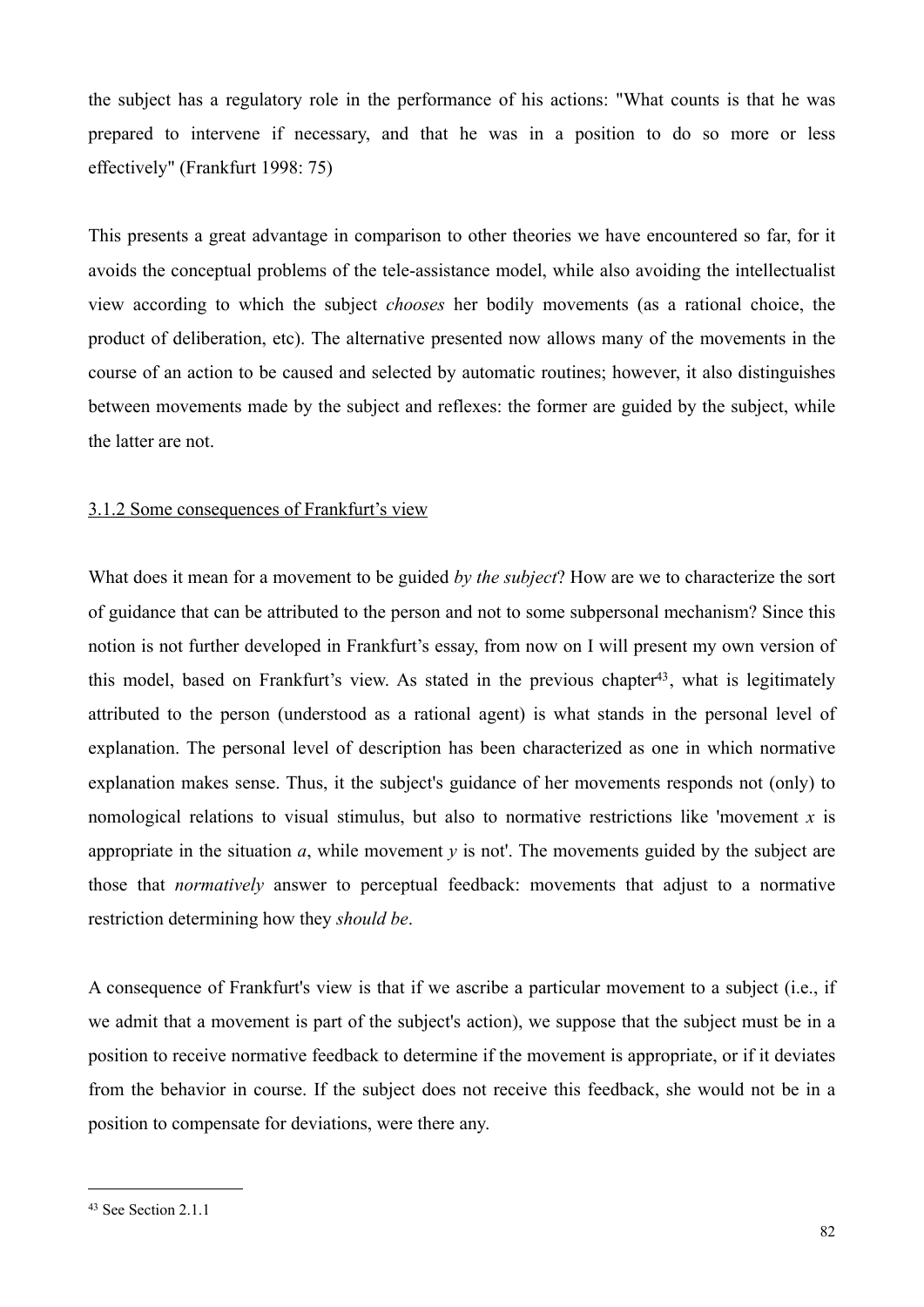To guide a series of movements, the subject must have an idea of which are the appropriate movements for the obtention of her intention. This knowledge must come from two sources: (1) An understanding of the action performed, perhaps given in terms of the satisfaction conditions of the intention: "What is it to pick up a phone?", "What are the conditions under which the intention of picking up the phone is satisfied?", etc.; and (2) the disposition of the environment: in a particular environment, a series of movements can be appropriate for performing an action, and in another they may not be. Because the environment is presented to the subject in experience, we will say that experience is the second source of access to the correctness conditions of the movements. Thus: the subject's guidance consists in monitoring the performed movements, in such a way that they are appropriate for obtaining the desired intention in a particular environment.

In normal cases, these two informational sources are integrated in a common framework: experience. In experience the subject is presented with the disposition of her current environment, in virtue of which some movements are appropriate. But experience is also the base on which the subject forms her intentions. She forms the intention of picking up the phone based on her beliefs, desires, and her experience of the phone in the vicinity of her body. The movements leading to the fulfillment of the intention are, also, based in the experience of the phone (its location, size, etc). This allows an integration of the subject's intention and her guidance of bodily movements. To put it in Frankfurt's terms: this allows the subject to be guided by her intention when she is guiding her bodily movements. When the subject performs non-intentional actions, there is no integration with intention because there is no intention to do the guiding.

Frankfurt's criterion to distinguish actions from happenings leads to a claim about the role that perceptual experience plays in motor activity, even though Frankfurt does not express the point in this way. This theory of action requires a theory of the content of experience in which experience provides the subject with normative feedback on her bodily movements; a theory of experience that accounts for the possibility of movements being appropriate or inappropriate based on the disposition of the environment.

#### 3.1.3 "Glide-Path"

To illustrate the model of the relation between perceptual experience and motor activity, I will use a concept of aeronautic engineering: the notion of *glide path* (in the following GP). When a plane is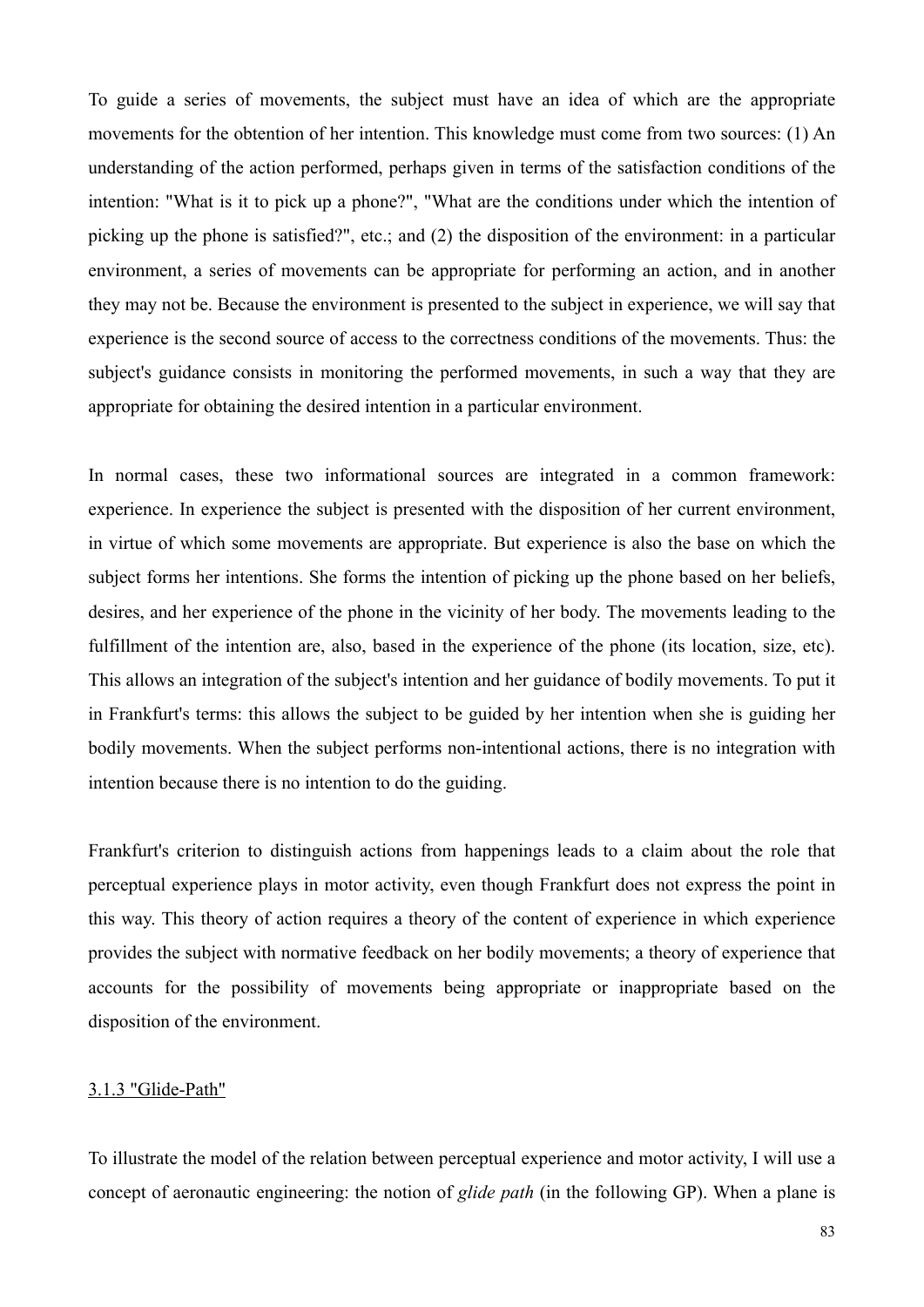going to land, a gliding path between it and its runway is traced: this shows the pilot the trajectory she should follow to successfully land and not run any risks. This path shows the plane's slope, the direction it should follow, etc. When the pilot goes out of the traced glide path, alarm systems activate in the cabin to alert the pilot of the error and ask for a correction of the course.

According to my proposal, when a subject performs an action, experience plays a dual role. On the one hand, it plays the role that the tele-assistance model ascribes to it: being the base for the formation of intentions. On the other hand it has the role of being a glide path for the execution of the action. Experience presents the subject with the course that her movements *should follow* in a particular environment. Thus, experience constitutes a normative framework for the guidance of bodily movements. How is this normative framework constituted?

The version of the model that I want to suggest holds that experience constitutes a normative framework for motor activity insofar as it provides the subject with the normative feedback of the course of her movements. When the movements go out of course, experience provides negative feedback to the subject that allows her to correct their course and compensate for deviations. Experience presents movements as *incorrect* in the light of the agent's intention and her current environment. This feedback is part of the content of experience, it shows the subject what are the appropriate movements to make in a particular environment. To make sense of this, it is necessary to reformulate the view of perceptual experience in the way that I will suggest in the next section.

#### 3.2 The wide view of perceptual experience

Milner and Goodale hold that there are some features of objects that determine what movements must be done, for example, to pick up an object, lift it, etc. Features like the position of the object in relation to the subject's hand, its size, its form, the texture of its surface, etc. All of these features are processed by the dorsal stream to guarantee the success of visuomotor control, and are not presented to the subject in perceptual experience. In the model I am suggesting, experience presents the subject with the relevant features of objects and the environment that render movements as correct or incorrect. On the base of this contents of experience, subjects are able to guide their bodily movements when they perform actions. Dorsal-processing is, accordingly, an enabling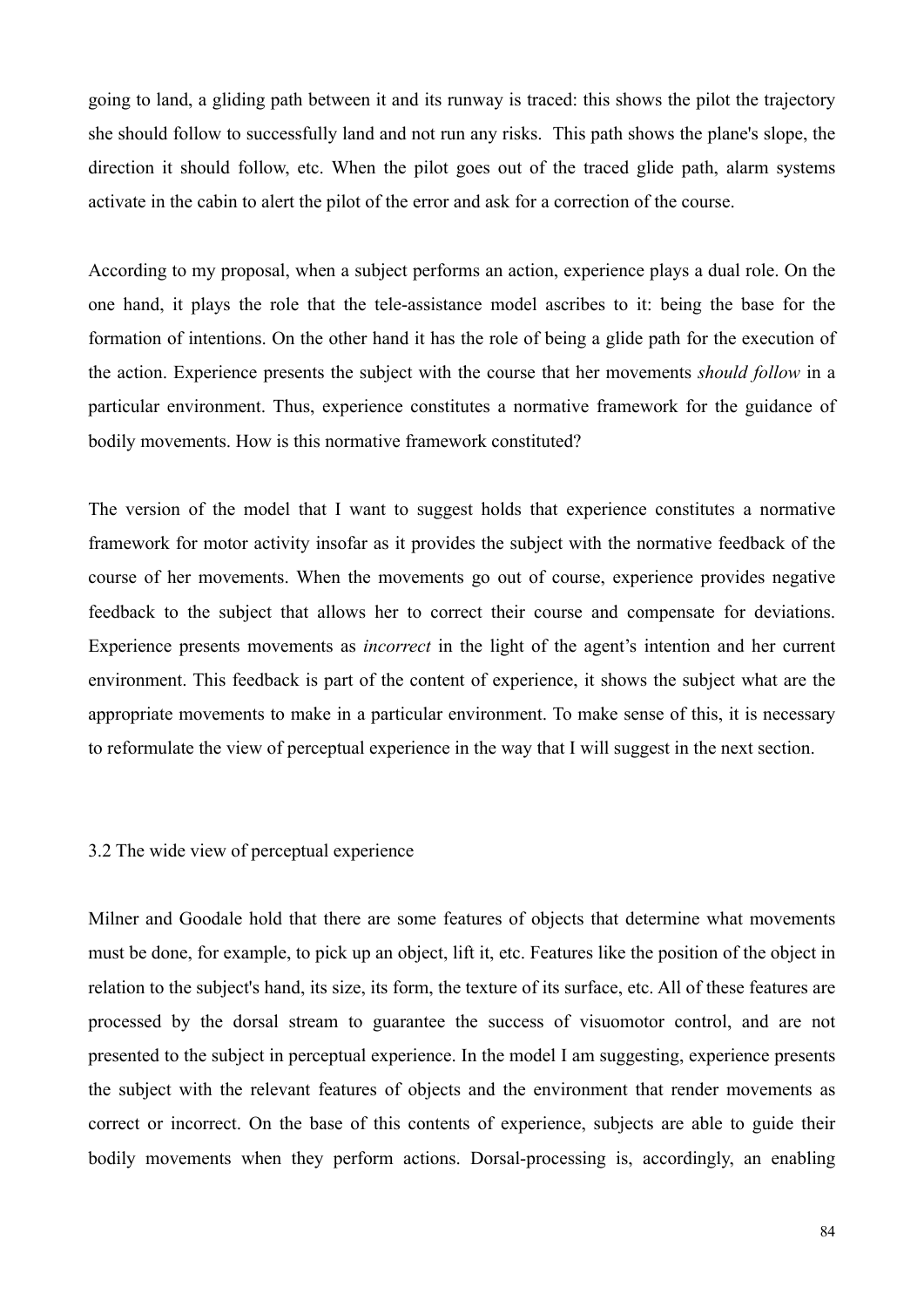conditio[n44](#page-84-0) for experience to have contents that are useful for the guidance of motor activity, in the same sense that the processing of perceptual constancies is the ventral stream is an enabling condition for the perception of particular objects.

To adopt a model of action like the one suggested in the previous section, it is necessary to abandon some of the ideas that are central to the dual visual streams theory. It is important to clarify which of them should be kept and which should be abandoned. Let us start with the ones to keep:

(1) Perceptual and visuomotor tasks have different computational requirements and are performed by different systems in the brain.[45](#page-84-1)

(2) Success in any of these two tasks is independent from success in the other.

(3) The specialization of the ventral and dorsal systems obeys to the different requirements of each of these kinds of tasks.

The reason for maintaining these theses is the strength of the evidence presented by the authors, so long it is understood in the moderate way that I have suggested. The claims that I want to reject are the following (including also several consequences that follow from them, and that I will not mention):

(4) The contents of experience are only the conceptualizable contents, susceptible of being articulated in judgments.

(5) Perceptual experience is exclusively the product of the ventral processing.

(6) The information that guides visuomotor control is outside the subject's access.

(7) The execution and programming of bodily actions are subpersonal processes in which the agent has no role.

In the model I am sketching, from the rejection of thesis  $(4)$ , the rejection of theses  $(5)$  - $(7)$  naturally follows. In the following sections, I will present an alternative view of experiential content that denies (4), and then explain how this view interacts with the GP Model, thereby denying (5)-(7)

<span id="page-84-0"></span><sup>44</sup> See: McDowell 1994b

<span id="page-84-1"></span><sup>&</sup>lt;sup>45</sup> It should not be forgotten that by 'perceptual tasks' I mean those tasks that involve the report or use of perceptual judgments.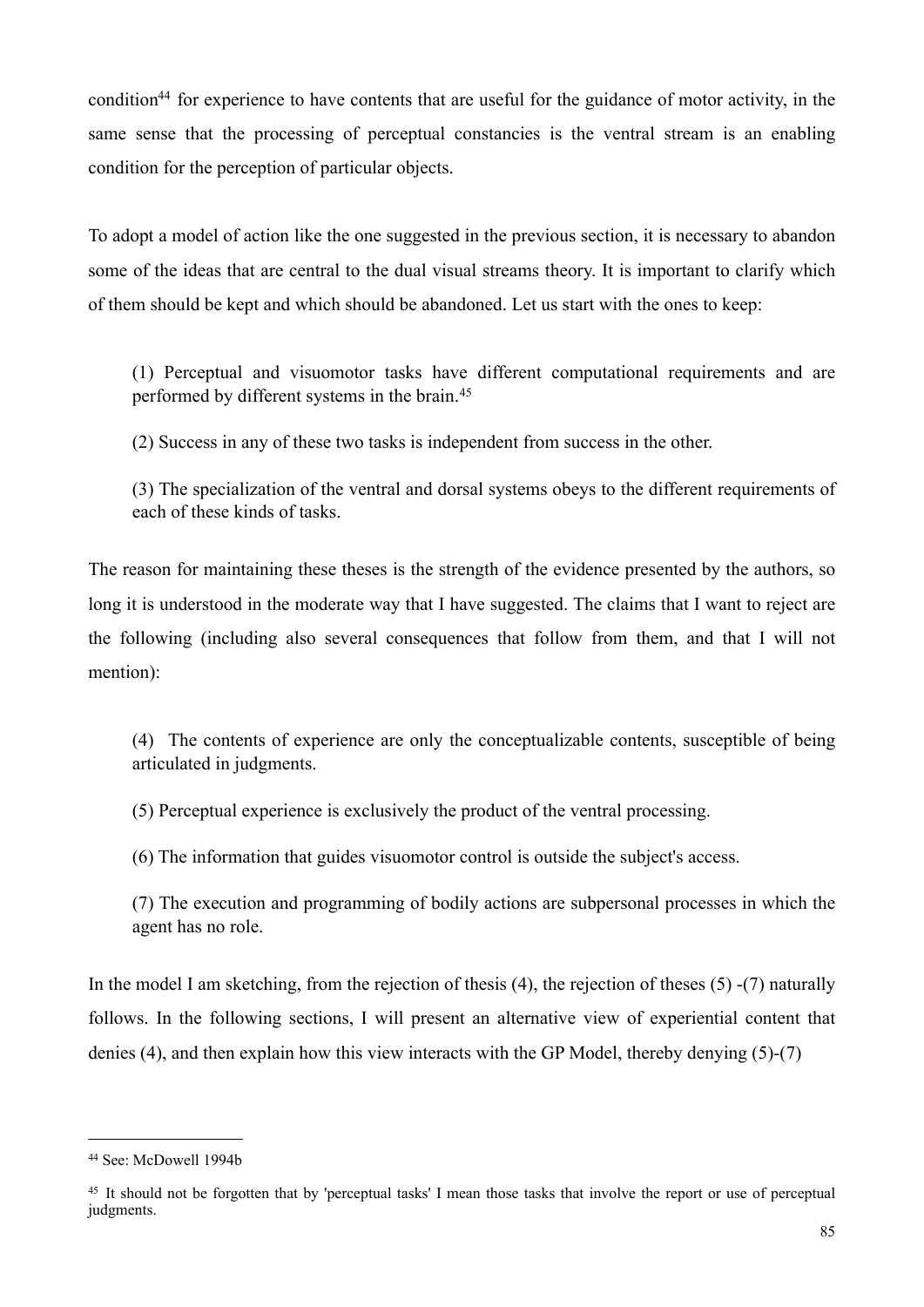## 3.2.1 Two kinds of experiential content

Let us go back to Milner and Goodale's argument from the computational requirements of perceptual and visuomotor tasks[.46](#page-85-0) One of the most relevant premises for holding their hypothesis is that each task requires a particular kind of processing of visual information:

Visual processing in perception and action are very different. They differ in their time constants: very short for action, indefinitely long for perception.The two systems differ also in their metrics: one is object-based and relational, the other is viewpoint-dependent and uses real-world metrics. And one system is knowledge based and top-down, while the other works from the optic array using first principles, in a bottom-up way. (Milner and Goodale 2004: 96)

Perceptual tasks involve abilities of recognition, discrimination, and categorization; for these the computation of the invariant properties of objects and perceptual constancies is required. This demands a link with short and long term memory, the processing of relative metric, and a spatial codification that is based on the scene. Visuomotor tasks require, on the contrary, a constant update of the position of the objects relative to the subjects body and a codification of the objects's real size in an absolute metric.

These computational requirements can be understood as the enabling conditions for the execution and success of each kind of task. It is in virtue of the brain's ability to perform these computations in an effective manner that it is possible to carry out each task successfully. To accomplish this, Milner and Goodale argue, it is necessary that the computations be made by independent brain systems; otherwise they would interfere with each other: "These two broad objectives [...] impose such conflicting requirements on the brain that to deal with them within a single unitary visual system would present a computational nightmare" (Milner and Goodale 2004: 73). This is one of their main reasons for stating the functional division between vision for perception and vision for action.

<span id="page-85-0"></span><sup>46</sup> See: section 1.1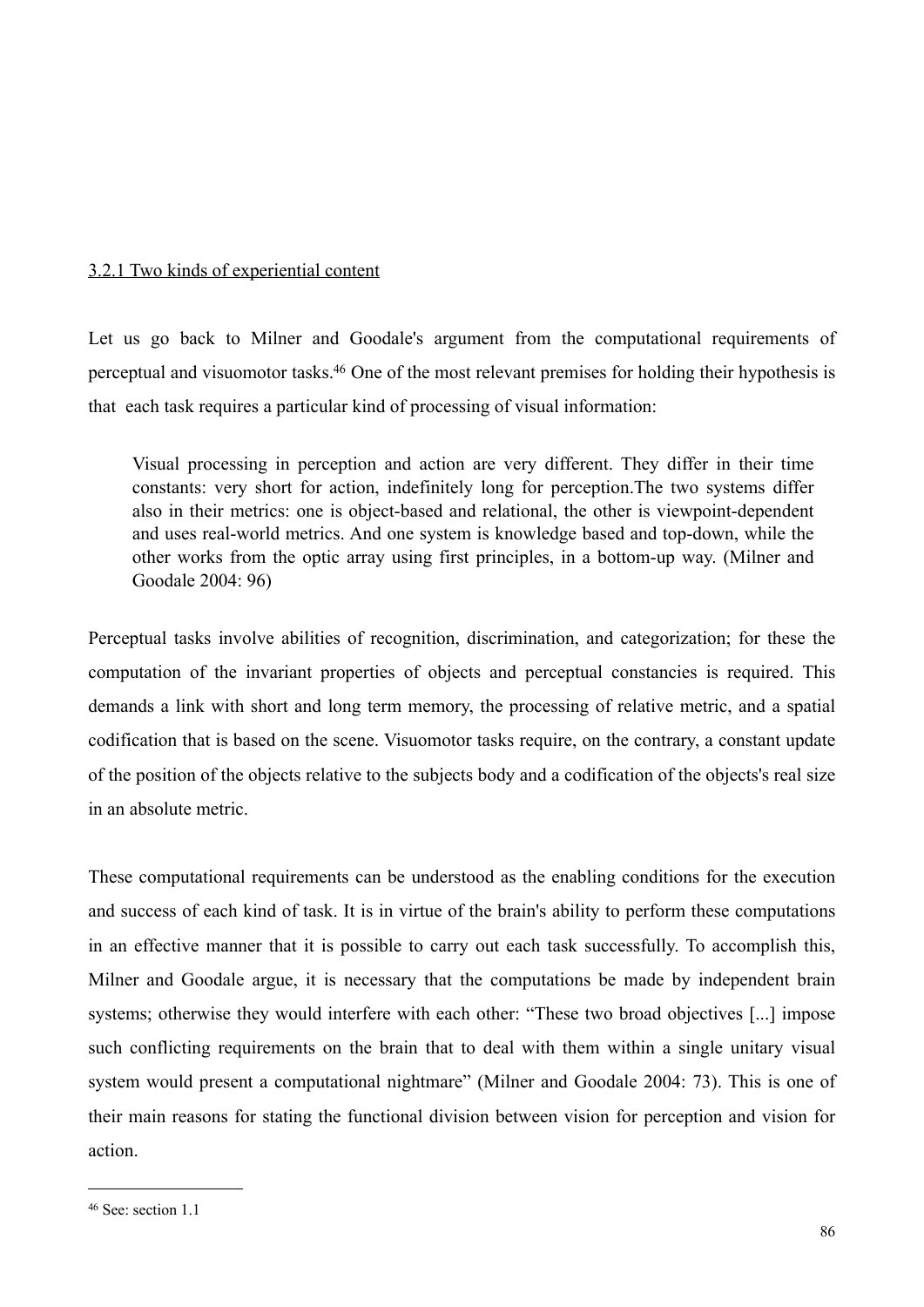Accepting this argument amounts to accepting theses (1)-(3). The enabling conditions (at the neurophysiological and computational level) of perceptual and visuomotor tasks are different and independent. This argument, presented by Milner and Goodale as a consideration about the engineering level of the processes, is also recognized in philosophical reflections about perceptual experience. Even though there are several formulations of this point, I will try to put it in the most general form: What is needed for experience to justify beliefs and judgments, is very different from what is needed for experience to play a guiding role in motor activity. Some paradigmatic arguments defending this idea can be found in Dreyfus (2007a), Nudds (2007) and Cussins (2003; 2008). Below, I will briefly present Nudds' and Cussins' proposals.

Andy Clark (2001) equally recognizes this point, when he draws philosophical conclusions from Milner and Goodale's theory. He claims that "[t]he contents of conscious visual experience are, on this story, entirely and profoundly concept-ready. And what this costs them is their ability to play a direct role in the online support of fluent, object-engaged behavior" (Clark 2001: 514). So apparently there is a dissociation between the contents that can enter in conceptual thought, justify judgments, etc., and the contents that have the appropriate format to guide motor activity. In light of these considerations, it is natural to think that if we are to give a role to experience in guiding the execution of actions and bodily movements, we would need to postulate a kind of content, different from the propositional-conceptual content. This amounts to rejecting thesis (4).

Thus, a possible reinterpretation of the dual visual stream hypothesis would be that the two streams compute two different kinds of contents for visual experience. The formulation would be the following: each of the streams contributes to the formation of a kind of content of visual experience. The ventral stream and its characteristic mode of processing enable the formation of contents that can be articulated propositionally and form part judgements and reports. The dorsal stream and its characteristic mode of processing enable the formation of a kind of content directly linked with motor activity: a kind of content that allows the subject to guide and regulate her movements during the execution of actions.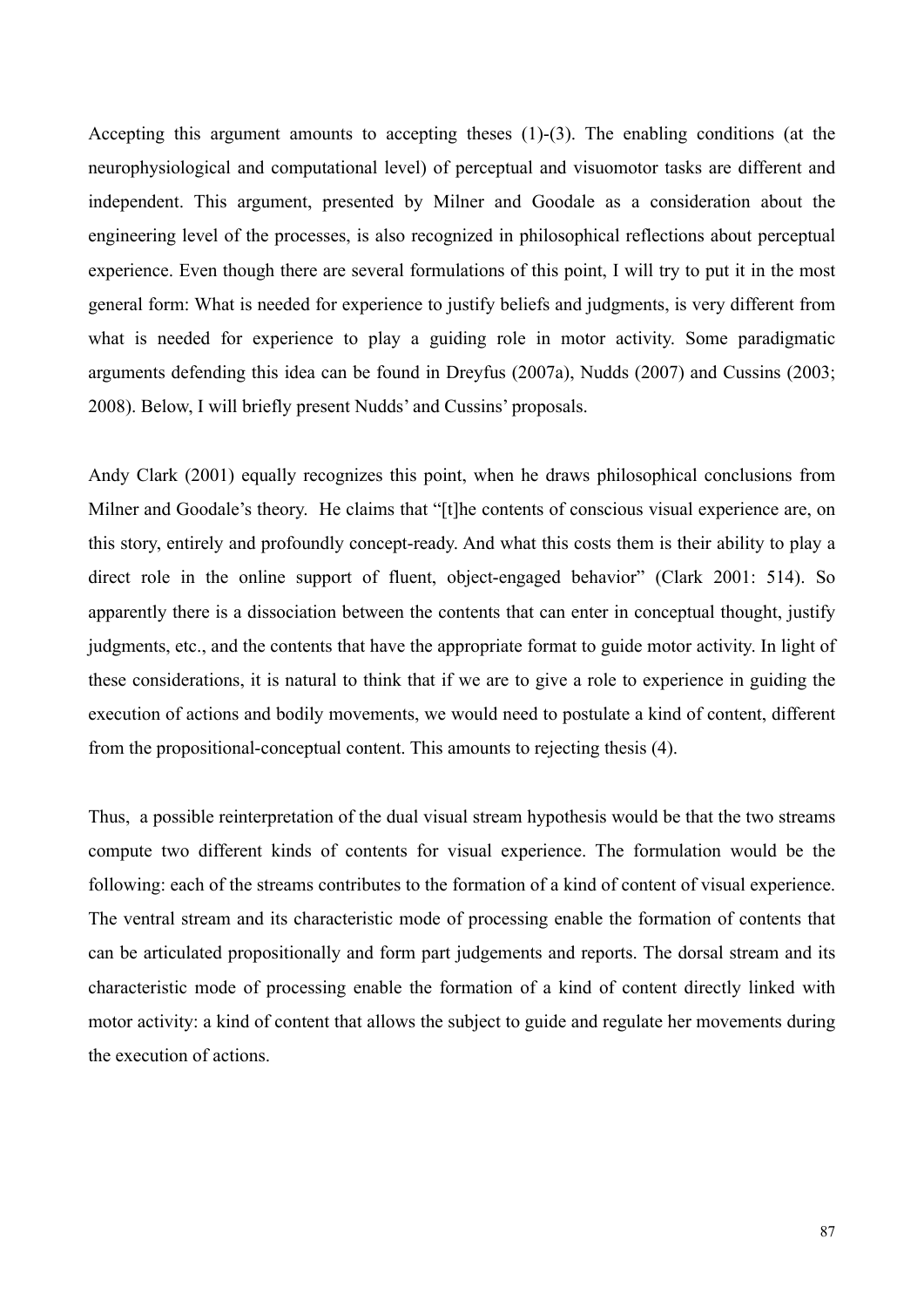This reinterpretation is compatible with a minimal reading of the empirical evidence presented by Milner and Goodale, as I will show below.<sup>47</sup> In this minimal reading,  $48$  there is a double disassociation between the formation of perceptual judgments and the visuomotor control of action. This interpretation differs from Milner and Goodale's, because it does not deny that visuomotor control depends on the visual experience of the subject.

### 3.2.2 The wide view of experience and the GP model

At this point, I want to clarify that the goal of this work is not to formulate and defend a particular theory about the contents of perceptual experience. The goal would be better described as the formulation of the *desiderata* for a theory of the content of experience, in accordance with the considerations about the relation between perception and action, that have been presented throughout the thesis. What I have called the wide view of experience is no more than the sketch of the points that should be included in a theory of experience in order to account for the (equally sketchy) understanding of intentional action described above.

The starting point of this proposal is Frankfurt's criterion to distinguish a subject's actions and the bodily movements that are alien to her. This criterion is that the subject guides her movements as they are being made. In section 3.1 I claimed that, in order to be able to guide her movements, the subject must have access to negative feedback: there must be something that presents the movements to the subject as incorrect in the light of the disposition of the environment. If the information that determines the correctness of a movement is not available in experience to the subject, but only to a module in the brain, it cannot be said that the subject is the one guiding the movement. Rather, it would be the brain module doing the guidance. The narrow view of experience involved in the dual visual stream hypothesis is inappropriate for this model, because it denies that the features of objects relevant to guide movements are available in experience. The wide view of experience, suggested here, admits that experience has non-propositional, and nonconceptual, contents that present the subject with the normative frame for her bodily movements. Among the theories of non-conceptual content, there are two candidates that could constitute a wide view of experience satisfying the *desiderata* established here.

<span id="page-87-0"></span><sup>47</sup> See Chapter 4

<span id="page-87-1"></span><sup>48</sup> See Chapter 1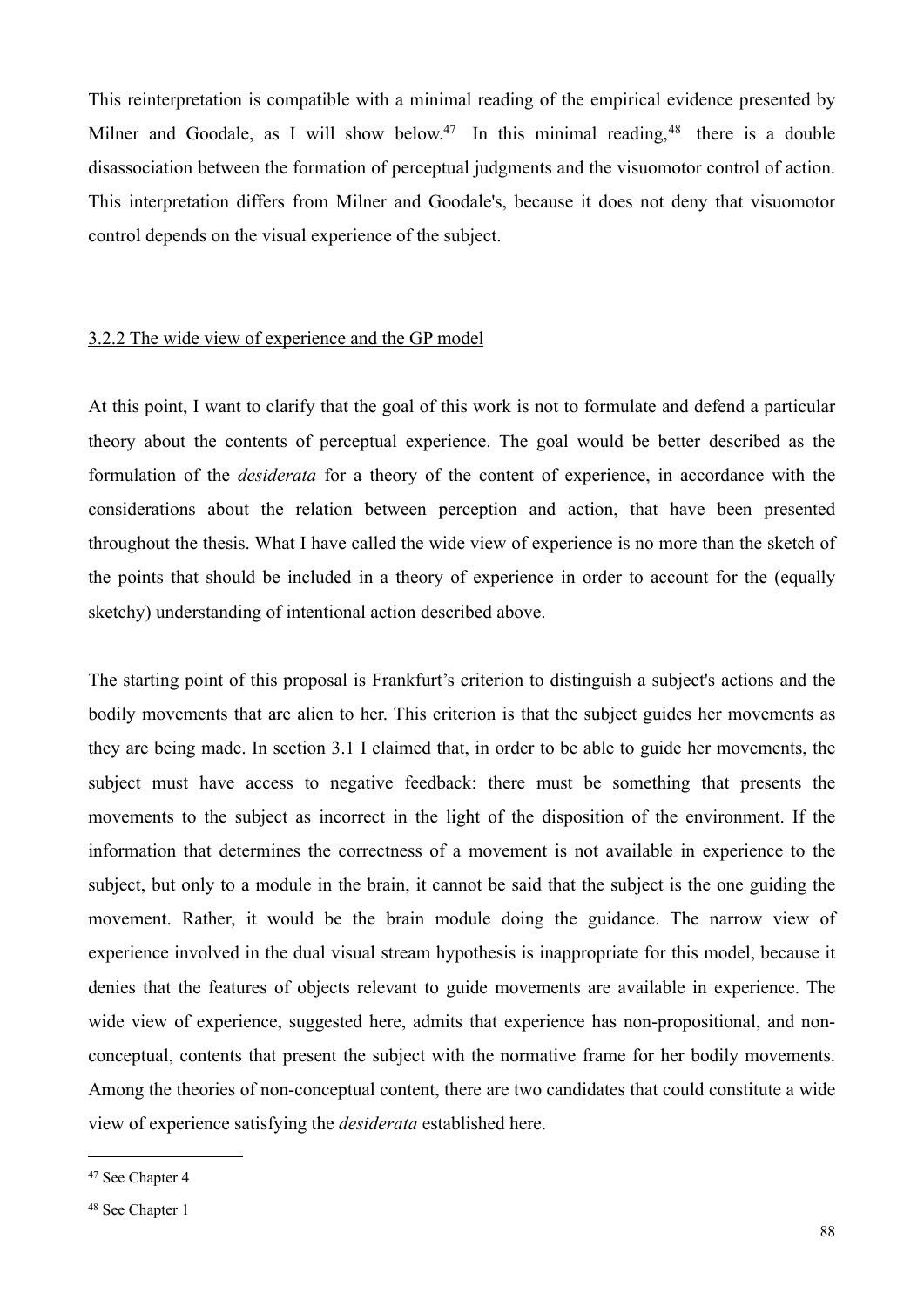One alternative is Matthew Nudds' (2007) theory, according to which experience has *presentational* contents, on the one hand, and *directive* contents, on the other. The first kind of contents present the world "as being a certain way", and can be the base for perceptual judgments (Nudds 2007: 11). The second kind of contents do not present properties of the world, but present the way in which the subject must perform her actions and movements. According to Nudds, the subject knows how to move in order to perform an action on an object, in virtue of her perceptual experience of the object. Visual experience guides movements, because it presents the subject with the way her movements should be made; it contributes to the constitution of a guide for motor activity. These visual contents are not presentational, for such contents are useless in the determination of the correct movements for the performance of an action: "Being aware of an object as being some way could only determine an action in the context of a piece of practical reasoning: you are aware of an object as being some way and, given that, have to work out how to move in order to achieve your goal [...] there's no direct move from being aware of an object as being some way to the way you ought to move in order to act on it" (Nudds 2007: 12-3). The visual content that is useful for guiding is the directive content that directly shows the subject how she should move (Nudds 2007: 11).

Another alternative is Adrian Cussins' (2003; 2008) theory, that postulates a similar dichotomy between the contents of experience. Cussins claims that *mediational* (non-conceptual) content differs from *referential* (conceptual) content in two features: its governing normativity and its mode of presentation. Referential content is governed by the normativity of truth. This is cashed out as follows: referential contents, are the contents of thought, judgment, belief and other mental states whose content can be specified by means of propositions. Adopting a Fregean framework, Cussins conceives propositions and thoughts as contents that can be evaluated in terms of their truth or falsehood. In other words, the standard for the correctness of these contents is truth, and so they are governed by this norm; they aim at being true (Cussins 2003: 152). The governing normativity of a type of content determines a mode of presentation of the world given in that content. Referential content is governed by truth, and so it presents the world as that which makes the content true or false. Referential content presents the world as a field of referents: truth-makers (Cussins 2003: 152).

Mediational content, on the other hand, answers to what Cussins calls *mundane normativity*: the normativity of fluent and skillful motor action. Bodily movements in an environment have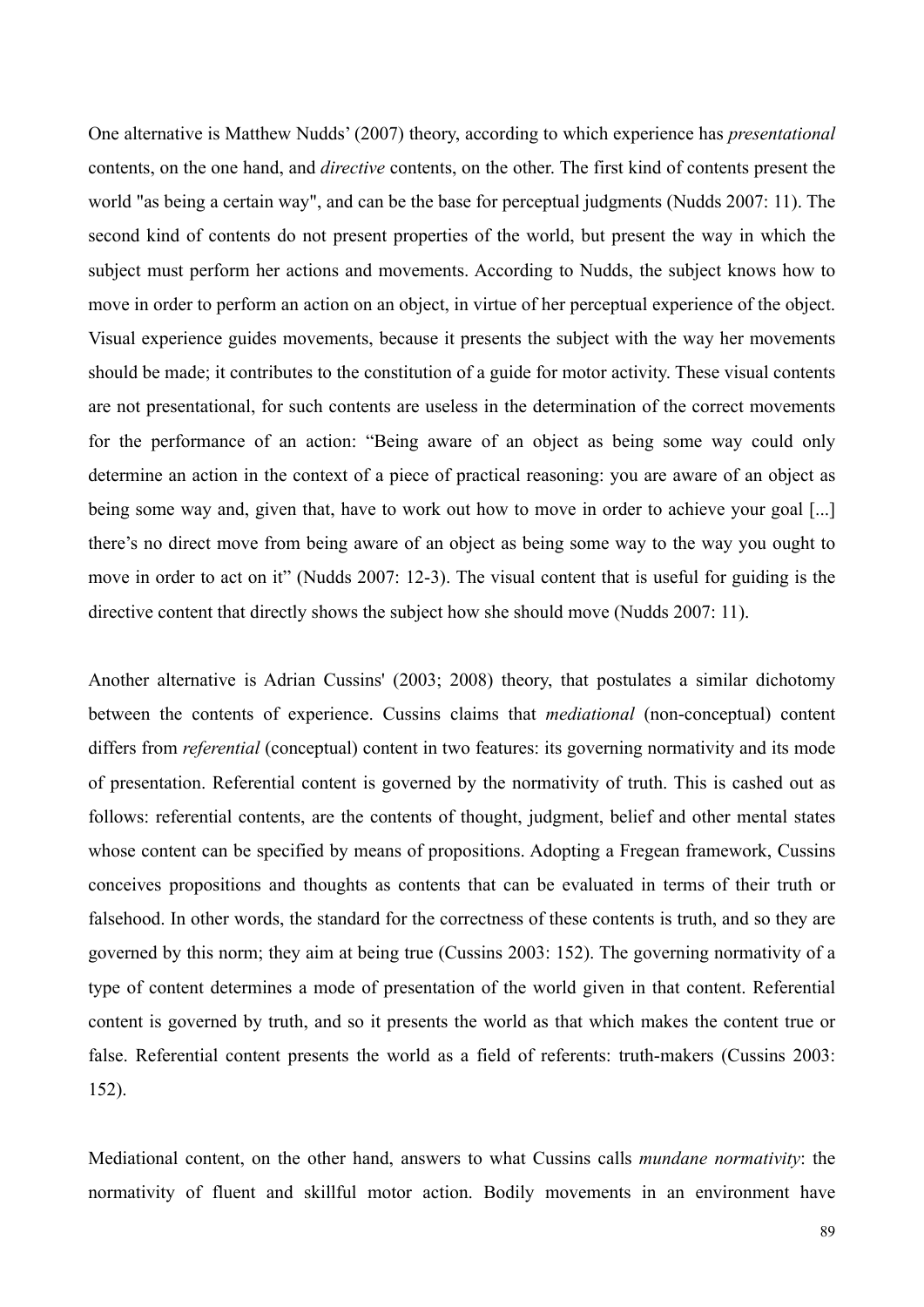conditions of correctness: they can be done in way that is attuned to, and harmonious with, the environment; or they can be done clumsily and incompetently (Cussins 2003: 154). These correctness conditions constitute the normativity that governs mediational content. Consequently, mediational content is not truth-evaluable, but rather is answerable to this standard of fluent, skillful activity. In Cussins' theory, it follows that mediational content has a characteristic mode of presentation of the world. It presents the world as a field of mediation for activity, a field of affordances, solicitations, obstacles, etc. (Cussins 2003: 155).

Mediational content is not only non-conceptual, but also non-conceptualizable, insofar as it is not a kind of content that can be specified in terms of truth-conditions, and its characteristic mode of presentation is not that of referents. In other words, mediational contents are not the type of contents that can be part of judgments and beliefs, because their normative conditions and mode of presentation differ from those of judgments and beliefs. This point is made clear by Cussins' example of the skilled motorcyclist.

Many years ago I used to ride a motorcycle around London and I would often exceed the speed limit. One time a policeman stopped me and asked, "Do you know how fast you were traveling?" He didn't mean it to be a difficult question; really just a preamble to his telling me how fast I was going. But, lost inside my full-face motorcycle helmet, it dawned on me that this was in fact a difficult philosophical question. On the one hand, I did know, and know very well, how fast I was traveling. I was knowingly making micro-adjustments of my speed all the time in response to changing road conditions. [...] On the other hand, I did not know how fast I was traveling in the sense of the question intended by the policeman. I was unable to state my speed, in an epistemically responsible way, as some number of miles per hour […] My knowledge of my speed wasn't structured in that kind of way. (Cussins 2003: 150)

The speed at which he was traveling was presented to him as a guidance for his movements and adjustments of his body, but not as something which could be judged. That is, not as a propositional knowledge about his speed, which he could judge as true. Still, "[t]hese micro-adjustments weren't simply behaviors, the outputs of some unknown causal process. They were, instead, epistemically sensitive adjustments made by me, and for which I was as epistemically responsible as I was for my judgments" (Cussins 2003: 150). This epistemic responsibility over his movements implies that they were not guided by subpersonal, unconscious processes (as EBS and tele-assistance would claim) but they were guided by personal-level conscious experience.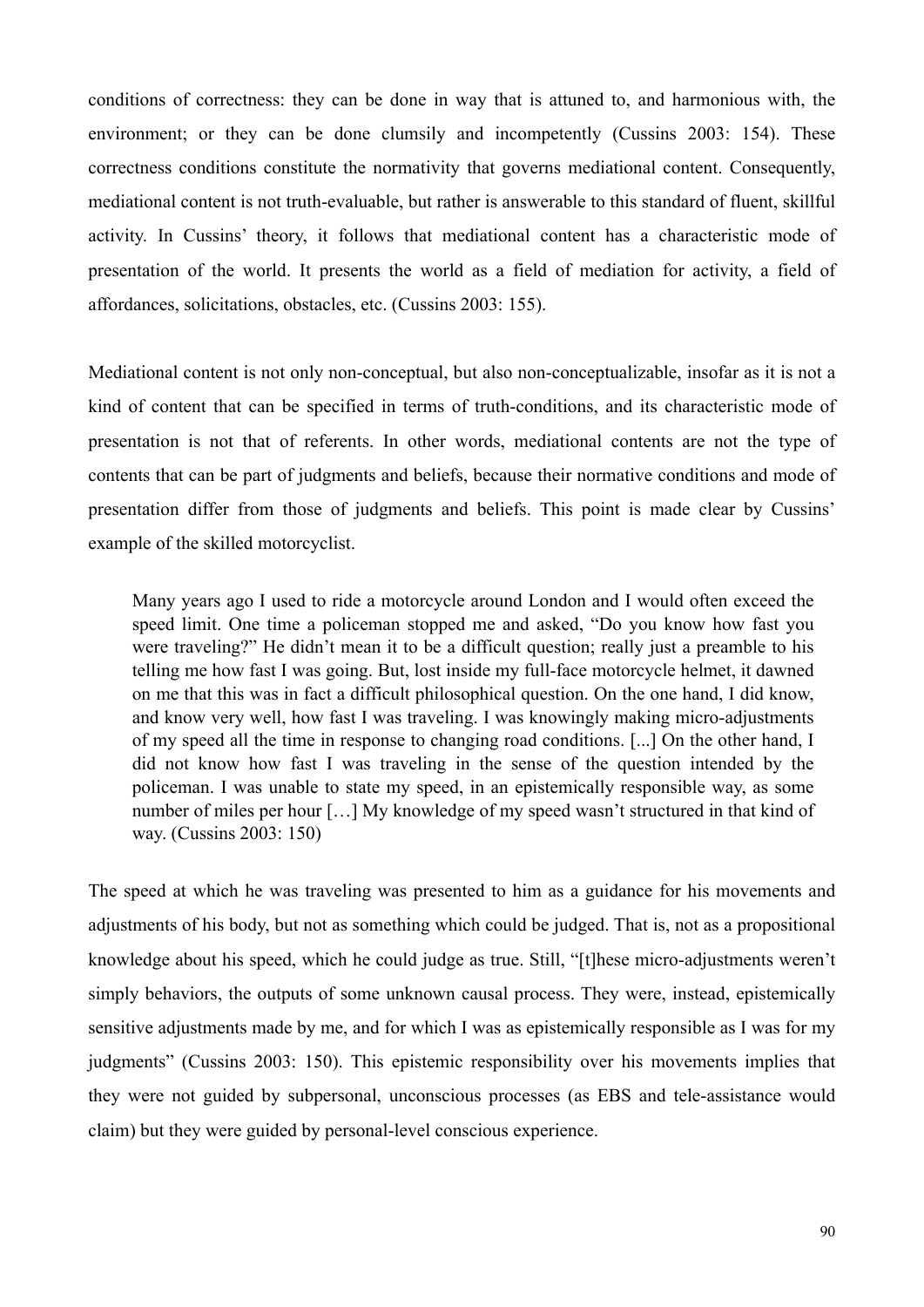According to Cussins what makes mediational content apt for the guidance of motor activity is the fact that it shares its correctness conditions. In fact, the governing normativity of mediational content is inherited from the governing normativity of skillful activity (Cussins 2003: 156). Mediational content can guide motor activity because it presents subjects with a field for action, in which some movements are presented as correct and some as incorrect.

Cussins uses an example that is specially useful in this discussion: In going across an unknown room, an agent is guided by the disposition of the objects in the room. Such disposition is presented to the subject as a guide for her activity of walking across the room; that is, it presents the room in a way that shows the subject which are the fluid, skillful courses of action. This form of guidance for movements has a normative character. There are some appropriate courses of activity and some inappropriate; some movements are skillful and some others are clumsy. Cussins holds that this form of guide is not given by the intention of the subject to go across the room: "The normativity that guides your activity is not given by your intention because even if you have one—and you may not— there is also a structure to your activity which would be the same whatever was your intention" (Cussins 2008: 25). To repeat an idea that has been present in this and the previous chapter: the intention does not determine the totality of motor activity, although it may provide an additional guide to the agent. It is meditational content, as such, what guides motor activity; the subject's experience of the environment, affording certain courses of action and inhibiting others.

Although Cussins' and Nudd's theories have strong disagreements, they have some common ground. Firstly, they both claim that propositional content is not enough to guide motor activity. Such content, is (only) useful to form intentions. From intentions on, though, there is much to be done: the correct movements in the environment must be determined, and the subject's movements must be guided to conform to such conditions, and thus successfully fulfill the subject's intention. Propositional content does not have the appropriate structure for this task.

Secondly, both agree in the idea that non-conceptual content (be it directive or meditational) provides the agent with a sort of knowledge of how she should move in her current environment. This knowledge is not propositionally articulated; rather the subject has direct access, in her experience, to the features of the environment that show her how to move. The subject *sees* how to move: she sees the environment and the object as affording certain courses of activity. This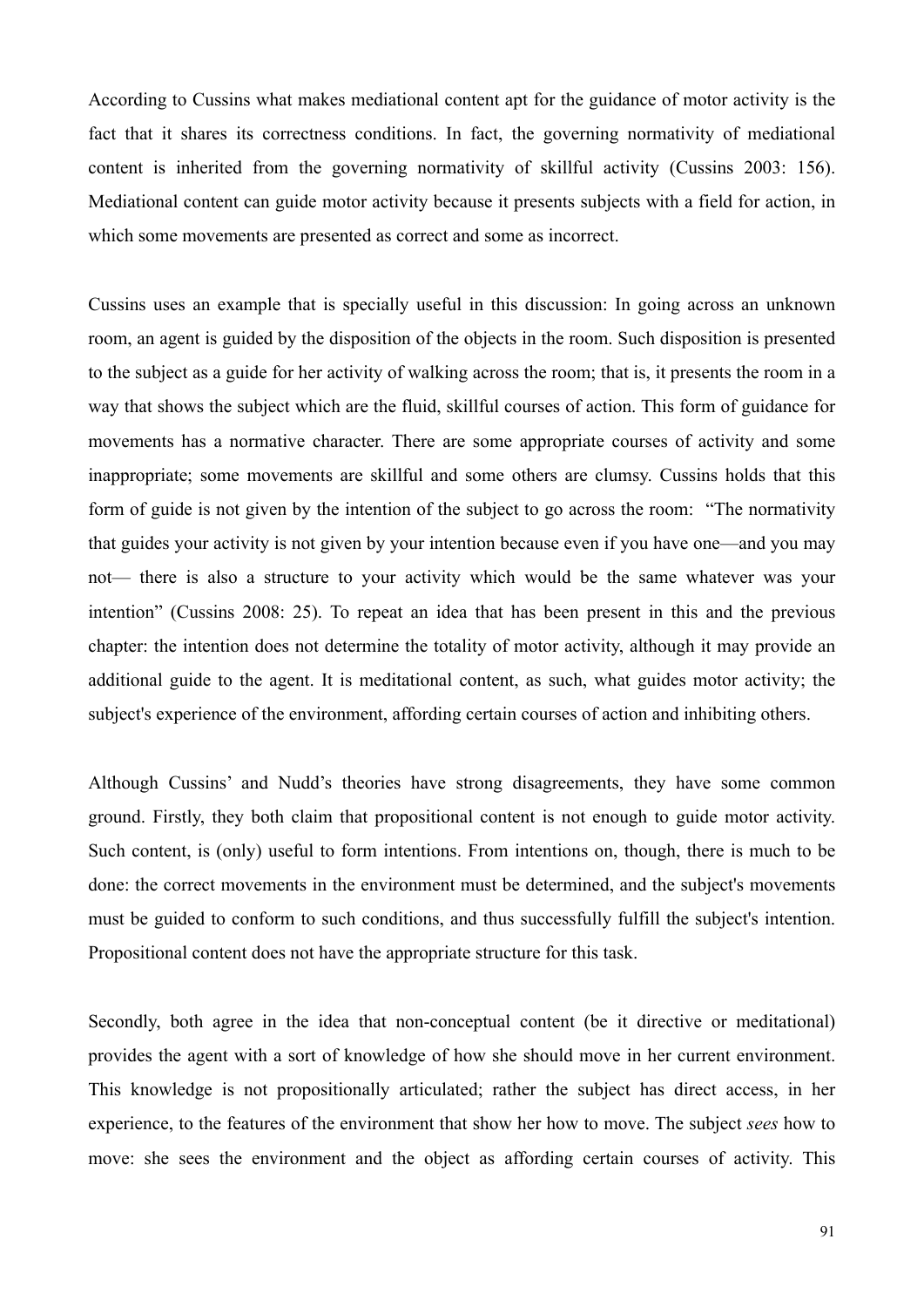knowledge is a normative frame for the agent's motor activity: it allows her to see when the course of action is in the right path and when there are deviations and errors.

The way in which it is possible for experience to constitute a normative frame for movements is that it presents the environment of the agent as a field of activity in which some movements are correct while others are not. If the subject's experience presents her some courses of action as correct, she can guide her movements on the basis of that experience, taking an attitude of commitment toward it. Letting herself be guided by the non-conceptual contents of her experience is taking epistemic responsibility for its contents.

In tracing normative frames for movements, non-conceptual content performs two roles simultaneously: it provides the subject with the negative feedback needed for guiding her movements, and, while the subject does not receive negative feedback, she will know that she is in the right course and there is no correction needed. She will know that her movements are appropriate in the light of the normative frame traced by experience and that, were her movements incorrect, experience would reveal them to be so. In this way there is a commitment with the experience that guides her movements. Insofar as such contents are accessible and the subject guides her movements by them, she takes epistemic responsibility for them.

This leaves us with an outline of a theory of the content of perception. Sketching these aspects allows a further exploration of the alternatives available, with their problems and advantages. The hardest part of the investigation is still to be done. Firstly, we need a theory that can account for the intimate relation between perception and motor activity, and explain how the two kinds of contents integrate.

Secondly, we need a further explanation of the notion of *normativity* at the non-conceptual level of motor activity. I have adopted a formulation of normative relations found in McDowell: "relations such as one thing's being warranted, or --for the general case-- correct in the light of another" (1994a: xv). At first sight, this is a wide enough description, according to which movements and non-conceptual contents could also stand in normative relations to each other. But McDowell himself denies that this kind of relations can be found outside the realm of concepts (1994a: 5). To support the view that I have here suggested, an explanation and development of the notion of normativity is needed. A possible path to take is to start with the notion of motivation and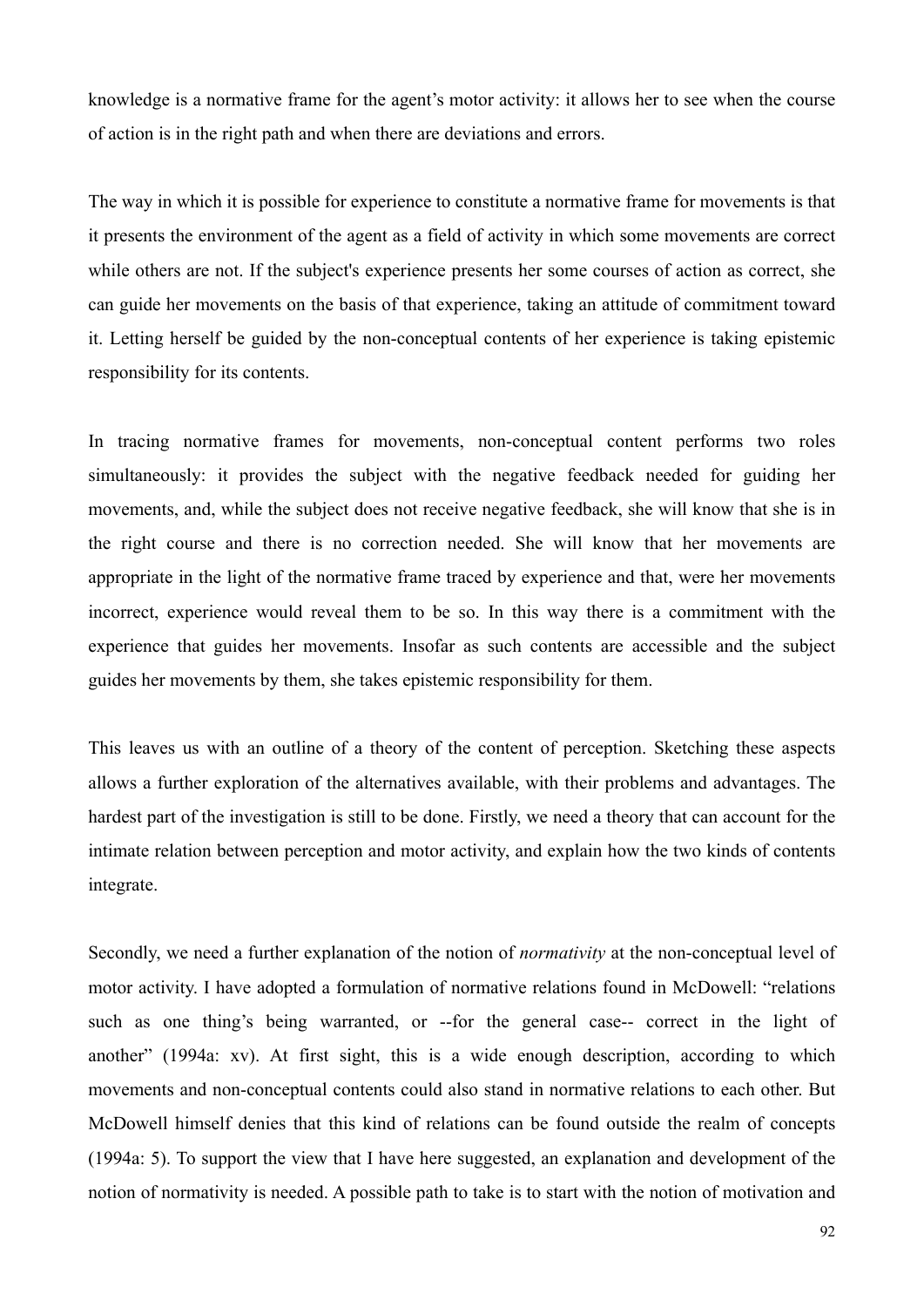normativity used in some branches of phenomenology, such as Merleau-Ponty's and his followers. But this is the topic of further investigations.

### 3.3. Conclusions of the chapter

In the dual visual streams theory there are two intertwined theses: the narrow view of perceptual experience and the tele-assistance model of intentional action. In this chapter I have proposed a model of the perception-action relation that presents alternatives to both theses: the wide view of perceptual experience and the glide path model of action. The model of action that I propose has the advantage of explaining how a bodily movement can *belong to a subject,* in the sense of being *made by her*, and not merely something happening in her body. This accounts for the responsibility of the subject over the bodily movements she makes in the course of her actions. Assuming the principle I presented in the second chapter, according to which the responsibility over a movement entails epistemic responsibility over the information that guides it, accepting the Glide Path model (GP) would require a broader understanding of experience in which there are experiential contents that present the subject with useful and relevant feedback for guiding her movements in tune with the environment. For this reason, the GP model goes hand in hand with the wide view of experience in which there are two kinds of contents in perception: a propositional content, that provides the basis for the formulation of experiential judgments and intentions, and a sort of non-conceptual content that presents to the subject the normative feedback for the guidance of bodily movements.

I presented, shortly, two theories of the non-conceptual content of experience that could satisfy the *desiderata* established in this investigation: Matthew Nudds's theory of directive content and Adrian Cussins's theory of meditational content. I did not explore the differences between these theories, nor the possible advantages that each could have over the other one. That task is left for another time. However, the common aspects of the theories help as a starting point for the formulation of an outline of a theory of experience that can explain the central role that perceptual experience plays in motor activity, and the way in which an agent is responsible for her movements (by being epistemically responsible for the information used to guide them).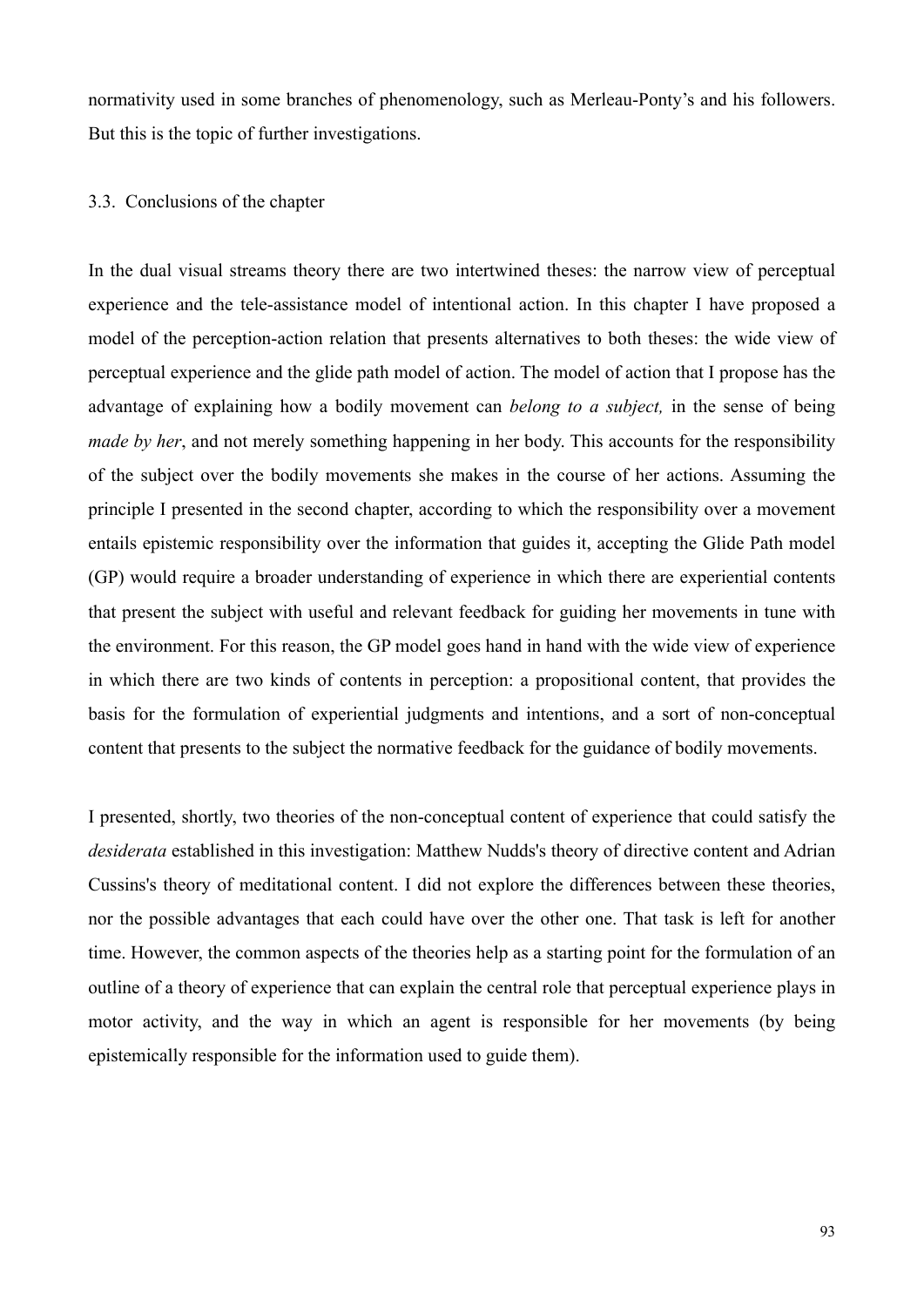# Chapter 4 Objections to the GP Model and the Wide View of Experience

In the previous chapter I presented a model of the relation between action and perception. In the first place, I presented a model of action that seeks to avoid conceptual difficulties within the teleassistance model: the glide-path model. This way of conceiving action goes hand in hand with a certain view of perceptual experience: the wide view of experience. I suggested these two elements could constitute a view of the relation between experience and action that avoids the conceptual problems entailed by Milner and Goodale's model. In this chapter I will defend the model from two angles: first, I'll defend it from two philosophical objections; second, I'll show that it is consistent with the empirical evidence put forward by Milner and Goodale.

### 4.1 The philosophical front

One of the conclusions obtained from arguments developed in previous chapters was the need to abandon the narrow view of experience, adopted by the dual visual stream hypothesis, which leads to severe conceptual difficulties. The points I've held in my discussion assume that this conception derives from slightly arbitrary criteria used to ascribe perceptual experiences to a subject in experimental conditions. Nonetheless, there are strong philosophical reasons to adopt this view. In this section I'll examine the argument put forward by Andy Clark (2001; 2007; 2009) in support of a narrow view of experience (defending his claims from some objections similar to the ones I have put forward), to evaluate more clearly its philosophical advantages and disadvantages.

### 4.1.1 Against non-conceptual content

In his 2001 article, Clark argues against theories that postulate a content of perceptual experience that is specified through its role in guiding motor activity. In other words, theories that claim that there is a direct link between perception and motor activity, and that this link is given by the nonconceptual content of experience.

Clark describes his target-theories in the following way:

[I]n several influential treatments (Evans, Peacocke, Cussins), a notion of the nonconceptual content of conscious perceptual experience is, prima facie, being required to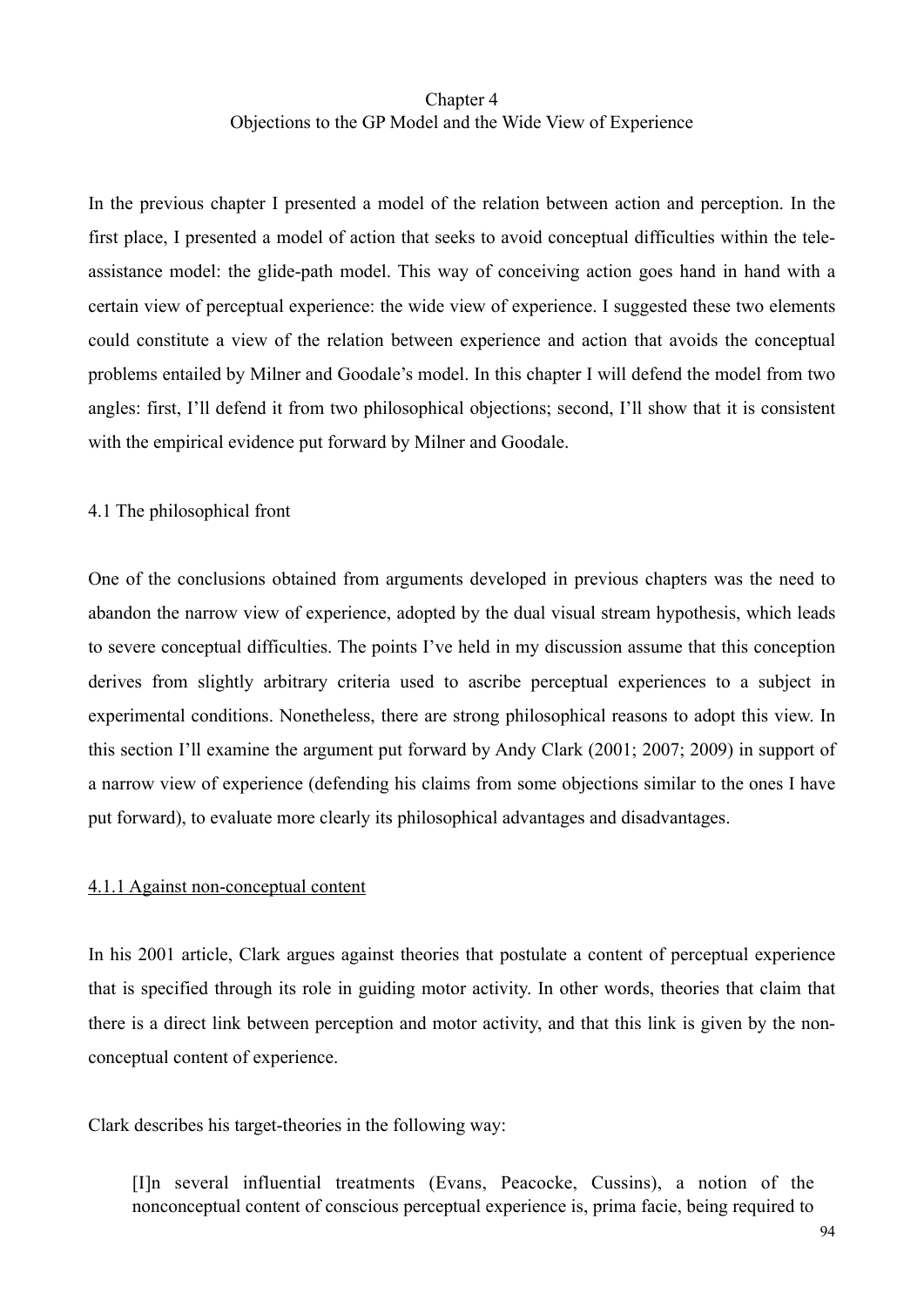play a dual role: to reflect, on the one hand, the nature and grain of our conscious experience; and to make intimate contact, on the other hand, with the ongoing control of motor activity. What holds these two strands together is the perfectly commonsensical (but potentially false) Assumption of Experience-Based Control. This assumption thus plays a special role in attempts to legitimate a notion of nonconceptual content (Clark 2001: 499)

Clark claims that the notion of non-conceptual content has two roles: (1) account for the fineness of grain and richness of detail of our perceptual experience; and (2) provide a direct link with motor activity. According to this article, the main motivation to put forward some kind of non-conceptual content is the need to account for the fineness of grain of experience, which don't seem to be captured by our conceptual repertoire. The link with motor activity is the result of the need to establish criteria for the fixation of non-conceptual contents (Clark 2001: 496-7). He claims that these two features of non-conceptual content are held together by EBC:

Assumption of Experience-Based Control (EBC): Conscious visual experience presents the world to the subject in a richly textured way, a way that presents fine detail (detail that may, perhaps, exceed our conceptual or propositional grasp) and that is, in virtue of this richness, especially apt for, and typically utilized in, the control and guidance of finetuned, real-world activity. (Clark 2001: 496)

The formulation of EBC deserves some close attention. Clark claims that EBC plays a central role in the legitimation of the notion of non-conceptual content, insofar as it creates a connection between the two roles for non-conceptual content, and thus keeps both strands together. According to his formulation of EBC, it is *because* the non-conceptual content of experience presents the world in fine detail that it is apt to play a role in the guidance of motor activity.

Clark quotes empirical evidence from Milner and Goodale's theory to argue against EBC. He maintains that this evidence proves that motor control isn't guided by the contents of conscious visual experience, but by unconscious information processed in the dorsal stream: "The apparently fine detail [...] of our conscious visual awareness is not, if this is correct, the ongoing driving force behind our successful object-oriented manipulations" (Clark 2001: 511). According to Clark, as long as empirical evidence refutes EBC, it also refutes the theories that try to establish a direct link between perceptual experience and the control of motor activity. In place of EBC, Clark proposes EB[S49](#page-94-0) as a hypothesis to explain the link between experience and action. EBS establishes an

<span id="page-94-0"></span><sup>49</sup> See Sections 1.1 and 2.1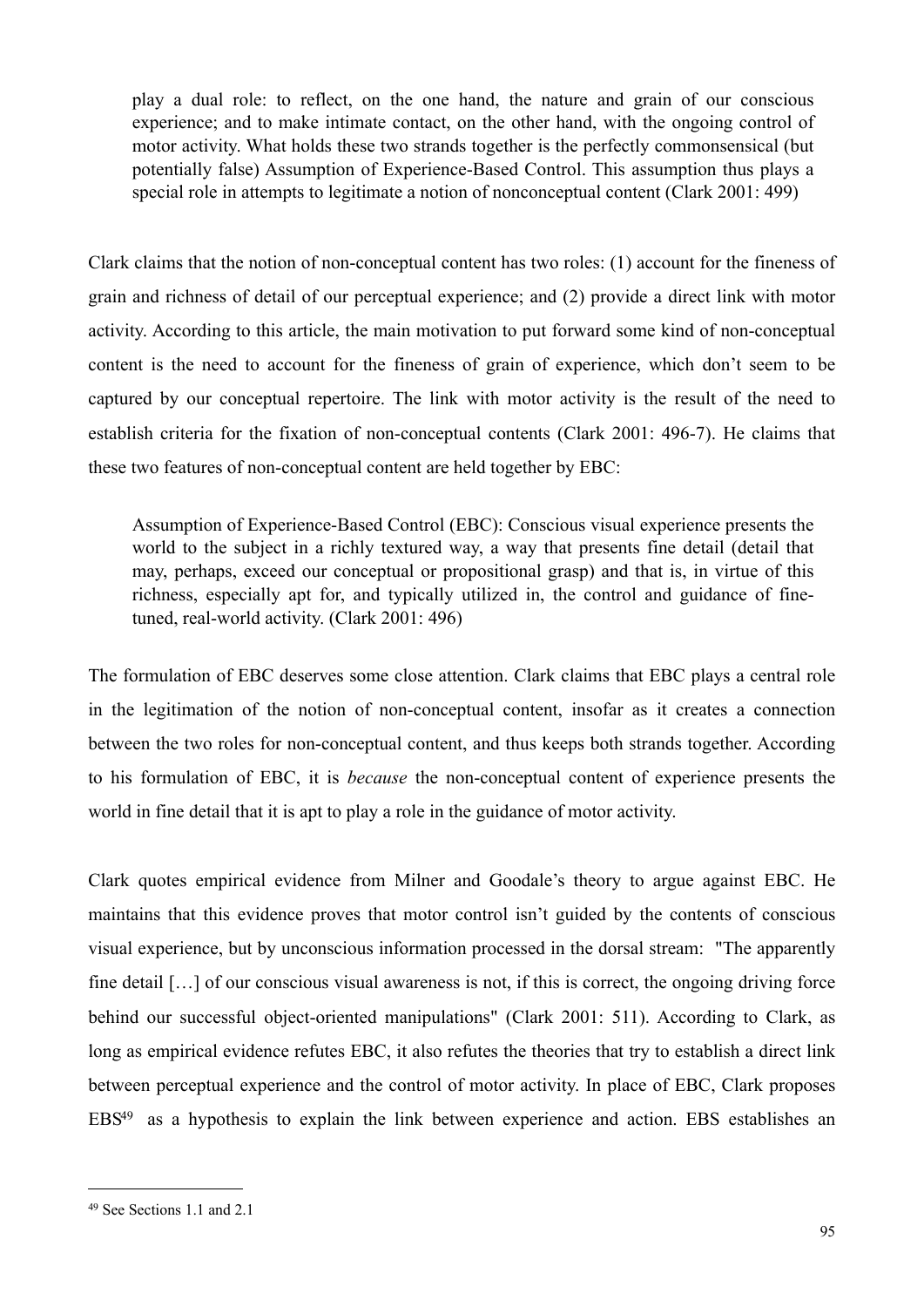indirect link between the contents of experience and the guidance motor activity (a link that, as I explained in Chapter 2, can be understood through the tele-assistance model).

Although Clark doesn't claim that Milner and Goodale's hypothesis, and EBS imply a conceptualist view of experience, he considers that they provide support for this kind of views (2001: 516-7): "Where the friends of nonconceptual content aligned visual experience and visuomotor action, and kept these distinct from conceptual reason, EBS thus invites us to align conscious visual experience and conceptual reason, and to keep these distinct from visuomotor action" (Clark 2001: 514). EBS doesn't necessarily imply this conception, since it is consistent with some notions of nonconceptual content, such as Peacocke's and certain interpretations of Evans'; but since none of these notions establishes a guiding link between experience and motor activity, they can't fulfill the role that, I've argued, non-conceptual content must play.

Hence it would seem Milner and Goodale's theory contradicts any effort to assign a type of content to experience that has a direct link with motor activity and can be used as a guide to execute actions. Nonetheless, several important points should be kept in mind. In the first place, Clark criticizes a particular notion of non-conceptual content. According to this notion, it is the fineness of grain and richness of detail of experience that guide activity. What the dual hypothesis shows is that the high degree of detail in visual experience is totally useless in guiding motor activity, since the kind of information required by visuomotor control is different in kind from the information contained in the subject's perceptual contents. Evidence shows, especially in cases of optical ataxia, that preserving details of visual experience is not enough to guarantee successful visuomotor control. The cases of visual form agnosia and blindsight show that it is possible to have successful visuomotor control, even without possessing the typical richness of detail of experience.

But this notion of non-conceptual content disfigures some of the proposals mentioned by Andy Clark; specifically, Adrian Cussins' (2003) proposal. Moreover, Clark's portrayal of theories of nonconceptual content is tendentious, insofar as it makes the theories liable to his objections. In what follows I'll explain why. Clark criticizes theories of non-conceptual content based on the assumption that, according to these theories, it is the fineness of grain and the richness of detail of our experience that make it appropriate for the control and guidance of motor activity. There is, however, a known flaw in the arguments for non-conceptual content that appeal to the fineness of grain of perceptual experience. This flaw is well described by McDowell in the third lecture of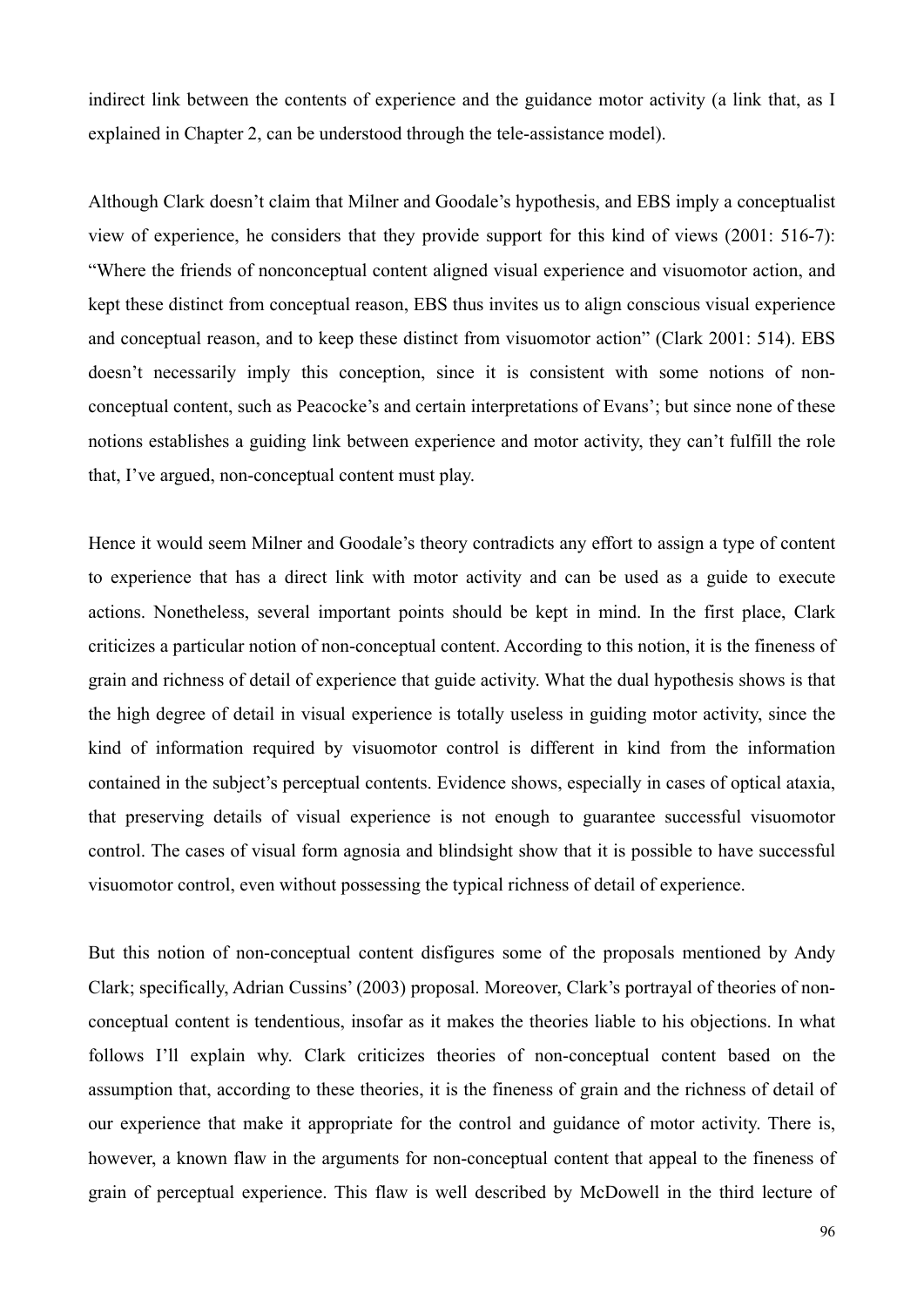*Mind and World* (1994). McDowell objects to Evans' argument, which can be stated as follows: our experience has a fineness of grain and richness of detail that exceeds by far the scope of our conceptual repertoire. We don't have enough concepts to capture all the contents that we are able to discriminate in experience, since concepts are coarser grained than our perceptual discriminative capacities. This is evident with the case of shades of color. We have a limited stock of color concepts, although we are capable of perceiving and discriminating shades of color with a high determinacy of detail. Evans takes this as evidence for his claim that experiential content is nonconceptual:

No account of what it is to be in a non-conceptual state can be given in terms of dispositions to exercise concepts unless those concepts are assumed to be endlessly finegrained; and does this make sense? Do we really understand the proposal that we have as many color concepts as there are shades of color that we can sensibly discriminate? (Evans 1982: 229)

McDowell responds to this claim by arguing that, even if the premise of the argument is granted, the conclusion does not follow. The reason is simple: although we may not have as many colorconcepts as shades of color in our experience, those contents can be captured by demonstrative concepts, such as "that shade".

It is possible to acquire the concept of a shade of color, and most of us have done so. Why not say that one is thereby equipped to embrace shades of color within one's conceptual thinking with the very same determinateness with which they are presented in one's visual experience, so that one's solar concepts can capture colors no less sharply than one's experience presents them? In the throes of an experience of the kind that putatively transcends one's conceptual powers --an experience that *ex hypotesi* affords a suitable sample-- one can give linguistic expression to a concept that is exactly as fine-grained as the experience by uttering a phrase like "that shade", in which the demonstrative exploits the presence of the sample (McDowell 1994: 57).

Thus, even if the contents of experience are not already conceptualized, they are clearly conceptualizable, or concept-ready.[50](#page-96-0) If the fineness of grain and determinacy of detail of perceptual experience can be captured by demonstrative concepts, and if they can be articulated in demonstrative thoughts, then they can also be articulated in perceptual judgments. Consequently, if all there is to the non-conceptual content of experience is its fineness of grain, then all the content

<span id="page-96-0"></span><sup>&</sup>lt;sup>50</sup> What, according to McDowell, ensures that these demonstratives involve conceptual capacities is the fact that they persist into the future, and can be articulated in thoughts about past experience: "[W]hat ensures that it is a concept […] is that the associated capacity can persist into the future, if only for a short time, and that, having persisted, it can be used also in thoughts about what is by then the past, if only the recent past" (McDowell 1994: 57).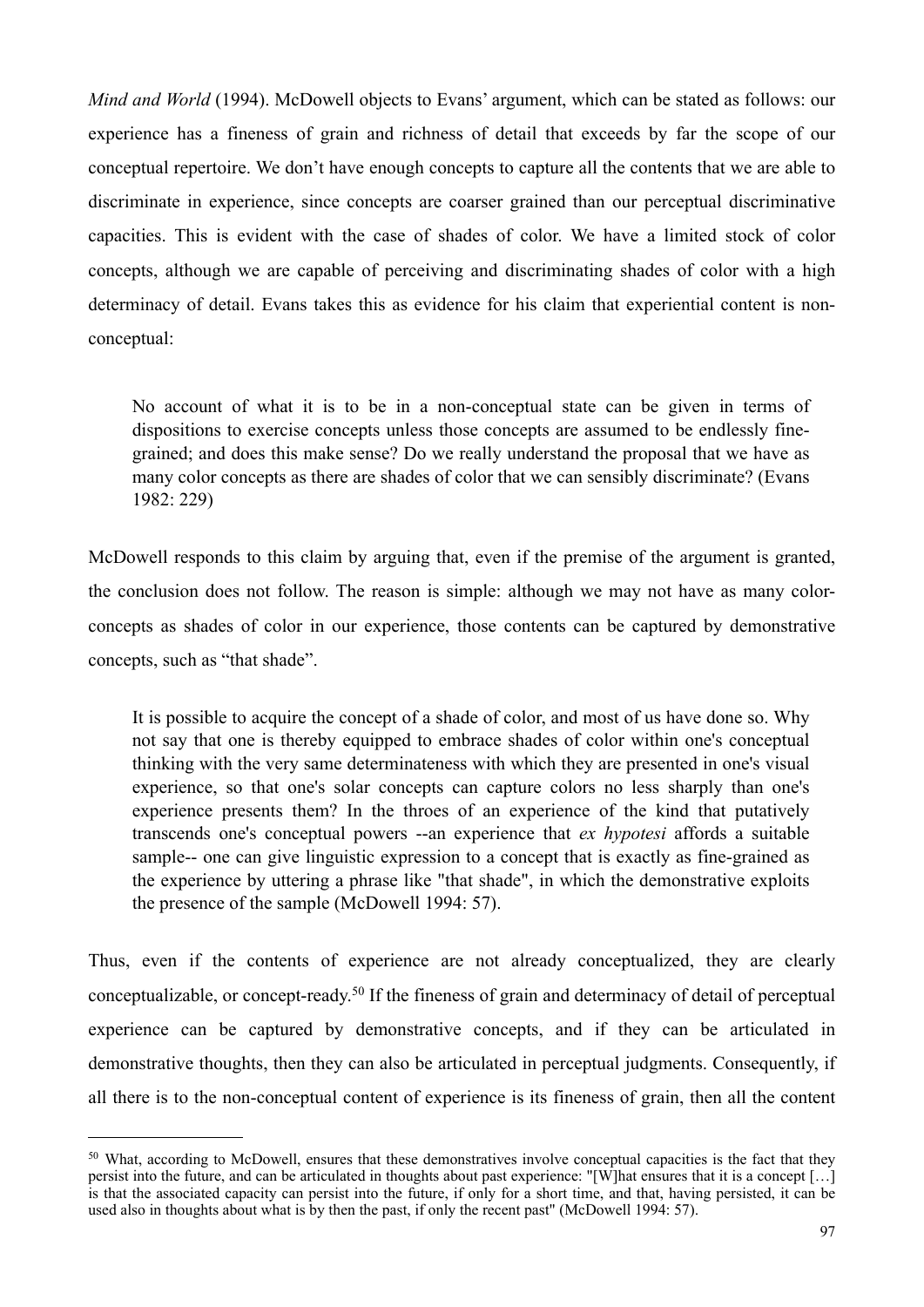of experience can be a part of a perceptual judgment. This conception of non-conceptual content is, therefore, in agreement with Milner and Goodale's narrow view of experience.

Hence, the flaw that McDowell diagnoses for "fineness of grain" arguments for non-conceptual content makes them equally liable to fall under Clark's objections. These arguments can only show that there are contents in experience that are not already conceptualized. They do not show, however, that there are non-conceptualizable contents. This implies that the contents of experience can always be part of judgments, for they can always be subsumed by (demonstrative) concepts.

Clark argues, based on Milner and Goodale's evidence, that contents of experience are not used in the guidance of motor activity. He claims that the evidence shows a dissociation between what is part of subjects' experience and the information that guides motor control. In the first chapter I argued that Milner and Goodale's evidence only shows a dissociation between motor guidance and the contents of experience that can be part of judgments. The claim that there is a dissociation between experience and motor control presupposes a view of experience according to which the contents of experience are only those that can be part of judgments.

Clark portrays all the theories of non-conceptual content as adopting the "fineness of grain view"; that is, as adopting a view in which the non-conceptual contents of experience are concept-ready and apt to be part of judgments. For this reason the theories are vulnerable to his attacks. In other words, Clark characterizes those theories as agreeing with the narrow view of experience. If they agree with these view, then they grant the presupposition that is required to justify the claim that there is a dissociation between experience and motor control.

If richness of detail is all there is to non-conceptual content, then Milner and Goodale's evidence clearly shows that there is a dissociation between the contents of experience and the information that guides motor action. What this analysis should make clear is that Clark's argument, not only presupposes a view of experience according to which experiential content is concept-ready, but also characterizes theories of non-conceptual content in a way that agrees with this view. For this reason, Clark's argument is tendentious, insofar as it presents the theories in a way that makes his conclusion inevitable.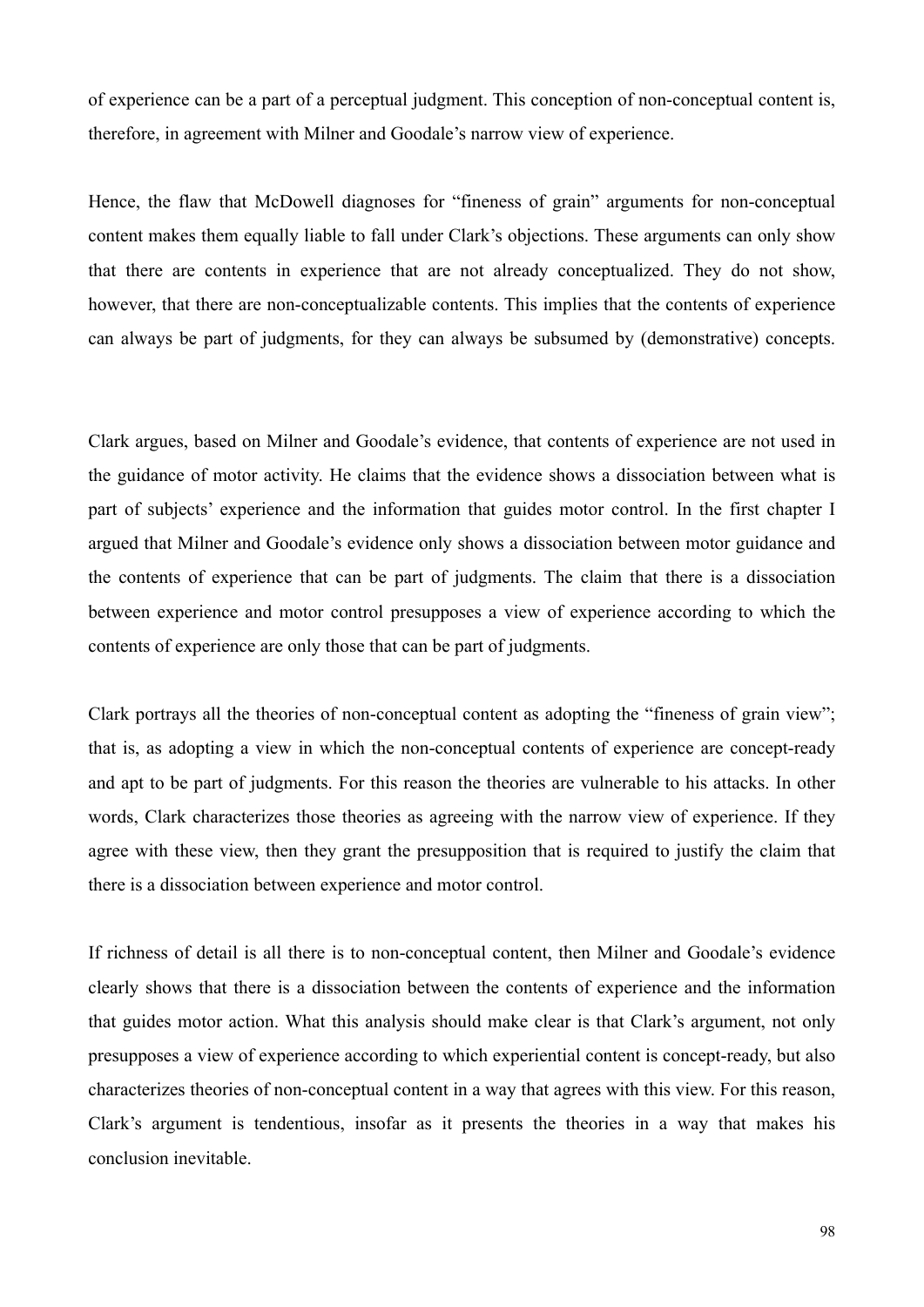This portrayal of the theories of non-conceptual content clearly misrepresents Cussins' view. There is a fundamental difference between Cussins' (2003) proposal and the fineness of grain theories of non-conceptual content. While the latter argue for a negative characterization of non-conceptual content, the former argues for a positive characterization. Fineness of grain arguments intend to show that there are contents in the visual experience of subjects for which they do not possess the relevant concepts. Cussins, however, not only adopts the idea that non-conceptual content is a type of perceptual content that exceeds subjects' conceptual capacities (i.e. he adopts the negative view), but he also makes an attempt at a positive view, by characterizing non-conceptual content as *mediational content.*[51](#page-98-0) According to Cussins, what links non-conceptual content to motor activity isn't the degree of detail or the fineness of grain of perceptual experience, but the fact that the norms governing non-conceptual content are the same that govern activity. According to Cussins what makes mediational content apt for the guidance of motor activity is the fact that it shares its correctness conditions. In fact, the governing normativity of mediational content is inherited from the governing normativity of skillful activity (Cussins 2003: 156).

This is why EBC doesn't capture Cussins' proposal adequately, and why the arguments against EBC don't seem to contradict Cussins' proposal. In fact, Cussins' theory, as I suggested in the third chapter, is coherent with some of the premises that motivate the dual stream hypothesis. It also maintains that the requisites for visual experience's usefulness in guiding activity are largely different from the requisites for experience's justification of judgments. To put it in terms I've used so far, in Cussins' theory non-conceptual content shows the subject the correctness conditions of motor activity. Later on I will return to the compatibility between this kind of proposal and empirical evidence<sup>52</sup>.

Milner and Goodale's theory is evidence against the theories of non-conceptual content only if the narrow conception of experience is presupposed. In other words, what Clark presents as a theoretical consequence of the model and the evidence given by Milner and Goodale, is actually presupposed in the model's formulation and in the interpretation of evidence. Furthermore, the validity of Clark's argument against theories of non-conceptual content depends on the portrayal of such theories in a manner that accords with the narrow view of experience. If this view of experience is abandoned, the evidence would not refute a theory according to which there are

<span id="page-98-0"></span><sup>51</sup> See Section 3.2.2

<span id="page-98-1"></span><sup>52</sup> See Section 4.2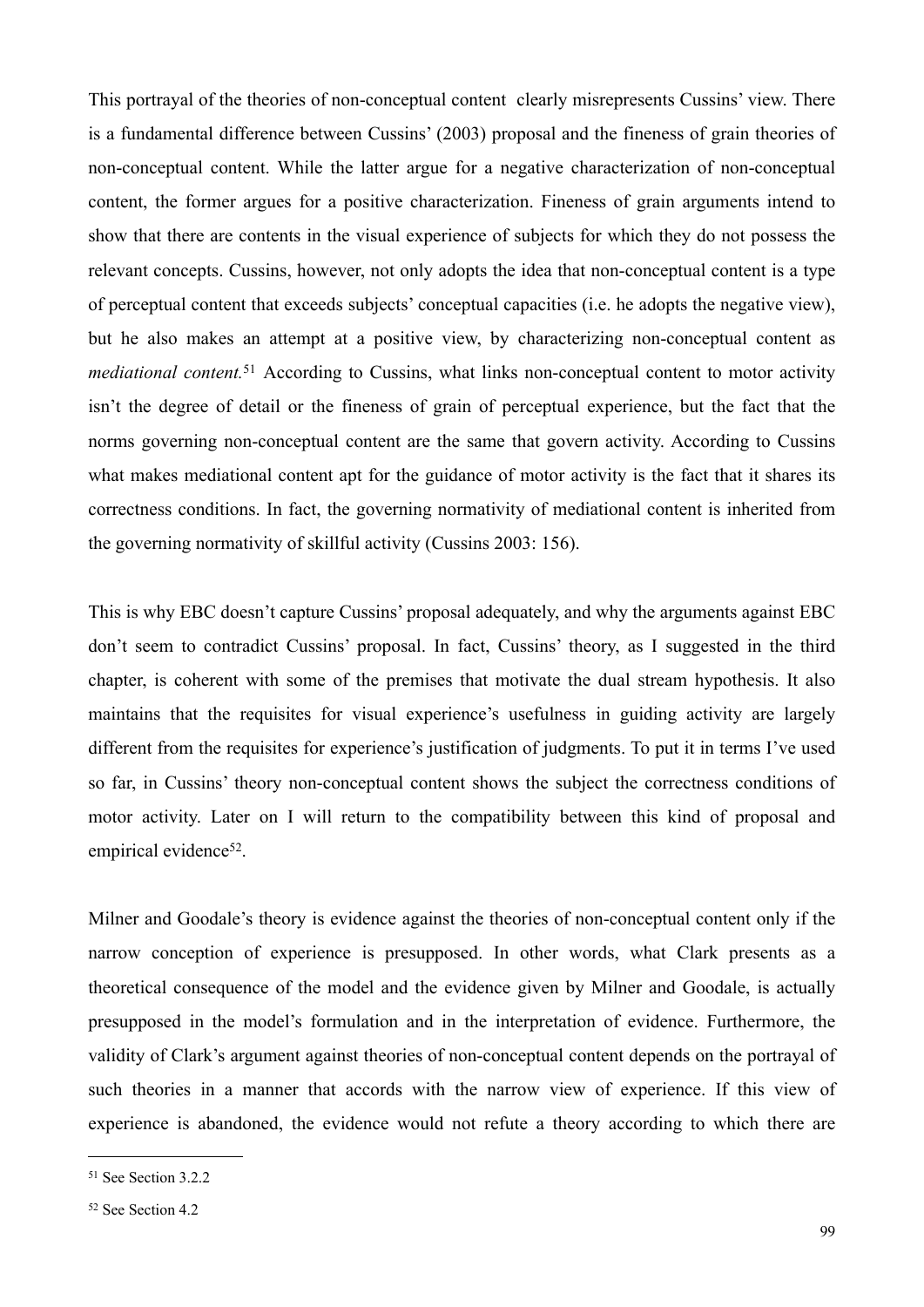contents in experience which guide motor activity, but which can't be reported because they don't have the appropriate structure to be articulated into judgments.

The inclusion of a notion of non-conceptual content that directly links experience and motor activity depends on the rejection of the narrow view of experience. As I argued in previous chapters, there are strong philosophical reasons to abandon this conception. But there are also strong philosophical reasons to maintain it. In the following section I'll present Clark's arguments in favor of it and explain why, in light of the ideas I've presented in this thesis, the argument isn't satisfactory.

#### 4.1.2 Concepts, experience and agency

The pivotal element in the narrow view of experience that most strongly influences Milner and Goodale's interpretation of the evidence is the criterion for the attribution of experiential contents to a subject. As I said in the first chapter, experiments are explained and interpreted through the criterion of the reportability of contents. According to that chapter's analysis, such criterion implies that only the contents of experience that can be articulated into perceptual judgments, and which are expressible through various kinds of reports, are to be considered contents of experience.

In response to an argument presented by Walhagen (2007) (which differs, but follows the spirit of the argument here exposed), Clark explains that the criterion of reportability isn't arbitrary and has an important philosophical background:

My own view, that I shall try to defend as the discussion progresses, is that there is a perfectly proper underlying demand here, but one has more to do with deep ties between experience and deliberate response and agency than with any shallow conflation of experience and reportability. It is only when in some sense the agent has access to perceptually transduced information that that information can be counted as given to the agent in her experience. (Clark 2007: 580)

This quote suggests that the reportability of content is a good indicator to know if the *agent* has access to information. The determinant factor to count certain content as an *experience* is its accessibility to the agent; so reportability isn't an arbitrary criterion to ascribe content to a subject's experience. As the reader may have noticed, up to this point Clark's vision of experience is similar to the one I suggested in the previous chapter. Nonetheless, he introduces a factor which causes his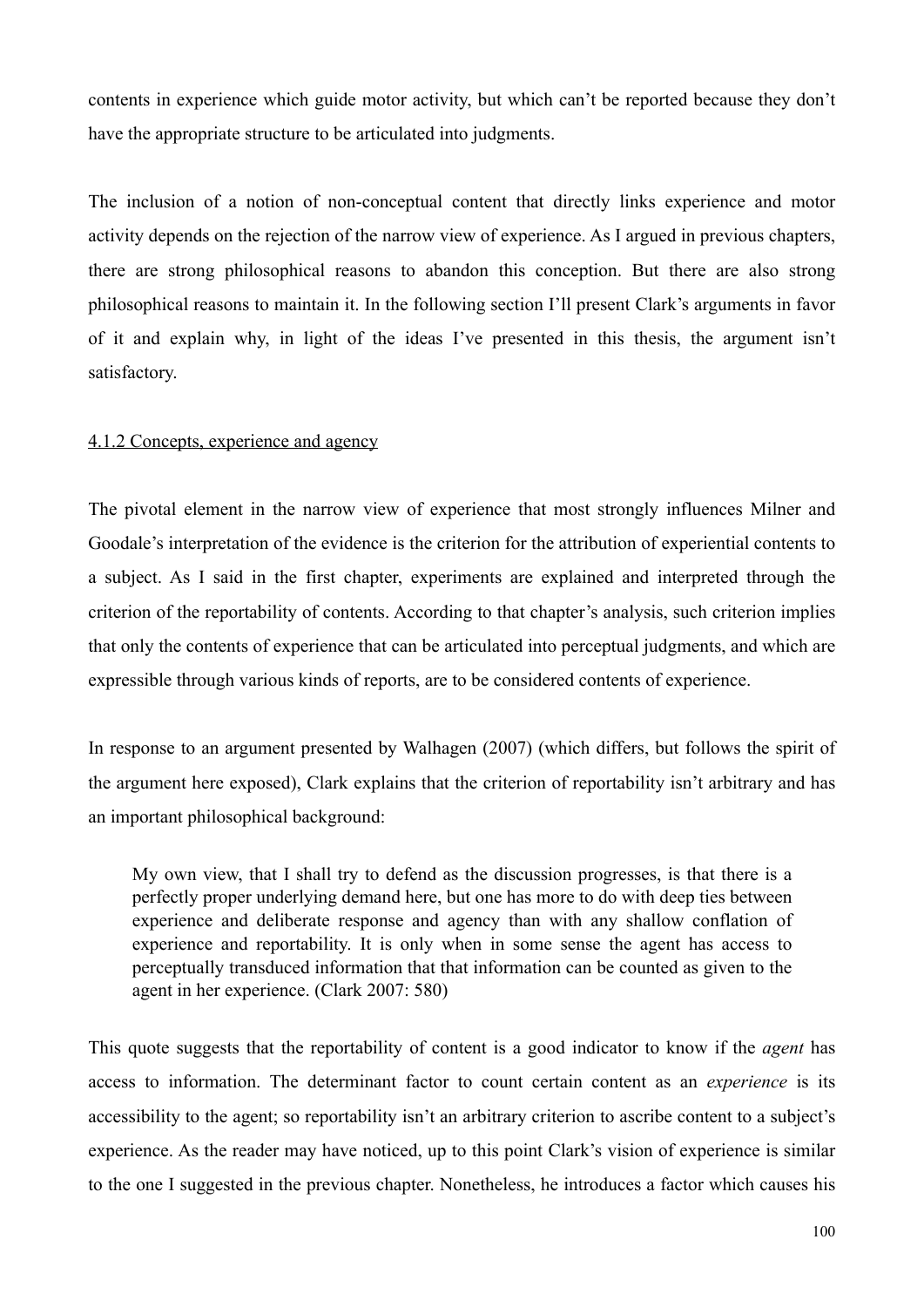criteria to reach very different conclusions from the ones in my proposal: mainly, Clark agrees with Milner and Goodale's interpretation of their experimental results, while I reject it.

According to Clark, "visual experience should be the experience of an agent, where that is cashed in terms of the direct availability of that information for use in the planning and selection of deliberate, stored knowledge-exploiting, goal-reflecting, and goal-responsive actions" (Clark 2007: 588). This characterization of experience intends to avoid a commitment to the existence of informationally isolated islets of experience, which don't play any role in the cognitive economy of the agent. In other words, it tries to avoid a gap between the agent and her perceptual experience. This is why a necessary condition for content to count as experience is that it may serve as *input* for the agent's decision system; that the content may give the agent reasons for her rational choices and actions.<sup>[53](#page-100-0)</sup>

What lies behind this philosophical stance in regard to perceptual experience is the rejection of the idea that there can be contents in experience that don't play any role in the cognitive economy of the agent and are informationally isolated from other intentional states in such economy. For some authors (such as Evans and McDowell) accepting this requisite implies that the contents of an experience must be prone to enter a conceptual reasoning system.<sup>54</sup> For Clark, on the other hand, the conceptual abilities which the subject may engage in, based on her experiences, don't play such an important role:

<span id="page-100-0"></span><sup>&</sup>lt;sup>53</sup> This criterion comes from Evans' proposal (1982), which holds that, for content to count as an experience, it must serve as: "input to a thinking, concept-applying and reasoning system: so that the subject's thoughts, plans, and deliberations are also systematically dependent on the informational properties of the input. When there is such a link we can say that the person, rather than some part of his or her brain, receives and processes the information" (Evans 1982: 158). Several authors adopt similar views. Dretske (2006), for example, suggests that the criterion to ascribe contents of experience is that this content must be a reason for a subject: a necessary and sufficient condition for certain information to be considered a subject's experience is that the information be available to the subject as a reason that justifies her actions, desires and choices (Dretske 2006: 174). For McDowell (1994a), a key element for contents to be considered experiences is that they can establish rational links with other contents; otherwise, the subject's experiences would be *blind*. (This expression is taken from the Kantian slogan, adopted by McDowell, which says "intuitions without concepts are blind". See: McDowell 1994a: Chapters 1 and 3) For an experience not to be blind, it is necessary that this experience be presented to the subject as a glimpse of the world: as presenting features of objective reality (1994a: 54). This can only happen if such content can establish rational links with the web of beliefs constituted by the subject's world view (1994a: 55). That is why McDowell excludes non-conceptual content from the contents of experience: since it isn't conceptual (i.e. it isn't propositional), it's not able to establish justificatory relations with the subject's beliefs.7 An experience without conceptual content would be a blind experience.

<span id="page-100-1"></span><sup>54</sup> McDowell's thesis is even stronger, since it holds that because of this, the contents of experience themselves must be conceptual, whereas Evans accepts that such concepts may have a non-conceptual nature. Bermúdez and Macpherson (1998) hold that Evans' position is quite unstable, and oscillates between triviality and falseness. McDowell, on the other hand (1994a), suggests that Evans' notion of non-conceptual content fails to avoid a fall into the myth of the given. In this debate, Dretske doesn't take any clear side, but from his criterion one could infer he would at least agree with Evan's position.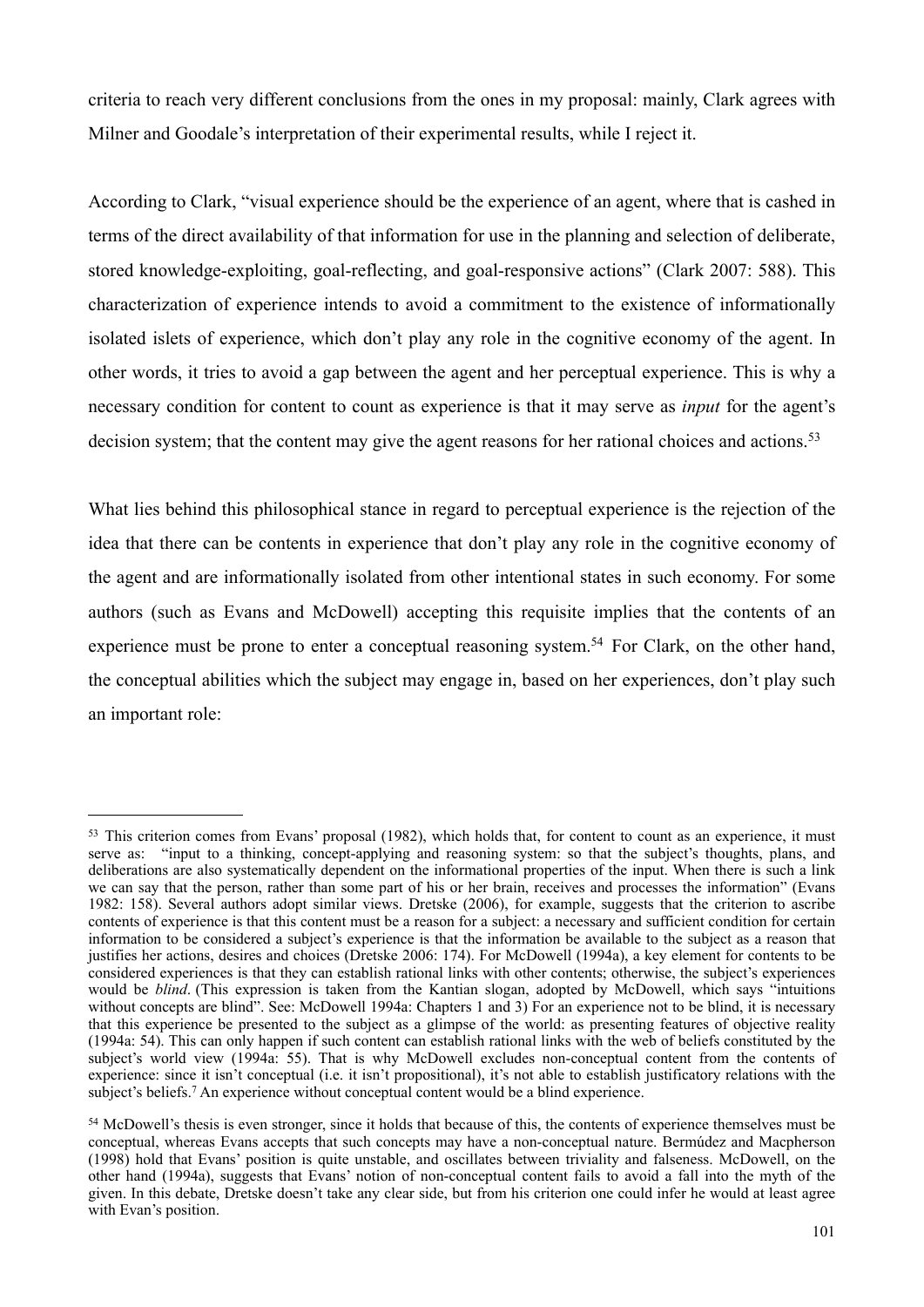[T]he real point here is (or should be) quite independent of Evan's appeal to the subject as concept-using. What matters, rather, is that the information must be available to the agent qua 'reasoning subject', where this may be unpacked in many different ways, not all of them requiring full- blown concept-use on the part of the agent [...] As long as an animal can form (non-conceptualized) goals, and can become directly and non-inferentially aware of specific environmental opportunities that allow, or that block, the fulfillment of those (limited) goals and projects, then transduced information can be, or fail to be, input to this kind of minimal reasoning subject (Clark 2009: 1465)

Accordingly, it is possible to ascribe experiences to a creature even if it doesn't possess concepts. Clark suggests that what matters is that information be available for the selection and planning of deliberate actions. An Advanced Non-Conceptual Animal (ANA) can be seen as a "reasoning subject" or an "agent", if in a minimal sense: that is, in the sense that it is capable of formulating goals and projects, and perceive in the environment those elements which promote or obstruct the realization of such goals. It can choose courses of action based on perceptual information about its environment. When information is used in this processes, we'll say such information is part of the creature's experience.

In cases of cortical blindness and apperceptive agnosia, the information that guides the patients' behavior doesn't count as an experience, since it isn't integrated with their deliberate actions, projected towards the fulfillment of goals. The responsiveness of the patients' behavior to the visual features of their environment isn't enough to ascribe them experiences because, says Clark, there isn't a clear link with their personal agency. This is the reason why, Clark suggests, we shouldn't ascribe these patients a visual experience, and not because they can't be subsume visual information under concepts.<sup>55</sup> But what does it mean to say that a certain bit of information has or hasn't a link with personal agency? When it comes to a human being, what does personal agency consist in? In other words, what is lacking in DF and blindsight patients, that justifies Clark in denying that they have experiences?

According to his criterion, for information to count as an agent's experience, it must be available for *the planning and selection of deliberate actions, which exploit stored knowledge and which reflect and respond to the agent's goals* (Clark 2007: 558). The most natural interpretation of this view is that information is available to the agent when it is liable to enter in practical reasonings that lead to

<span id="page-101-0"></span><sup>55</sup> In the following section I will return upon some of the characteristics of DF's conduct, which according to Clark show this lack of integration in the form of experience with the "personal agency" of DF.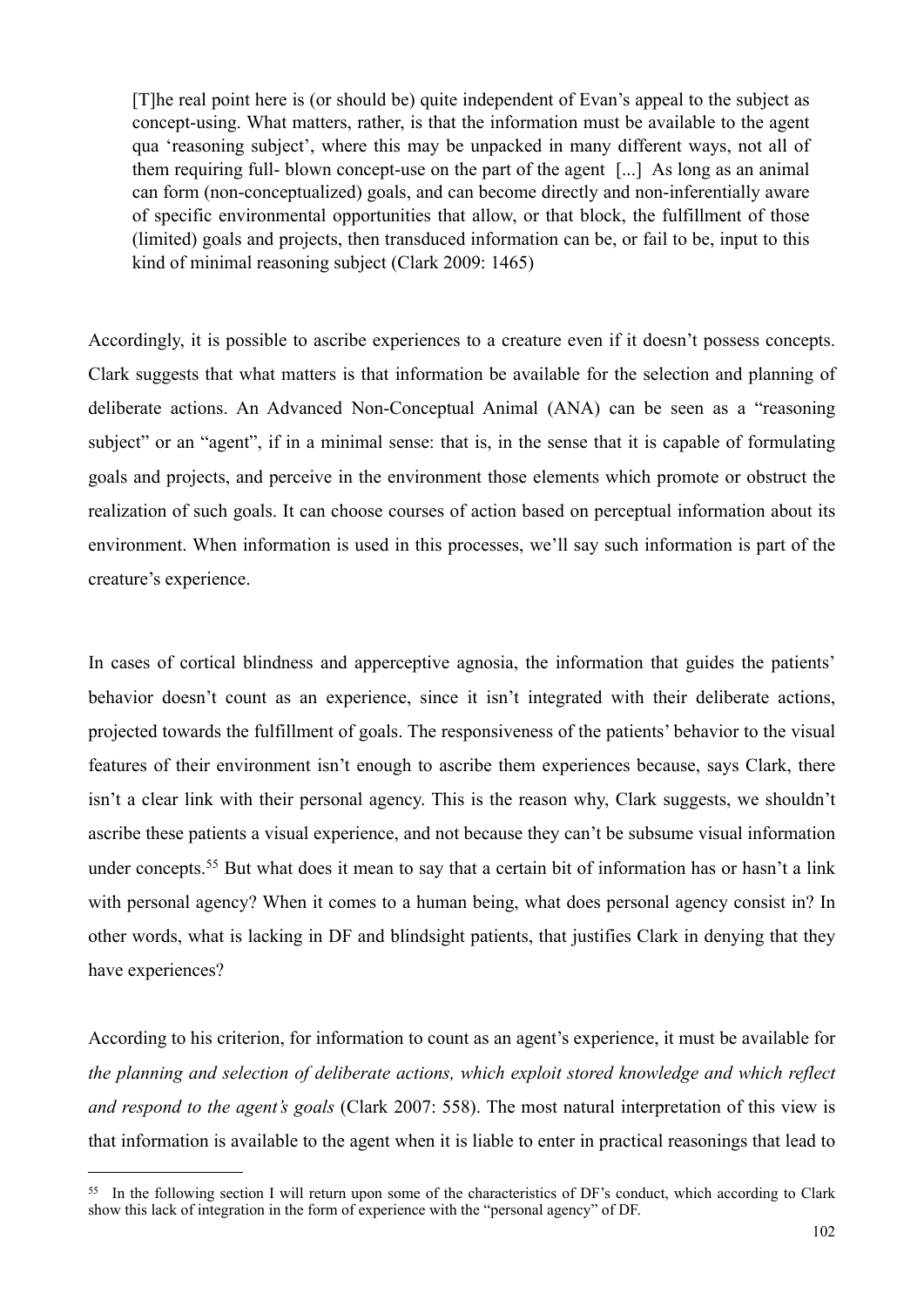the formation of intentions. Hence, information would only count as an experience when it is prone to be articulated in judgments that stand in rational relations to other (propositional) states, and contribute to the practical reasonings in virtue of which intentions are formed.

To clarify this point further, it's worth mentioning that the criterion adopted by Clark is entirely based on EBS. Furthermore, it could be considered a reformulation of EBS: "Conscious visual experience presents the world to a subject in a form appropriate for the reason-and-memory-based selection of actions." (Clark 2001: 512). As I explained in Chapter 2,[56](#page-102-0) this *reason based selection of actions* amounts to the formation of intentions to act, which include an action type and a targetobject ("grasp the cup that's on top of the desk"), and which is based on practical reasonings involving the agent's memory, beliefs, desires, etc. Hence, if information must be available for action selection and planning to count as an experience at all, then it must be available for this sort of practical reasoning that concludes in the formation of intentions. This practical reasoning requires conceptual contents. So, it appears that when it comes to human beings, for information to count as an experience it must be available for conceptual thought.

What seems to be an implicit point in Clark's argument would make this interpretation consistent with the idea that a non-conceptual animal may have experiences; i.e. that there is a fundamental difference between a non-conceptual animal and human beings. In human beings the, so to speak, decision system, which is in charge of the planning and selection of actions, is constituted by concepts and inferences. In non-conceptual animals, the decision system is, precisely, nonconceptual. Hence, non-conceptual contents can be part of the animal's, but not of the human being's, decision system. For humans, the possibility of executing conceptual abilities on the contents of experience seems to be necessary, since our decision system clearly involves these abilities. In other words, what constitutes agency for an animal is different from what it constitutes agency for a human person.[57](#page-102-1)

If this is the interpretation given by Clark to the notion of "personal agency", then it is in agreement with the view of agency that I criticized in previous chapters: the view stemming from EBS and the model of tele-assistance, according to which the central element of agency is the formation of intentions (which are isolated, in an important sense, from their bodily execution). This generates a

<span id="page-102-0"></span><sup>56</sup> See Section 2.1

<span id="page-102-1"></span><sup>57</sup> McDowell (2007a) defends a similar point regarding perceptual experience.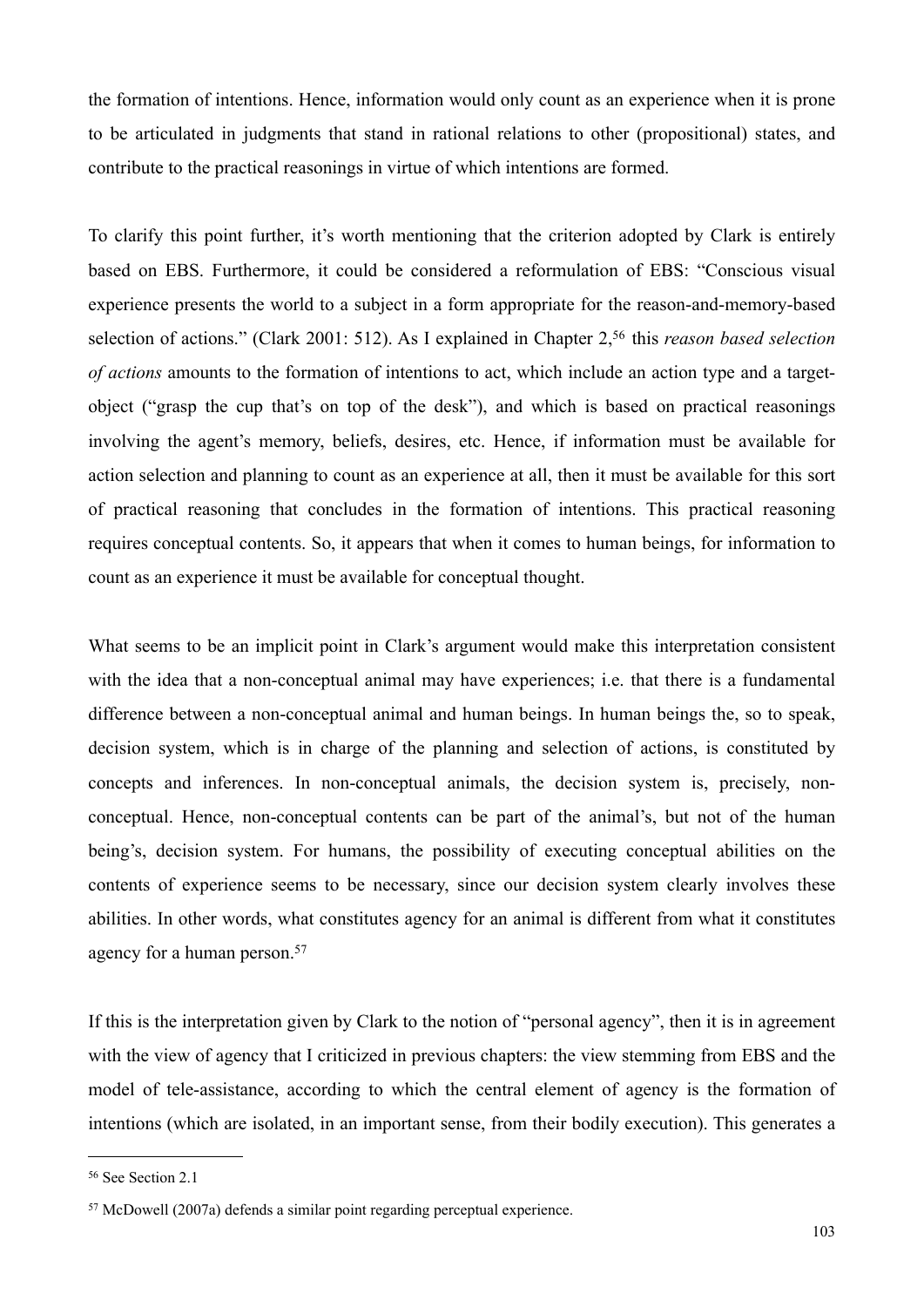very restrictive concept of agency which, furthermore, leads to the problems discussed in the second chapter: first, an underdetermination of bodily movements, which leads to the impossibility of distinguishing movements made by the subject from those that aren't. And second, the impossibility of explaining the epistemic responsibility that an agent assumes for the contents of experience that guide her motor activity, in the cases of responsible action.

# 4.1.3 An alternative criterion

In the previous chapter I suggested a view of action that follows the line drawn by Frankfurt (1998). A view according to which an agent's actions are not only her intentional actions (in the sense of deliberate, conscious actions, etc.), but any behavior that is guided by the agent. A consequence of this view is that the field of "personal agency" is widened, to welcome non-intentional actions, or actions which aren't the outcome of an explicit intention motivated by practical reasoning. This suggests, furthermore, that the field of personal agency is wider than the field of propositional contents and conceptual reasoning.

Throughout this thesis I have adopted a notion of "the personal" as everything within the logical space of normative relations; i.e. that which can be explained in terms of reasons. In this my proposal agrees with those of Clark, Evans, McDowell, and Dretske. Nonetheless, I've also maintained that, to explain this wider view of action, it is necessary to posit contents in the perceptual experience of the agent that serve to guide the execution of actions: contents which show the agent if her movements are correct or not, in light of the disposition of her environment. This is why I have suggested that there must be contents in experience that hold normative relations with the subject's motor activity. Moreover, I have suggested that, for perceptual contents to play this role, they must be non-propositional, or non-conceptual. In this point, my proposal departs from other authors': I claim that there must be phenomena at the personal level of explanation, which are liable to a normative explanation, but are not propositional or conceptual in nature.

This seems consistent with a reinterpretation of Clark's proposal, according to which all experience must constitute a reason, but not necessarily a propositional reason.<sup>58</sup> This is coherent with the idea that a non-conceptual animal may have experiences (as Clark maintains). If an animal may have reasons even without the possession of concepts, it seems to follow that there can be such things as

<span id="page-103-0"></span><sup>58</sup> For an exploration of the notion of "non-propositional reasons", and a defense of this notion , see: Cussins 2008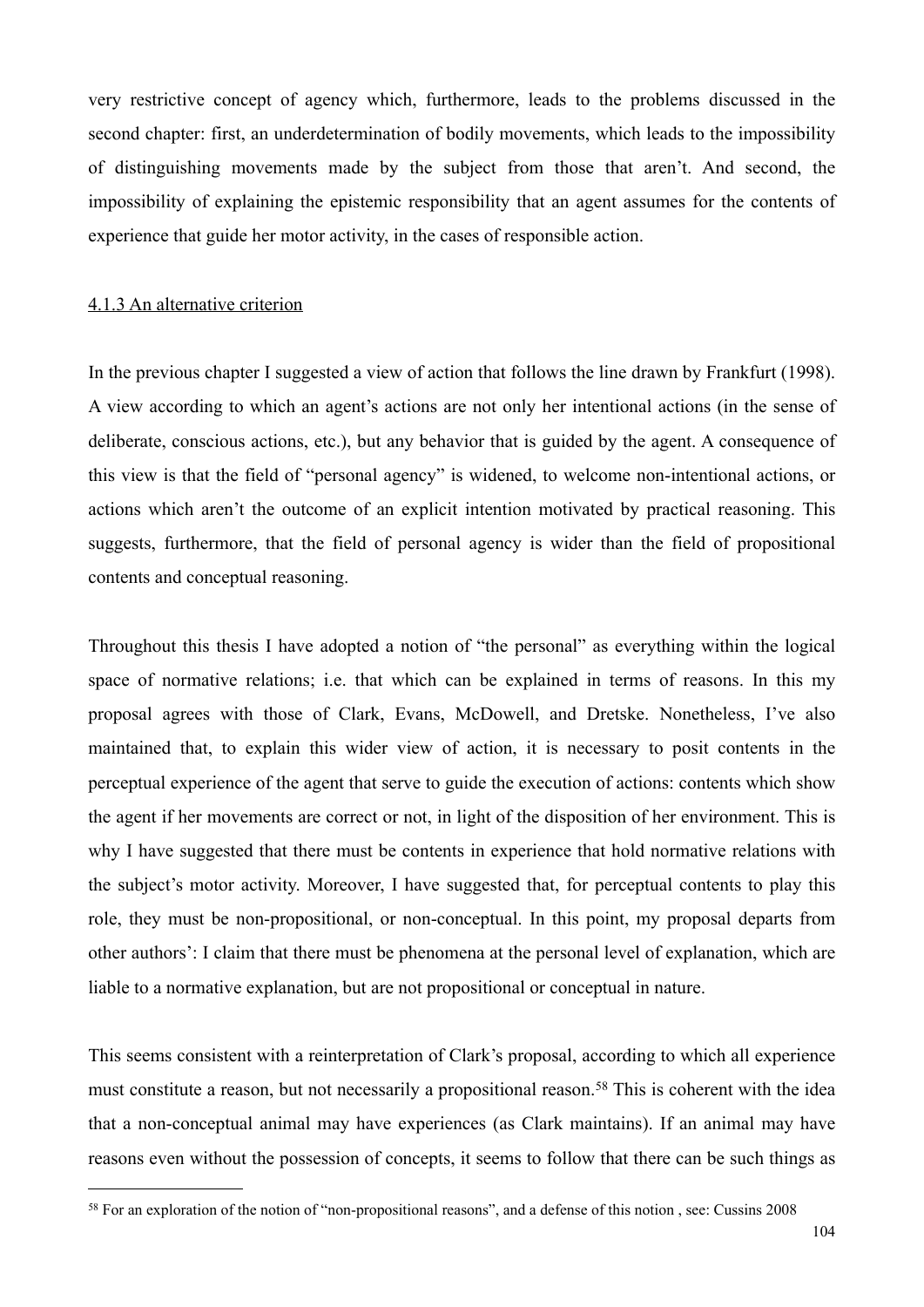*non-propositional reasons*. This would go against McDowell's view (1994a: 8), according to which only rational links between propositional contents are possible. So far my arguments have intended to show the need for this wider notion of normativity; but the possibility to develop such a notion, against McDowell's contention, is still my burden of proof. However, this is not a challenge that I will undertake in this investigation.

According to this interpretation, what is relevant for a content to be considered a reason isn't if the content is propositional and is able to enter inferences, nor that the subject is able to convey such content as a reason for her beliefs and actions; but rather that the content be able to draw a normative frame that determines what the agent ought to do (where this may be cashed in terms of what the agent must believe, what intentions she ought to have, or what movements she ought to make in a certain situation). If a wide view of agency and action is adopted, as I have suggested, this is possible at the non-intentional level of motor activity. This is, precisely, Cussins' position (2003; 2008). For him, non-conceptual content serves as a guide for motor activity because it provides the agent, within her experience, with a normative frame for her bodily movements.

A consequence of this view is that there can be contents in experience which aren't propositional, but nonetheless play a role in the cognitive economy of the agent. These contents may guide the subject's actions (in the wide sense held by Frankfurt), even if they cannot be used in practical reasoning to formulate propositional intentions. Since these contents are not of a propositional nature, they can't be articulated into judgments, and therefore can't be reported by the subject. But this is no reason for them to be considered "isolated islets of experience", since they have a very clear role in the cognitive economy of the agent: they show her how to move in order to fulfill her goals and intentions, in the particular environments where she is situated.

Following this train of thought, a wider criterion could be presented to ascribe contents of experience to a subject, which follows the line drawn by Clark's criterion but widens it in the direction I have pointed: For information to be considered an experience, it must be mode of presentation of the world for a subject, that serves as input for the initiation and guidance of action. [59](#page-104-0) But the role of experience in the initiation and guidance of action must be a normative role. Accordingly, in the words of this thesis: "*x* is a content of experience if and only if it is a content for

<span id="page-104-0"></span><sup>59</sup> This formulation of the criterion is taken from Bermúdez and Macpherson (1998). They criticize Evans' criterion an propose this one in turn. However they do not adopt all the consequences and implications that I draw from it.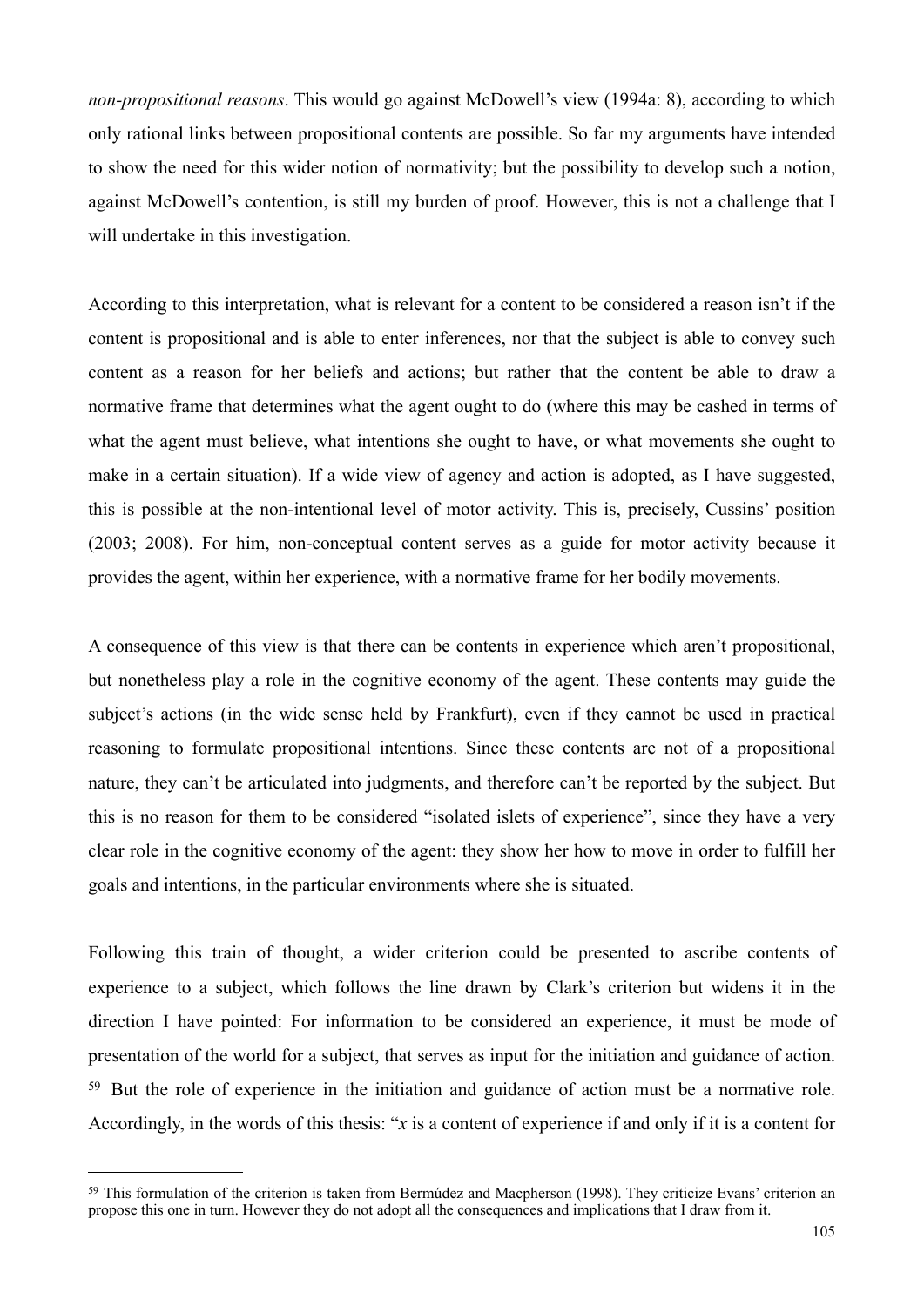which the subject is able to assume epistemic responsibility, be it through the formation of perceptual judgment, or through motor activity". This widening of Clark's criterion is consistent with some conceptions of the non-conceptual content of experience. In particular, with conceptions according to which there are contents that guide motor activity because they draw a normative frame for it. The criterion doesn't imply the postulation of islets of experience, because the nonconceptual contents always play a role in guiding the subject's actions, even if they aren't inputs for her concept-using reasoning system.

To summarize what has been said so far, Clark defends the narrow view of experience, claiming that this view avoids the postulation of isolated islets of experience, which have no link to the subject's "personal agency". This argument shows that the criterion of reportability to ascribe contents to a subject's experience isn't an arbitrary criterion. It's based on strong philosophical reasons. Clark's view of experience and agency has two possible interpretations: the first consists in that all experience must count as a reason and therefore must have a propositional and conceptual nature. The second is that all experience must count as a reason, but admits the possibility of nonpropositional reasons. The first interpretation leads to a restricted view of agency, against which I argued in the second chapter. The second allows for a theory of non-conceptual content, in which it plays the role of creating a normative frame for an agent's motor activity, and provides nonpropositional reasons for the agent to move in a certain way given her current environment. Adopting the second interpretation does not lead to postulating isolated islets of experience, which is precisely what Clark intends to avoid. If the second reading is accepted, the narrow view of perceptual experience is abandoned, which has been my recommendation throughout this thesis.

#### 4.2 The empirical front: the evidence revisited

In the first chapter I analyzed the dual visual streams hypothesis and the exposition and analysis of empirical evidence done by Milner and Goodale. The conclusion of this analysis was that beneath the hypothesis and the presentation of evidence there is a particular view of perceptual experience. I argued that only in virtue of this conception, do the experiments and cases described by Milner and Goodale manage to support the hypothesis that perceptual experience doesn't play a role in the visual control of motor activity.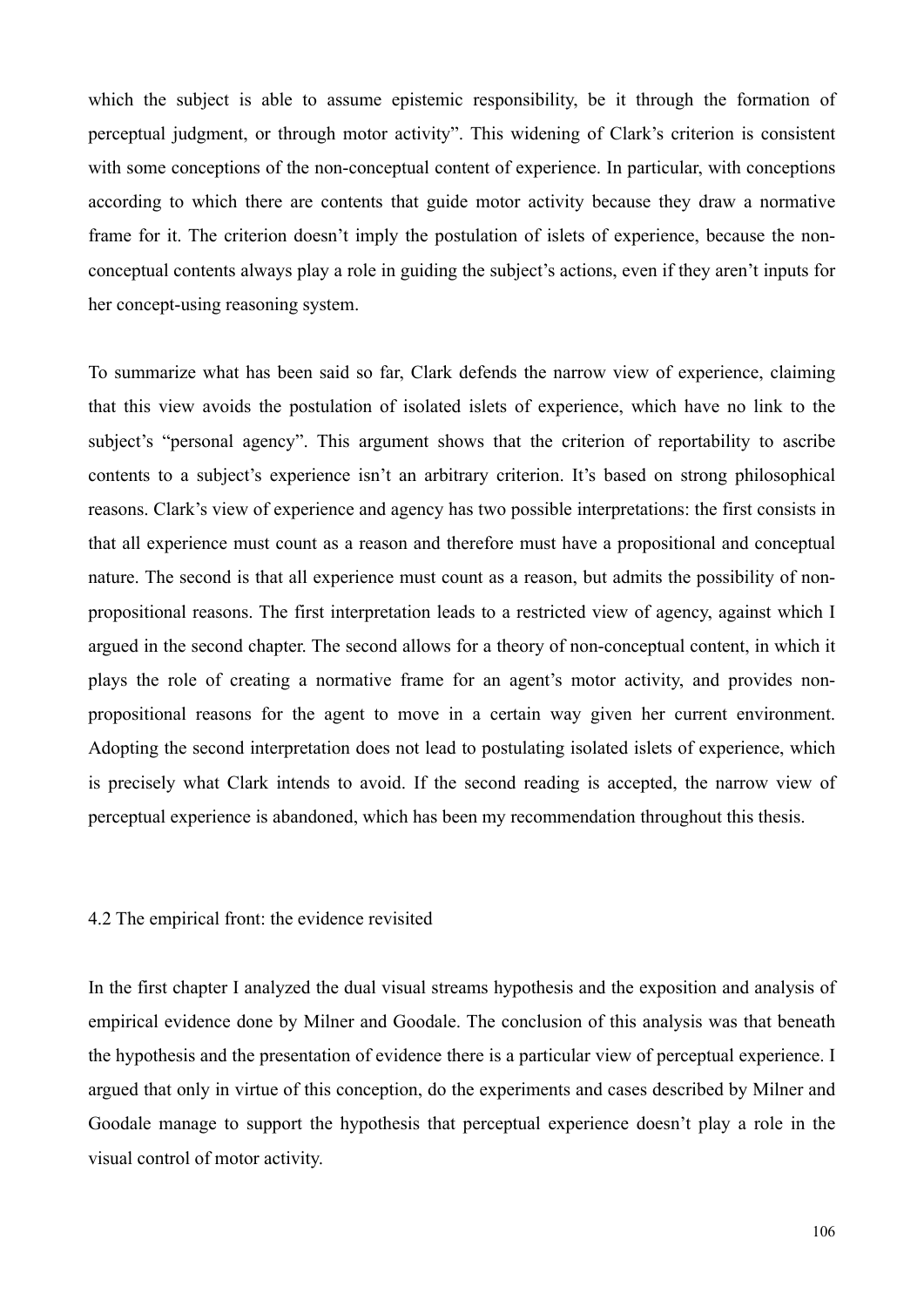In this section I'll argue that, contrary to Clark's contention (2001), the empirical evidence by itself does not rule out a theory of experience that establishes a direct link to motor activity. If the narrow view of experience is abandoned, another interpretation of the same evidence is possible: one consistent with the idea that each stream of visual processing is responsible for a kind of content in experience. The ventral stream would be responsible for the kind of content that fulfills the requisites to warrant and justify perceptual judgments; that is, the kind of content that can be articulated into a judgment. The dorsal stream would be responsible for a kind of content that fulfills the requisites to visually guide bodily movements.

This interpretation of the evidence is (partially) supported by Matthew Nudds: "This distinction between different kinds of content provides a framework for explaining the dissociations between vision and action that occur in the empirical cases. There were three different kinds of case […] All three can be explained in terms of a dissociation between the two different kinds of content" (Nudds 2007: 12-3).

### 4.2.1 Dissociation in pathological cases

#### *A. Optic Ataxia*

Milner and Goodale (1995; 2004) interpret the syndrome caused by lesions in the parietal lobe as a deficit in visuomotor control, which leaves intact the patients' visual experience. In the exposition of these cases they talk about a correct perceptual representation of an object's shape, size and orientation, alongside an incapacity to use the same visual information for the control of bodily movements. As I said in the first chapter, <sup>60</sup> the idea that these patients have an intact visual experience is supported by the fact that they are able to successfully carry out perceptual tasks, which involve the formation of judgments of experience. This interpretation of the results is inevitable insofar as the narrow view of experience is presupposed.

Nonetheless, these results are equally consistent with an interpretation according to which lesions in structures of the dorsal stream impede the visual processing necessary for the formation of contents that have the appropriate, as it were, format to guide visuomotor control. According to my interpretation of these results, these patients do not possess experiential contents that present them

<span id="page-106-0"></span><sup>60</sup> See: Section 1.3.1 A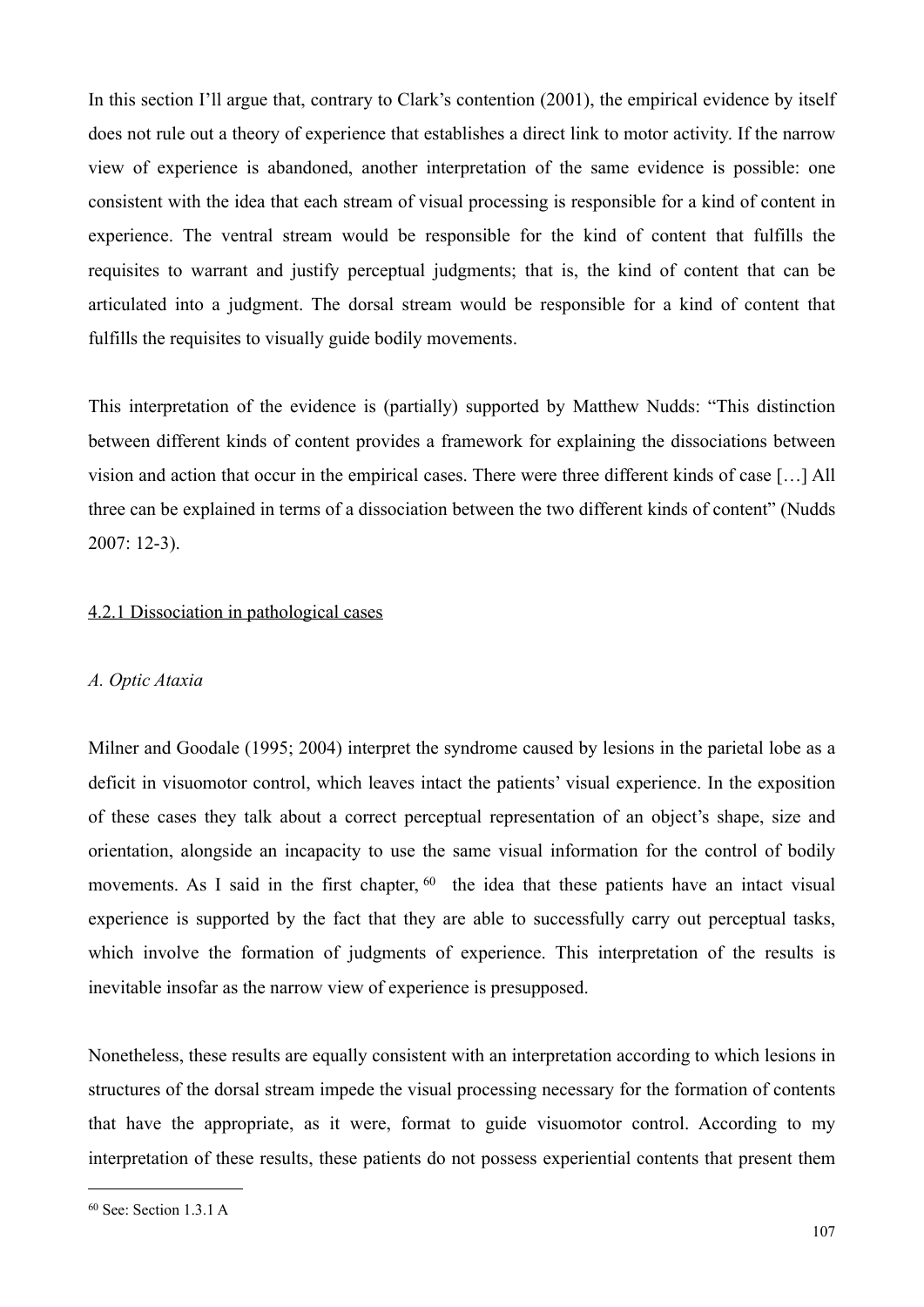with the correctness conditions of their movements; that is, the necessary contents to guide activity. Hence, contrary to what Milner and Goodale suggest, these patients' visual experience does not remain intact. What in fact remains intact are the conceptual contents that support perceptual judgments. This is why patients have a normal performance in perceptual tasks, and why their deficit is not reflected in their reports.

In Nudds' terms, the situation of these patients can be described in the following way:

Her visual experience lacks [non-conceptual] content so, in performing an object-oriented action she doesn't know how to move her body. It may be, of course, that she can work out how to move on the basis of how an object seems to her to be. That will require her to engage in practical reasoning and to form intentions to move in appropriate ways. The resultant movements will not be those of a visually guided action. It may not always be possible for her to work out how to move in the right way to carry out her intentions. There may be properties a bodily movement must have for successful action that the subject cannot easily intend them to have: objects may not be visually presented as having the properties necessary for the subject to work out how to move (Nudds 2007: 13)

What this quote suggests is that contents linked to judgments (conceptual contents, or presentational contents, in Nudd's theory) aren't enough for the subject to know how to move when performing an action. The properties of objects that these contents present aren't the relevant ones to determine which movements are correct to, say, grasp it. The properties that the ventral stream processes enable the formation of appropriate visual contents to select actions and to support the formation of intentions (which these patients preserve). As Nudds suggests, and as I said in the previous chapter,[61](#page-107-0) intentions are not the best guides for bodily movements.

The contents that provide a normative frame for bodily movements are excluded from these patients' experiences because of the lesions in the dorsal stream's structures. Hence, these patients don't have the capacity to visually guide their movements. They can formulate intentions based on their experience, but they don't possess a frame that presents them with the correct way to carry them out, or which provides them with negative feedback when there are errors in their movements.

In AT's particular case, one could say that the errors in grasping movements happen because her experience does not show her when her movements are inappropriate. In virtue of this absence of contents, AT is incapable of guiding her movements. She cannot *see*, for example, when the grip

<span id="page-107-0"></span><sup>61</sup> See: Section 2.3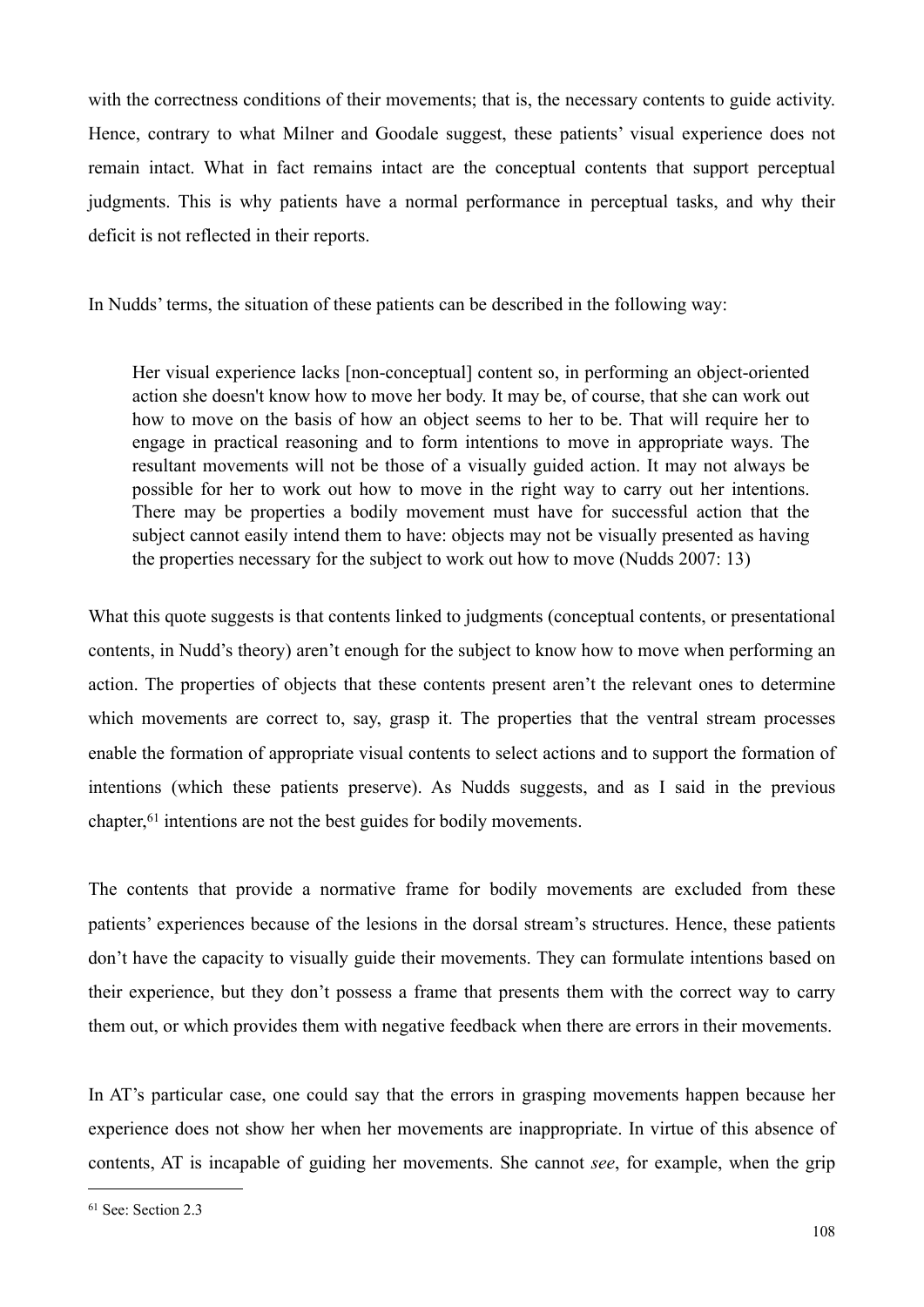aperture of her hand is inadequate for the size of the object she wishes to grasp. RV, for her part, is incapable of positioning her fingers on the points of stable grasp needed to grasp the object firmly, because her experience doesn't present the position of her fingers as inadequate for the shape of the object she is grabbing. The use of tactile information is necessary for her to receive the negative feedback which, in normal cases, would be presented to her by her visual experience.

This interpretation of optic ataxics' syndrome doesn't have the counterintuitive consequence that a subject's experience will remain intact, even if the subject is systematically incapable of acting on the base of it. According to my interpretation and Nudds', there is a change in the visual experience of these subjects: it doesn't present them with the necessary normative feedback to correct their movements in the light of their environment's disposition and the object upon which they act. Nonetheless, their experience still presents them with the necessary contents to formulate true judgments about these same objects.

## *B. Visual Form Agnosia and Cortical Blindness*

In the first chapter,<sup>62</sup> I argued that the interpretation of DF's and other visual agnosics' symptoms as a deficit in visual experience could only be justified if one presupposes the narrow view of perceptual experience. The greatest evidence to deny that DF has contents of form in her visual experience is her inability to produce true reports about the form and orientation of objects within her visual field. If one assumes that contents of perceptual experience are only those that can be articulated into perceptual judgments, then her inability to produce true judgments clearly shows DF lacks experiences of form. Nonetheless, if one abandons this narrow view of experience and adopts the wide view that I've recommended, the evidence only confirms the more moderate thesis, according to which DF has no contents of form which can be articulated into judgments. This leaves open the possibility of ascribing DF's experience other kinds of contents of form.

<span id="page-108-0"></span><sup>62</sup> See: Section 1.3.1 B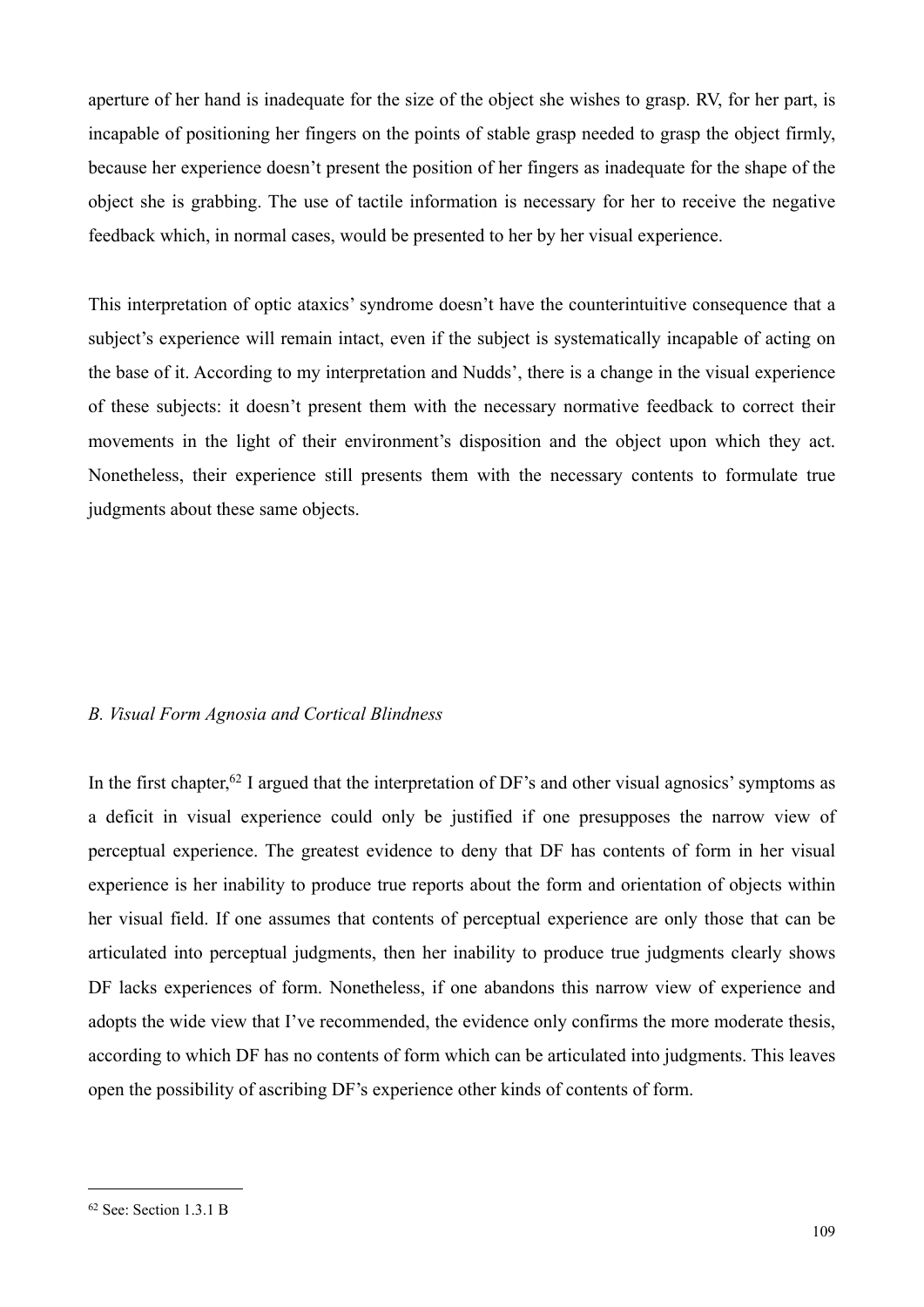According to the model I've proposed, lesions in the structures of the ventral stream impede the visual processing of information to constitute contents of form that are apt to be articulated into perceptual judgments. The lesion impedes a processing of visual contents that allow DF to recognize, discriminate, and categorize properties of shape and orientation; therefore she lacks a perceptual base to form true judgments about such properties. In other words, there aren't conceptual contents in her experience that can be used as a normative frame for the formation and emission of judgments.

Nonetheless, there appears to be a normative frame to guide motor activity. There is a kind of form content in DF's experience, which presents the conditions of correctness for her movements, and which provides negative feedback, allowing her to guide her movements so they adapt to her environment. These contents alert her of incorrect movements so it is possible to correct their course and guarantee an adequate grasp of objects, the correct orientation of her hand to insert it in a slot, etc. These contents, nonetheless, aren't displayed in DF's reports because they don't have the appropriate format to be articulated into judgment. They lack conceptual format.

Milner and Goodale's theory presents additional evidence to infer that DF doesn't have experiences of form. Clark (2007: 586-7) presents a list of DF's symptoms in virtue of which, he claims, it wouldn't be appropriate to ascribe DF any kind of experiences. From now on I'll present the list of symptoms and explain why I don't consider any of them to be sufficient evidence to sustain what Clark, Milner and Goodale affirm:

(1) DF is unable to copy line-drawings: "[S]he is totally unable to draw or copy objects visually present in the here and now" (Clark 2007: 586)

(2) DF is incapable of spontaneously using visual information of form to initiate actions: "DF is famously unable to self-prompt the appropriate use of her own form-accommodating visuomotor skills" (Clark 2007: 586)

(3) DF would be unable to judge when an object could fit in a given space: "Suppose DF were to visually inspect a room. She would not (I claim) be able to see that, for example, the nonconceptualized object over there would fit into the non-conceptualized space over here, yet such judgments are surely paradigms of the kinds of judgment meant to be available to an agent in virtue of the non-conceptual contents of her experience." (Clark 2007: 586)

(4) When DF grabs an object she doesn't do so in a manner adapted to the object's function: "DF, though perfectly able (if asked) to grasp a screwdriver with a form-appropriate grip, will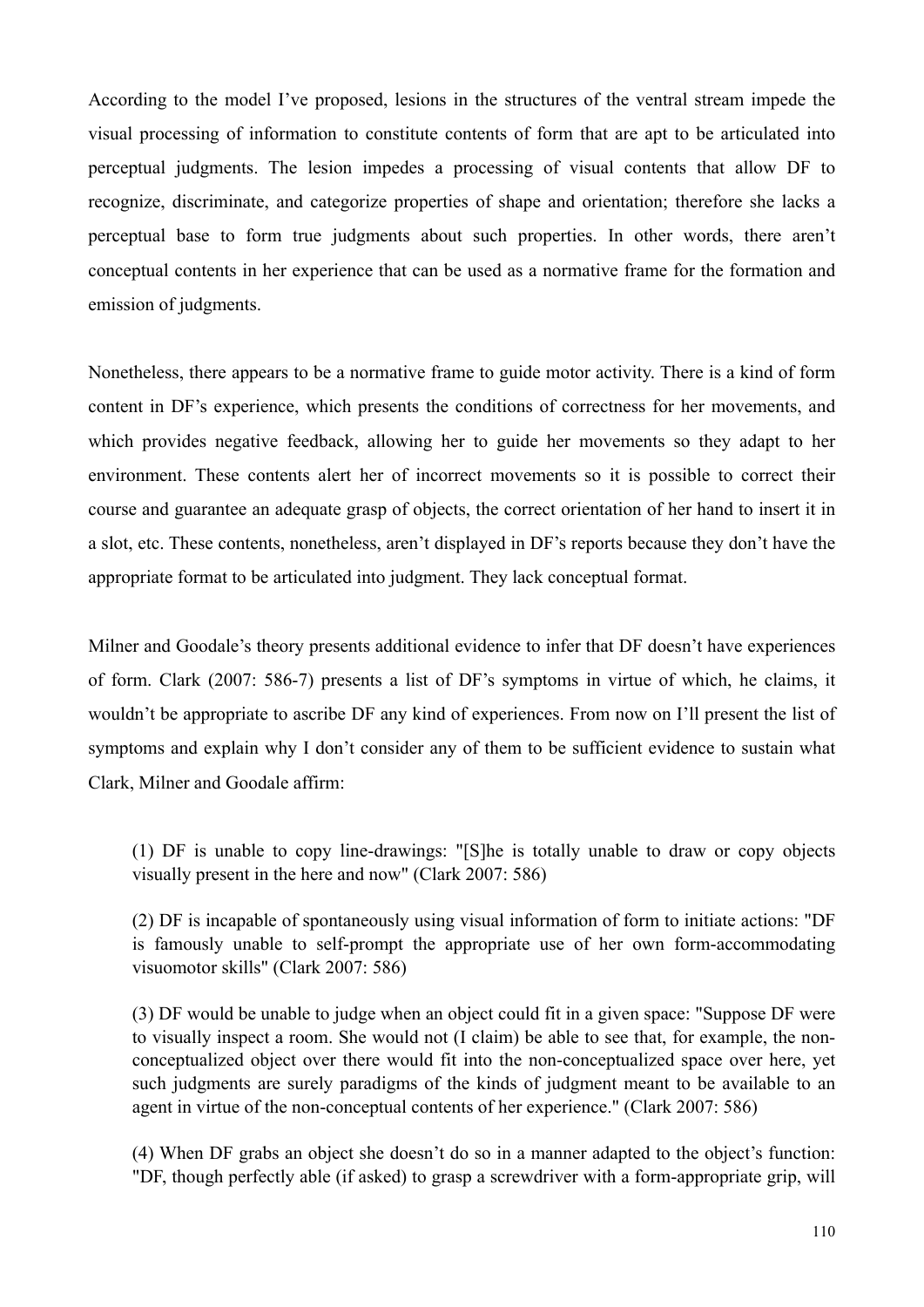not typically choose the grip that is most apt given her needs and purposes (e.g., to use the screwdriver to tighten a screw)" (Clark 2007: 586)

(5) DF can't evaluate when her activity is well suited to reach a goal or intention. When her visuomotor control is successful, DF is quite surprised: "[E]ven where DF manages to produce a behaviour that is indeed apt for the fulfillment of some goal, plan or project, she is not able to assess her own unfolding activity as well suited to success. Thus she cannot see that her own unfolding posting behaviour is apt to the target" (Clark 2007: 587)

The first point has already been discussed in the first chapter. I claimed that under at least one description the task requires that the subject be able to form true judgments about the sketch she is copying, besides forming a comparative judgment to determine if the drawing made is similar to the original. This shows that the incapacity to copy drawings can be explained by the incapacity to make judgments about shape and orientation, which is precisely the way in which my model interprets DF's deficit.

The second point is simply false. In the first chapter I included several quotes where Milner and Goodale narrate occasions in which DF spontaneously initiated actions, such as grabbing a pencil to examine it more closely or picking up a fork during a picnic. These situations present a sharp contrast with the behavior of patients with cortical blindness, who can only use visual information in *forced choice* situations. In his 2009 article, Clark nuances this point, and holds that the capacity to perceive colors and textures explains the fact that DF can initiate actions spontaneously (2009: 1464). Nonetheless, if you take into account DF's phenomenology, in which objects of the same color fuse into each other,<sup>63</sup> it isn't very clear how color and texture information could be enough to explain the spontaneous onset of actions oriented towards particular objects.

An obvious example of this is when, according to Milner and Goodale, DF managed to walk through an irregular path in a pine forest without tripping with the branches or the roots. In a forest there are no clear differences in the texture and color of objects which allow an easy discrimination between them. I don't consider this can simply be explained by routine execution, since the path through a forest requires planning several actions, not just one: avoiding the tree on the right, clearing the branch to the left, etc., and this requires information about the shape of objects (which allows her to discriminate one from the other) to be available to the action initiation system.

<span id="page-110-0"></span><sup>63</sup> See: Section 1.3.1 B and C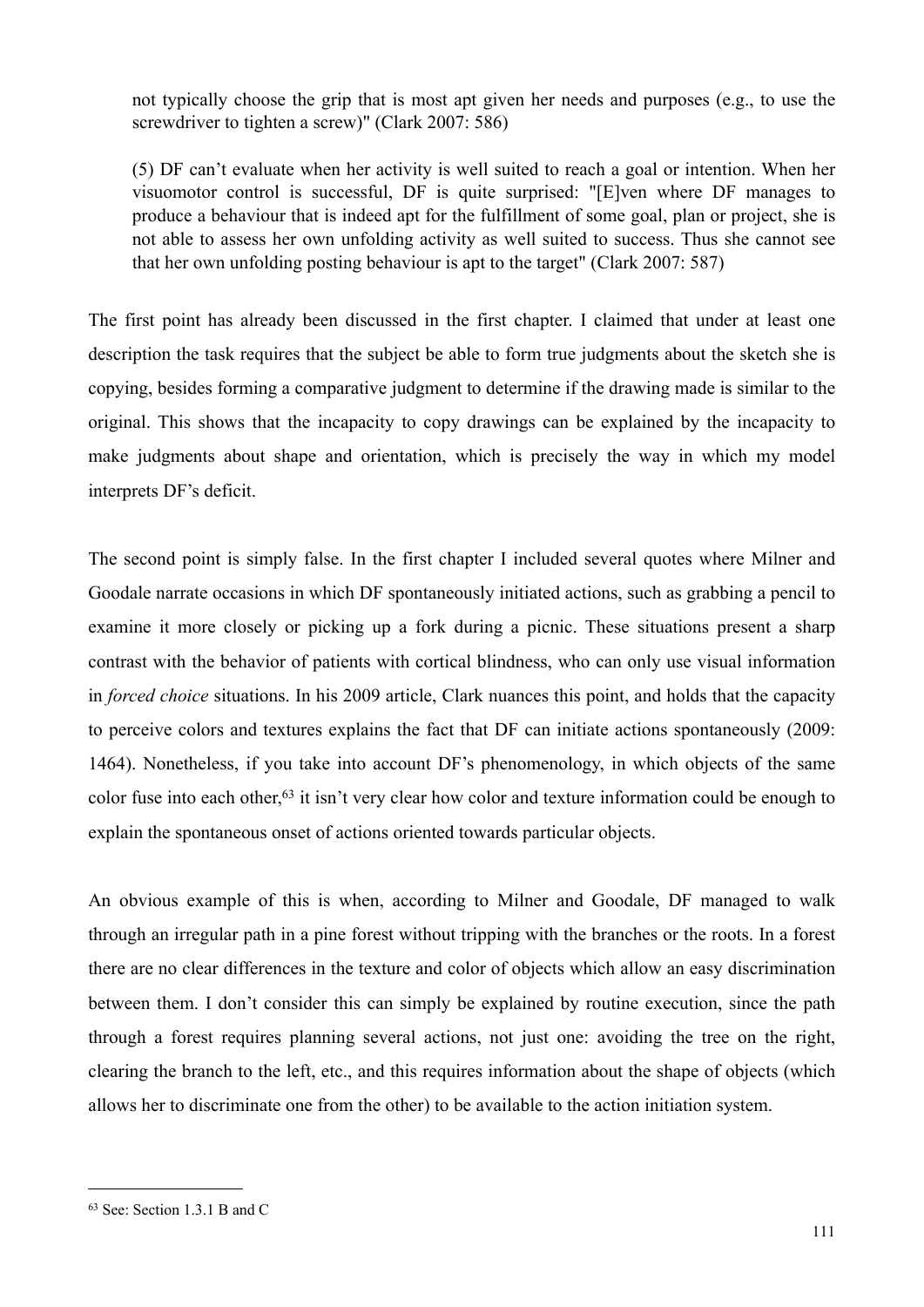Regarding the third point, the adaptation of means to ends, in this case, requires a categorization of the object: a semantic processing about what its function is (Milner y Goodale 1995: 229). This requires the object's shape be recognized; a task which DF is unable to accomplish. What Clark wants to display here as non-conceptual content (an object's affordance), is actually conceptual content, since it requires the object's semantic categorization. The kind of non-conceptual content which. I suggest, can be found in DF's experience, is more basic. It is content that indicates the best way to move her hands in order to grasp the object. For the grip to adapt to an object's function an additional conceptual ability is needed, which is precisely what DF lacks.

The fourth point does not imply a problem for my model. What Clark says is precisely that DF is unable to form judgments based of her experiences about the shape of objects. Clark himself characterizes this task as the forming of judgments. The point he wants to put forward is that, in case of having non-conceptual contents of form in her experience, DF would be able to form certain judgments about the possibility of placing an object in a certain space. In the first place, Clark talks about the ability to form judgments without involving concepts. Since, in the philosophical frame in which I am working, the ability to judge is the conceptual ability par excellence, I won't discuss the possibility to form judgments without concepts. Nonetheless, it's worth mentioning that it is, to say the least, counterintuitive and hard to imagine how a judgment could be formed without using concepts of any kind; not even demonstrative concepts. If Clark assumes this as a possibility that should be taken seriously in the current debate, he would have to assume the burden of proof. In second place, to judge if an object fits in a space it's necessary to perform a comparative judgment between the form and size ob the object, and those of the empty space. These kinds of judgments are the ones DF is unable to make. Because of this, the fourth point doesn't constitute additional evidence to argue that DF doesn't have shape experiences.

The fifth point is, perhaps, the most problematic for my proposal. For starters, I'll have to say that the tele-assistance model and the EBS hypothesis don't have a conceptual apparatus that allows them to distinguish this pathological situation from the condition of normal human beings. The dorsal-dependent information which, according to Clark, is useful to guide movements but isn't found in DF's experience, can't be found in the experience of any other human being. Thus, achieving success in any motor activity should be surprising to all human beings each time they carry out an action, since the whole visuomotor process happens behind their backs, so to speak.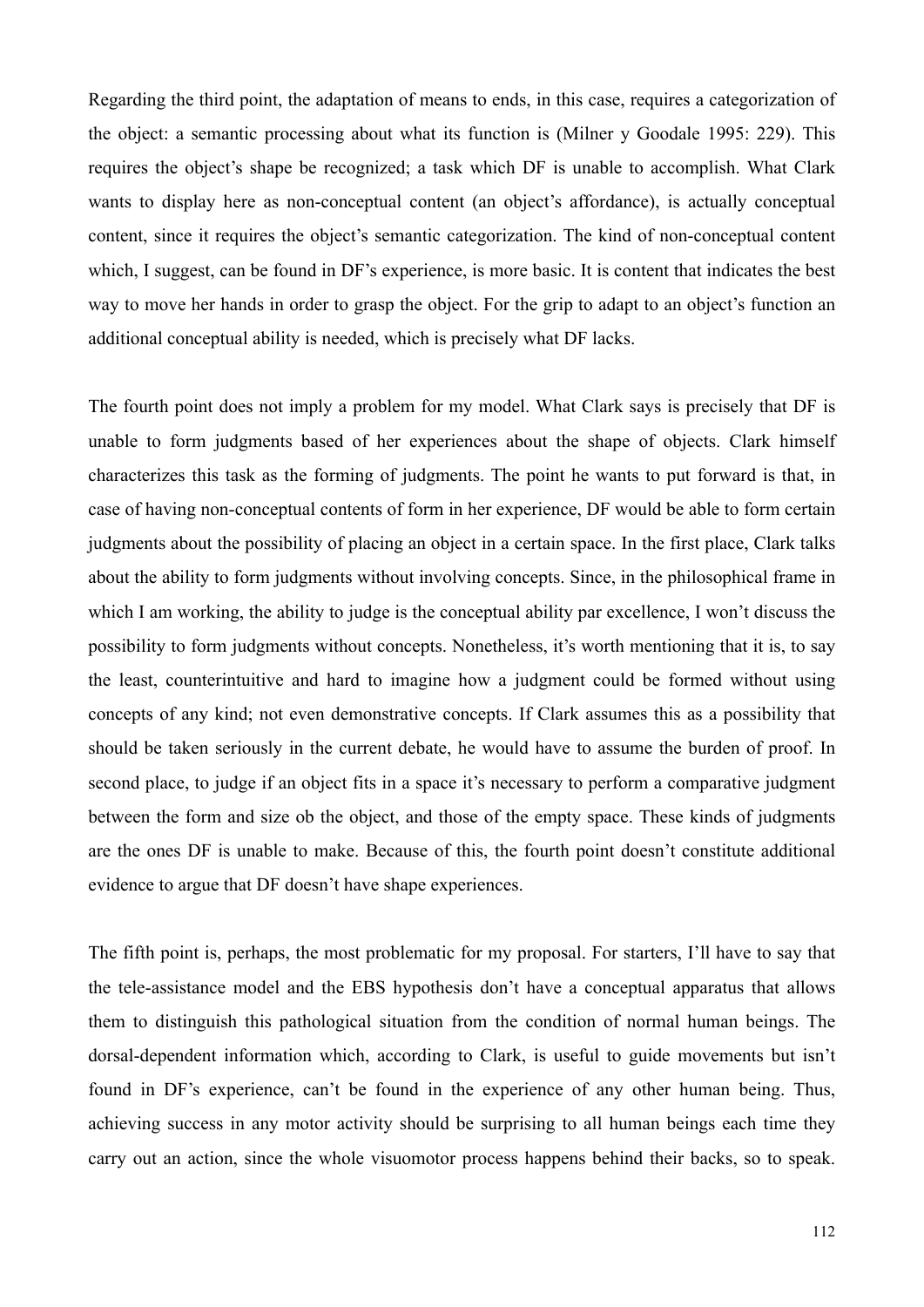Apart from this, Clark's point still stands: if DF has non-conceptual experiences which she uses to guide her movements, why would she be surprised when her actions are successful?

Points (3) and (5) present a serious challenge for the model I am proposing. What these points reveal is a lack of integration between DF's goals and objectives, and the use of visual information to control her movements. In Clark's words, they show this information is isolated from DF's personal agency (2007: 587). How is it possible that a content in DF's experience can guide her movements, but nonetheless be so isolated from her goals and objectives? According to the alternative criterion I suggested to ascribe experiences, form contents would count as part of DF's experiences and they would play a role in her cognitive economy as an agent. (3) and (5) contradict this idea. However, within the model I am suggesting, an explanation of these two facts can be made, which doesn't necessarily lead to a dissociation of the agent and her experiences.

In the previous chapter<sup>64</sup> I claimed that typical cases of intentional actions involve the use of both types of contents of experience. On the one hand, agents make use of conceptual contents to form intentions to act. On the other, they use non-conceptual contents to guide their movements. In these cases there is an integration of intention and the guidance of movements, which consists in the subject's intention guiding the subject in the process of guiding her movements. The intention specifies the state of affairs that is sought with the action and to which bodily movements are, so to speak, oriented. In other words, intentional action is typically guided by two normative frames: one provided by the subject's intention, and the other by the disposition of her environment.

This integration is possible partly because both kinds of contents are found in the agent's experience. This allows for the formation of intentions and the guiding of movements to have a common ground in experience. The subject is guided by an intention formed on the base of her experience. Hence, there is a clear relation between the content of the intention and the content of experience. This is cashed out as follows: an agent selects an action (forms an intention) based on the contents of her experience; that is, the contents of her experience enter in the reasoning process that leads to the selection of the action. Also, there is a content that is common to both experience and intention: the object upon which the agent intends to act is the same object that she perceives. Intentions formed on the base of perception guide the execution of the action. This process of guidance consists in the subject knowing what she means to accomplish with her action and

<span id="page-112-0"></span><sup>64</sup> Section 3.1.1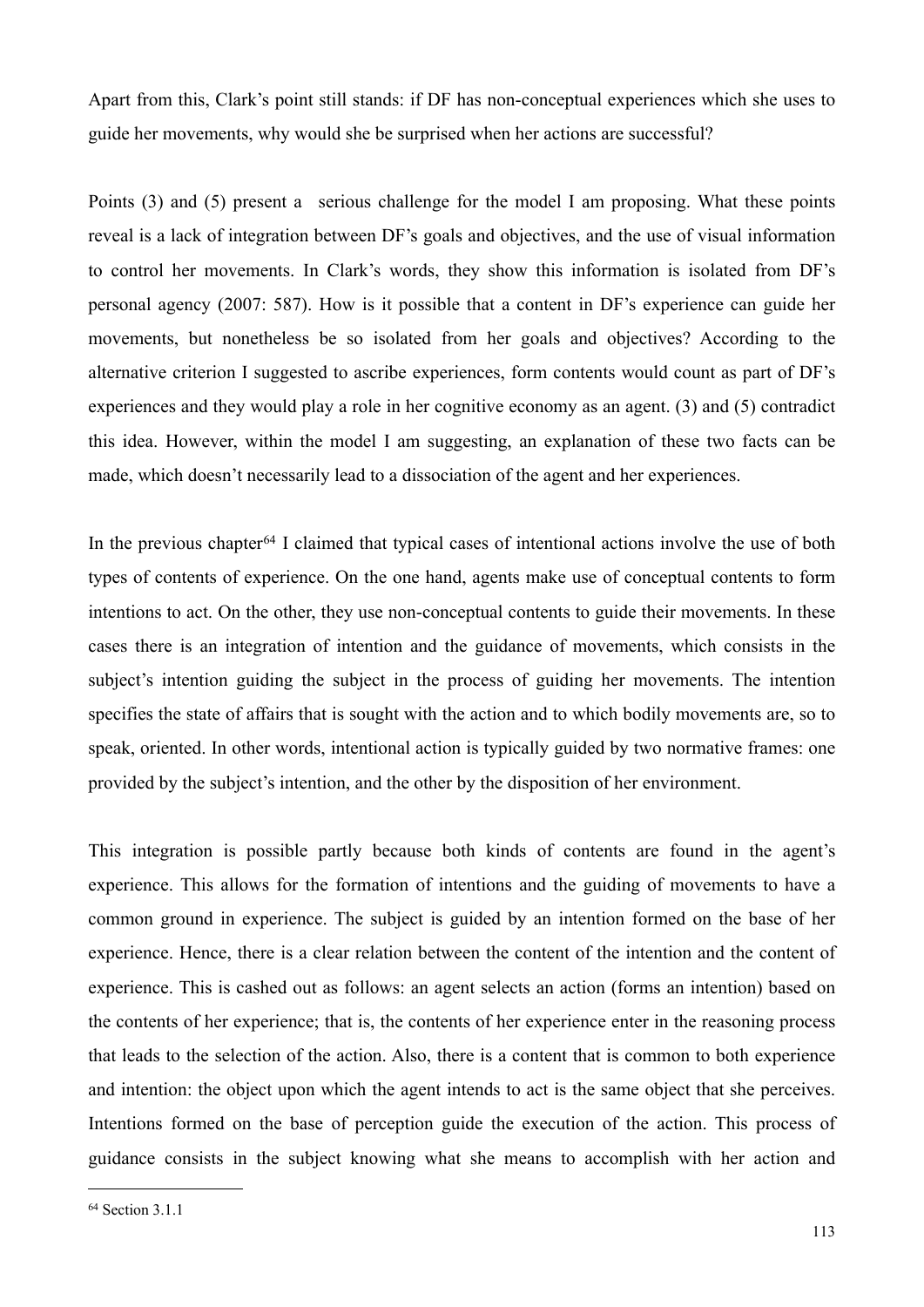compensating the errors in movements that would deviate her from accomplishing it. When intentions are formulated on the base of perceptual experience, they allow the subject to have an understanding of the conditions in which her intention may be satisfied in terms of what should happen in her visual field for the intention to be satisfied. This understanding of the conditions of satisfaction in relation with her visual perception allows her to know when certain movements are appropriate to satisfy intention and when they aren't. This is what it means, at least in part, that a subject is guided by an intention when guiding her movements.

DF's pathology has the consequence that her intentions to act aren't formed on the base of her experience, since she can't form perceptual judgments to support her intentions (in the sense of justifying them by entering a practical reasoning, etc.). Nonetheless, she may guide her movements based on her experience, since she counts on the correctness conditions of movements that nonconceptual contents present her with. But these contents can't be integrated with intentions, since the latter aren't based on experience. There is no common ground for intentions and movements. DF may guide her movements, but when she does she can't be guided by an intention, since it isn't based on the contents of her experience.

The fact that DF's intentions are not based on the contents of her experience implies that DF doesn't have a clear notion of what it means to carry out her intention; at least she doesn't have an understanding of its conditions of satisfaction given in terms of her visual experience. DF can understand what it means to grab a hammer, but this understanding isn't integrated with the contents of her visual experience, since she cannot see a hammer. She cannot distinguish its shape, recognize it, or categorize it as a hammer. DF's intention of grasping the hammer hasn't, for her, conditions of satisfaction that she may understand and specify, relative to her current visual experience. That a series of movements guided by her lead to her to grabbing a hammer in the appropriate way is surprising for her, since the movements' *visual guidance* isn't guided, in turn, towards achieving this intention.

This lack of integration explains why, when DF grabs a hammer, she may carry out the appropriate movements to grasp it, but she can't integrate these movements into a propositionally-formulated project: "I will grab a hammer". Since there is no common ground in experience, the process which guides the movements is cut off from DF's propositional intentions. This explains the fact that DF is surprised when her movements are appropriate for fulfilling her intentions. She is unable to evaluate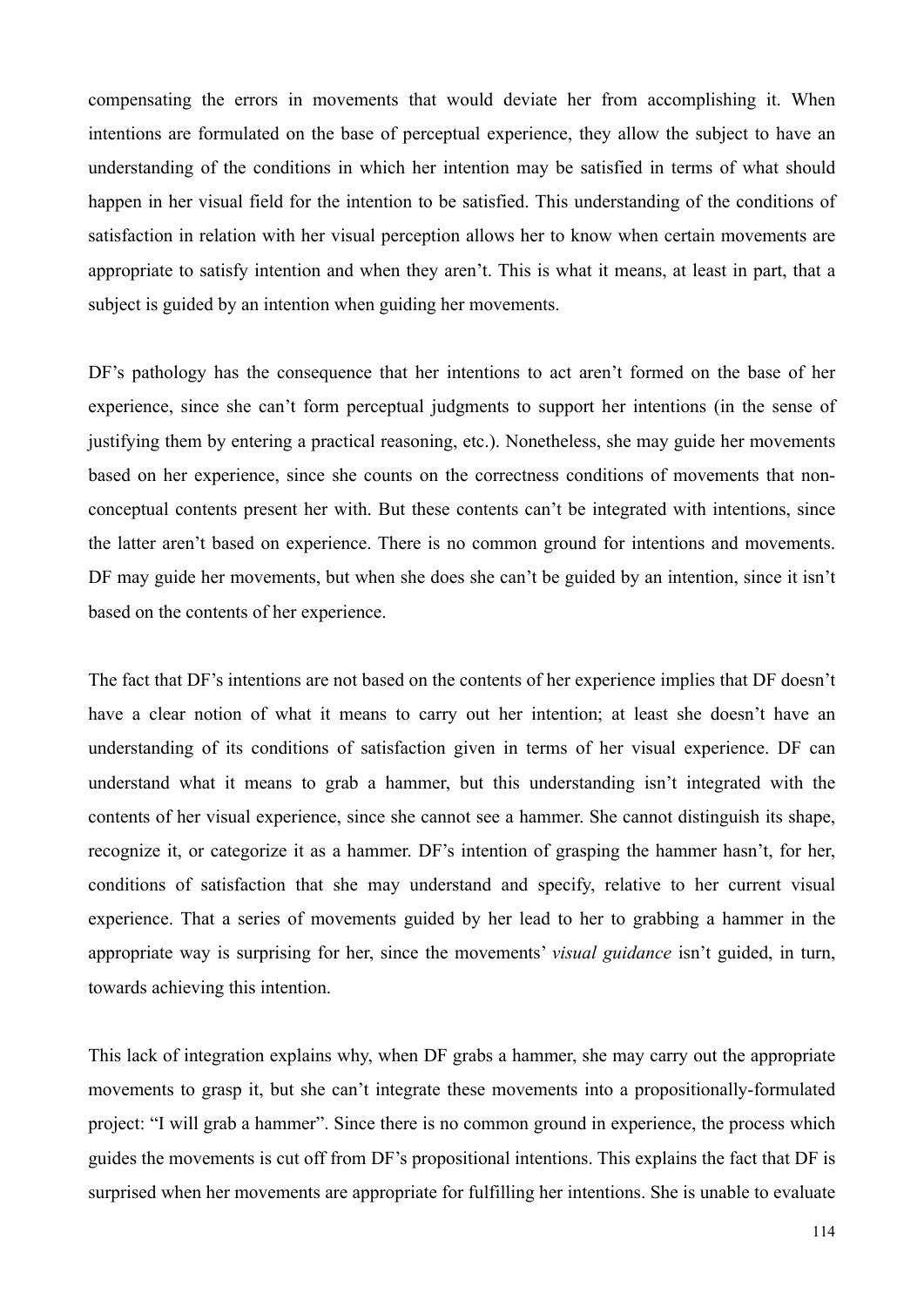if her movements are appropriate, or not, for a given purpose because the conditions of satisfaction of her intentions in terms of her visual experience are unavailable.

This does not mean, however, that the information guiding those movements and the process of guidance itself are isolated from DF's "personal agency", as Clark would claim. As stated in the previous chapter, the guidance from an intention is an additional element for action. In the absence of an intention, the process of guidance by itself guarantees that movements are made by the agent and not by some automatic, alien process. What DF's experience of form contents lacks is a link with her propositionally formulated, and rationally selected projects.

This point should be nuanced, of course, if we take into account the fact that DF can spontaneously initiate actions such as grasping objects, catching them in the air, or navigating. There does seem to be some degree of integration between the non-conceptual contents that guide DF's movements and her intentions. This integration allows one to draw differences with cases of cortical blindness. As I said in the first chapter,<sup>65</sup> Milner and Goodale claim that a global visual agnosia would be *experientially undistinguishable* from cortical blindness. In that chapter I suggested that we need an explanation of the striking dissimilarities in the behavior of these two types of patients; an explanation given at the personal level. The main difference is that patients with cortical blindness may only use visual information in situations of forced choice, whereas DF retains the capacity to initiate actions in a spontaneous way using visual information.

In the case of cortical blindness, ascribing experiences to patients would amount to postulating the dreaded islets of experience that play no role in their cognitive economy. For these cases, the model I suggest could concede that visual information guiding movements isn't found in the subject's experience. In these cases, visuomotor control may happen without the subject's awareness, and the guidance of movements may occur merely through subpersonal routines. My model allows for this to happen. The difference with DF and SB would be that for them visual information of shapes does play a role in their cognitive economy, since it allows guiding movements to initiate and execute actions in a spontaneous way. Because of this difference, one may say that DF maintains nonconceptual contents of form in her experience, while patients with cortical blindness do not.

<span id="page-114-0"></span><sup>65</sup> Section 1.3.1 B and C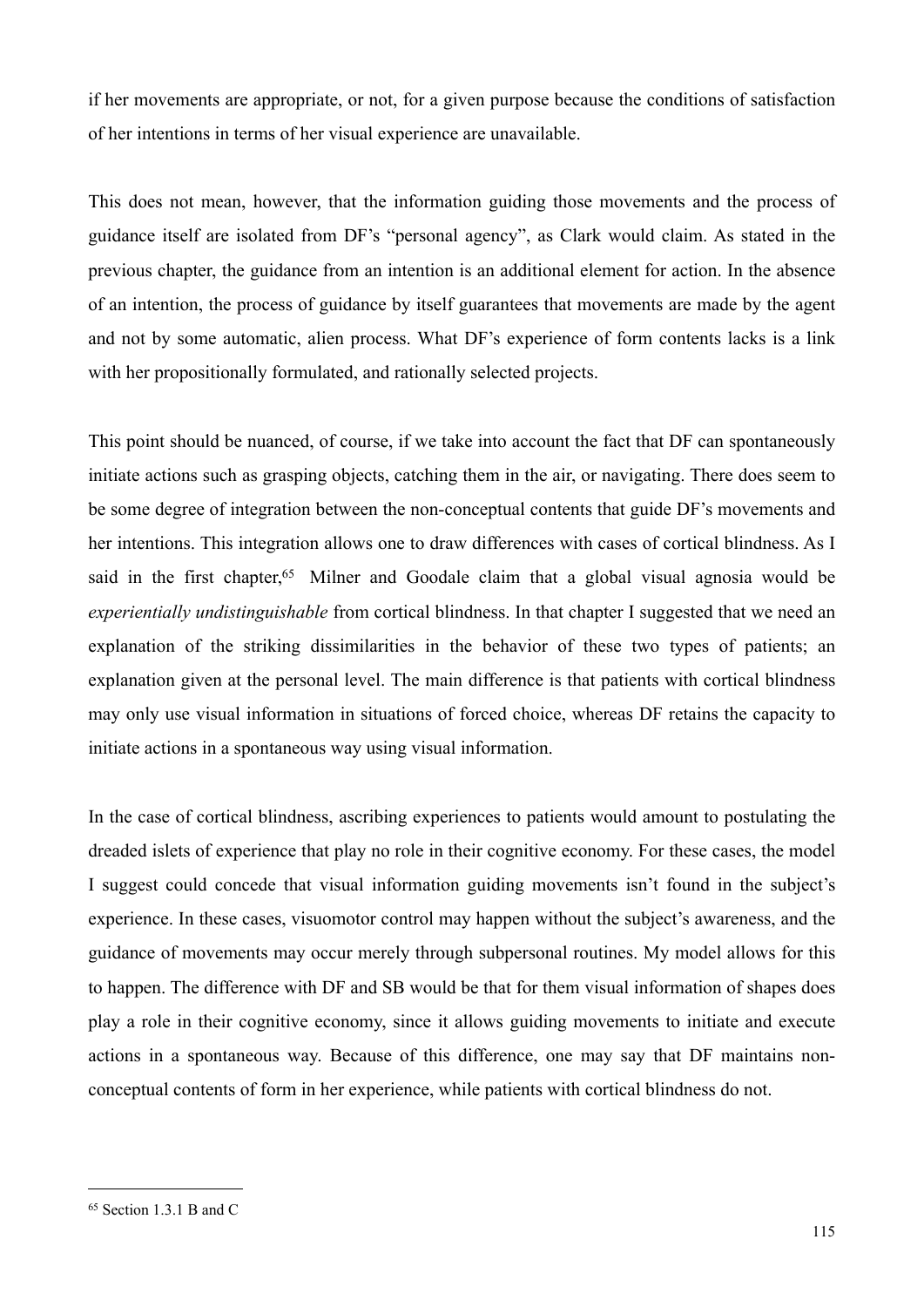DF's capacity to begin actions oriented towards objects in a spontaneous way could probably be explained by the presence of color and texture contents, as Clark suggests. As I mentioned above, this interpretation isn't very plausible, because of her difficulty to distinguish objects from their background, in some situations. Which of these is the correct interpretation of DF's abilities is a question that will remain open for the moment. The available evidence doesn't seem sufficiently conclusive to choose any of the options, since it seems to be compatible with both. One could only answer this question by designing the proper experiment; one that tests DF's ability to initiate spontaneous actions upon objects that she can't discriminate by means of color or texture cues. On the other hand, a developed theory of perceptual content, and of the way in which both kinds of content are related, is necessary to explain precisely how the integration of intentions with the guidance of movements is accomplished, in both normal and pathological cases.

To recapitulate what has been said so far: in light of the wide view of experience, what patients with visual form agnosia lack is the processing of form contents that may be articulated into perceptual judgments. These patients' visuomotor abilities are explained by the presence of non-conceptual contents, which play a role in guiding movements, but can't be articulated into judgments. This interpretation is consistent with evidence presented by Milner and Goodale, and has two additional advantages: (1) it allows for an explanation, on the personal level, of the differences in the behavior of DF and patients with blindsight; and (2), it allows an explanation of why normal subjects, as opposed to DF, may fully integrate their propositionally formulated projects with their movements' guidance, so the success of their motor activity in achieving their intentions isn't surprising for them.

## 4.2.2 Dissociations between perception and visuomotor control

In the first chapter <sup>66</sup> I presented two groups of experiments that show that in many nonpathological cases there is a dissociation between subjects' perceptual reports and visuomotor control. The first group includes experiments in which the subject doesn't report being conscious of a change in her visual field, but still adjusts movements of her hand in response to such changes. The second group includes experiments in which the subject emits incorrect perceptual judgments about the relative size of two objects due to an optical illusion, but adjusts her grasping movements in an appropriate way, adapted to the real size of the object.

<span id="page-115-0"></span><sup>66</sup> See: Section 1.3.2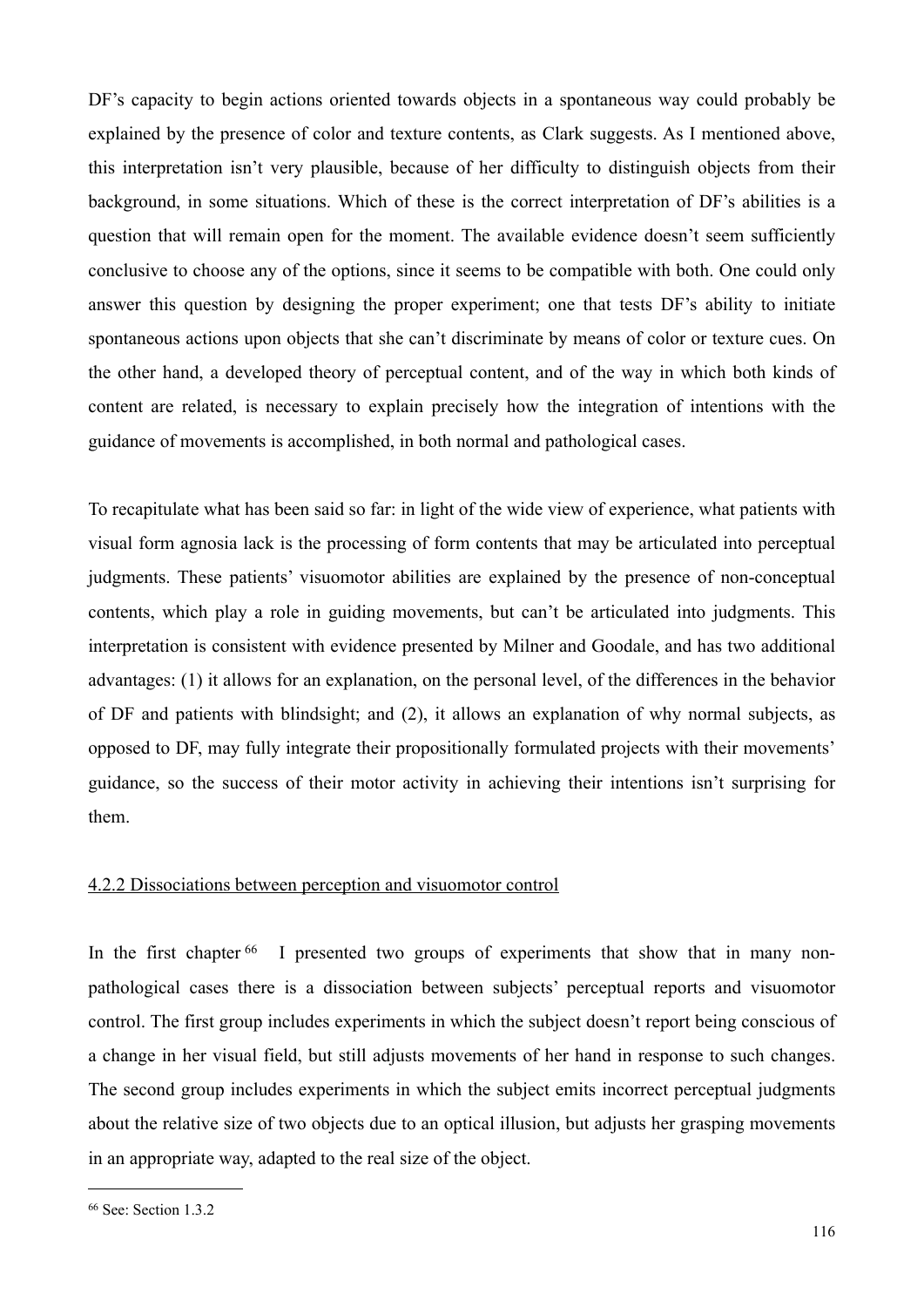In both cases, Milner and Goodale maintain that the information that guides visuomotor control isn't part of the subject's perceptual experience. In the first group of experiments this is said for two reasons: (1) in the cases in which there are reports of a change in stimulus, the report happens 300ms after the beginning of the visuomotor adjustments; (2) in the cases in which no change is reported, subjects were equally, or more, able to adjust their movements to the change. As I said in the first chapter, this interpretation is influenced by the narrow view of perceptual experience. In strict sense, what this experiments show is that the subjects' perceptual judgments happen after, or are inconsistent with, visuomotor adjustments. This evidence can be interpreted in a different way, if one admits there can be contents in experience, which guide movements but aren't part of the subject's judgments. Since we're talking of a different kind of contents it isn't necessary, as I'll explain, to say there is an inconsistency. This is why there wouldn't be a problem in admitting these contents are processed in a swifter and more efficient way than propositional contents that are reported by the subject, because they don't require a process of conceptualization.

In regard to the second group of experiments, the authors seem to infer that if the judgment expressed by the subject is false (when she points to the wrong circle) the subject's experience is equally incorrect, which shows that it's the outcome of an optical illusion. Since the adjustment movements are appropriate, one can infer the visual information that guides them must be correct. They infer from these facts that the information guiding visuomotor adjustments can't be in experience, since it would create an inconsistency with the false content expressed by the subject. So, assuming there can't be inconsistent contents within experience, the authors claim that the information guiding visuomotor control is not part of subjects' experience.

In the first chapter I said inconsistency is a relation that can only hold between propositional contents, since it is a notion defined in terms of truth, and truth is predicated of propositions. This is why the idea that there would be an inconsistency presupposes the narrow view of experience. If a wide view is adopted, the content that guides movements wouldn't be seen as propositional content and, thus, wouldn't be inconsistent with the propositional content expressed by the subject's report.

Nudds explains yet another way in which both contents can be said to be part of experience, without committing to the existence of an inconsistency. In Nudds' words, the experiment's result can be explained,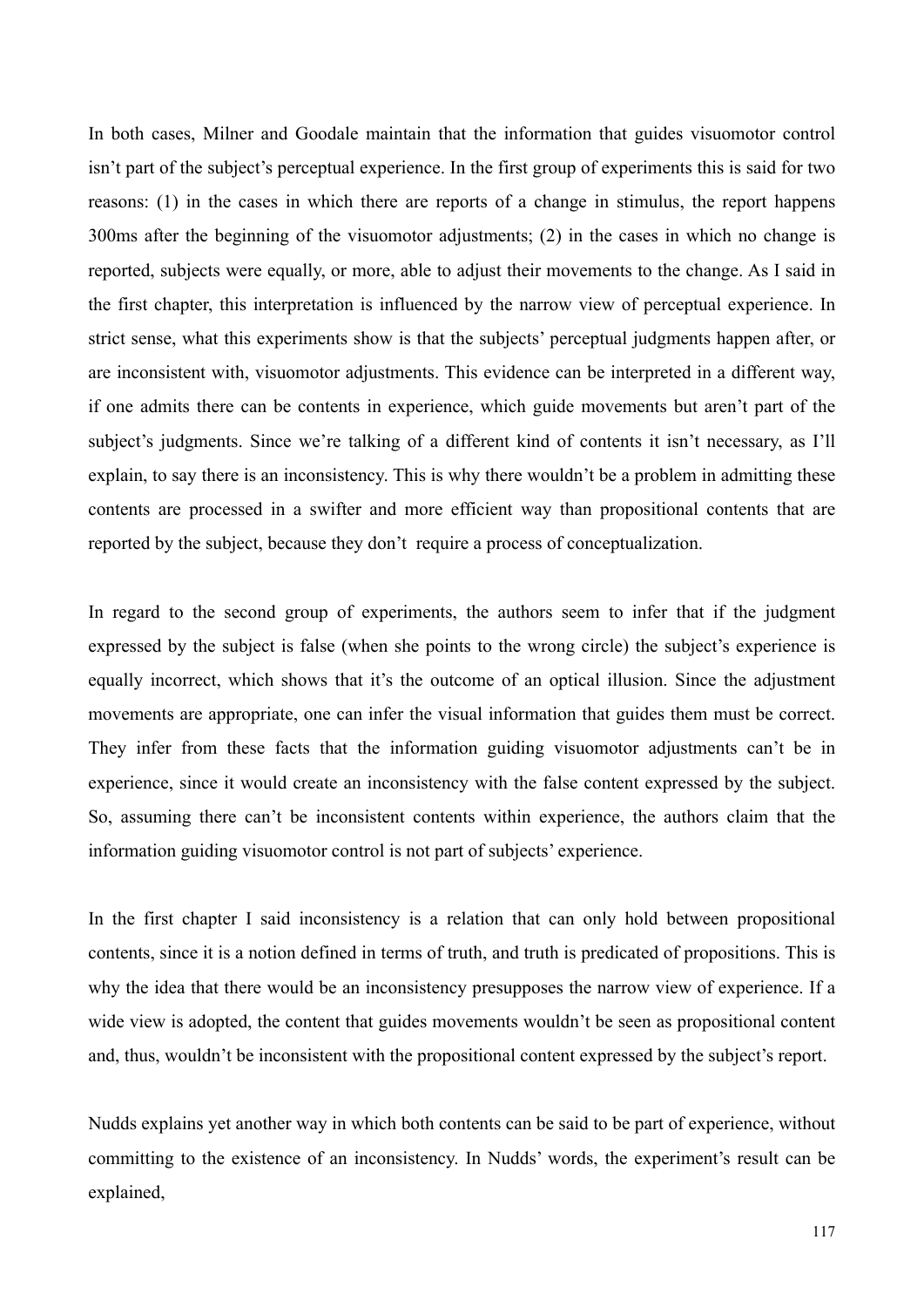without supposing there is any inconsistency in the content of the subject's visual experience. The presentational content of the subject's experience represents the object as having certain (in fact illusory) size; the directive content of the subject's experience represents a property of the movement required to grasp the object. Since the experience represents properties of different things --an object on one hand, and a bodily movement, on the other-- there is no inconsistency. Furthermore, since the subject's visual experience doesn't represent anything as actually having the action-guiding property, the property is not represented in a way that could be inconsistent with the property any object is represented as actually having (Nudds 2007: 13-4)

What the quote suggests is that the (presentational)  $^{67}$  content in virtue of which the subject emits a false judgment can't be inconsistent with the (directive) content that guides her hands' movements. The reason is that, while the first represents a property of the disc (an illusory size), the other represents a property of the movement that the subject must carry out to grasp the disc.

In other words, one can say the content that motivates the false judgment represents how the world is in a propositional manner (i.e. which is the largest disc). Meanwhile, the content that guides movements is only useful to the subject as a source of feedback to regulate de path of her hand movements, which does not conform a content with propositional structure about a property of the disc (its real size). That is why it is possible to admit that both contents are found in experience, without admitting that experience presents inconsistent contents. In Clark's words (paraphrasing Nudds): "there is no inconsistency in the content of visual experience here, since these different kinds of content share no 'common currency' in which to frame a disagreement" (Clark 2009: 1465)

It's important to note that in his 2001 article, Clark admits there can be inconsistent contents in experience and, hence, that the experiment's results aren't conclusive (2001: 506). He says that admitting this possibility implies the methodological challenge of determining the contents of experience, since different experimental designs could show different contents, which are, potentially, inconsistent (2001: 508). Regarding this point, I'll only say that the model I am suggesting doesn't have this problem and it doesn't need to undertake the methodological challenge, since: (1) it doesn't need to posit inconsistent contents; and (2) it involves a criterion to attribute contents to the experience of a subject, which is useful for both conceptual contents (which are expressed through reports) and non-conceptual contents (for which the subject assumes epistemic responsibility by using them as a guide for her action).

<span id="page-117-0"></span><sup>67</sup> See: Section 3.2.2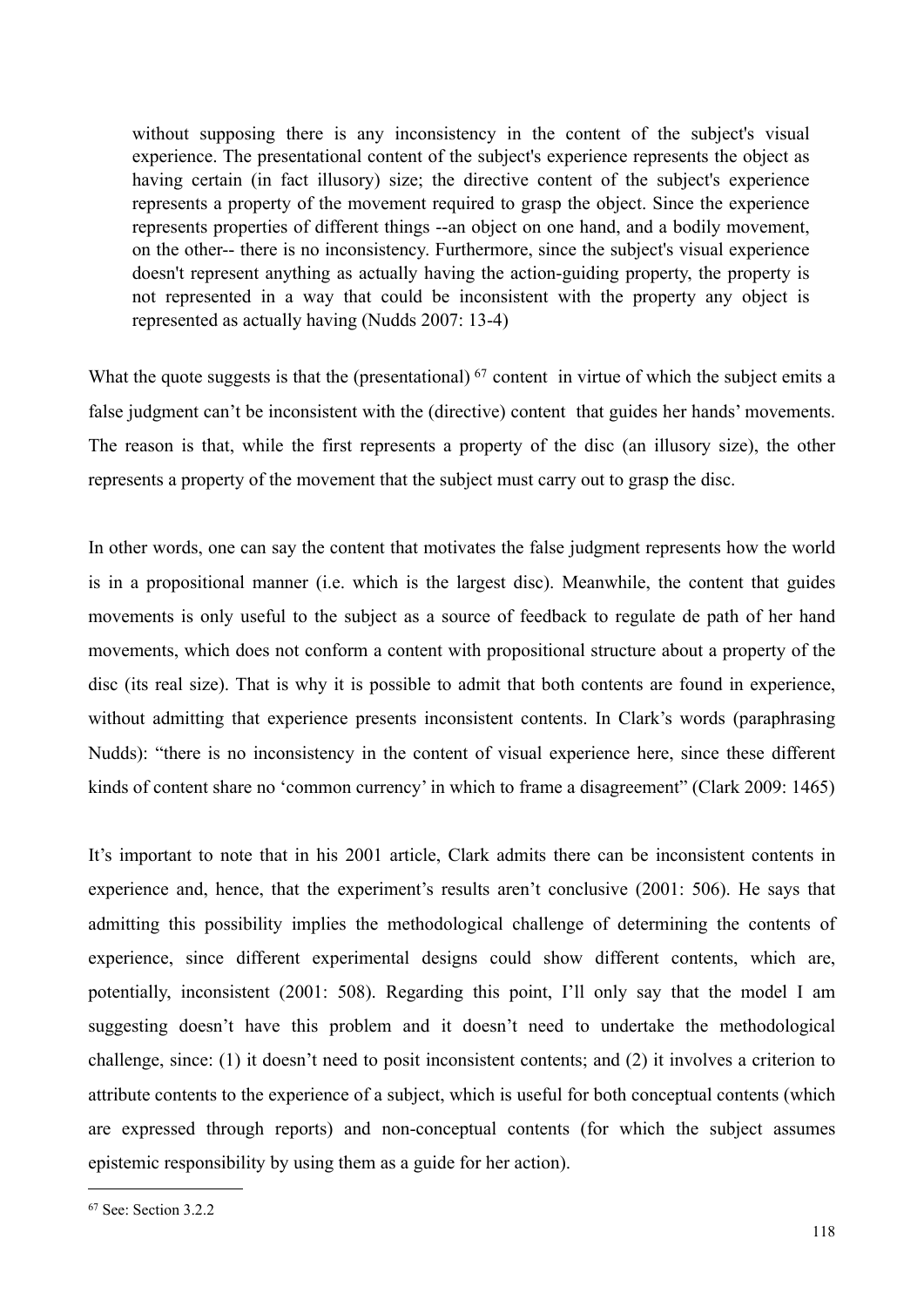Finally, I'll make a short commentary about the experiment conducted by Johnson and Hagaard (2005): in the first chapter I described this experiment, and said its results point to the existence of a kind of "motor awareness" that isn't necessarily linked with the subjects' verbal reports. I want to suggest these results favor an interpretation in terms of two kinds of contents. This is because, in the second stage of the task, subjects accurately reproduce the hand-trajectory made in the first stage, even though (many times) they don't report the shift in the target that motivated the first trajectory. It would seem, then, that the information used to guide the first movement is useful to guide the second, even without being available for a report. Thus, the information guiding the movement would not only consist of the input for an automatic routine for the online control of the movements; but it would also be available to guide the subject's movement at a later moment. In this sense, it would seem that this information does play a role in the subject's cognitive economy, as I have suggested, and can be counted as content of her experience. Of course, these results could be explained by some kind of short term motor memory. Once again, it would be necessary to propose appropriate experimental designs, which we don't possess, to decide between both interpretations. I leave this question open for further research.

For now, I am only interested in underlining a possible interpretation for the experiments that Milner and Goodale present to build their theory. As long as the narrow view of experience is abandoned, it is possible to propose a kind of content in the subjects' experience which is useful to guide their movements. Since this kind of contents aren't propositional, they wouldn't be inconsistent with the contents reported by the subjects. So it isn't necessary to deny that the information guiding their movements is part of their experience, in order to avoid saying there are inconsistent contents within experience.

#### 4.3 Conclusions of the chapter

In this chapter I defended two complementary hypotheses, which seek to make up for the problems stemming from the dual visual streams theory: a thesis about action and a thesis about the content of perceptual experience. In the philosophical front, the model must answer to the need of avoiding the postulation of islets of experience that don't play any role in the cognitive economy of the agent (which has several formulations in the work of philosophers like Dretske, Evans, McDowell, and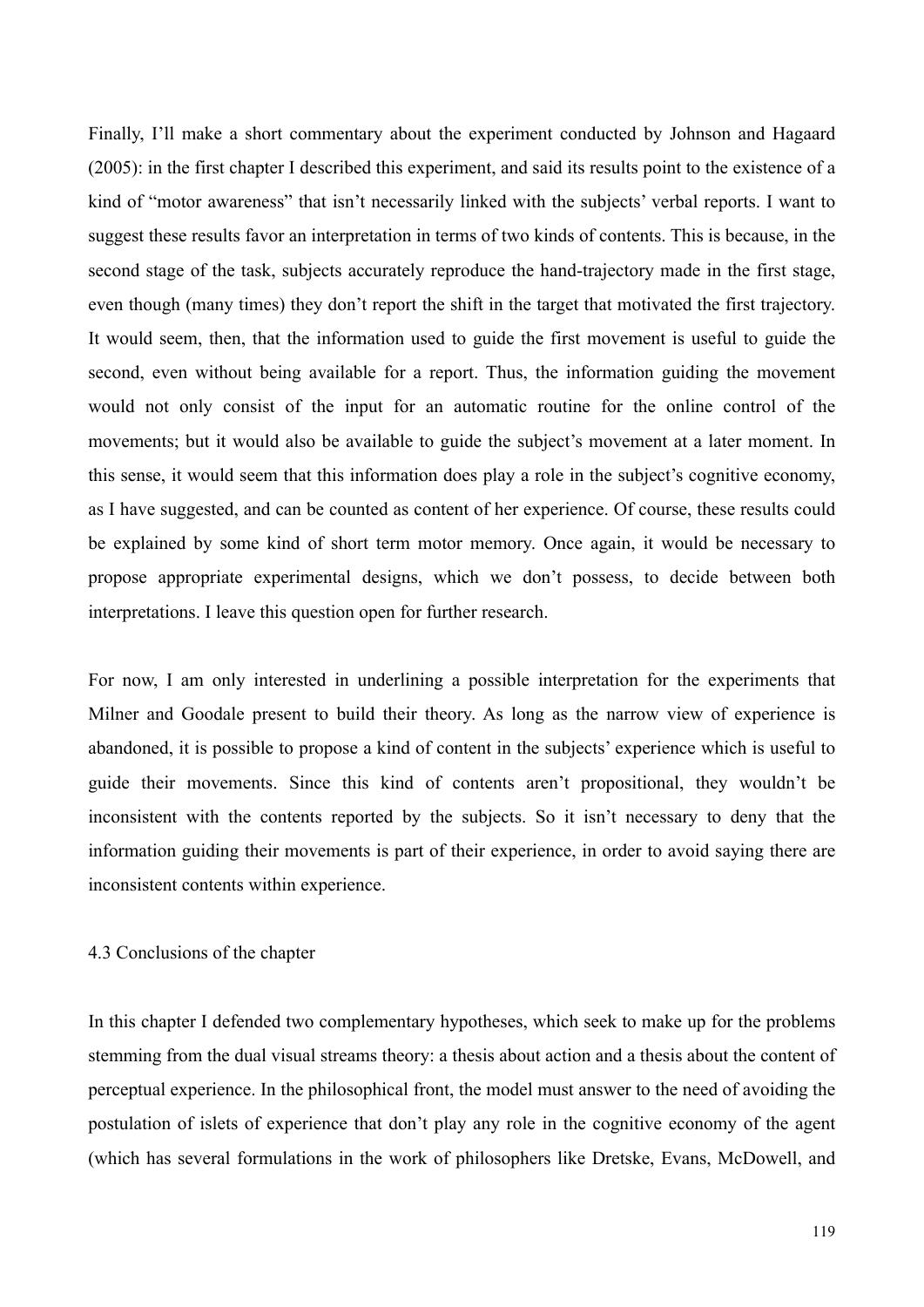Clark). In the empirical front, the model must face all the evidence presented by Milner and Goodale in favor of the narrow view of experience and the tele-assistance model of action.

In the philosophical front I have argued that the model I suggest doesn't commit to the existence of islets of experience, since the non-conceptual contents I described are always contents that fulfill a function in guiding the subject's actions, even if they aren't inputs for a system of propositional and conceptual thought. I have suggested that in light of the considerations presented in the second chapter, we must adopt a wider view of agency. If it is adopted, it is possible to adopt a wider view of experience without falling in the error of postulating isolated bits of experience that play no role in the subject's personal agency.

In the empirical front, I argued that a minimal reading of the evidence presented by Milner and Goodale is consistent with the model I propose. In other words, if the evidence is interpreted prescinding from the narrow view of experience, it would be consistent with the model I have suggested. In the previous section I underlined some points in which the evidence would seem to favor an interpretation in terms of two kinds of contents. Nonetheless, the purpose of the section was to show the evidence is, at least, consistent with both interpretations. I also underlined two points of debate in which a crucial experiment could lead us to decide between one of the interpretations. For now, the debate remains open, and in need for a concrete and fully developed theory about the contents of experience, the link between them, and the way in which they integrate in intentional action.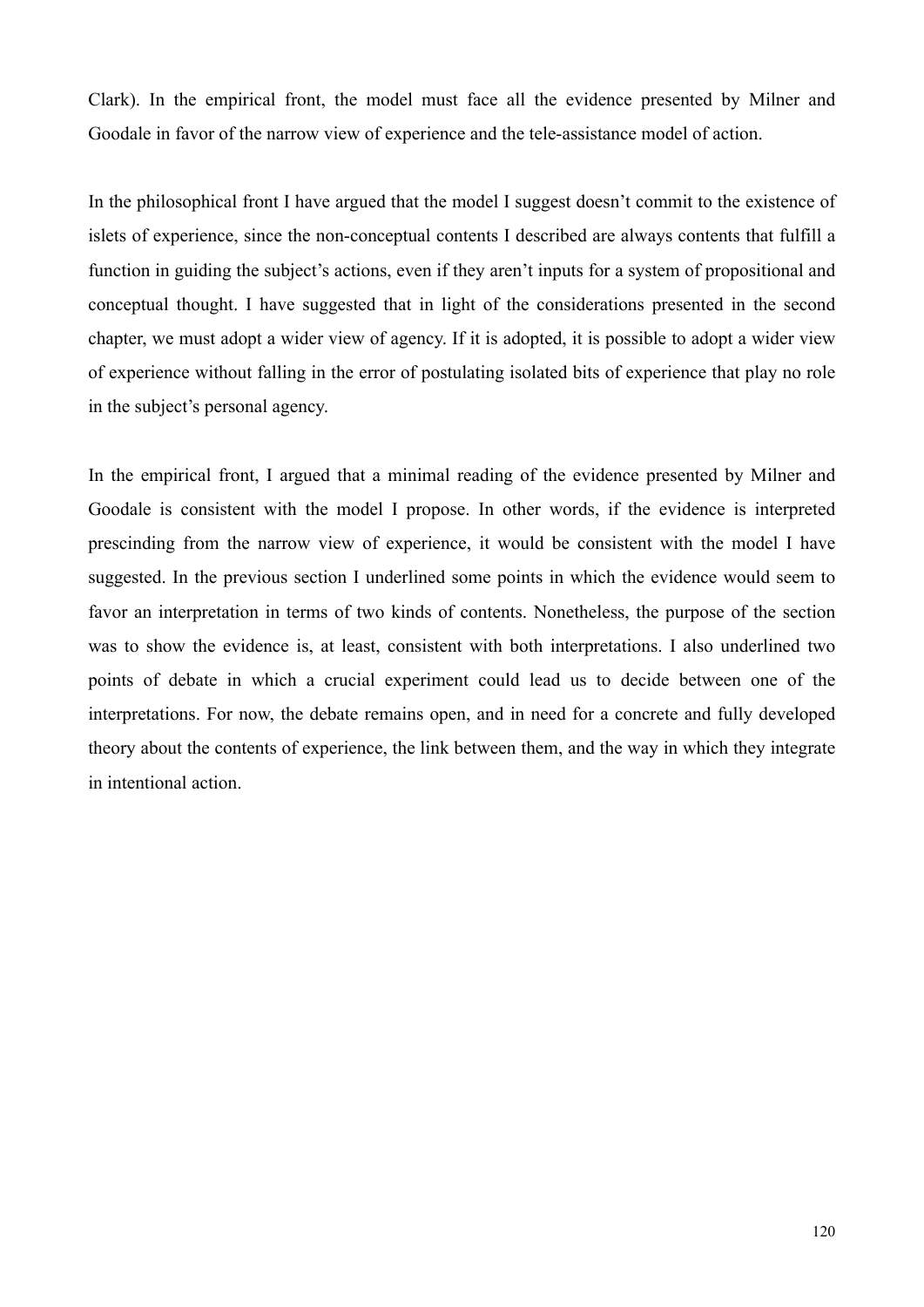# Conclusions

Throughout this thesis I have analyzed the dual visual streams hypothesis, as it is formulated by Milner and Goodale. I tried to show that the formulation of this empirical hypothesis is strongly influenced by a philosophical understanding of perceptual experience. This understanding is at the basis of their interpretation and presentation of empirical evidence. This view of experience also leads to an understanding of intentional action, which I have named the tele-assistance model. The view of experience and their model of action are intertwined philosophical theses with important and problematic consequences for the current debate about perception and action.

In the first chapter I discussed the formulation of the theory and the evidence presented by the authors and argued that both are influenced by the narrow view of experience, according to which the contents of experience are only those that can be articulated in perceptual judgments; in other words, conceptual, or concept-ready, contents. In the light of this view of experience, the authors interpret the evidence as showing that the information guiding an agent's bodily movements is outside her experience. I argued that if we put this view aside it is possible to interpret the evidence in a weaker way: as showing that the information guiding bodily movements is not available to be articulated in judgment or communicated in a report. Abandoning the narrow view of experience also entails accommodating the possibility that such information is part of the subject's experience, despite not being liable to be articulated in a judgment.

In the second chapter I argued that the tele-assistance model leads to conceptual problems because it commits to a disassociated view of action. This dissociation consists in postulating two components for action: the formation of an intention, situated at the personal level of explanation, and the execution of the action, a process guided by automatic routines, happening at a subpersonal level. This entails that the theory cannot account for the subject's responsibility over the bodily movements made in the course of an action. There are two reasons for this: (1) the responsibility for a movement implies freedom, and insofar as movements are produced by automatic nomological routines, it cannot properly be said that the subject is free in the execution of their actions; and (2) responsibility for an action or movement involves epistemic responsibility for the information that guides the movement, and to the extent that the information guiding the movement is outside the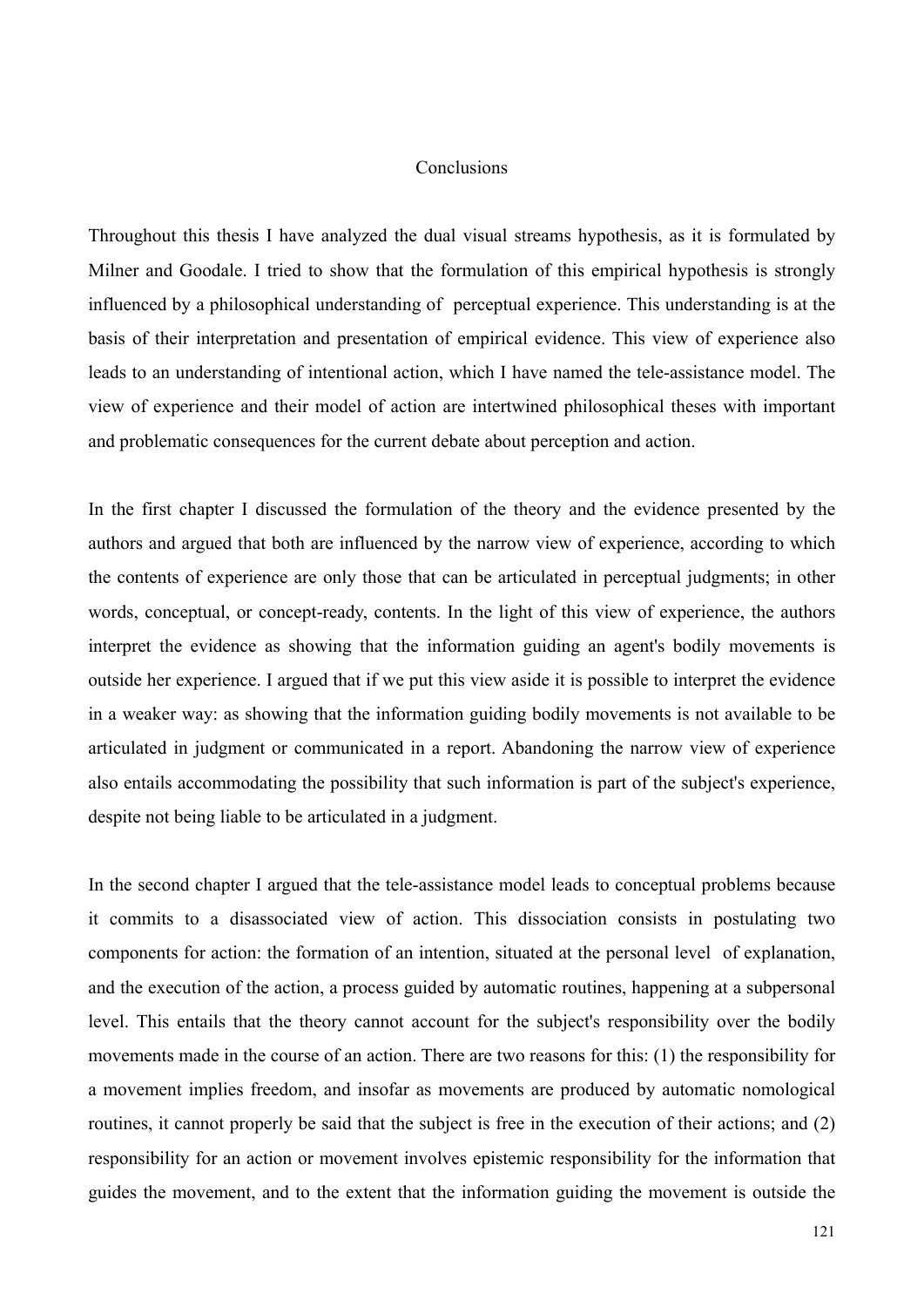scope of the subject's reach (i.e. not available in her experience), the subject can not take epistemic responsibility for such information, and therefore can not be take responsibility for her movements.

A way out of this problem would be to postulate motor intentions for each movement the agent executes. This, however, would lead to an intellectualist view of action, which is inconvenient for several reasons. First it implies a cognitive overload for the agent, who would have to carry out practical syllogisms to select each of her movements. Second, this would have the consequence that the agents were unable to carry out actions in a skillful way, as evidenced by Knoblauch's case. Third, the notion of "intentional action" or "object-oriented action" is blurred, because the content of intentions is no longer a distally specified state of affairs, but a bodily movement.

In light of these considerations it is clear that we need a theory of action in which there is room for some degree of automaticity in the execution but allows an account of the subject's responsibility over her bodily movements. In other words, a theory in which the agent has the ability to guide her movements based on her experience, but which does not involve instrumental reasoning.

These requirements are met by the *glide-path model* of action. This model takes the notion of guidance, as proposed by Frankfurt, as a criterion to distinguish a subject's actions from movements simply happening in her body. In this model, the subject plays a regulatory role with respect to her movements. She *guides* them, in the sense that she is willing to compensate deviations and errors, where the movements take a wrong course. To meet this regulatory role, the subject needs normative feedback that lets her know when her movements are inappropriate to achieve a purpose in a particular environment. This feedback must be received in experience.

This requires that the subject has access, in experience, to the correctness conditions of her movements. Only if experience presents certain movements as appropriate and certain others as inappropriate, can she meet the regulatory role of guiding her movements. The narrow view of experience denies, precisely, that this type of information is available in experience. For this reason, the glide-path model requires adopting a wider understanding of perceptual experience in which there is a type of content in experience that presents the correctness conditions of her movements and is thus able to provide the required normative feedback.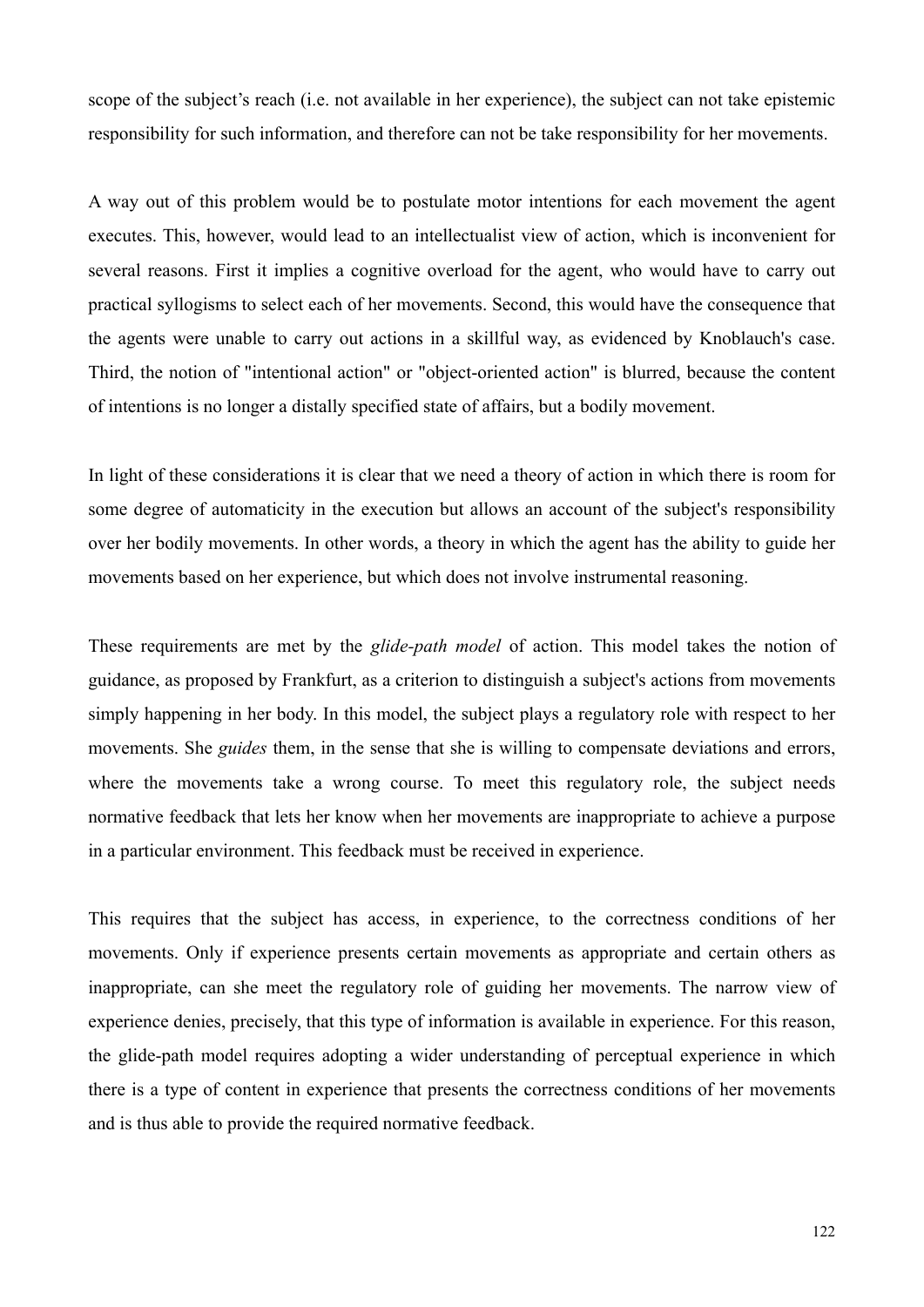The wide view of experience goes hand in hand with the glide-path model of action. In the third chapter I explored schematically, and not too deeply, the outlines of a theory experience that is consistent with this model of action. In general terms, the theory would have to posit two types of content for experience. A propositionally structured content that fulfills the role of being a warrant for experiential judgments; and a content that presents the subject with the appropriate way to move in a given environment in order to fulfill her intentions. The postulation of these two types of content obeys Milner and Goodale's (2004) considerations about the engineering of the visual system. This theory allows for a notion of non-conceptual content that follows the line drawn by Cussins (2003, 2008) and Nudds (2007). In this view, non-conceptual content has the task of providing the subject with the normative feedback needed to guide her movements. In order to fulfill this role, it must not be propositionally structured.

In the fourth chapter, I defended the proposed model on two fronts. First, in the philosophical front, I argued against Clark's (2007, 2009) view, showing that if one assumes a broad understanding of agency, the wide view of perceptual experience does not lead to the postulation of isolated islets of experience. This defense led to the formulation of a criterion for the ascription of content to a subject's experience. The criterion is the following: "*x* is a content of experience if and only if it is a content for which the subject is able to take epistemic responsibility, either through the formation of a perceptual judgment or through motor activity". When a subject guides her movements based on information about her environment, such movements are actions of the subject and the information guiding them counts as an experience, insofar as the subjects commits to such information by guiding her movements on the base of it.

Afterwards, the model was confronted against the empirical evidence that, according to Milner and Goodale, supports their hypothesis. Taking the discussion in the first chapter as a starting point, I showed that the evidence is consistent with the model I suggest, as long as the narrow view of perceptual experience is abandoned.

Finally, I present a balance of the answers and the questions that remain after this research. Overall the thesis explored two models of the relation between visual perception and action. Each of the models integrates a view of action with a view of perceptual experience. Both models are equally compatible with the empirical evidence reviewed in the thesis.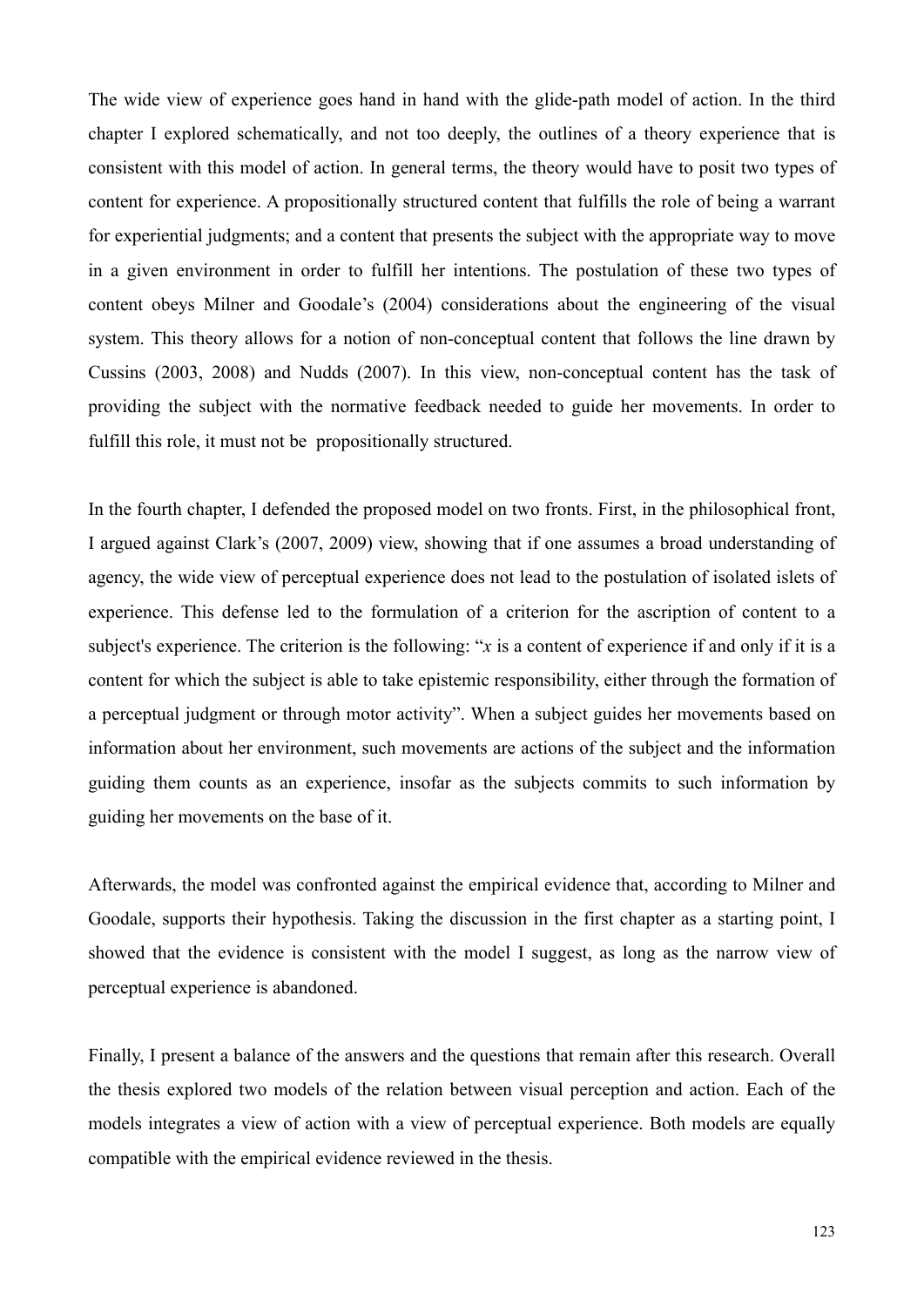From a philosophical perspective, there seem to be good reasons to support either model. Milner and Goodale's model, supported by Andy Clark's argument, has the great advantage of clearly avoiding the postulation of isolated islets of experience, since it maintains as a criterion for ascribing content that the information be available to the agent's decision system. In this model experience is of an agent because it is available for the reason-based selection and initiation of actions. However, we can assume a weaker version of this point, in which the notion of agency, and therefore of experience, is extended. This version has the advantage of accounting for the agent's responsibility for her bodily movements and for the visual information that guides them.

A potential problem with the model I suggest is that it expands (perhaps too much) the personal level of explanation. In the second and the third chapter I adopted an understanding of the personal level according to which it comprises everything that is susceptible of normative explanations; that is, all that is liable to be explained in terms of what an agent *ought to do*. Including the subject's movements and the contents that guide them in the personal level of explanation means accepting that there are normative relations among non-propositional *relata*. This view involves a wide conception of normative relations and explanations, which subsumes everything that can be described as correct or incorrect in the light of something else. This clearly goes against what has been traditionally considered as susceptible of normative explanation and as belonging to the personal level of explanation.

 McDowell (1994a) is clearly against this. He argues that we can only understand the rational and normative relations as traditionally understood: in terms of deductive validity and probabilification. The central question this work leaves open is how to respond to McDowell. How can we come to understand a normative relation between non-propositional *relata*? Moreover, can we legitimately speak of normativity when talking about bodily movements and non-conceptual content? What support can be given to the notion of a non-propositional reason? On the other hand, is saying that some information equips the agent with a normative framework for her movements sufficient to claim that the execution of actions belongs to the personal level of explanation? The arguments developed in this work seek to show, at least, that this is a road worthy of philosophical inquiry, and should not be dismissed from the start.

An exploratory path for these topics can be found in phenomenology, particularly in Merleau-Ponty's concept of *motivation,* which seeks to open an intermediate space between the notions of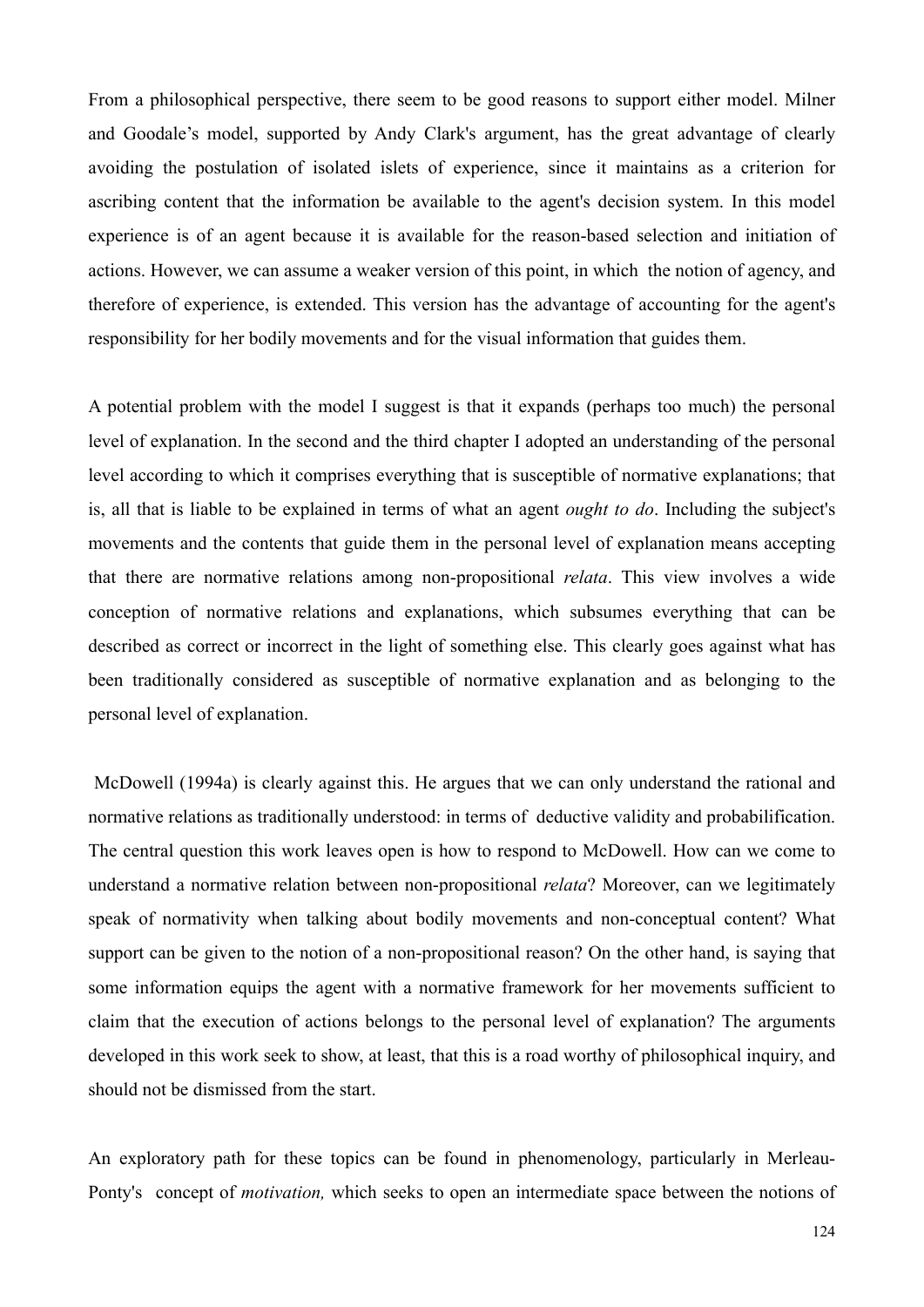*causes* and *reasons* (as traditionally understood), showing that there is a wide range of phenomena that require normative explanation, and which are not expressible in terms of judgements and propositions[.68](#page-124-0) The understanding of normativity and motivation in the phenomenological line followed by Merleau-Ponty could provide a theoretical basis for my proposal that would go beyond the mere intuition that motor activity deserves an explanation in terms of what an agent ought to do (i.e., how she ought to move in a certain environment to fulfill her intentions) and not just in terms of how, in fact, she moves to perform an action. I am happy for the moment, to point in the direction of this path of research, with the intention of resuming at another time.

More specific questions about the interpretation of cases presented by Milner and Goodale are left open. First, how much must should we take into account the behavioral differences between DF and patients with cortical blindness for an explanation of their clinical conditions in terms of the absence, or presence, of certain contents in their experience? Is it possible to explain DF's ability to spontaneously initiate actions only by the presence of color and texture content in her experience, or is it necessary to postulate some kind of non-conceptual content to which she has access? There is not enough evidence to settle this point, but proper experimental design and the development of a concrete theory about the integration of the two contents of experience is required.

Second, to what extent can we say that information about form is integrated into DF's cognitive economy, taking into account her remaining skills, but also the fact that she is surprised by the success of her motor activity? Can we legitimately say that DF's movements based on visual information are responsible actions? Third, how would we describe the change in the experience of optic ataxics, due to the loss of non-conceptual content? At this point, it would be appropriate to look towards the phenomenological tradition, which I unfairly left aside in this research.

One advantage of Milner and Goodale's model over the one I have proposed is its simplicity. Whereas the glide-path model needs to postulate two kinds of experiential content, and explain the relation between them and their integration in intentional action, Milner and Goodale's model is able to explain the evidence with a much simpler conceptual apparatus. What I have tried to show, however, is that the model's conceptual austerity leads to important failures in the explanation of action.

<span id="page-124-0"></span><sup>68</sup>See: Wrathall 2006; Merleau-Ponty 2002; Kelly 2010; Dreyfus 2007a; 2007b.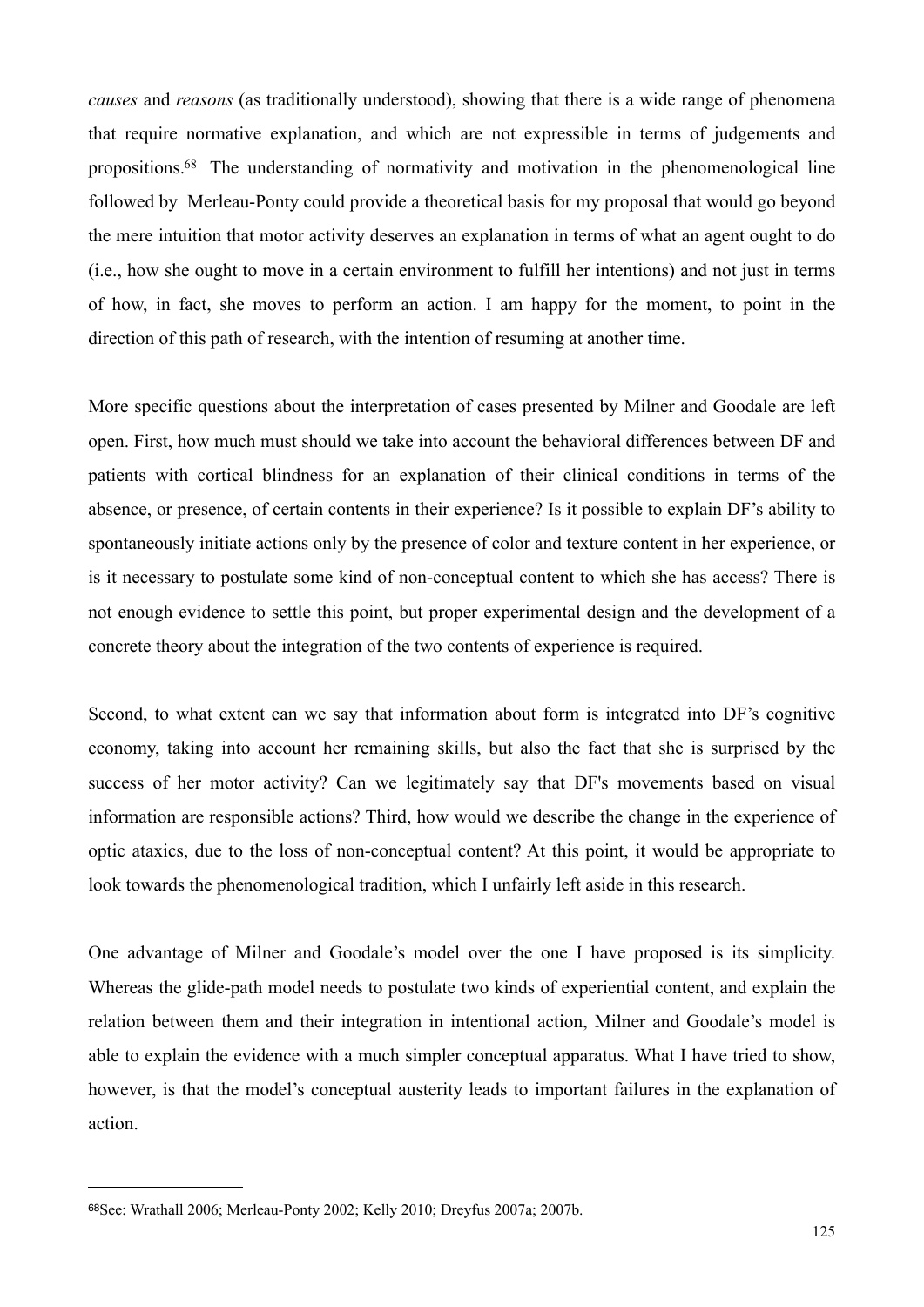In the realm of the strictly philosophical, there are also some specific questions left to answer. To begin with, the defenders of non-conceptual content must face the task of developing a theory of experience that explains in depth the two types of content and how these are integrated into the experience of an agent, to provide a subject with what McDowell (1994a) calls *glimpses of the world as an independent, objective reality,* at the same time that it allows her to act skillfully in a manner attuned to her environment. This theory should also explain how experience enables the integration of the agent's intentions with the guidance of her movements in performing intentional actions.

This research leaves more open questions than answers. It shows that, both in the philosophical and the empirical field, there are open routes for exploration which are as interesting as they are challenging.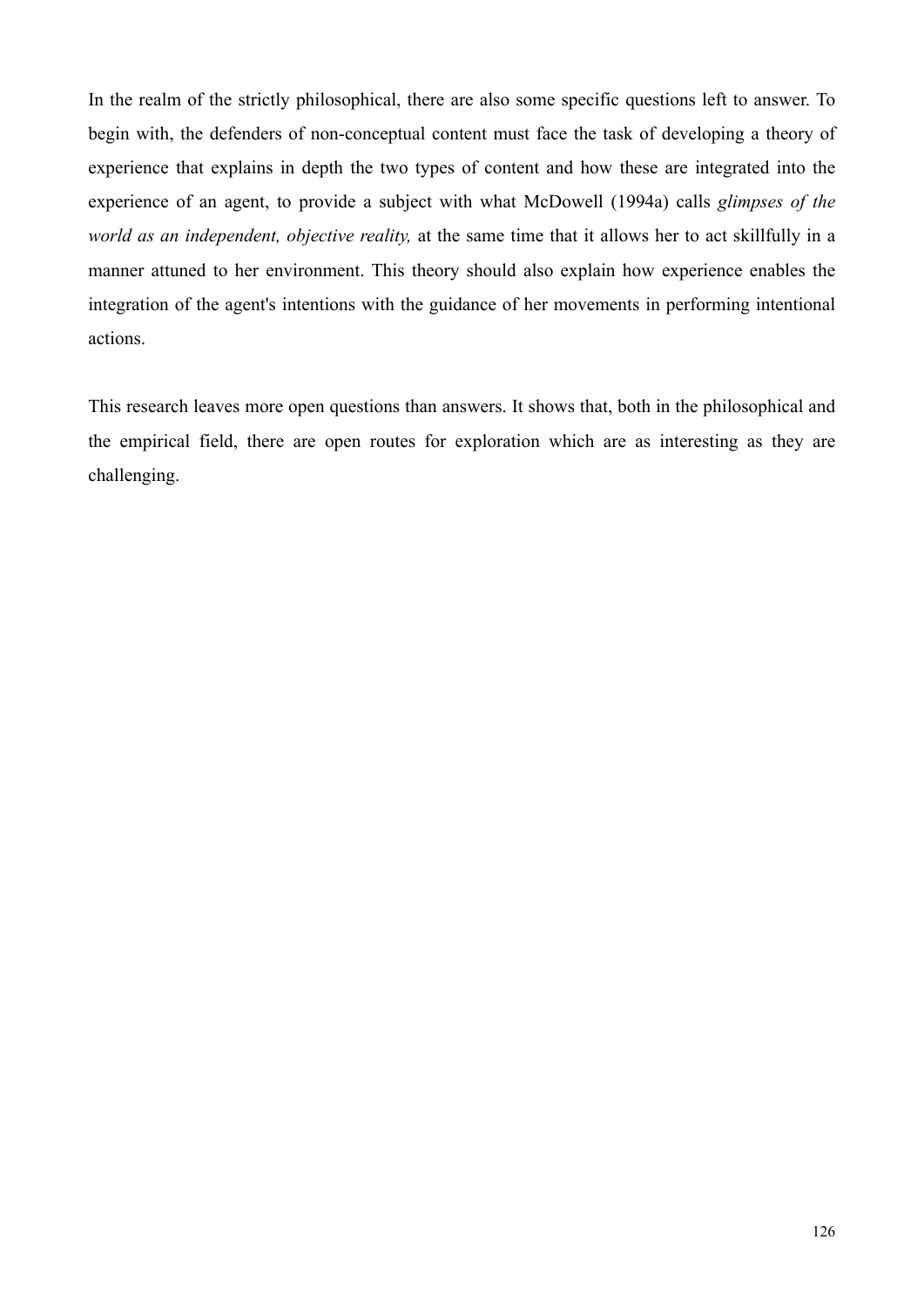## Bibliography

- •Aglioti, S., M. Goodale, and J. F. X. DeSouza. (1995) "Size Contrast Illusions Deceive the Eye but not the Hand." En: *Current Biology* 5.
- •Bach K. (1978) A representational Theory of Action. En: *Philosophical Studies* 34
- •Bálint, R. (1909). Seelenlähmung des 'Schauens', optische Ataxie, räumliche Störung der Aufmerksamkeit. Monatsschr. *Psychiatr. Neurol*., 25.
- •Bell, D. (1979) *Frege's Theory of Judgement*. Oxford University Press
- •Bermúdez, J. (2000) Personal and Sub-Personal: A difference without a distinction. En: *Philosophical Explorations* 3 (1)
- •------------ (2003) From Perceptual Experience to Subpersonal Computational States. En: [York H.](http://philpapers.org/autosense.pl?searchStr=York%20H.%20Gunther)  [Gunther](http://philpapers.org/autosense.pl?searchStr=York%20H.%20Gunther) (ed.) *[Essays on Nonconceptual Content.](http://books.google.com/books?id=hF2v2zY7RrEC&printsec=front_cover)* MIT Press.
- •Bermúdez J. And Macpherson F. (1998) Nonconceptual Content and the Nature of Perceptual Experience. En: *Electronic Journal of Analytic Philosophy.*
- •Brandom R. (1979) Freedom and Constraint by Norms. En: *American Philosophical Quarterly*. 16 (3)
- •Casagrande V. and Xu X. (2004) "Parallel Visual Pathways: A Comparative Perspective" En: Chalupa and Werner (eds.)*The Visual Neurosciences*. MIT Press
- •Castiello, U., Paulignan, Y., and Jeannerod, M. (1991). Temporal dissociation of motor responses and subjective awareness. En: *Brain*, 114.
- [•Andy Clark](http://philpapers.org/autosense.pl?searchStr=Andy%20Clark) (1999). [Visual Awareness and Visuomotor Action.](http://www.cogs.indiana.edu/andy/VisAwareVisAction.pdf) *Journal of Consciousness Studies* 6  $(11-12)$ .
- ------------ (2001). [Visual Experience and Motor Action: Are the Bonds Too Tight?](http://www.cogs.indiana.edu/andy/eafinal.pdf) *Philosophical Review* 110 (4).
- ------------ (2002). [Is Seeing All It Seems?](http://www.ingentaconnect.com/content/imp/jcs/2002/00000009/F0020005/1276) En: *Journal of Consciousness Studies* 9.
- ------------ (2006). [Vision as Dance? Three Challenges for Sensorimotor Contingency Theory.](http://psyche.cs.monash.edu.au/symposia/noe/Clark.pdf) En: *Psyche* 12 (1).
- •------------ (2007). [What Reaching Teaches: Consciousness, Control, and the Inner Zombie.](http://bjps.oxfordjournals.org/cgi/reprint/58/3/563) En: *British Journal for the Philosophy of Science* 58 (3).
- •------------ (2009). Perception, action, and experience: Unraveling the golden braid. En: *Neuropsychologia*. 47 (6).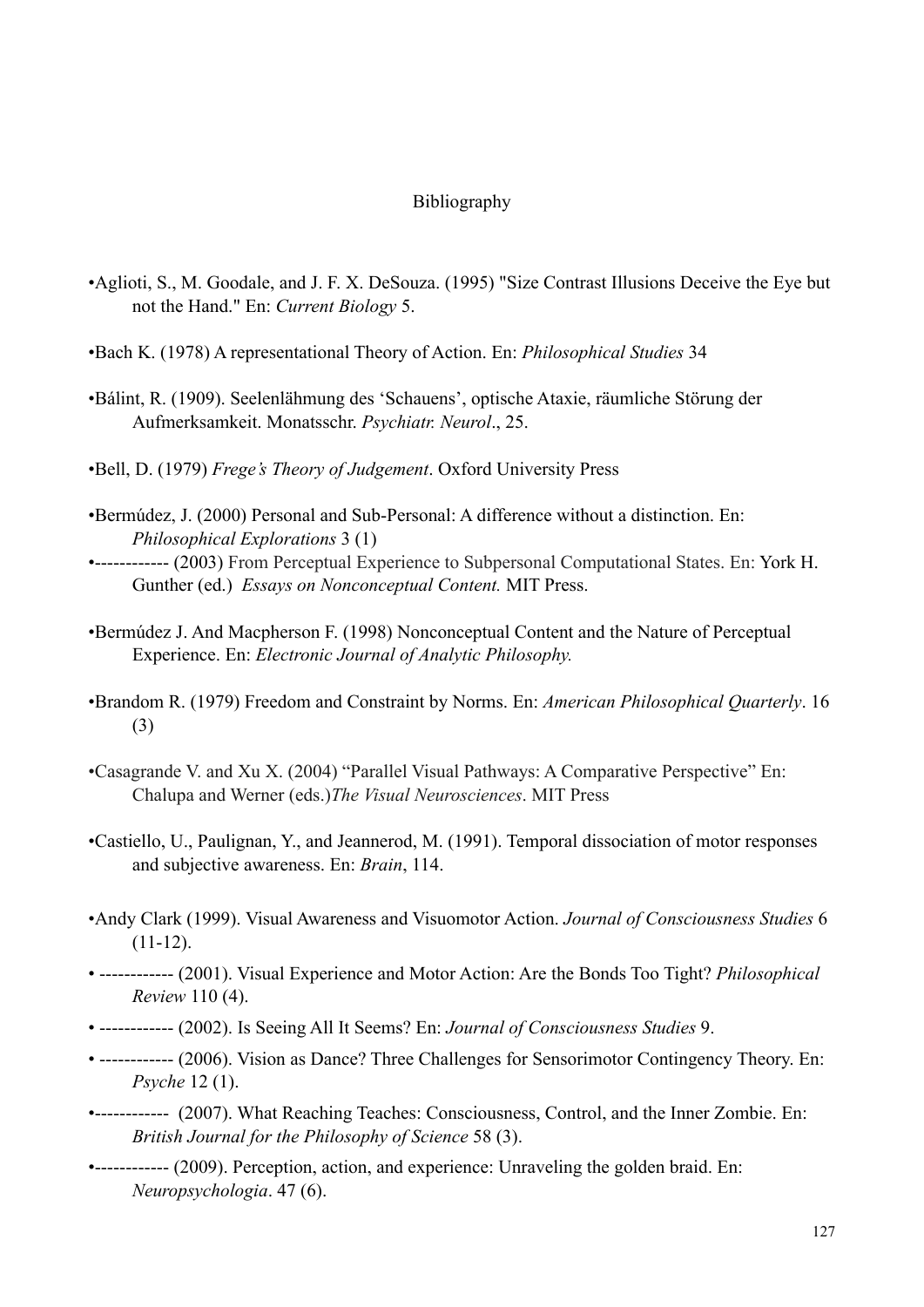[•Adrian Cussins](http://philpapers.org/autosense.pl?searchStr=Adrian%20Cussins) (2003). [Experience, Thought and Activity.](http://www.haecceia.com/FILES/york.htm) En: Y. Gunther (ed.), *Essays on Nonconceptual Content*. MIT Press.

•------------- (2008) Experience Thought and Activity

•Davidson, D. (1980) *Essays on Actions and Events*. Oxford University Press.

•Dennett, Daniel, (1969) *Content and Consciousness* Routledge. London.

•------------ (1991) *Consciousness Explained*. Back Bay Books. New York

•Dretske F. (2006) Perception Without Awareness. En: Gendler y Hawthorne (eds.) *Perceptual Experience.* Oxford University Press

•Dreyfus H. (2007a) The Return of the Myth of the Mental. En: *Inquiry.* 50 (4) •------------ (2007b) Reply to McDowell. En: *Inquiry.* 50 (4)

•Gareth Evans (1982) The Varieties of Reference. Oxford University Press

•Frege G. (1948) Sense and Reference. En *The Philosophical Review* 57 (3) •------------ (1956) The Thought: A Logical Inquiry. En: *Mind* 65 (259)

- •Fodor (1980) Methodological Solipsism Considered as a Research Strategy in Cognitive Psychology. En: *Behavioral and Brain Sciences* 3
- •Frankfurt, H. (1998) *The Importance of What We Care About*. Cambridge University Press. New York.
- [•Melvyn A. Goodale](http://philpapers.org/autosense.pl?searchStr=Melvyn%20A.%20Goodale) & [A. David Milner](http://philpapers.org/autosense.pl?searchStr=A.%20David%20Milner) (1995). *[The Visual Brain in Action](http://books.google.com/books?id=K0lxgVJvffYC&printsec=front_cover)*. Oxford University Press.
- ------------ (2004). *[Sight Unseen: An Exploration of Conscious and Unconscious Vision.](http://www.nursinglibrary.org/Portal/main.aspx?pageid=36&sku=23196&ProductPrice=59.5000)* Oxford University Press.
- •------------ (2009) Two Visual Systems Re-Viwed. En: *Neuropsychologia* 46
- •Goodale, M.A., Pélisson, D., and Prablanc, C. (1986). Large adjustments in visually guided reaching do not depend on vision of the hand or perception of target displacement. En: *Nature*, 320.
- •Goodale, M.A., Meenan, J.P., Bülthoff, H.H., Nicolle, D.A., Murphy, K.J. and Racicot, C.I. (1994). Separate neural pathways for the visual analysis of object shape in perception and prehension. En: *Curr. Biol.*, 4.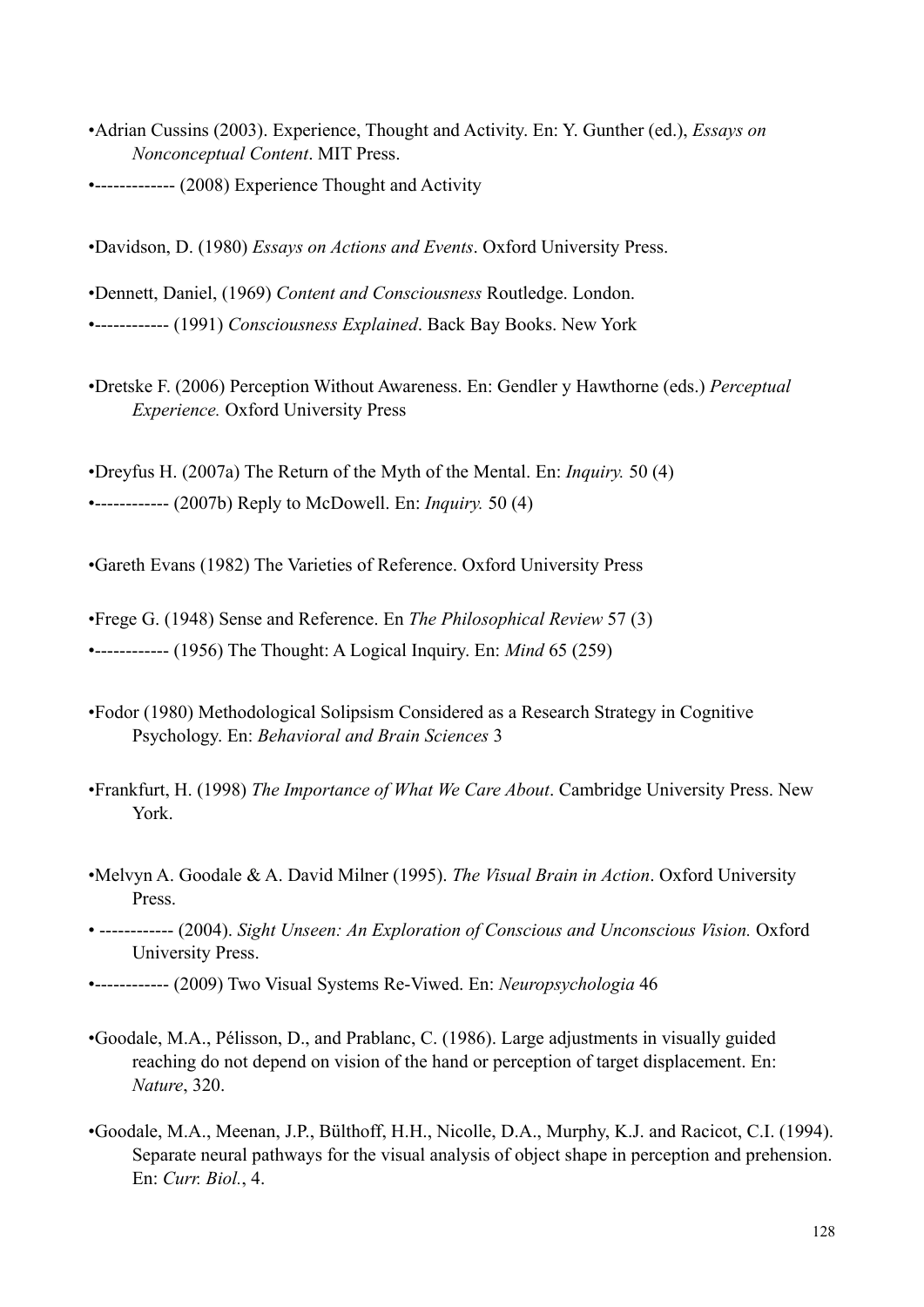- •Haffenden, A.M. and Goodale, M.A. (2000). Independent effects of pictorial displays on perception and action. En: *Vis. Res*., 40.
- •Holmes, G. (1918). Disturbances of visual orientation. En: *Brit. J. Ophthalmol*., 2.

•Hume D. (1748) *Enquiry Concerning Human Understanding*.

- •Hurley S. (1998). *[Consciousness in Action](http://mentalhelp.net/books/books.php?type=de&id=1298)*. Harvard University Press.
- •Israel D., Perry J., and Tutiya S. Executions, Motivations and Accomplishments. En: *The Philosophical Review*. 102 (4)
- **•**Jacob and Jeannerod (2003) *Ways of Seeing: The Scope and Limits of Visual Cognition.* Oxford University Press
- •Jeannerod, M. (1988). *The neural and behavioural organization of goal-directed movements.* Oxford University Press, Oxford.
- •Johnson, H. And Haggard P. (2005) "Motor awareness without perceptual awareness" En: *Neuropsychologia* 43
- •Kelly S. (2010) The Normative Nature of Perceptual Experience. En: Nanay (ed.) *Perceiving the World.* Oxford University Press
- •Livingstone, M. and Hubel, D. (1988). Segregation of form, color, movement, and depth: anatomy, physiology, and perception. En: *Science*, 240.
- [•John McDowell](http://philpapers.org/autosense.pl?searchStr=John%20McDowell) (1994a). *[Mind and World.](http://books.google.com/books?hl=en&lr=&id=O4m7VtNHjY0C&oi=fnd&pg=PR7&dq=Mind+and+World+McDowell&ots=--fX_cc5eN&sig=kOosnqzWPsjntlcKCnbos86I2ig)* Cambridge: Harvard University Press.
- ------------ (1994b). [The Content of Perceptual Experience.](http://links.jstor.org/sici?sici=0031-8094%28199404%2944:175%3C190:TCOPE%3E2.0.CO;2-I) En: *Philosopical Quarterly* 44 (175)
- •------------ (2007a) What Myth? En: *Inquiry*. 50 (4)
- •------------ (2007b) Reply to Dreyfus. En: *Inquiry* 50 (4)
- •Merleau-Ponty, M. (2002) *The Phenomenology of Perception*. Traducción de Colin Smith. Routledge, London
- [•Alva Noë](http://philpapers.org/autosense.pl?searchStr=Alva%20No%C3%AB) (2004). *[Action in Perception.](http://mitpress.mit.edu/item.asp?ttype=2&tid=10257&mlid=382)* MIT Press.
- •Nudds M. (2007) Seeing How to Move: Visually Guided Action and the 'Directive' Content of Visual Experience. Borrador en línea. Citado con permiso del autor.
- •Nussbaum M. (2004) Emotions as Judgements of Value. En: Solomon, R.(ed.). *Thinking about Feeling : Contemporary Philosophers on Emotions.* Oxford University Press.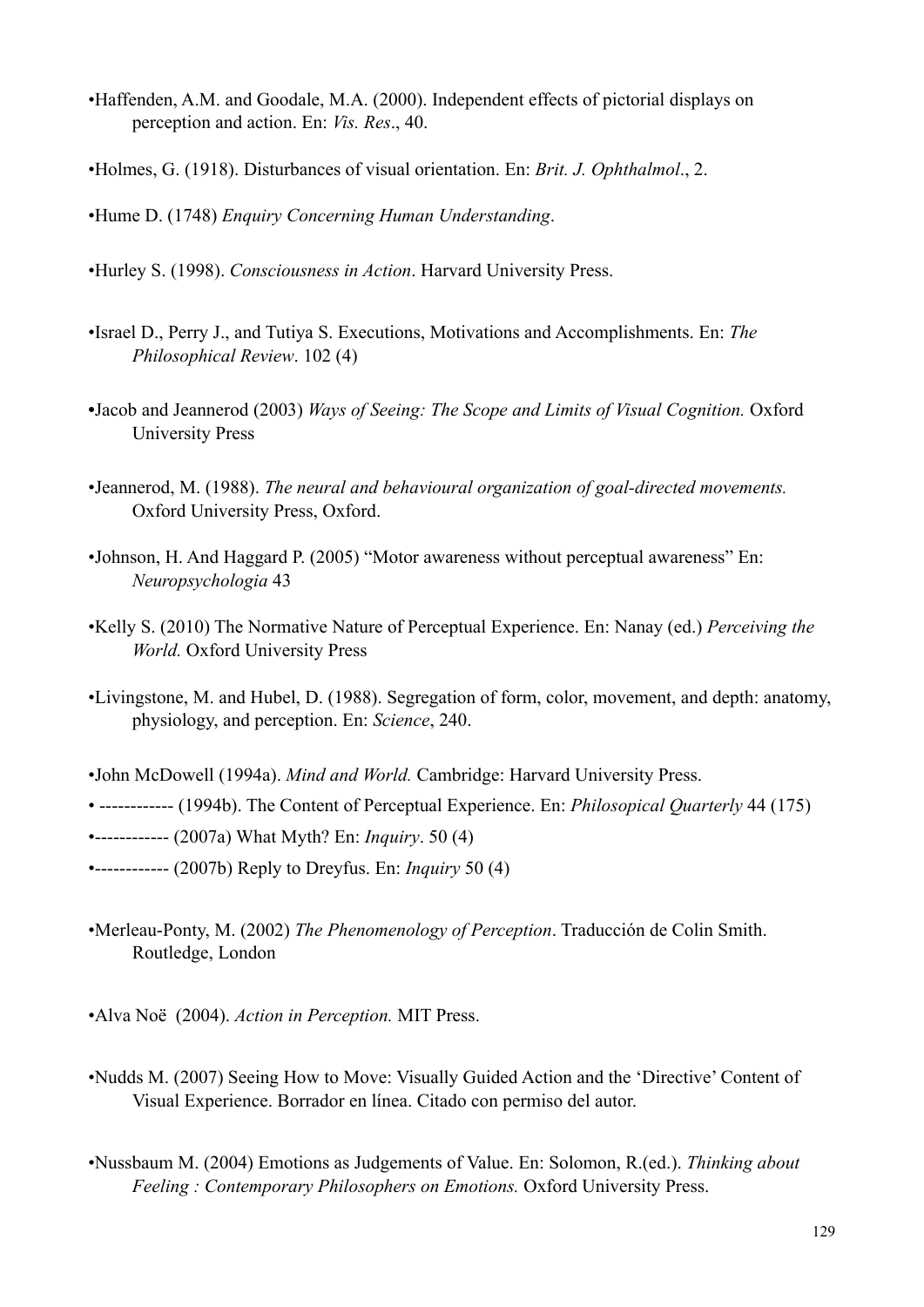- •Pacherie E. Nonconceptual Representations for Action and the Limits of Intentional Control. En: *Social Psychology*. 42(1)
- •Perenin, M.T. and Jeannerod, M. (1975). Residual vision in cortically blind hemifields. En: *Neuropsychologia*, 13.
- •Perenin, M.T. and Rossetti, Y. (1993). Residual grasping in a hemianopic field. En *25th Annual Meeting of European Brain and behaviour Society*, abstract no. 716.
- •Perenin, M.T. and Vighetto, A. (1983). Optic ataxia: a specific disorder in visuomotor coordination. En: Hein and Jeannerod (eds.) *Spatially oriented behavior*. Springer-Verlag, New York.
- •Perenin, M.-T. and Vighetto, A. (1988). Optic ataxia: a specific disruption in visuomotor mechanisms. I. Different aspects of the deficit in reaching for objects. En: *Brain*, 111, 643–74.
- •Perenin, M.T., Vighetto, A., Maugiere, F., and Fischer, C. (1979). L'ataxie optique et son intérêt dans l'étude de la coordination oeil-main. En: *Lyon Médical*, 242, 349–58.
- •Sanders, M.D., Warrington, E.K., Marshall, J., and Weiskrantz, L. (1974). 'Blindsight': vision in a field defect. En: *Lancet*, 20, 707–8.
- •Schneider, G.E. (1969). Two visual systems: brain mechanisms for localization and discrimination are dissociated by tectal and cortical lesions. En: *Science*, 163, 895–902.
- •Searle, J. (1983) *Intentionality*. Cambridge University Press
- •Sellars, W. (2000) Empiricism ad the Philosophy of Mind. En: DeVries and Triplett, *Knowledge, Mind and the Given*. Hacket, Indianapolis.
- •Trevarthen, C.B. (1968). Two mechanisms of vision in primates. En: *Psychol. Forschung*, 31
- •Tzavaras, A. and Masure, M.C. (1976). Aspects différents de l'ataxie optique selon la latéralisation hémisphérique de la lésion. En: *Lyon Médical*, 236, 673–83.
- •Ungerleider, L.G. and Mishkin, M. (1982). Two cortical visual systems. In Analysis of visual behavior., En: Ingle, Goodale, and Mansfield (eds.) *Analysis of Visual Behavior*. MIT Press, Cambridge, MA.
- •Van Gulick, R. (1994) Deficit Studies and the Function of Phenomenal Consciousness. En: Graham and Stephens (eds.) *Philosophical Psychopathology.* MIT Press.
- •Morgan Wallhagen (2007) Consciousness and Action: Does Cognitive Science Support (Mild) Epiphenomenalism? En: *Brit. J. Phil. Sci*. 58

•Weiskrantz, L. (1986). *Blindsight: a case study and implications.* Oxford University Press, Oxford.